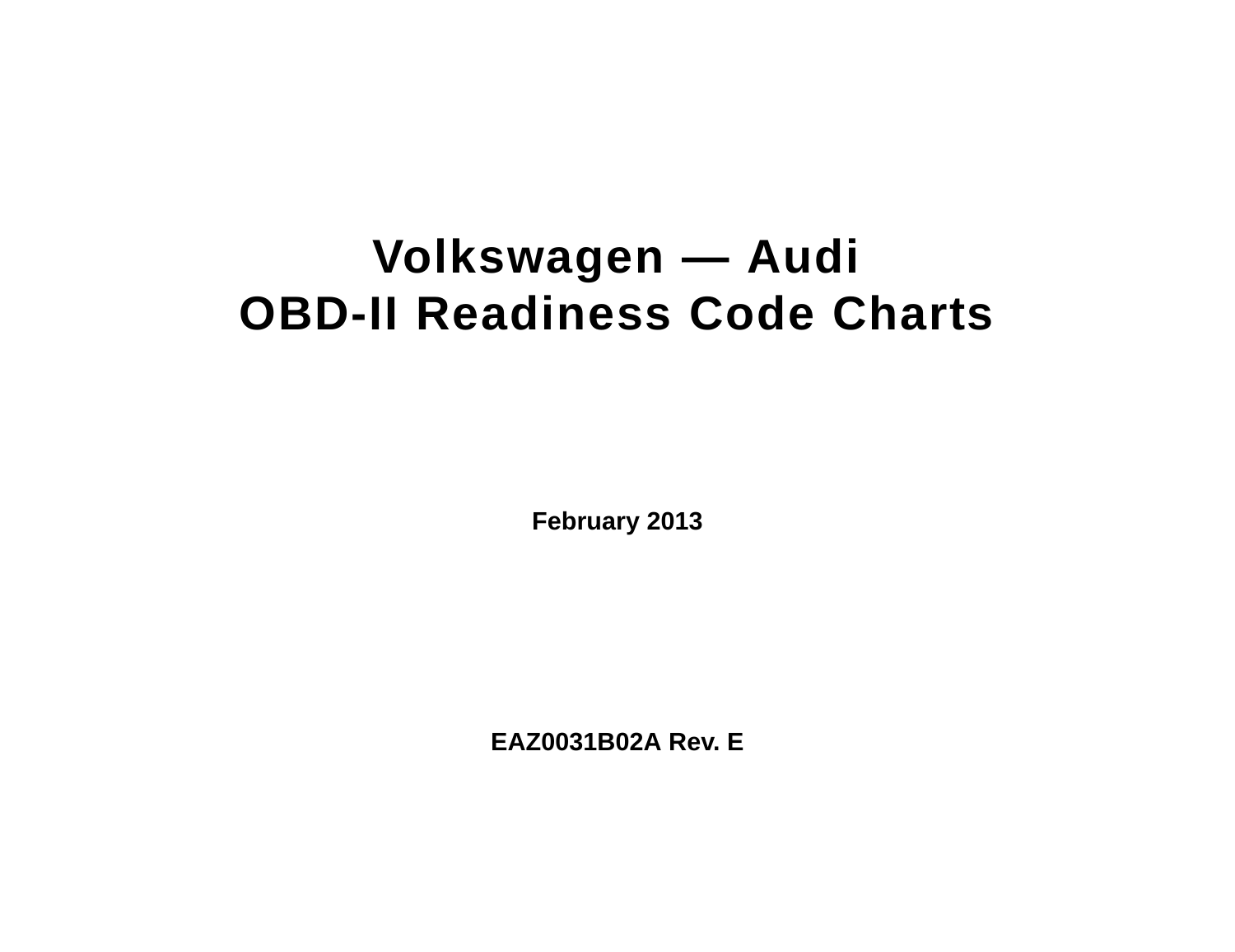## **Trademark Acknowledgments**

Snap-on is a trademark of Snap-on Incorporated.

All other marks are trademarks of their respective holders.

## **Copyright Information**

©2013 Snap-on Incorporated

All rights reserved

## **Disclaimer**

The information, specifications and illustrations in this manual are based on the latest information available at the time of printing. Snap-on reserves the right to make changes at any time without notice.

## **For Technical Assistance Call:**

1-800-424-7226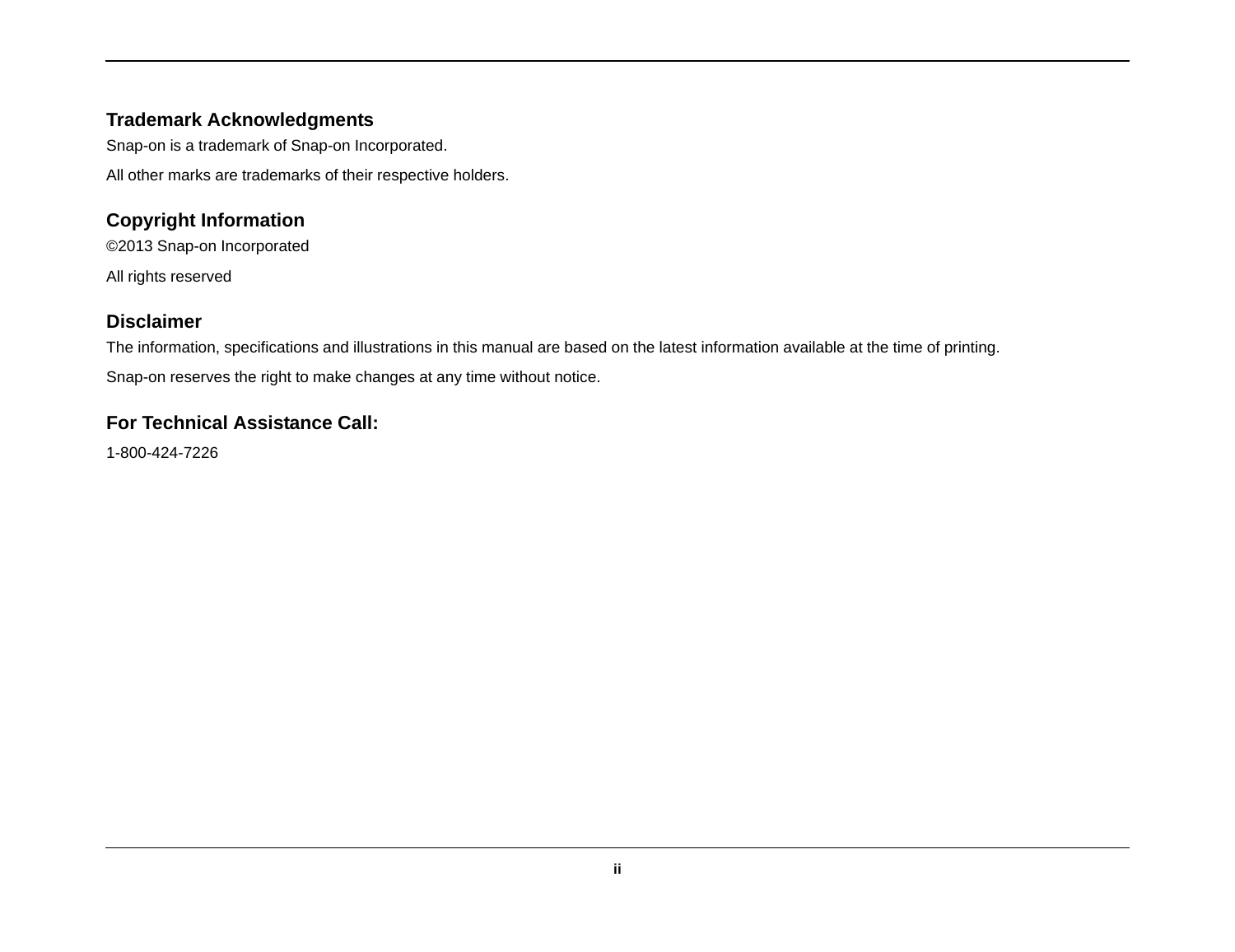# <span id="page-2-0"></span>**Safety Information**

For your safety and the safety of others, read, understand and follow all safety messages and instructions in this manual, on the test equipment and in the tool manual.

Your diagnostic tool is intended for use by properly trained, skilled professional automotive technicians. The safety messages presented below and throughout this manual are reminders to the operator to exercise extreme care when using a test instrument.

There are many variations in procedures, techniques, tools, and parts for servicing vehicles, as well as in the skill of the individual doing the work. Because of the vast number of test applications and variations in the products that can be tested with this instrument, we cannot possibly anticipate or provide advice or safety messages to cover every situation. It is the responsibility of the automotive technician to be knowledgeable of the system being tested. It is essential to use proper service methods and test procedures and to perform tests in an appropriate and acceptable manner that does not endanger your safety, the safety of others in the work area, or vehicle or equipment being tested.

It is assumed the operator has a thorough understanding of vehicle systems before using a diagnostic tool. Understanding of these system principles and operating theories is necessary for competent, safe and accurate use of this instrument.

Before using a diagnostic tool*,* always refer to and follow safety messages and applicable test procedures provided by the manufacturer of the vehicle or equipment being tested. Use equipment only as described in this manual.

## <span id="page-2-1"></span>**Safety Conventions**

Safety messages in this manual contain a signal word with an icon. The signal word indicates the level of the hazard in a situation. Signal words used in this manual are in a color coded field along with a universal warning triangle as shown below.

## **A DANGER**

Indicates an imminently hazardous situation which, if not avoided, will result in death or serious injury to the operator or bystanders.

## ! **WARNING**

Indicates a potentially hazardous situation which, if not avoided, could result in death or serious injury to the operator or to bystanders.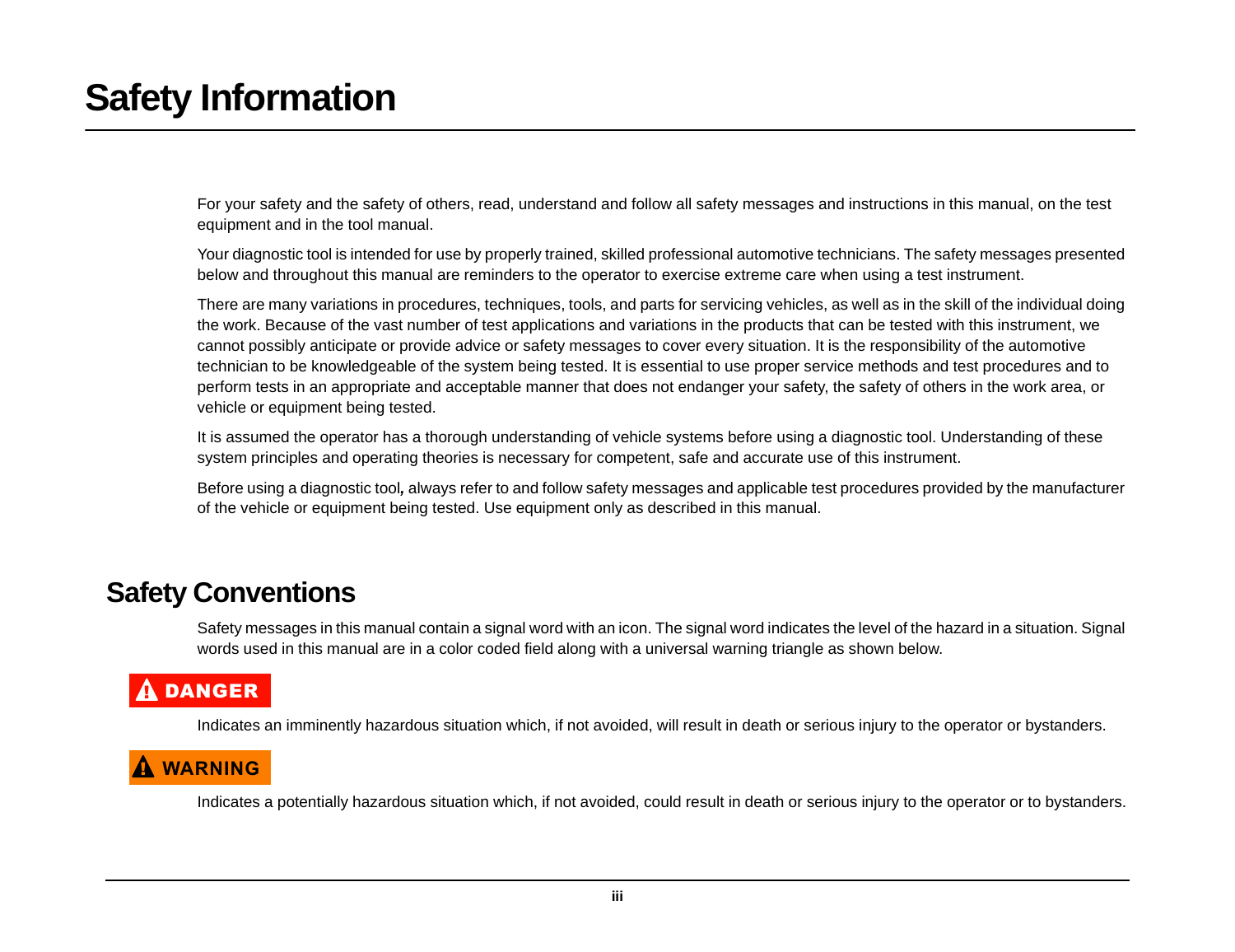## $\overline{\mathbf{A}}$  **CAUTION**

Indicates a potentially hazardous situation which, if not avoided, may result in moderate or minor injury to the operator or to bystanders.

Safety messages contain three different type styles:

- **•** Normal type states the hazard.
- **• Bold** type states how to avoid the hazard.
- **•** *Italic* type states the possible consequences of not avoiding the hazard.

An icon, when present, gives a graphical description of the potential hazard. An example is shown below.

## ! **WARNING**

- Risk of unexpected vehicle movement.
- **Block drive wheels before performing a test with the engine running.**

*A moving vehicle can cause injury.*

When an icon for the specific hazard is not available. In these instances, the safety message is proceeded by the signal word. An example is shown below.

## ! **WARNING**

The engine compartment contains electrical connections and hot or moving parts.

- **Keep yourself, test leads, clothing, and other objects clear of electrical connections and hot or moving parts.**
- **Do not wear watches, rings, or loose clothing when working in an engine compartment.**
- **Do not place tools or equipment on fenders or other places in the engine compartment.**
- **Barriers are recommended to help identify danger zones in test area.**

*Contact with electrical connections and hot moving parts can cause injury.*

## <span id="page-3-0"></span>**Important Safety Instructions**

**For a complete list of safety messages, refer to the Safety Chapter in the user manual for the diagnostic tool associated with this software product.**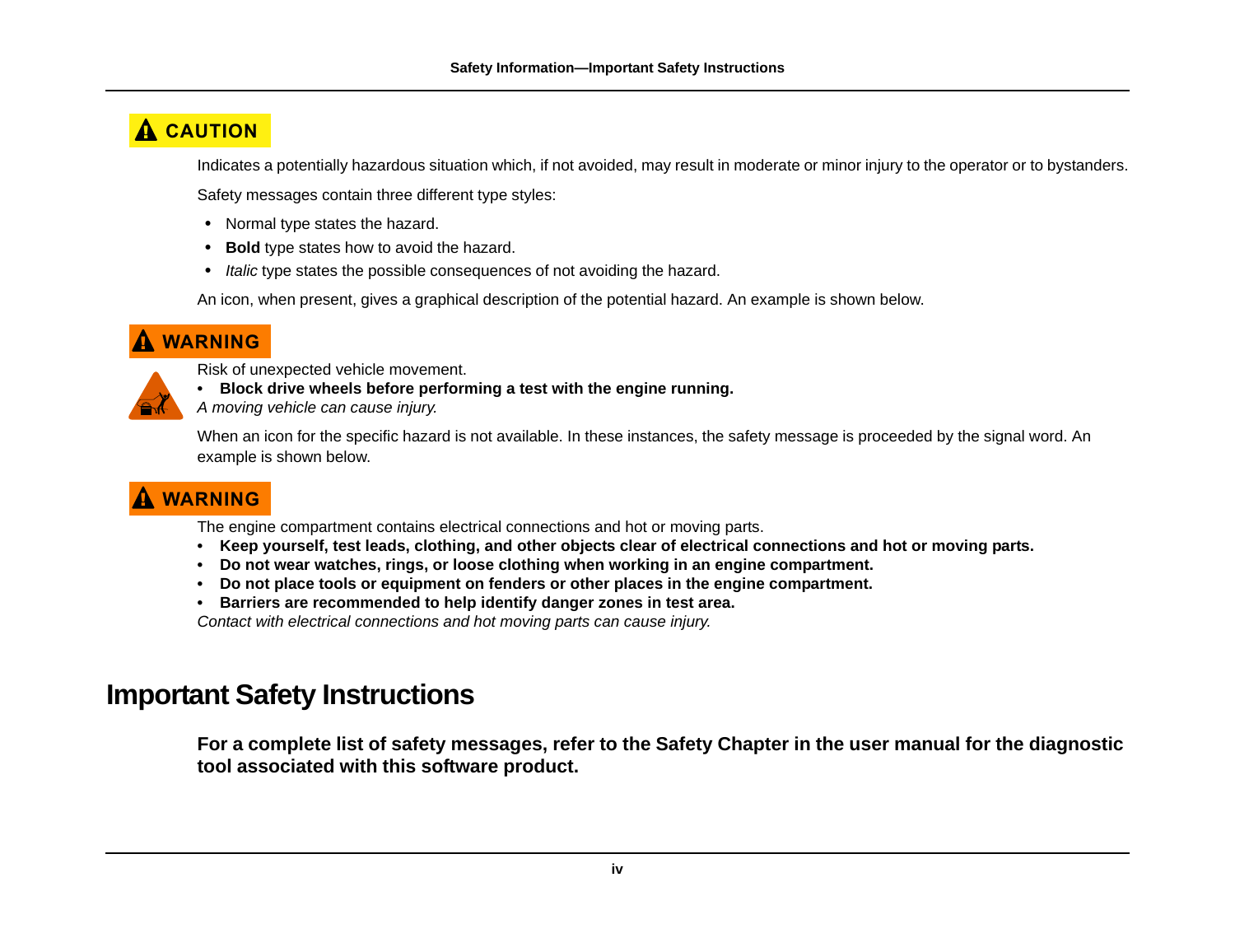# **Table of Contents**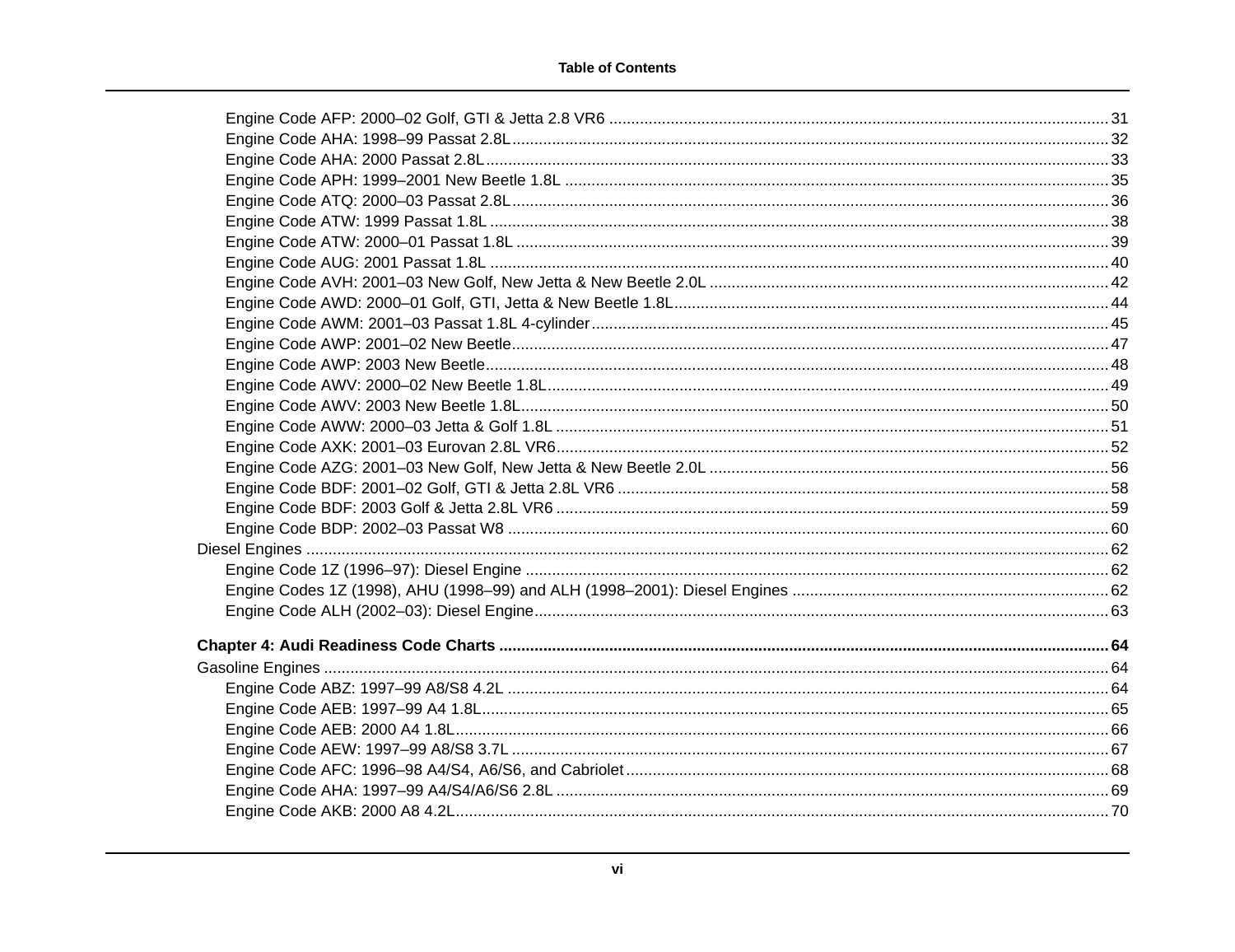### **Table of Contents**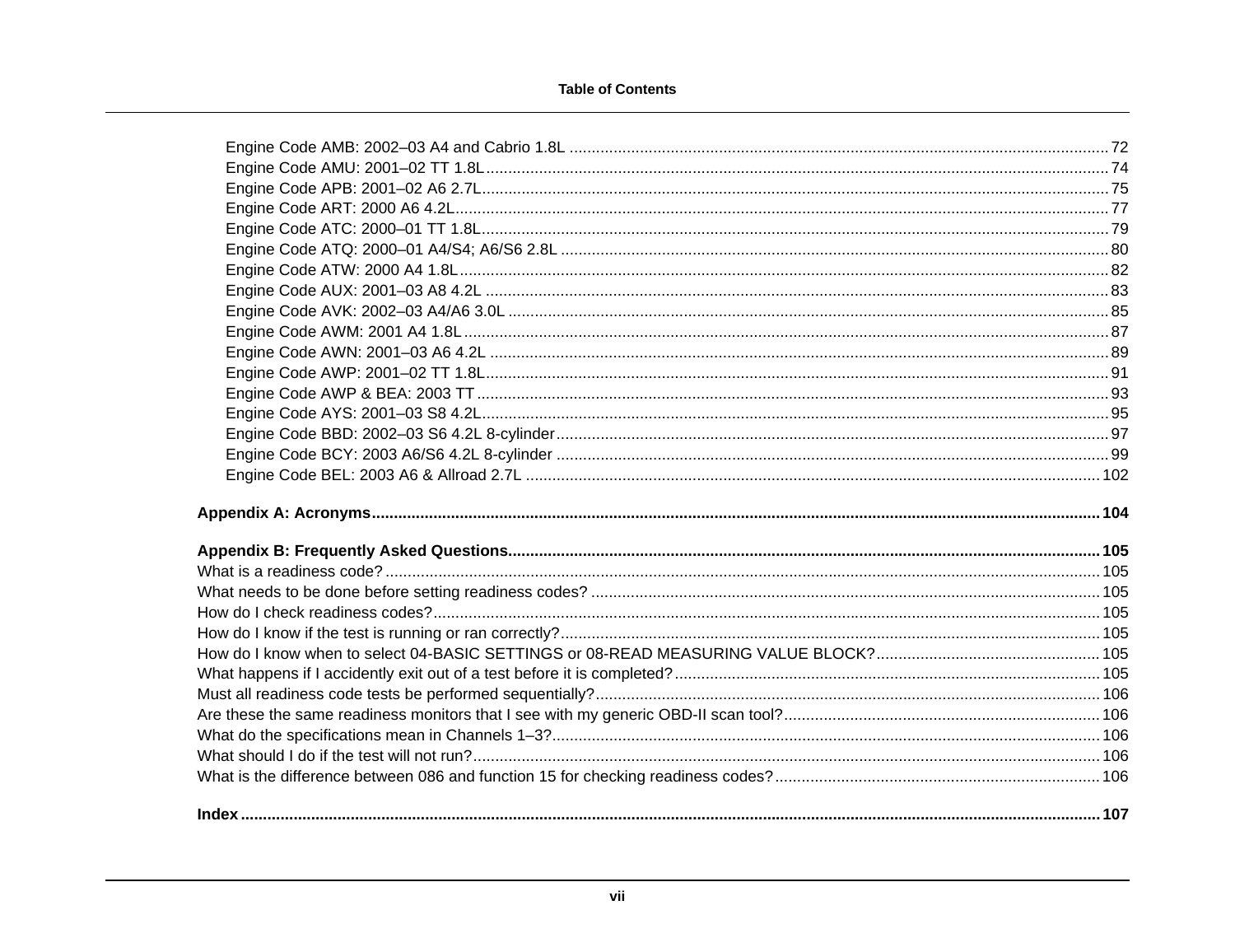# <span id="page-7-1"></span><span id="page-7-0"></span>**OBD-II Overview**

On-Board Diagnostics, starting with the OBD-I system, verifies the normal operation of sensors and actuators by measuring voltage drop at the component. This technique for confirmation of operation is known as a component monitor. This method can be used to determine short circuits to positive, short circuits to ground, and open circuits.

OBD-II systems, the next generation, monitor inputs and outputs (sensors and actuators) in the same manner as OBD-I systems, but add comprehensive new processes that include:

- **•** Plausibility of signals and components of emissions-related functions.
- **•** Monitors on functions not completely monitored previously.
- **•** Monitors on systems not monitored previously.

Monitors, as used in this context, can take one of two forms:

- **• Component monitors**—The engine control module (ECM) looks at the operation of individual parts of the system.
- **• System monitors**—The ECM operates a component (or multiple components) to verify system operation.

# <span id="page-7-4"></span><span id="page-7-2"></span>**OBD-II Drive Cycle**

The OBD-II Drive Cycle (see [page 3\)](#page-9-0) can be used to drive the vehicle in a prescribed manner which will run and set both component and emission system monitors, which are called readiness monitors.

Examples of readiness monitors include:

- **•** Exhaust gas recirculation (EGR)
- **•** Secondary air injection (AIR)
- **•** Evaporative emission (EVAP)
- **•** Misfires
- **•** Fuel delivery
- **•** Oxygen sensor (O2S)
- **•** Catalytic converter (CAT)

Each monitor requires specific operating conditions or enabling criteria to be met before a test is initiated. In most cases, the monitors should run and set during normal vehicle operation. However, due to different driving habits, enabling criteria may not always be met for every monitor.



**NOTE:**<br>**i** The OBD-II Drive Cycle can be time-consuming and may not be practical in many urban environments.

## <span id="page-7-3"></span>**OBD-II Drive Cycle Stages**

The OBD-II Drive Cycle is an eight-stage course, as illustrated in the chart on [page 3.](#page-9-0) An explanation of each step is provided below.

**Stage 1: Cold Start**—The ECM determines the presence of a cold start by comparing the engine coolant temperature to the ambient air temperature during startup. The engine is considered cold when:

- **•** Engine coolant temperature is below 122°F (50°C).
- **•** Engine coolant and intake air temperatures are within 11°F (6°C) of each other at startup.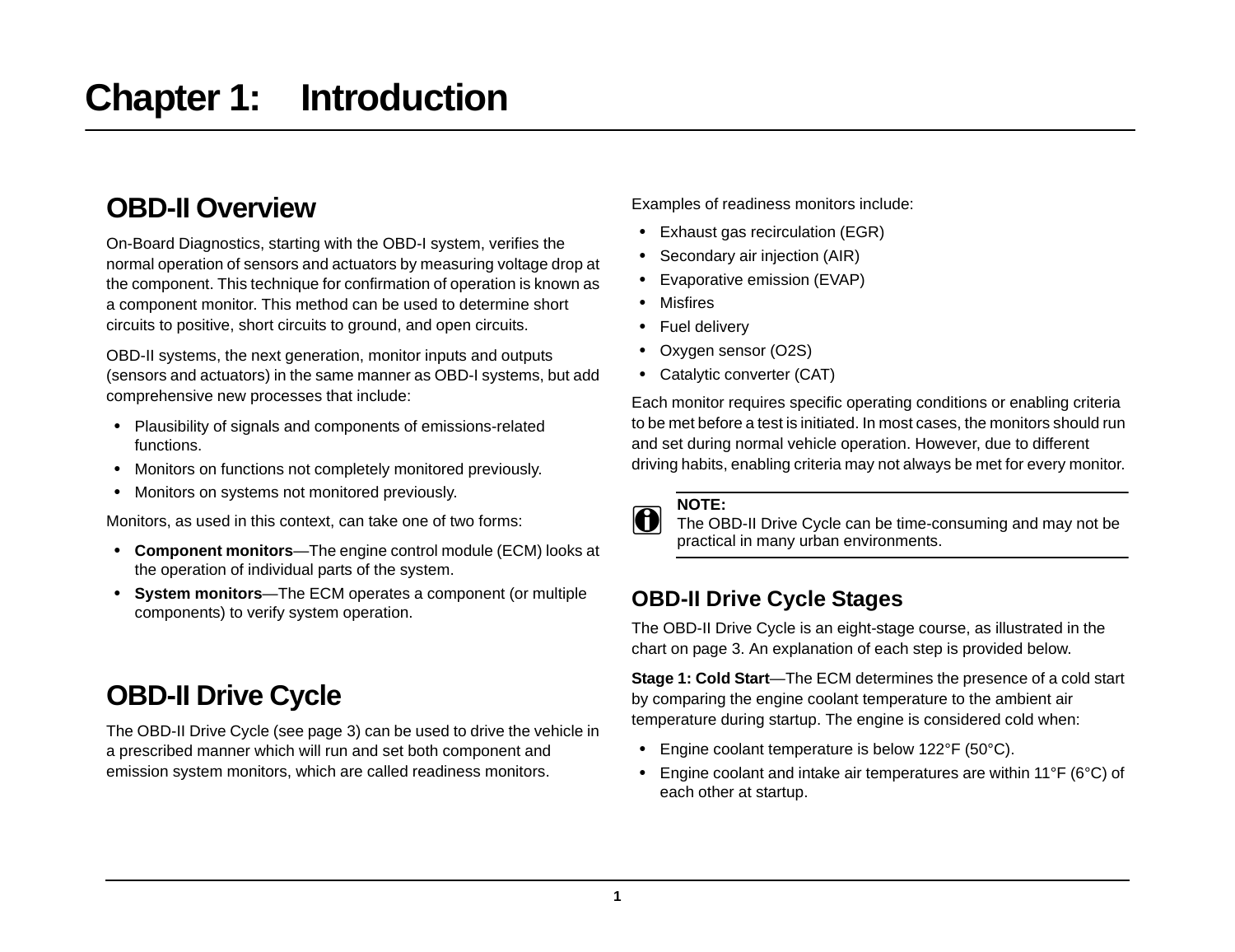

**NOTE:**<br>Do not leave the key on prior to the cold start or the oxygen sensor (O2S) heater monitor may not run.

During this period, the O2S heater, misfire, AIR, fuel system, and EVAP monitors run.

**Stage 2: Idle 2½ Minutes**—Turn the air conditioning (A/C) and headlights on to help the misfire monitor—the additional electrical loads help even out combustion pulses. During this period, the O2S heater, AIR, EVAP, misfire, and possibly fuel system (if operating in closed loop) monitors run.

**Stage 3: Accelerate**—Prior to accelerating, turn off the A/C and headlights (if possible). Open the throttle halfway until you reach 55 MPH (89 KPH). During acceleration, the misfire, fuel system, and EVAP monitors run.

**Stage 4: Steady State Cruise**—During this portion of the cycle, the O2S, AIR, EGR, EVAP, misfire, and fuel system monitors run.

**Stage 5: Decelerate**—Gradually coast down without applying the brakes. Also, on manual transmission vehicles, remain in high gear and do not press the clutch. During this period, the EGR, EVAP, and fuel system monitors run.

**Stage 6: Accelerate**—Apply ¾ throttle until reaching 60 MPH (97 KPH). During acceleration, the misfire, fuel system, and EVAP monitors run.

**Stage 7: Steady State Cruise**—During this period, the CAT, O2S, AIR, EGR, EVAP, misfire, and fuel system monitors run.



**NOTE:**<br>If the CAT is marginal and the battery was disconnected prior to the Drive Cycle, it may take up to five separate Drive Cycles in order to determine the state of the CAT.

**Stage 8: Decelerate—Gradually coast down without applying the** brakes. Also, on manual transmission vehicles, remain in high gear and do not press the clutch. During this portion of the Drive Cycle, the EGR, EVAP, and fuel system monitors run.

# <span id="page-8-0"></span>**VW/Audi OBD-II Readiness Codes**

VW and Audi documentation refers to "Setting Readiness Codes," which means running and completing the OBD-II Readiness Monitors (all monitors that have run and passed are indicated by a "Ready" status). The VW/Audi Readiness charts are designed to instruct the technician to use the scan tool to run one or more of the eight Readiness Monitors (Codes) as listed in [Table 1-1, "Readiness code digit chart," on page 4.](#page-10-0) The scan tool has the capability to command the ECM to run readiness code diagnostic tests in a special operational mode called "Basic Settings." If these tests run successfully, all eight Readiness Monitors (Codes) will be set to "Ready" or "0". In most cases, these charts will eliminate the need to drive the OBD-II drive cycle because these tests are designed to run with the vehicle stationary.

The other alternative is driving the OBD-II Drive Cycle [\(page 3\)](#page-9-0) or generic road test [\(page 14](#page-20-2)) which will also set the readiness monitors but is not always practical, requiring very exact operating conditions for each monitor to run. Readiness code status is now part of some state emission programs. The vehicle will fail if any of these monitors have not passed. In addition, repair work can be validated if readiness code tests are run successfully.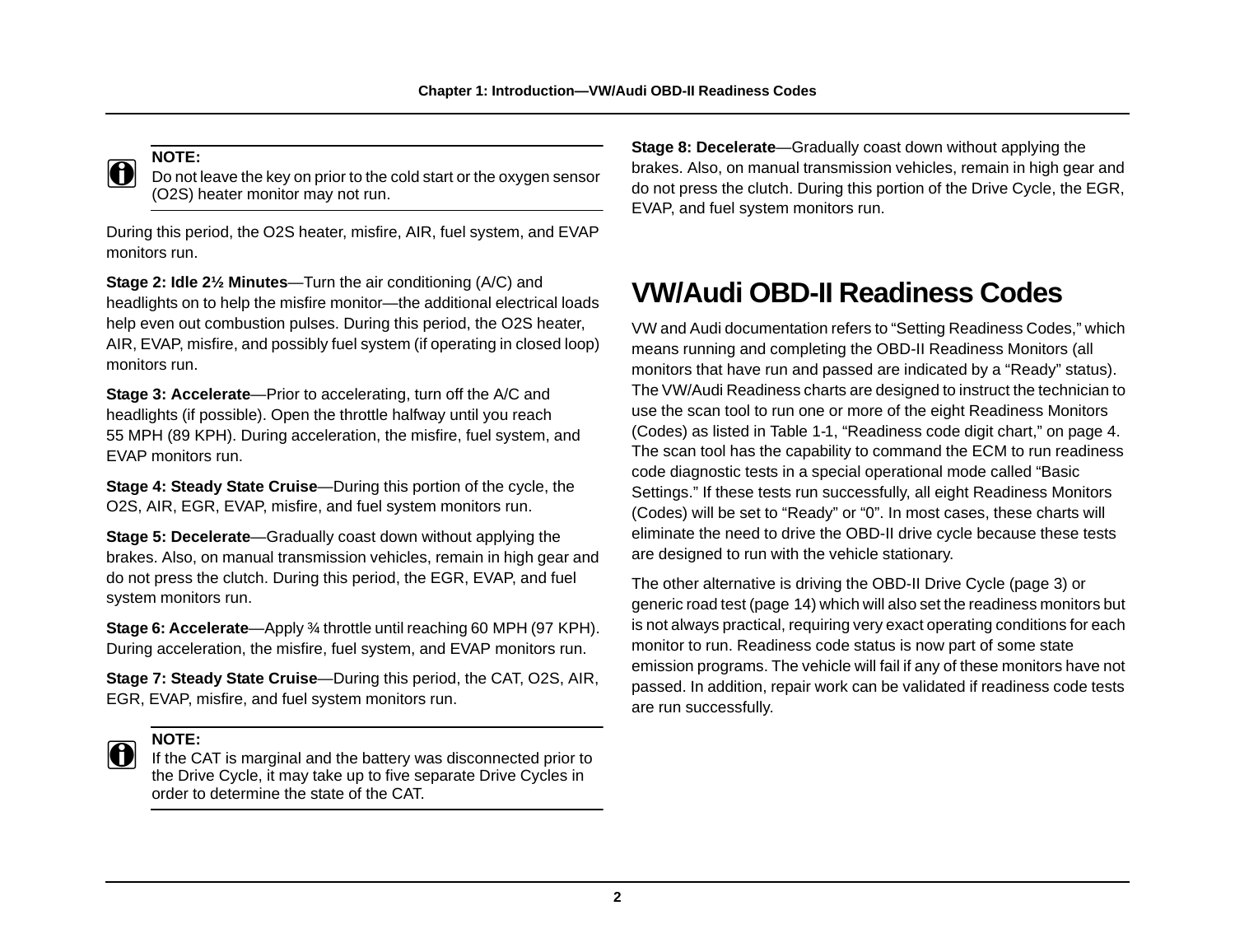

### <span id="page-9-0"></span>**Chapter 1: Introduction—VW/Audi OBD-II Readiness Codes**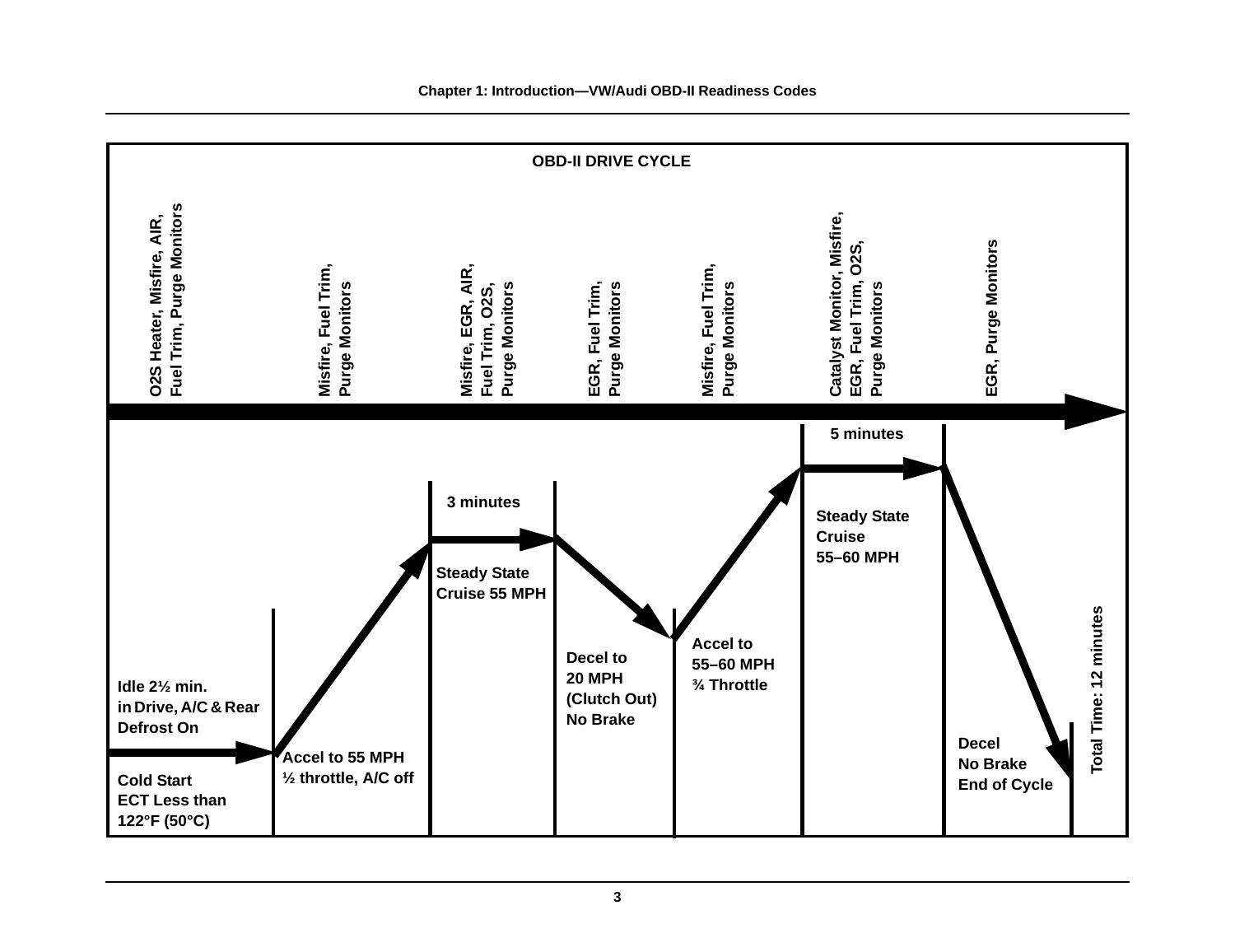|                                                                  | 2        | 3              |   | 5 | 6 |                | 8              | <b>Diagnostic Function</b>                                                               |  |  |  |
|------------------------------------------------------------------|----------|----------------|---|---|---|----------------|----------------|------------------------------------------------------------------------------------------|--|--|--|
|                                                                  |          |                |   |   |   |                | $\overline{0}$ | Catalytic converter                                                                      |  |  |  |
|                                                                  |          |                |   |   |   | $\overline{0}$ |                | Catalytic converter heating (no diagnostic yet, always "0")                              |  |  |  |
| EVAP canister system (tank ventilation system)<br>$\overline{0}$ |          |                |   |   |   |                |                |                                                                                          |  |  |  |
|                                                                  |          |                |   | 0 |   |                |                | Secondary air injection (AIR) system                                                     |  |  |  |
|                                                                  |          |                | 0 |   |   |                |                | A/C system (no diagnostic yet, always "0")                                               |  |  |  |
|                                                                  |          | $\overline{0}$ |   |   |   |                |                | Oxygen sensor                                                                            |  |  |  |
|                                                                  | $\Omega$ |                |   |   |   |                |                | Oxygen sensor heating                                                                    |  |  |  |
| $\overline{0}$                                                   |          |                |   |   |   |                |                | EGR (not available, always "0")                                                          |  |  |  |
|                                                                  |          |                |   |   |   |                |                | An OK readiness status is represented by a "0". A Not OK status is represented by a "1". |  |  |  |

## <span id="page-10-0"></span>*Table 1-1. Readiness code digit chart*

## **Note the following regarding VW/Audi readiness codes:**

- **•** [Table 1-1](#page-10-0) does not apply to diesel engines. See ["Diesel Engines" on](#page-68-3)  [page 62](#page-68-3).
- **•** Any readiness code test listed in the charts contained in this manual that does not pass indicates that there is a problem and will require further diagnosis.
- **•** The status for each of the eight readiness codes, 0 or 1, indicates whether a particular emission system or function passed all the related diagnostic tests as listed in the chart.
- **•** Be aware that multiple diagnostic tests (multiple chart steps) may need to run and pass for a particular monitor to complete and set to ready (0). Also note, certain tests may require previous step tests to have run successfully before the next test can run.
- **•** The eight emission systems or functions are the same OBD-II readiness monitors viewed by a generic OBD-II scan tool.

## **Readiness codes can be useful for the following reasons:**

- **•** During an emission test, the readiness code can be used to confirm a system function and is now used by emission inspection programs to determine a pass or fail status.
- **•** Related monitor repair work can be verified if the readiness code sets to an OK (Ready) status.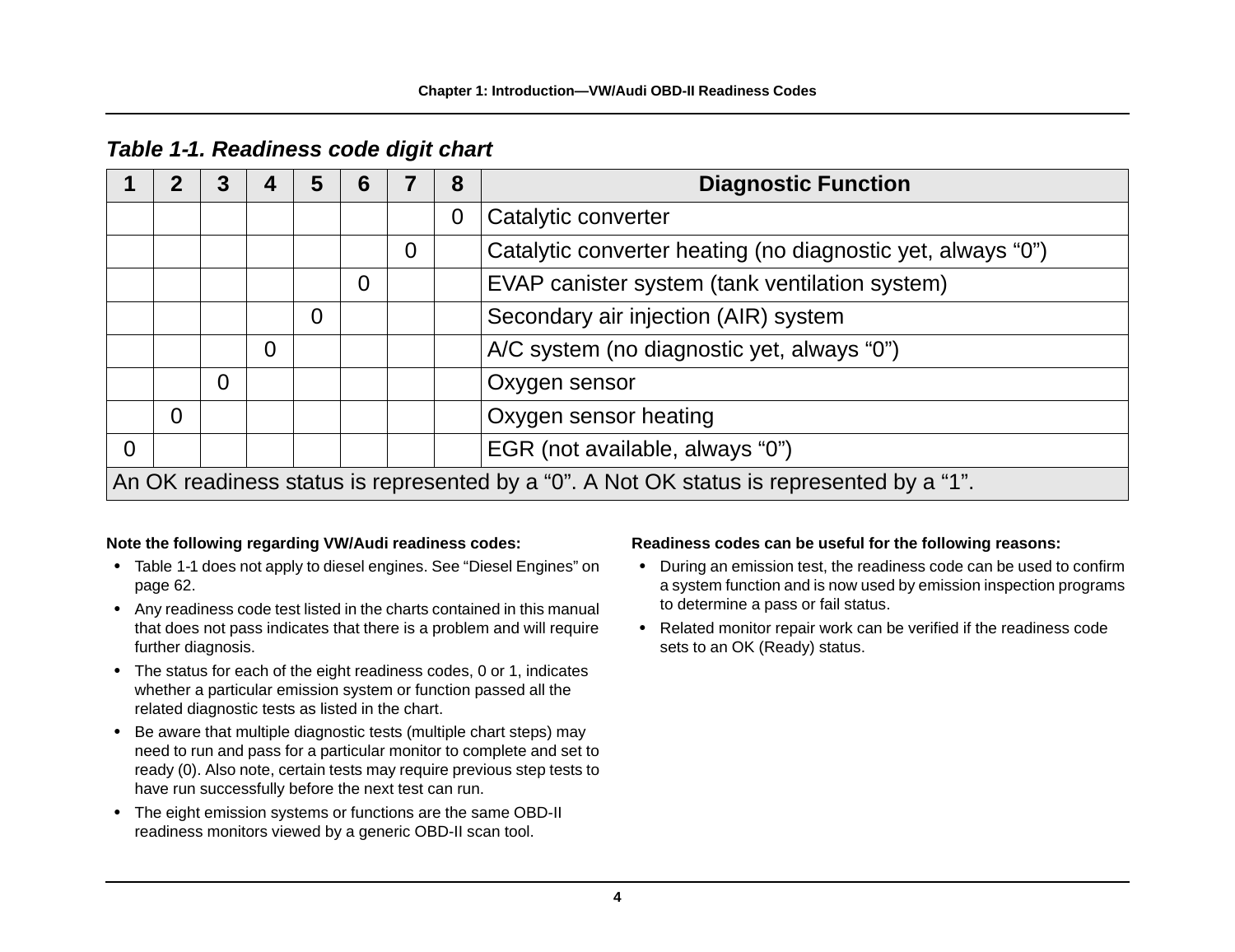# <span id="page-11-3"></span><span id="page-11-0"></span>**Viewing Readiness Codes**

The following sections explain how to view readiness codes on gasoline or diesel engines with the Snap-on® scan tool.

## <span id="page-11-1"></span>**Viewing Gas Engine Readiness Codes**

You can view readiness codes on gasoline engines either through Functional Tests or through Expert Mode.

## **To view readiness codes through Functional Tests:**

- 1. Identify the vehicle to the scan tool and connect the scan tool to the appropriate diagnostic connector as you would for normal scan tool diagnostics (described in the *Volkswagen/Audi Vehicle Communication Software Manual*).
- 2. Navigate to the system selection screen, then select **01-Engine Management**.
- 3. Navigate through the informational and warning screens until the Main Menu displays.
- 4. From the Main Menu, select **Functional Tests**.
- 5. From the Functional Tests menu, select **Readiness Code**.
- 6. Select to continue when the confirmation screen displays. The Readiness Code menu displays.
- 7. Select **15-Check Readiness Code Setting** from the menu.

## **To view readiness codes through Expert Mode:**

- 1. Enter Expert Mode as described in the *Volkswagen/Audi Vehicle Communication Software Manual*.
- 2. Navigate to the system selection screen, then select **01-Engine Management Master**.

An instructional screen displays, followed by a series of warning and informational screens.

- 3. Follow the on-screen instructions and select to continue until the Expert Mode menu displays.
- 4. From the Expert Mode menu, select **08-Read Measuring Value Block**.

The Select measuring Value Block screen displays.

5. Select Measuring Value Block **086**. Readiness codes display.

## <span id="page-11-2"></span>**Viewing Diesel Engine Readiness Codes**

For 1996 and newer 1Z and AHU diesel engines, you must use the generic OBD-II testing mode in the Snap-on® Domestic or Asian Imports Vehicle Communication Software to view readiness codes. For 1998–2003 ALH diesels, use the following procedure.

### **To view readiness codes on 1998–2003 ALH diesel engines:**

- 1. With engine idling, select **Expert Mode > 01-Engine Management Master > 08-Read Measuring Value Block**.
- 2. Select Measuring Value Block **017**.

Channel 2 should read x000xxxx and Channel 4 should read 0xxxxxxx if readiness codes set ("x" digits are ignored).

- 3. If Channels 2 and 4 do not read as specified, perform the readiness setting road test on [page 62](#page-68-4) for 1998–2001 models, or on [page 63](#page-69-1) for 2002–03 models.
- 4. Navigate back to the Expert Mode menu, then select **06-Stop Communication** before exiting the Expert Mode menu.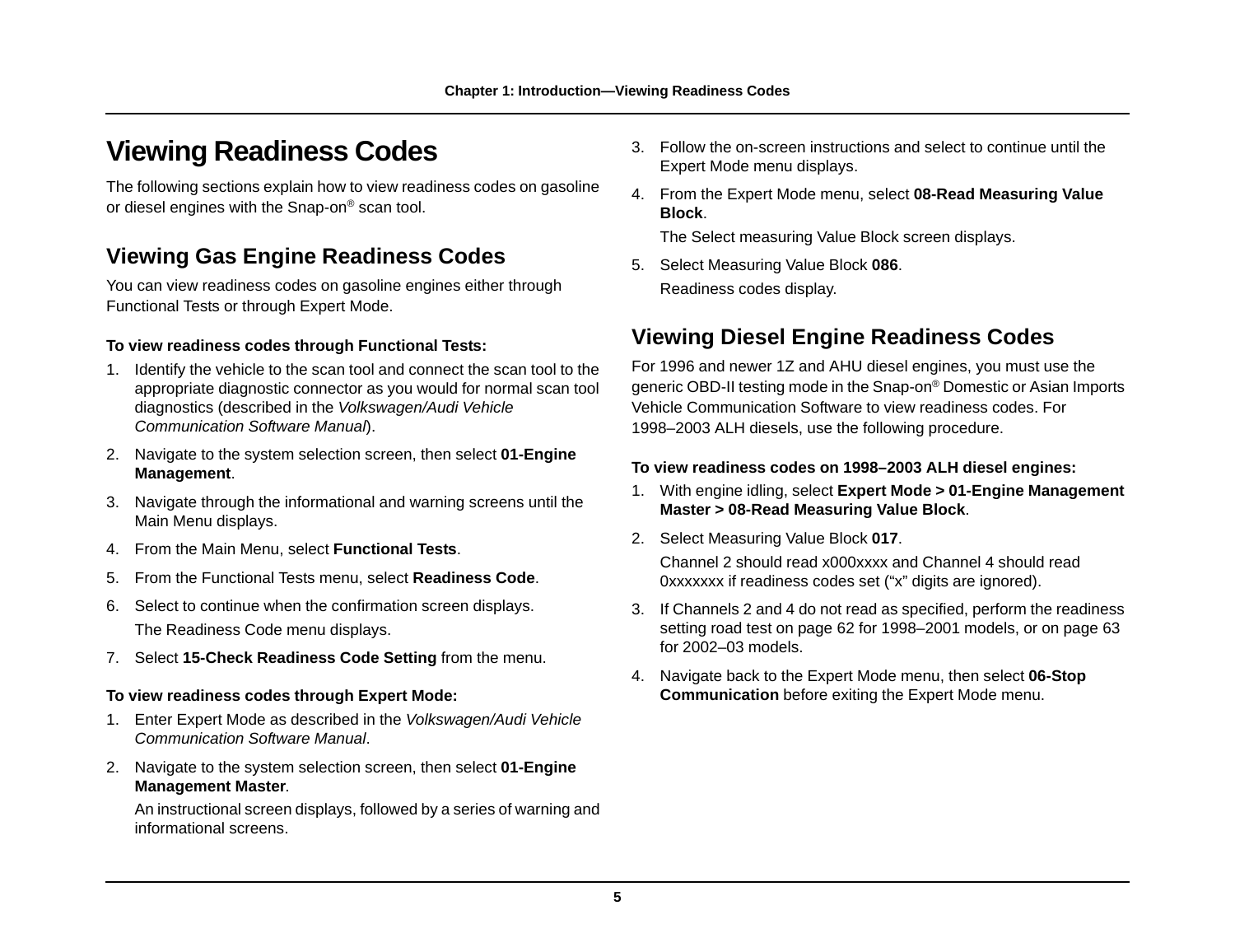# <span id="page-12-0"></span>**Preparing to Set Readiness Codes**

The following sections contain tips and example procedures that provide general information to get you acquainted with using the readiness code charts following this chapter. See ["Appendix B: Frequently Asked](#page-111-7)  [Questions" on page 105](#page-111-7) for more information.

## <span id="page-12-1"></span>**Important Tips for Reading Readiness Charts**

Note the following when using the readiness code charts contained in this book.

- **•** Check for stored diagnostic trouble codes (DTCs). Any codes set will prevent readiness code completion. Repair all DTCs or other known malfunctions before attempting to set readiness codes.
- **•** Make sure the correct engine ID code has been verified on the engine to ensure that the correct readiness chart and procedure is selected. All engine codes are stamped on the engine block or on the cylinder head with the first three letters being the designation (i.e., ABA, AAA). Some can be found on timing belt cover label on a sticker in the owner's maintenance manual, or on a sticker in the spare tire compartment. There are often different engine codes for the same model and engine. See the *Volkswagen/Audi Vehicle Communication Software Manual* for engine ID code locations.
- **•** *Do not* assume that the scan tool ID and engine code are correct if the scan tool communicates. The scan tool does not use the ID to establish communication—the units are automatically identified.
- **•** Sometimes a readiness monitor will already be set when following the steps in a procedure. If Channel 4 reads "OK", continue on to the next step.
- **•** Some 2002–03 VW/Audi models use a different procedure (Audi AVK and AMB and VW AWM, BDF, and BDP) and the screen prompts are different. Once in the test, scrolling to the next display without exiting is not possible. Also, a readiness test will not automatically start after entering the display group, the **Y** button will need to be pressed to start test (changes the screen message from

"OFF" to "ON" in the Current State field. See ["Sample Procedure 2:](#page-16-0)  [VW Engine ID Code AWM" on page 10](#page-16-0) for more information).

## <span id="page-12-4"></span><span id="page-12-2"></span>**Readiness Code Setting Requirements**

Make sure to fulfil the following requirements before starting readiness code setting procedures:

- **•** With the engine off and ignition off, remove the fuel tank filler cap to release pressure. This will help the Fuel Tank Leak Test run more quickly.
- **•** Warm up the engine to normal operating temperature.

**NOTE:**<br>The VW ABA (1996–99 2.0L Golf, Jetta, GTI and Cabriolet) requires a cold engine to set the EVAP monitor. In this case, set this monitor first, then warm up the engine to set the others.

- **•** Turn off all electrical accessories (A/C, rear window defroster, etc.).
- **•** Make sure battery voltage is at least 12V and that the charging system is working properly.
- **•** We recommend keeping the engine hood closed to maintain proper engine temperature. Both Audi and Volkswagen V8 engines may overheat if the hood is open while setting readiness codes.

## <span id="page-12-3"></span>**Setting Readiness Codes: Sample Procedures**

The sample procedures that follow illustrate how to use the charts in this manual.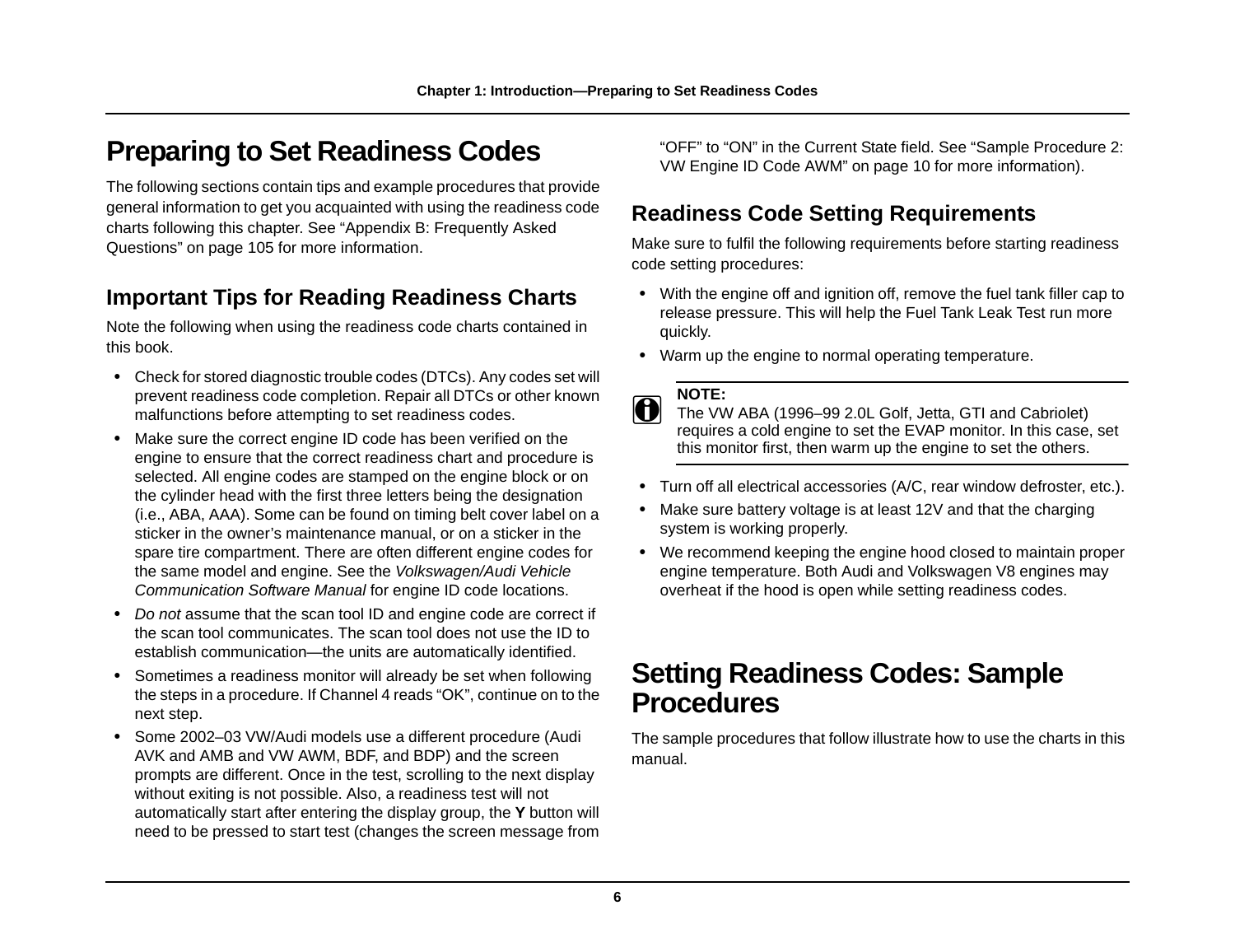## <span id="page-13-0"></span>**Sample Procedure 1: VW Engine ID Code AWW**

The following example procedure shows how to check readiness codes on a 2001 Volkswagen Jetta 1.8L, engine ID code AWW using [Table 3-24, "Engine Code AWW: 2000–03 Jetta & Golf 1.8L," on](#page-57-1)  [page 51](#page-57-1).



**NOTE:**<br>
This procedure can be used for all engine ID codes except Audi AVK and AMB, and VW AWM, BDF, and BDP. See ["Sample](#page-16-0)  [Procedure 2: VW Engine ID Code AWM" on page 10](#page-16-0) for a procedure that can be used with these engines.

### **To check readiness codes on a VW with engine ID code AWW:**

### 1. **Check DTC Memory.**

From the readiness code menu, select **02-Check DTC Memory**.

If no codes are present, a "No codes" screen displays and you may go on to Step 3.

If codes are present, a codes list screen displays and you must go on to the next step.

## 2. **Clear DTC Memory.**

a. Navigate back to the Readiness Code or Expert Mode menu.

### b. Select **05-Check DTC Memory**.

An instructional screen displays.

c. Make sure the key is on with the engine off, then select to continue and clear codes.

When codes are cleared, the "No Codes Present" message displays.

**NOTE: i i** For reference, you may now select 15-Check Readiness Code Setting to view the monitor status. Whenever codes are cleared, all readiness code monitors are reset to "Not Completed", indicated by a "1". Any zeros that did not change to ones indicate monitors not installed on this vehicle. Refer [Table 1-1 on page 4](#page-10-0) to see which monitors are not installed on the vehicle based on the readiness code digits shown in the monitor status.

## 3. **Throttle Body Adaptation Test**.

- a. Navigate back to the Readiness Code or Expert Mode menu.
- b. Select **04-Basic Settings**.

The Select Measuring Value Block screen displays.

## c. Select **Measuring Value Block 060**.

A Basic Setting Value Block screen displays.

The Current State "Off" should change to "On" when the test starts, indicated by Channel 4 reading "Running".

The adaptation takes only a few seconds. The other channels are reading the throttle valve angle sensors and will change as the throttle is actuated by the ECM. Do not touch the throttle pedal or turn off the key during the adaptation.

If the adaptation is successful, Channel 4 changes from "Running" to "OK".

If it is not successful, it will require further investigation. See the *Volkswagen/Audi Vehicle Communication User Manual* for more information about the electronic throttle.

- 4. **Temperature Check.** Instead of Basic Settings, this is a non-intrusive reading of value block 08.
	- a. Navigate back to the Readiness Code or Expert Mode menu.
	- b. Select **08-Read Measuring Value Block**.

The Select Measuring Value Block screen displays.

c. Select **Measuring Value Block 004**.

A Read Measuring Value Block screen displays.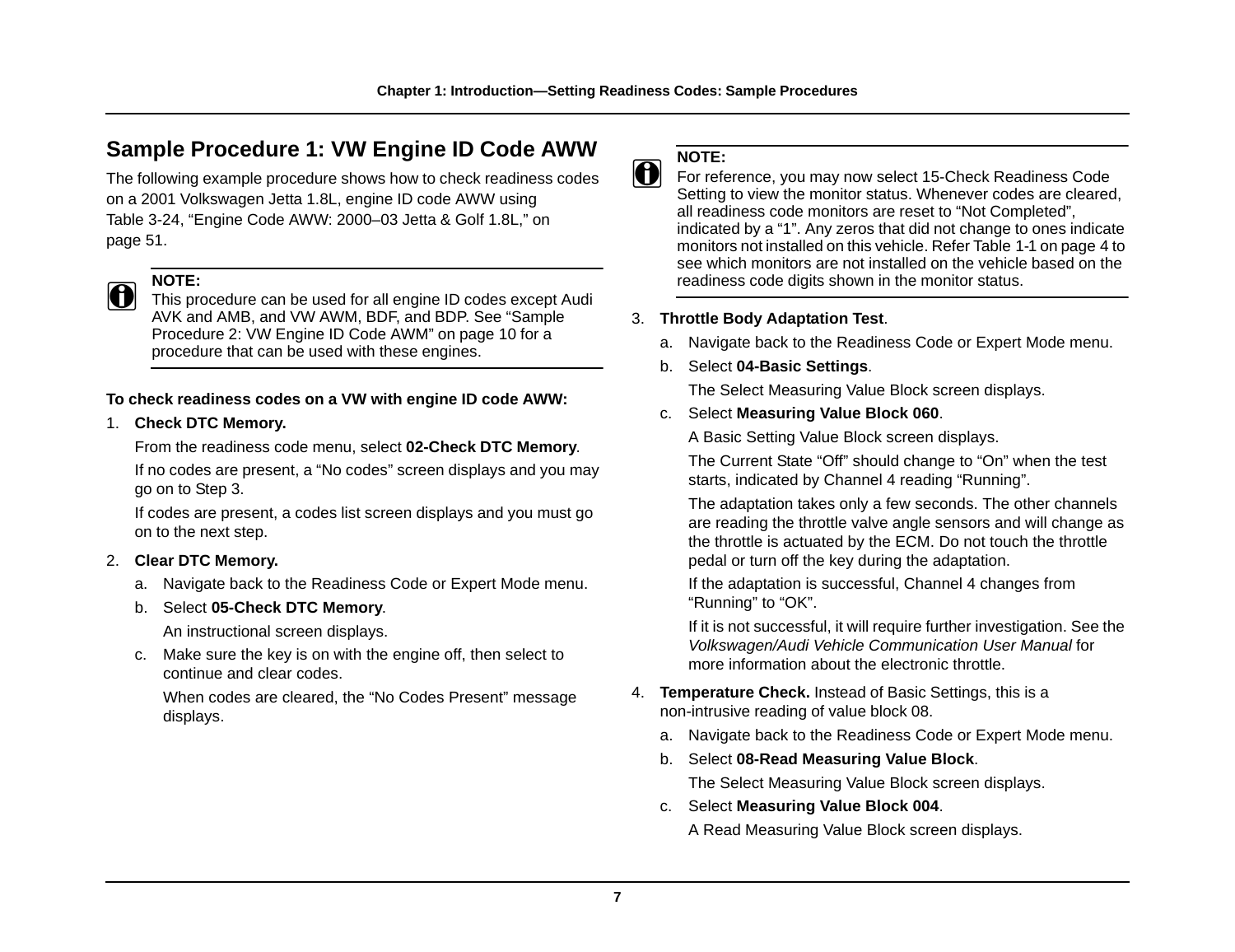- d. Check that the Channel 4 reading matches the specification in the chart.
- e. Navigate back to the Select Measuring Value Block screen.
- 5. **Fuel Tank Leak Test**. This test checks the EVAP and fuel tank leak detection systems. The engine must be at idle for this test to run.
	- a. Select **Measuring Value Block 071**.

A Read Measuring Value Block screen displays.

b. The test starts.

Channel 3 reads "Check" or "Measur.End" as test is running. Channel 4 changes to "Syst.OK" if this monitor runs successfully.

- 6. **Closed Loop Fuel Control Test.** This test monitors the ability of the engine management system to maintain fuel control to a desired air/ fuel ratio.
	- a. Select **Measuring Value Block 107**.

A Read Measuring Value Block screen displays.

b. The test starts.

Channel 4 should change to "Run" or "Test Run" when the test starts, providing the previous test was successful and engine conditions are correct (at idle and fully warmed up).

Channel 4 reads "Syst.OK" if the monitor runs successfully.

## 7. **EVAP System Diagnosis Test.**

a. Select **Measuring Value Block 070**.

A Read Measuring Value Block screen displays.

b. The test starts.

Channel 4 reads "EVAP OK" if the monitor runs successfully.

- 8. **After CAT Oxygen Sensor Test.** This test validates that the after CAT O2S is active.
	- a. Select **Measuring Value Block 036**.

A Read Measuring Value Block screen displays.

b. The test starts, providing the vehicle is at idle and the previous steps were successful.

Channel 2 reads "B1-S2 OK" if the monitor runs successfully.

- 9. **Camshaft Timing Test.** This test makes sure that variable camshaft control is working properly. The engine speed must be 1800–2200 RPM for this test to run.
	- a. Select **Measuring Value Block 094**.

A Read Measuring Value Block screen displays.

- b. The test starts when Channel 2 reads "On". Channel 4 reads "Syst.OK" if the monitor runs successfully.
- 10. **Knock Sensor Test.** The engine speed must be 1800–2200 RPM for this test to run.
	- a. Select **Measuring Value Block 028**.

A Read Measuring Value Block screen displays.

b. The test starts.

Channel 4 changes to "Syst.OK" if this monitor runs successfully.

- 11. **After CAT Oxygen Sensor Aging Test.** This test validates that the after CAT O2S is active. The engine speed must be 1800–2200 RPM for this test to run.
	- a. Select **Measuring Value Block 043**.

A Read Measuring Value Block screen displays.

Channel 2 is CAT temperature, which usually must read at least 572°F (300°C) before the test will run.

b. The test starts when Channel 4 reads "Test Run".

Channel 4 reads "B1-S2 OK" if the monitor runs successfully.

- 12. **Closed Loop Fuel Control Check.** This test validates that the system is achieving closed loop fuel control
	- a. Select **Measuring Value Block 030**.

A Read Measuring Value Block screen displays.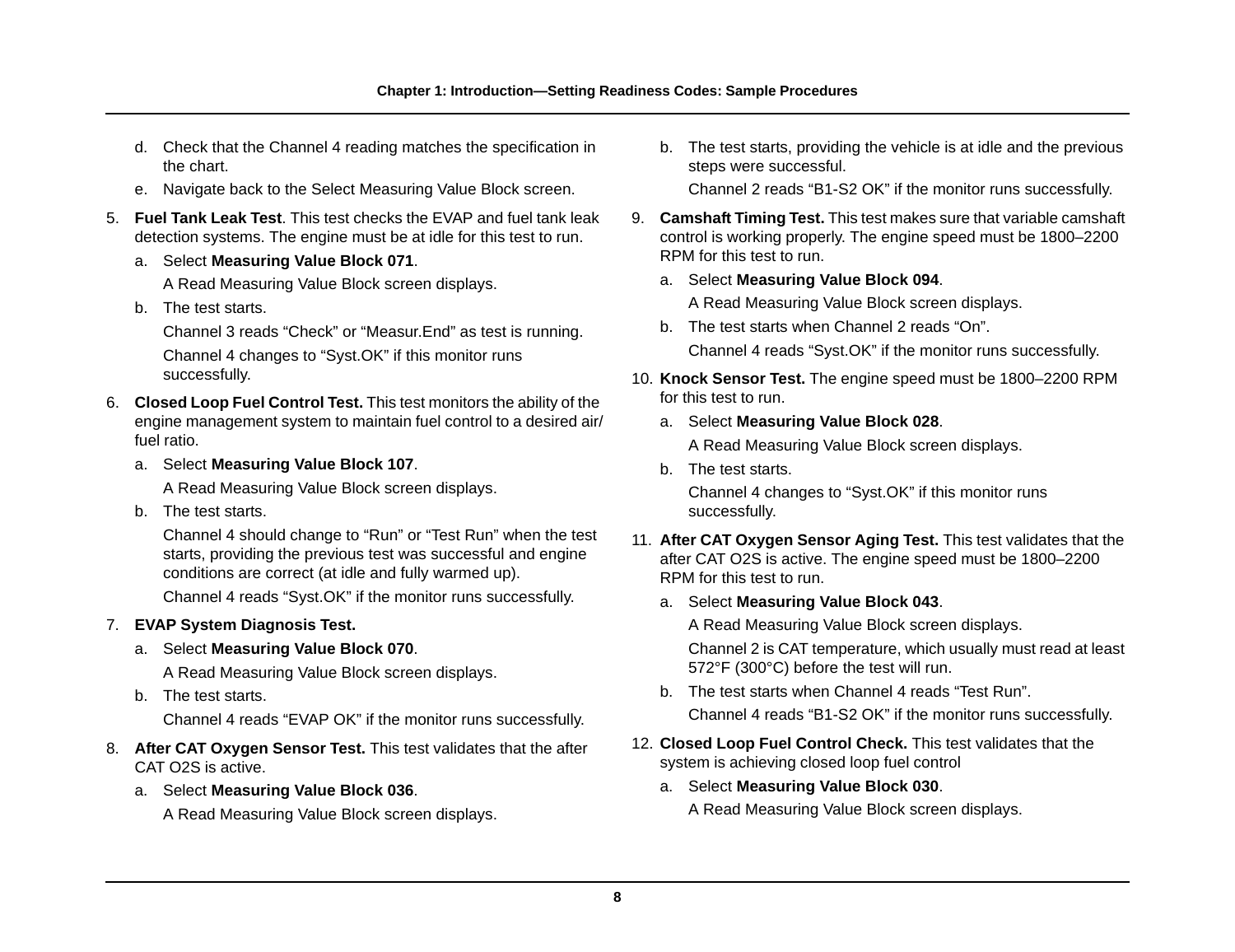- b. Closed Loop is achieved if the last two digits in Channel 1 both read "1" (ignore any other channel information).
- 13. **Before CAT Oxygen Sensor Response Time Test.** The engine speed must be 1800–2200 RPM for this test to run.
	- a. Select **Measuring Value Block 034**.

A Read Measuring Value Block screen displays.

b. The test starts.

The channel specifications from [Table 3-24 on page 51](#page-57-1) must be met for this test to run. Channel 4 changes to "B1-S1 OK" if this monitor runs successfully.

14. **Oxygen Sensor CAT Control Dwell Time Test.** This test checks the relationship of the before CAT and after CAT O2S. The after CAT O2S control has the authority to override the before CAT O2S control. This allows the after CAT O2S control to take over, preventing possible CAT damage in case the before CAT O2S performance deteriorates to the point of jeopardizing the CAT. The after CAT O2S can also adjust to slight changes in the mixture if it detects displacement of the before CAT voltage curve. It takes control by holding the before CAT O2S control at its higher or lower point for a specific time (dwell time). If this time is in the positive range (e.g., 50 ms), then the mixture is shifted to the rich direction. If the time is negative (e.g., -50 ms), then the mixture is shifted to the lean direction. The engine speed must be at idle for this test to run.

**NOTE:**<br>**i** If the value is above +200 ms, then there is a possible leaking exhaust system.

a. Select **Measuring Value Block 037**.

A Read Measuring Value Block screen displays.

b. The test starts.

Channel 4 changes to "Syst.OK" if this monitor runs successfully.

15. **Catalytic Converter Test.** The engine speed must be 1800–2200 RPM for this test to run.

a. Select **Measuring Value Block 046**.

A Read Measuring Value Block screen displays.

b. The test starts. Channel 4 should change from "Test Off" to "Test On" or "Test Run" when test starts.

**NOTE:**<br>**i** Channel 3 specification: The ECM compares the voltage(s) of the before CAT O2S to the voltage(s) of the after CAT O2S. The result is the amplitude ratio between the two sensors and indicates the CAT test result in either percent or amplitude ratio. A good CAT amplitude ratio range is 0.00–0.32.

- c. Channel 4 should change to "CAT B1 OK" if the monitor runs successfully.
- 16. **Secondary Air System Test.** The engine speed must be at idle for this test to run.

**NOTE: i** The Secondary Air Pump will turn on during this test.

a. Select **Measuring Value Block 077**.

A Read Measuring Value Block screen displays.

b. The test starts.

Channel 4 changes to "Syst.OK" if this monitor runs successfully.

- 17. **Misfire Activity Check.** This check validates that misfire monitoring is active. The engine speed must be at idle for this test to run.
	- a. Navigate to the Readiness Code or Expert Mode menu.
	- b. Select **08-Read Measuring Value Block**.
		- A Read Measuring Value Block screen displays.
	- c. Select **Measuring Value Block 014**. The test starts.

Channel 4 reads "Activated" or "Prepared" if this monitor runs successfully.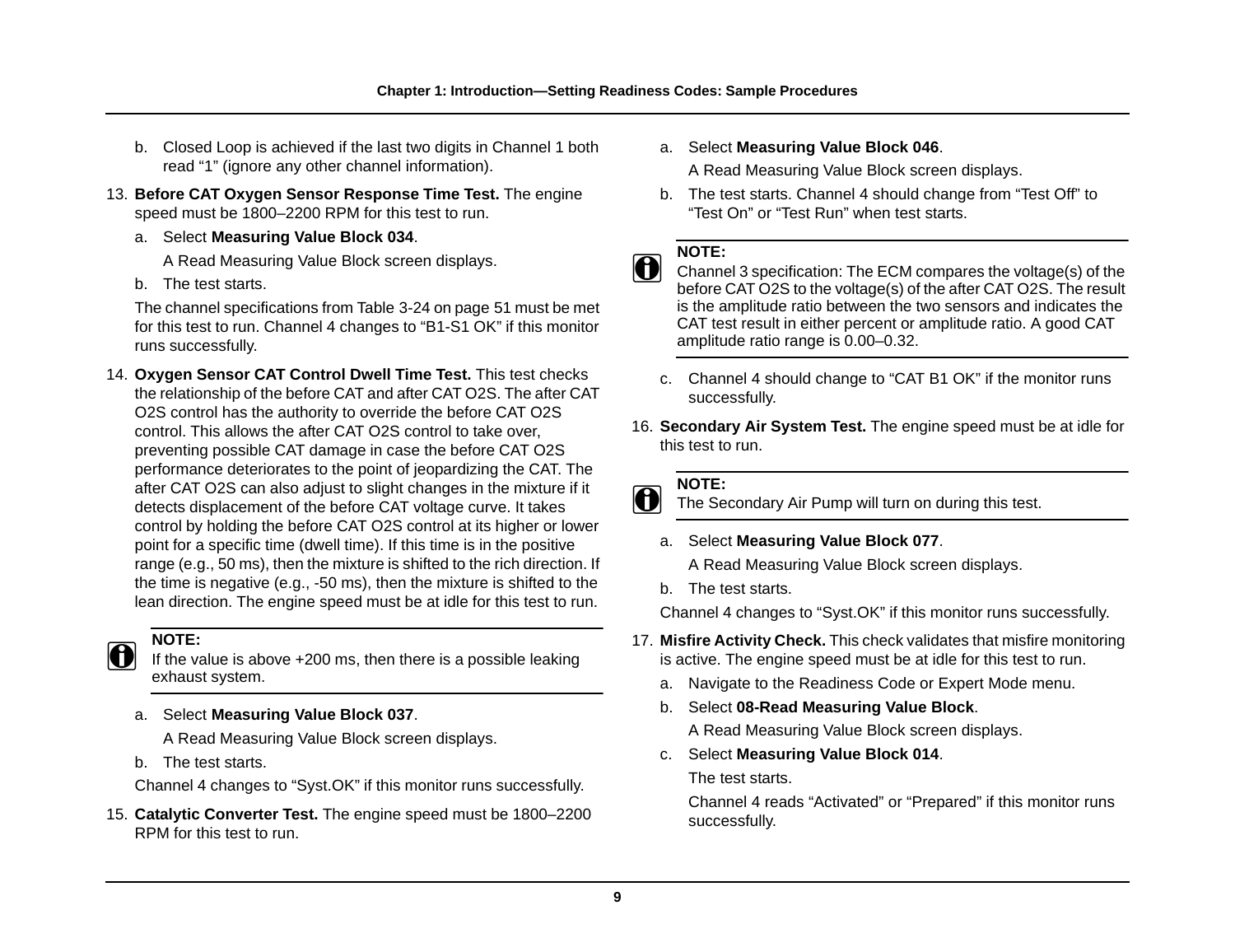## 18. **Readiness Code Setting Check**.

a. Select **Measuring Value Block 086**.

A Check Readiness Code Setting screen displays.

b. All readiness code monitors are set when all eight readiness code digits are "0".

## <span id="page-16-0"></span>**Sample Procedure 2: VW Engine ID Code AWM**

The following procedure shows how to check readiness codes on a 2001–03 VW, engine ID code AWM using [Table 3-19, "Engine Code](#page-51-1)  [AWM: 2001–03 Passat 1.8L 4-cylinder," on page 45.](#page-51-1)

**NOTE:**<br>This procedure can only be used for engine ID codes Audi AVK and AMB, and VW AWM, BDF, and BDP. See ["Sample Procedure](#page-13-0)  [1: VW Engine ID Code AWW" on page 7](#page-13-0) for a procedure that can be used with all other engine ID codes.

## **To check readiness codes on an VW with engine ID code AWM:**

1. From the readiness code menu, select **02-Check DTC Memory**.

If no codes are present, a "No codes" screen displays and you may go on to Step 3.

If codes are present, a codes list screen displays and you must go on to the next step.

- 2. **Clear DTC Memory.**
	- a. Navigate back to the Readiness Code or Expert Mode menu.
	- b. Select **05-Clear DTC Memory**.

When codes are cleared, a "No codes Present" message displays.

c. Navigate back to the Readiness Code or Expert Mode menu.



**NOTE:**<br> **i** For reference, you may now select 15-Check Readiness Code Setting to view the monitors screen. Whenever codes are cleared, all readiness code monitors are reset to "Not Completed", indicated here by a "1". Any zeros that did not change to ones indicate monitors not installed on this vehicle. Refer [Table 1-1 on](#page-10-0)  [page 4](#page-10-0) to see which monitors are not installed on the vehicle based on the readiness code digits.

- 3. **Throttle Body Adaptation Test.** This step is the adaptation procedure for the ECM to learn new settings for the Drive-by-Wire electronic throttle. Note that this test is done with the key on, engine off and it is recommended to perform this on a cold engine if possible.
	- a. Select **04-Basic Settings**.

The Select Measuring Value Block screen displays.

You are now ready to start the adaptation test. Note that this adaptation procedure is part of the readiness chart because if the adaptation is not correct, it may set a DTC and or prevent a readiness code monitor from running.

## b. Select **Measuring Value Block 060**.

A Basic Setting Value Block screen displays.

Current State should change from "Off" to "On" when the test starts to run, and the Channel 4 should read "Running".

The adaptation takes only a few seconds. The other channels are reading the throttle valve angle sensors and will change as the throttle is actuated by the ECM. Do not touch the throttle pedal or turn off the key during the adaptation.

If adaptation is successful, Channel 4 changes from "Running" to "OK".

If it is not successful, it will require further investigation. See the *Volkswagen/Audi Vehicle Communication User Manual* for more information about the electronic throttle.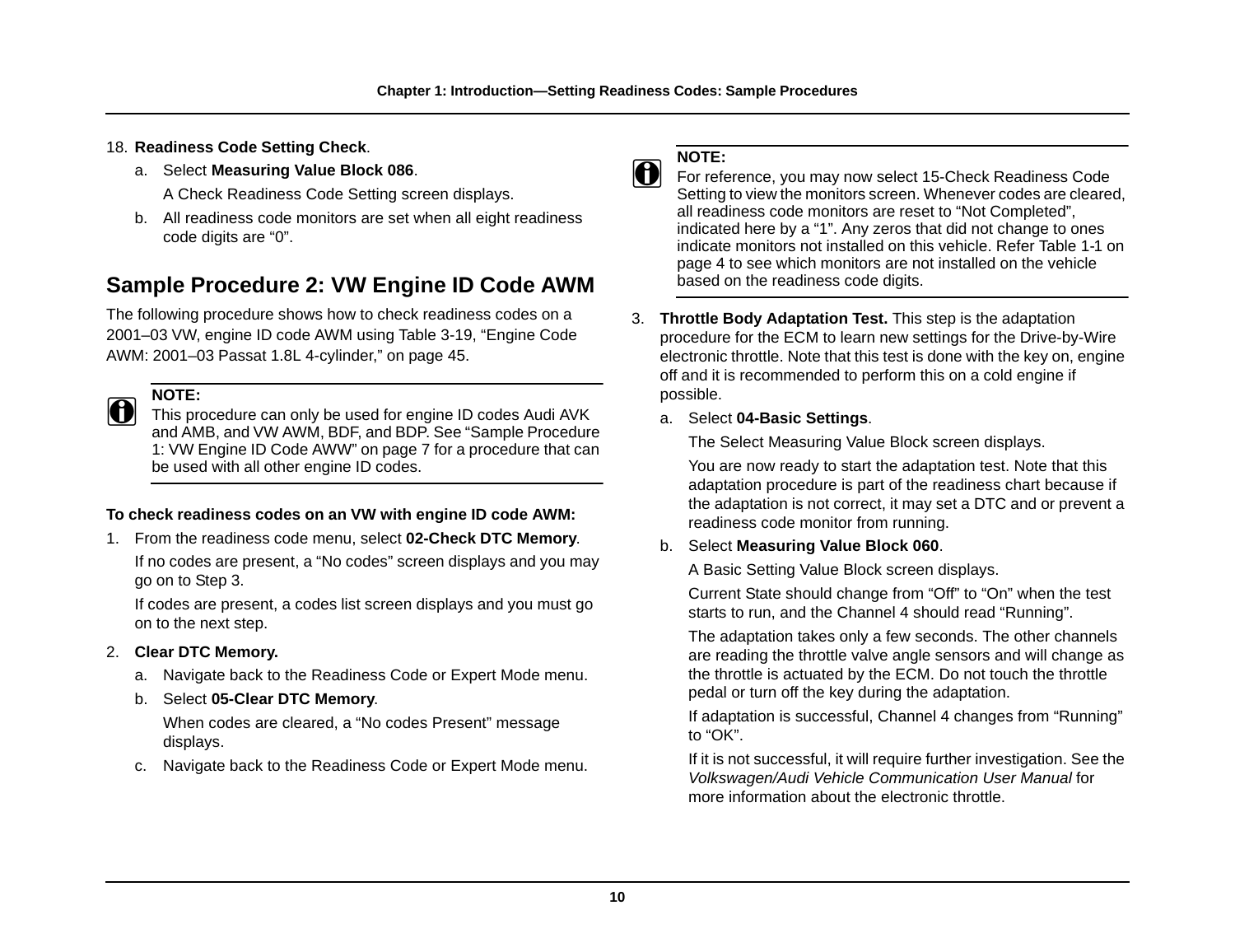- 4. **Kickdown Adaptation Test.** This test adapts the throttle position for learning the transmission kickdown (passing gear).
	- a. Navigate back to the Readiness Code or Expert Mode menu.
	- b. Select **04-Basic Setting**.

The Select Measuring Value Block screen displays.

c. Select **Measuring Value Block 063**.

Channel 4 reads "KickDownActivate" when the test is running.

d. Press accelerator pedal all the way to the floor, past the point where you feel the switch for the kickdown.

The message in Channel 4 changes to "Running".

- e. Hold the pedal down to the floor for 3 seconds.
- f. When Channel 4 reads "OK", release the pedal, the kickdown adaptation is successful.

If Channel 4 reads "Not OK", further diagnosis is necessary.

- 5. **Measurement Block 001 Test.** This test validates that specific parameters are being met.
	- a. Navigate back to the Readiness Code or Expert Mode menu.
	- b. Select **04-Basic Setting**.

The Select Measuring Value Block screen displays.

c. Select **Measuring Value Block 001**.

Channel 4 reads "11111111" if the monitor runs successfully.

6. **Closed Loop Fuel Control Test.** This test monitors the ability of the engine management system to maintain fuel control to obtain a desired air/fuel ratio.

Do not return to the Readiness Code or Expert Mode menu before initiating this test.

- a. From the Select Measuring Value Block screen, select value block **107**.
- b. Channel 4 reads "11111111" if the monitor runs successfully.

### 7. **EVAP System Diagnosis Test.**

Do not return to the Readiness Code or Expert Mode menu before initiating this test.

- a. From the Select Measuring Value Block screen, select value block **070**.
- b. Channel 4 reads "EVAP OK" if the monitor runs successfully.
- 8. **Knock Sensor Test.** The engine speed must be 1800–2200 RPM for this test to run.

Do not return to the Readiness Code or Expert Mode menu before initiating this test.

- a. From the Select Measuring Value Block screen, select value block **028**.
- b. Channel 4 reads "Syst.OK" if the monitor runs successfully.
- 9. **Before CAT Oxygen Sensor Response Time Test.** The engine speed must be 1800–2200 RPM for this test to run.

Do not return to the Readiness Code or Expert Mode menu before initiating this test.

a. From the Select Measuring Value Block screen, select value block **034**.

The test starts if conditions are met. The channel specifications from [Table 3-24 on page 51](#page-57-1) must be met for this test to run.

- b. Channel 4 changes to "B1-S1 OK" if the monitor runs successfully.
- 10. **Before CAT Oxygen Sensor Test.** This test validates that the before CAT O2S is active.

Do not return to the Readiness Code or Expert Mode menu before initiating this test.

a. From the Select Measuring Value Block screen, select value block **036**.

The test starts, providing the vehicle is at idle and the previous steps were successful.

b. Channel 2 reads "B1-S2 OK" if the monitor runs successfully.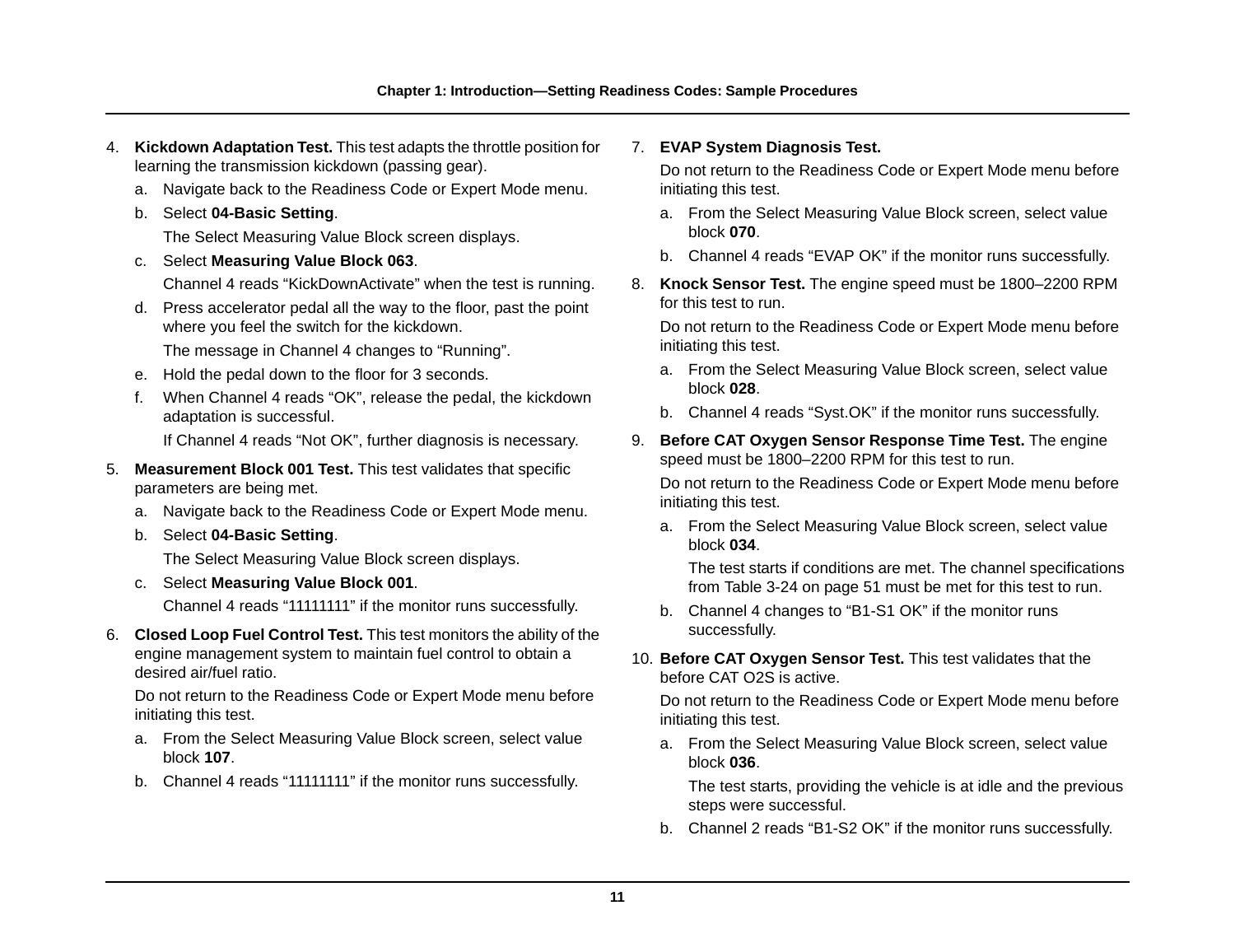11. **Oxygen Sensor Test.** This test checks the relationship of the before CAT and after CAT O2S. The after CAT O2S control has the authority to override the before CAT O2S control. This allows the after CAT O2S control to take over, preventing possible CAT damage in case the before CAT O2S performance deteriorates to the point of jeopardizing the CAT. The after CAT O2S can also adjust to slight changes in the mixture if it detects displacement of the before CAT voltage curve. It takes control by holding the before CAT O2S control at its higher or lower point for a specific time (dwell time). If this time is in the positive range, then the mixture is shifted to the rich direction. If the time is negative, then the mixture is shifted to the lean direction. The engine must be at idle for this test to run.

**NOTE:**<br>If the value is above +200 ms, then there is a possible leaking exhaust system.

Do not return to the Readiness Code or Expert Mode menu before initiating this test.

- a. From the Select Measuring Value Block screen, select value block **037**.
- b. Channel 4 reads "Syst.OK" if the monitor runs successfully.
- 12. **Before CAT Oxygen Sensor Aging Test.** This is a test of adequate response time for the before CAT O2S. This test is performed with the engine running (do not shut engine off unless the instructions specifically state that a test is performed with the engine off).
	- a. Navigate back to the Readiness Code or Expert Mode menu.
	- b. Select **04-Basic Setting**.

The Select Measuring Value Block screen displays.

- c. Select **Measuring Value Block 043**.
- d. Activate the test.

Channel 4 changes to read "Test On".

e. Press the brake and throttle pedals to the floor. Engine RPM will automatically go to 2200 RPM. If the O2S response time is OK, Channel 4 changes to read "B1-S1 OK" within a short time, usually 30 seconds to 1 minute.

**NOTE:**<br>**i** The value in Channel 2 is calculated CAT temperature and the value in Channel 3 is a calculated value for O2S response time (the higher the number, the better the response time).

- 13. **Catalytic Converter Test.** This test checks the fuel tank ventilation valve for operation and leakage.
	- a. Navigate back to the Readiness Code or Expert Mode menu.
	- b. Select **04-Basic Setting**.

The Select Measuring Value Block screen displays.

- c. Select **Measuring Value Block 043**.
- d. To activate, press the brake and throttle pedals to the floor. The test begins when Channel 4 changes to read "Test On".
- e. Channel 4 changes to read "CATB2 OK" if this monitor runs successfully.

If the test finishes with "Not OK", then further diagnosis of the catalytic converter is necessary.

**NOTE:**<br>Shap the throttle swiftly to 4000 RPM at the end of the test to be able to continue to the next test.

14. **Camshaft Timing Test.** This test makes sure that variable camshaft control is working properly. The engine speed must be 1800–2200 RPM for this test to run.

Do not return to the Readiness Code or Expert Mode menu before initiating this test.

a. From the Select Measuring Value Block screen, select value block **094**.

The test starts when Channel 2 reads "On".

b. Channel 4 reads "Syst.OK" if the monitor runs successfully.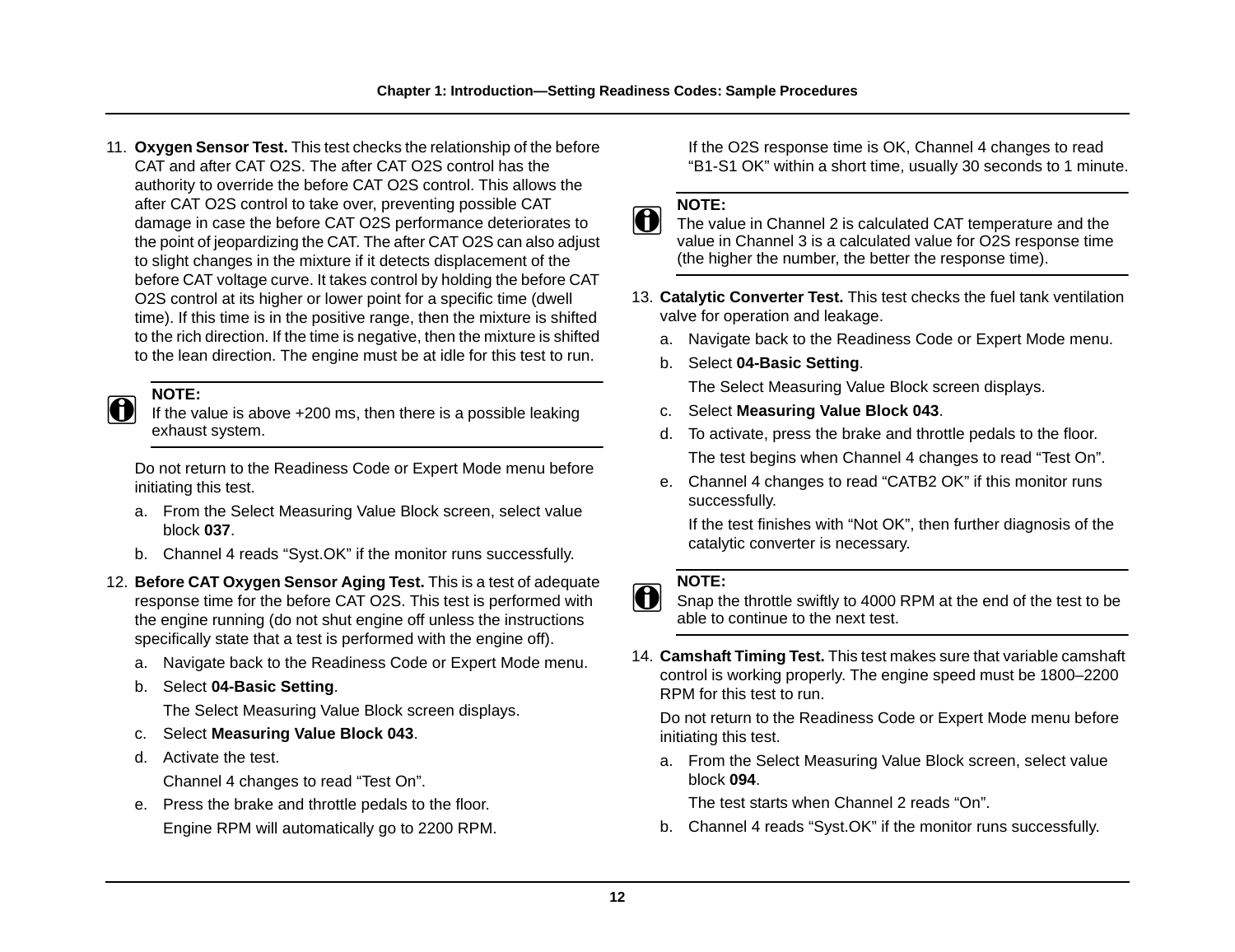15. **Fuel Tank Leak Test**. This test checks the EVAP and fuel tank leak detection systems. The engine must be at idle for this test to run.

Do not return to the Readiness Code or Expert Mode menu before initiating this test.

a. From the Select Measuring Value Block screen, select value block **071**.

Channel 3 reads "Check", or "Measur.End" while the test runs.

- b. Channel 4 reads "Syst.OK" if the monitor runs successfully.
- 16. **Secondary Air System Test.** This test checks the secondary air injection system.
	- a. Navigate back to the Readiness Code or Expert Mode menu.
	- b. Select **04-Basic Setting**.

The Select Measuring Value Block screen displays.

- c. Select **Measuring Value Block 077**.
- d. Snap the throttle twice to at least 4000 RPM to start the test. The test starts when Channel 4 changes to read "Test On".
- e. Channel 4 reads "Syst.OK" if the monitor runs successfully. If test finishes with "Not OK", then further diagnosis of the air injection system is needed.

**NOTE: i** You should hear the secondary air pump run for several seconds during the test

- 17. **Misfire Activity Check.** This test is non-intrusive (performed in 08 not 04) and validates that misfire monitoring is active or "On". The engine speed must be at idle for this test to run.
	- a. Navigate back to the Readiness Code or Expert Mode menu.
	- b. Select **04-Basic Setting**.

The Select Measuring Value Block screen displays.

c. Select **Measuring Value Block 014**.

Channel 4 reads "Activated" or "Prepared" if this monitor runs successfully.

- 18. **Oxygen Sensor Heater Test.** This tests the before and after CAT O2S heaters as well as the heater control circuitry. This test turns the heaters on, and then monitors the heater resistance, which must be less than 0.02 kohm, as specified for Channel 3 in the chart.
	- a. Navigate back to the Readiness Code or Expert Mode menu.
	- b. Select **04-Basic Setting**.

The Select Measuring Value Block screen displays.

c. Select **Measuring Value Block 041**.

If the Channel 3 reading falls within the specification, move on to the next test. If not, the oxygen sensor heater or circuit must be checked.

## 19. **Readiness Code Setting Check.**

- a. Navigate back to the Readiness Code or Expert Mode menu.
- b. Select **04-Basic Setting**.

The Select Measuring Value Block screen displays.

## c. Select **Measuring Value Block 086**.

If all eight readiness code digits are "0", then all readiness code monitors are set.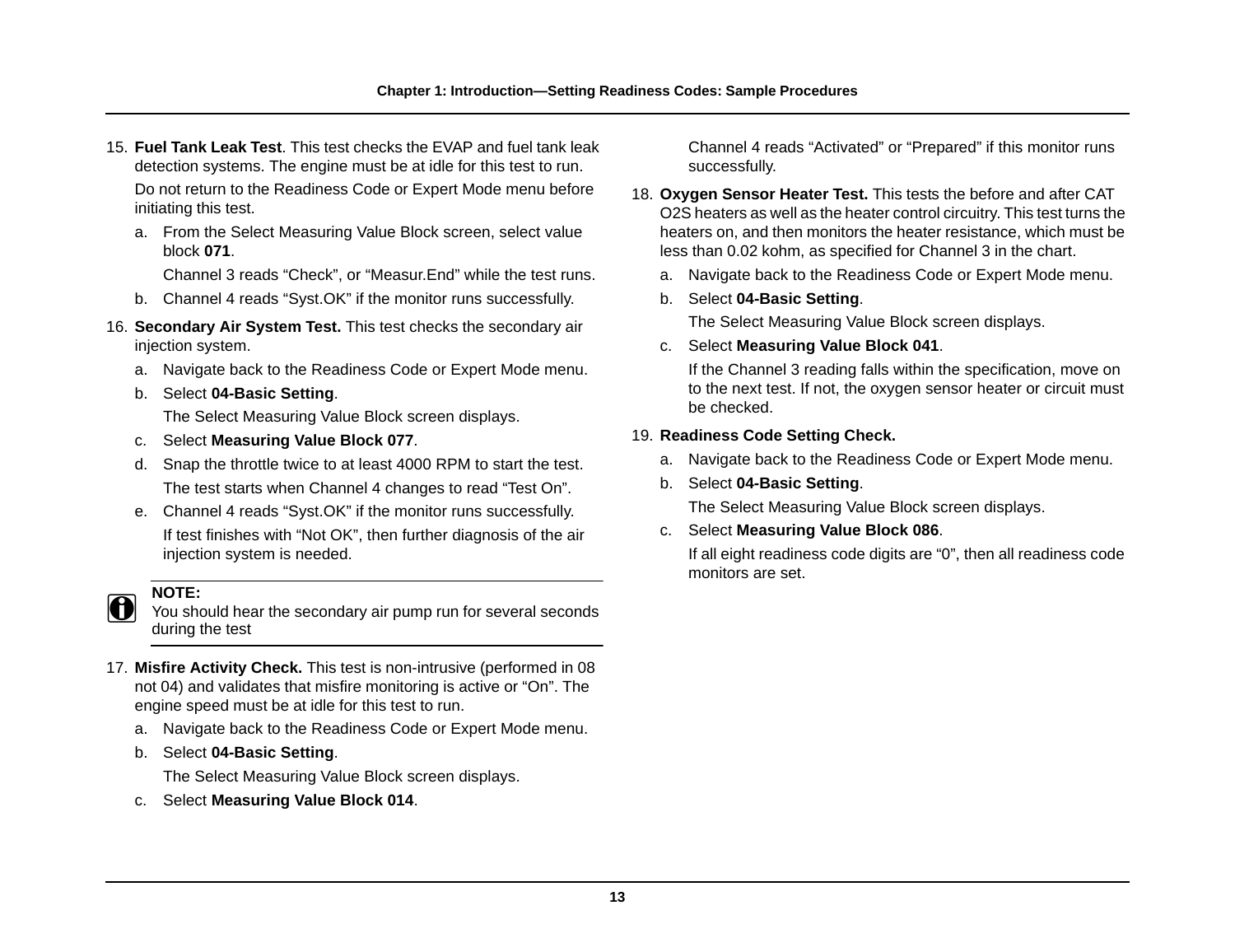<span id="page-20-0"></span>This chapter contains generic road tests for Volkswagen and Audi that can be used to set readiness codes. The roads tests that follow are expansions of the OBD-II Drive Cycle described on [page 1,](#page-7-4) but are manufacturer-specific.

These generic road tests may be used in the following manner:

- **•** As an alternative procedure to setting problem readiness monitors.
- **•** For specific 2003 models that currently have no readiness chart.
- **•** In combination with the charts. After repairs, a road test performed according to the following procedures could be done first. The chart can then be used to set any remaining un-set monitors.

**NOTE:**<br>Be aware that these road tests are time-consuming. Always use the charts first, if available. In a rare instance where a monitor test will not run using the scan tool and charts, the road test procedure will help.

At the time of this printing, there were no charts available for some 2002–03 engines.

# <span id="page-20-2"></span><span id="page-20-1"></span>**Volkswagen Generic Road Test**

Make sure that the following test requirements are met before starting the Volkswagen generic road test:

- **•** The respective fuses of the Motronic fuel injection and ignition system must be OK.
- **•** Battery voltage must be at least 12V.
- **•** All electrical accessories (lights, rear window defroster, etc.) must be switched off.
- **•** A/C must be switched off.
- **•** Ground connections to the engine and the chassis must be OK.
- **•** There must not be any diagnostic trouble codes (DTCs) stored in ECM memory.

## **To perform the Volkswagen generic road test:**

- 1. Drive the vehicle until engine operating temperature (EOT) is at least 176°F (80°C).
- 2. Turn the engine off and let the vehicle cool until EOT is at least 41 to 95°F (5 to 35°C).
- 3. Drive the vehicle for 10 minutes in the highest gear or in the highest driving mode on a level surface at a constant speed in the range of 40 to 50 MPH (65 to 80 KPH) at an engine speed of 2000 to 2500 RPM.
- 4. After 10 minutes, downshift to an engine speed of 2800 to 3500 RPM.
- 5. Drive in deceleration mode at an engine speed of about 1800 RPM.
- 6. Park the vehicle and let the engine run at idle for 3 minutes. The gas pedal *must not* be operated during this time.
- 7. Drive the vehicle for 10 minutes in the highest gear or in the highest driving mode on a level surface at a constant speed in the range of 40 to 50 MPH (65 to 80 KPH) at an engine speed of 2000 to 2500 RPM.
- 8. Park the vehicle and let the engine run at idle for 3 minutes. The gas pedal *must not* be operated during this time.
- 9. Read readiness codes (see ["Viewing Readiness Codes" on page 5](#page-11-3) for a detailed procedure).

**NOTE:**<br>**i** Make sure to accelerate the vehicle uniformly, not at WOT.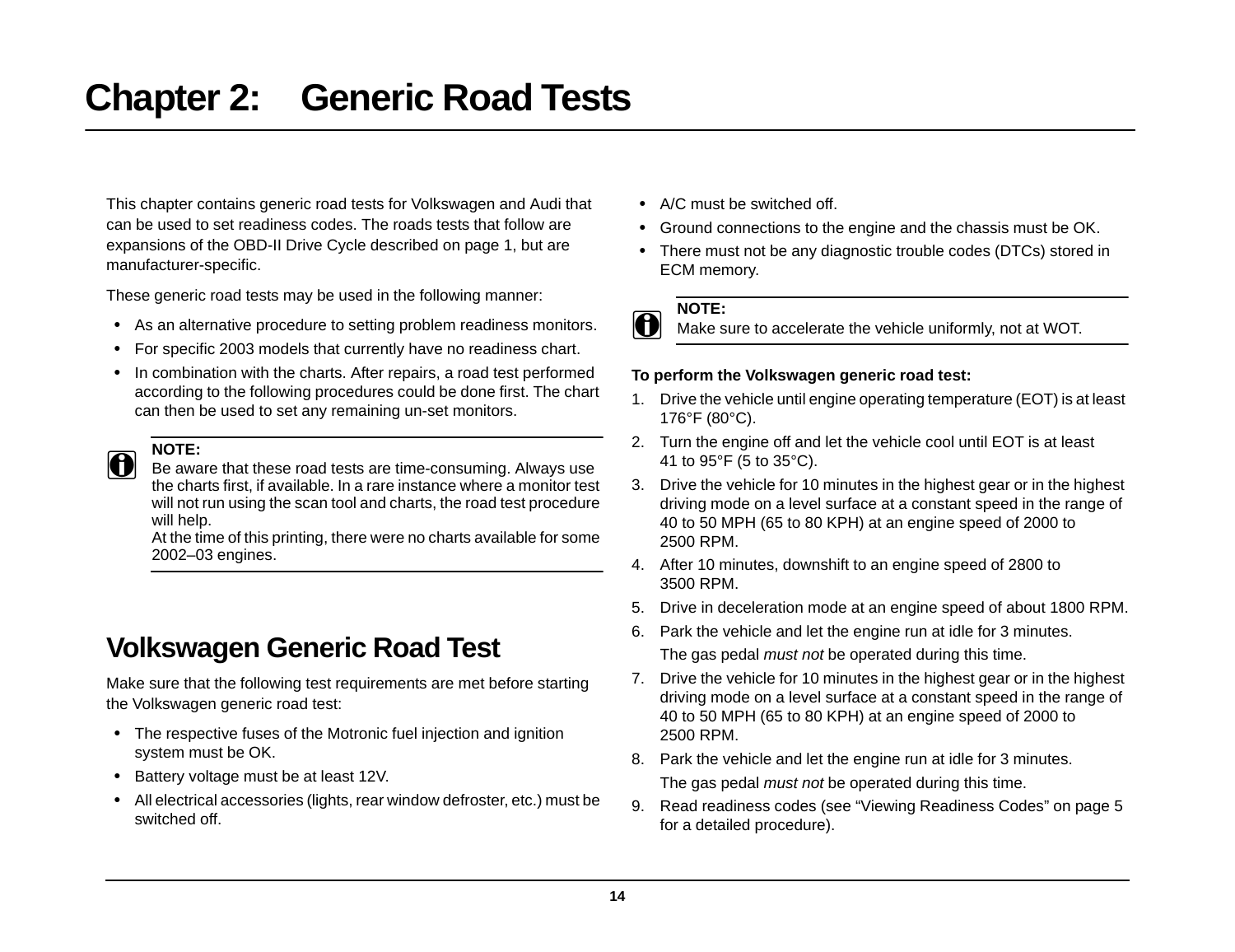- 10. If all digits in the 8-digit number block read 0, then you are finished. If one of the digits is a 1, continue to the next step.
- 11. Drive the vehicle for 10 minutes in the highest gear or in the highest driving mode on a level surface at a constant speed in the range of 40 to 50 MPH (65 to 80 KPH) at an engine speed of 2000 to 2500 RPM.
- 12. Park the vehicle and let the engine run at idle for 3 minutes. The gas pedal *must not* be operated during this time.
- 13. Read readiness codes again.
- 14. If either the Secondary Air Injection system (position #5) or the EVAP canister system (position #6) read 1 instead of 0, repeat the complete procedure from the beginning.

# <span id="page-21-0"></span>**Audi Generic Road Test**

Make sure that the following test requirements are met before starting the Audi generic road test:

- **•** The respective fuses of the Motronic fuel injection and ignition system must be OK.
- **•** Battery voltage must be at least 12V.
- **•** All electrical accessories (lights, rear window defroster, etc.) must be switched off.
- **•** A/C must be switched off.
- **•** Ground connections to the engine and the chassis must be OK.
- **•** There must not be any diagnostic trouble codes (DTCs) stored in ECM memory.
- **•** Throttle valve angle should be 10 to 20%.

### **To perform the Audi generic road test:**

- 1. If the engine is warm, let the vehicle cool until EOT is 50 to 122°F (10 to 50°C).
- 2. Start the engine and let it run at idle for at least 15 minutes.
- 3. Drive the vehicle for 15 minutes in the highest gear or in the highest driving mode on a level surface at a constant speed of about 56 MPH (90 KPH) at an engine speed of 1800 to 2200 RPM.
- 4. Read readiness codes (see ["Viewing Readiness Codes" on page 5](#page-11-3) for a detailed procedure).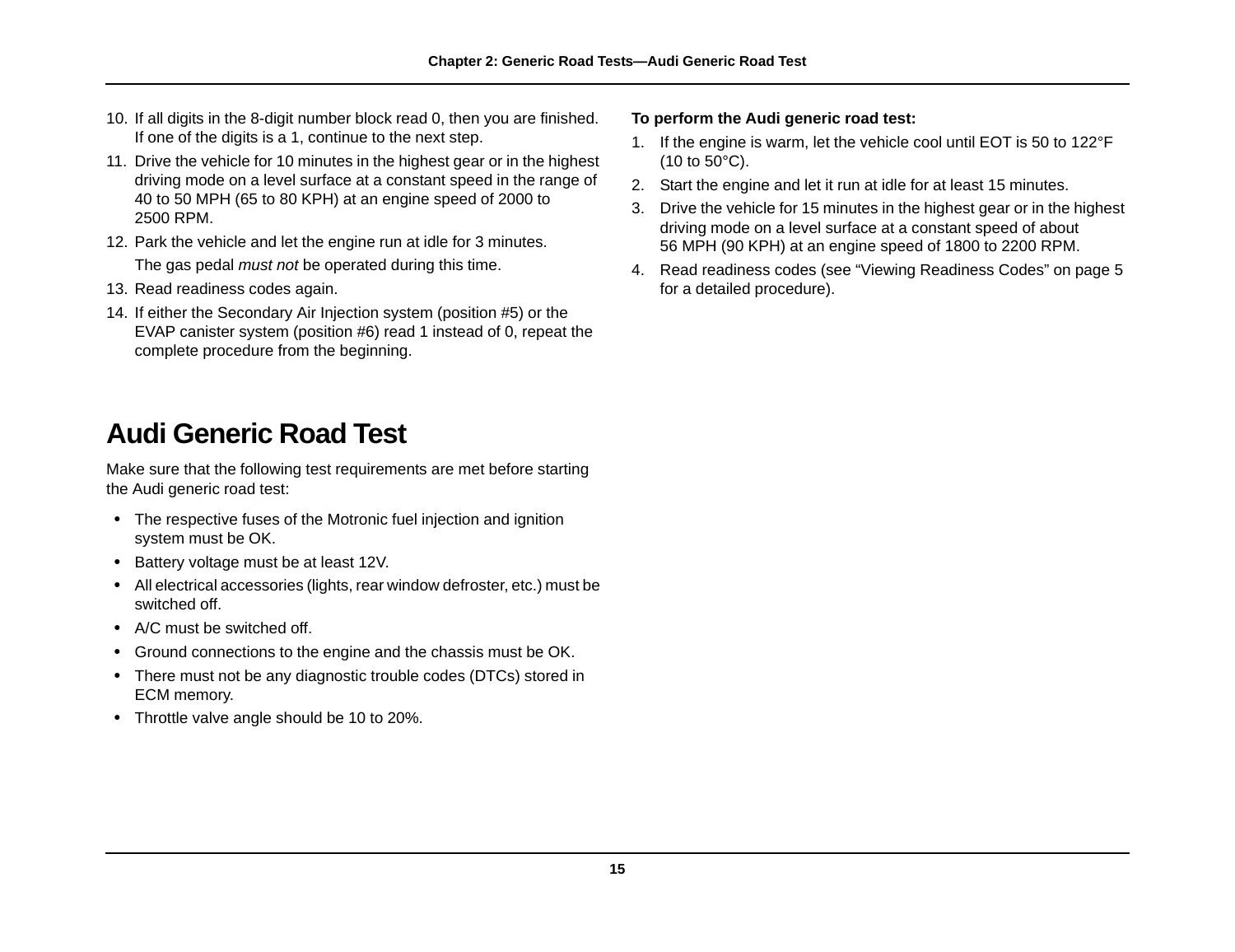## <span id="page-22-1"></span><span id="page-22-0"></span>**Gasoline Engines**

<span id="page-22-2"></span>*Table 3-1. Engine Code AAA: 1996–2000 Golf, Jetta, GTI & Passat 2.8L (sheet 1 of 2)*

|    | <b>Diagnostic Test or Check</b>                | <b>Test/Check Conditions</b>                                                 | Test $(04)$ or<br>Check (08) # | <b>Channel 1</b>                                    | <b>Channel 2</b>                                    | <b>Channel 3</b>           | <b>Channel 4</b>     |
|----|------------------------------------------------|------------------------------------------------------------------------------|--------------------------------|-----------------------------------------------------|-----------------------------------------------------|----------------------------|----------------------|
| 1. | <b>Check DTC Memory</b>                        | Key On, Engine Off                                                           | 02                             |                                                     |                                                     |                            |                      |
| 2. | <b>Clear DTC Memory</b>                        | Key On, Engine Off                                                           | 05                             |                                                     |                                                     |                            |                      |
| 3. | <b>Throttle Body</b><br><b>Adaptation Test</b> | Key On, Engine Off                                                           | 04/098                         |                                                     |                                                     |                            | ADP I.O or<br>ADP OK |
| 4. |                                                | <b>START ENGINE COLD</b>                                                     |                                |                                                     |                                                     |                            |                      |
| 5. | <b>EVAP System</b><br>Diagnosis Test           | <b>COOL ENGINE IDLE</b>                                                      | 04/153                         | 41 to 194°F<br>$(5 \text{ to } 90^{\circ}\text{C})$ | 41 to 113°F<br>$(5 \text{ to } 45^{\circ}\text{C})$ |                            | xxxxx100             |
| 6. |                                                | WARM UP AT 2500 RPM                                                          | 08/103                         |                                                     | More than<br>104°F (40°C)                           |                            | xxxxxxx0             |
| 7. | Secondary Air System<br>Test (if installed)    | <b>IDLE</b>                                                                  | 04/160                         | More than<br>104°F (40°C)                           |                                                     |                            | xx11x100             |
| 8. | Warm-up                                        | 2200-3300 RPM until<br>temperatures are attained                             | 08/103                         |                                                     | More than<br>140°F (60°C)                           | More than<br>680°F (360°C) | xxxxxxx0             |
| 9. | Oxygen Sensor Aging<br><b>Test</b>             | <b>IDLE</b> after 5 seconds                                                  | 04/131<br>Do Not Exit          |                                                     |                                                     |                            | xxxx100              |
|    | 10. Fuel Trim Part Throttle                    | ROAD TEST (avoid overrun):<br>1) Momentarily full throttle from<br>4600 RPM. | 04/125                         |                                                     |                                                     |                            | x1x1xxx0             |
|    | <b>Adaptation Test</b>                         | 2) 1/2 throttle acceleration from<br>30 MPH.                                 | Do Not Exit                    |                                                     |                                                     |                            |                      |
|    | 11. Fuel Trim Idle<br><b>Adaptation Test</b>   | IDLE 30 seconds                                                              | 04/125<br>Do Not Exit          |                                                     |                                                     |                            | xxxxx100             |
|    | 12. Oxygen Sensor Aging                        | • Vehicle stationary<br>• All accessories off                                | 04/130                         |                                                     |                                                     |                            |                      |
|    | <b>Test</b>                                    | • 2200-2800 RPM for 20<br>seconds                                            | Do Not Exit                    |                                                     | 0 to 2.8 seconds                                    | 4, 6, or 10                | xxxxx100             |
|    | 13. Catalytic Converter Test                   | 2700-3300 RPM for 120<br>seconds                                             | 04/136<br>Do Not Exit          |                                                     | Min. 680°F (360°C)                                  | Less than 0.3              | xxxxx100             |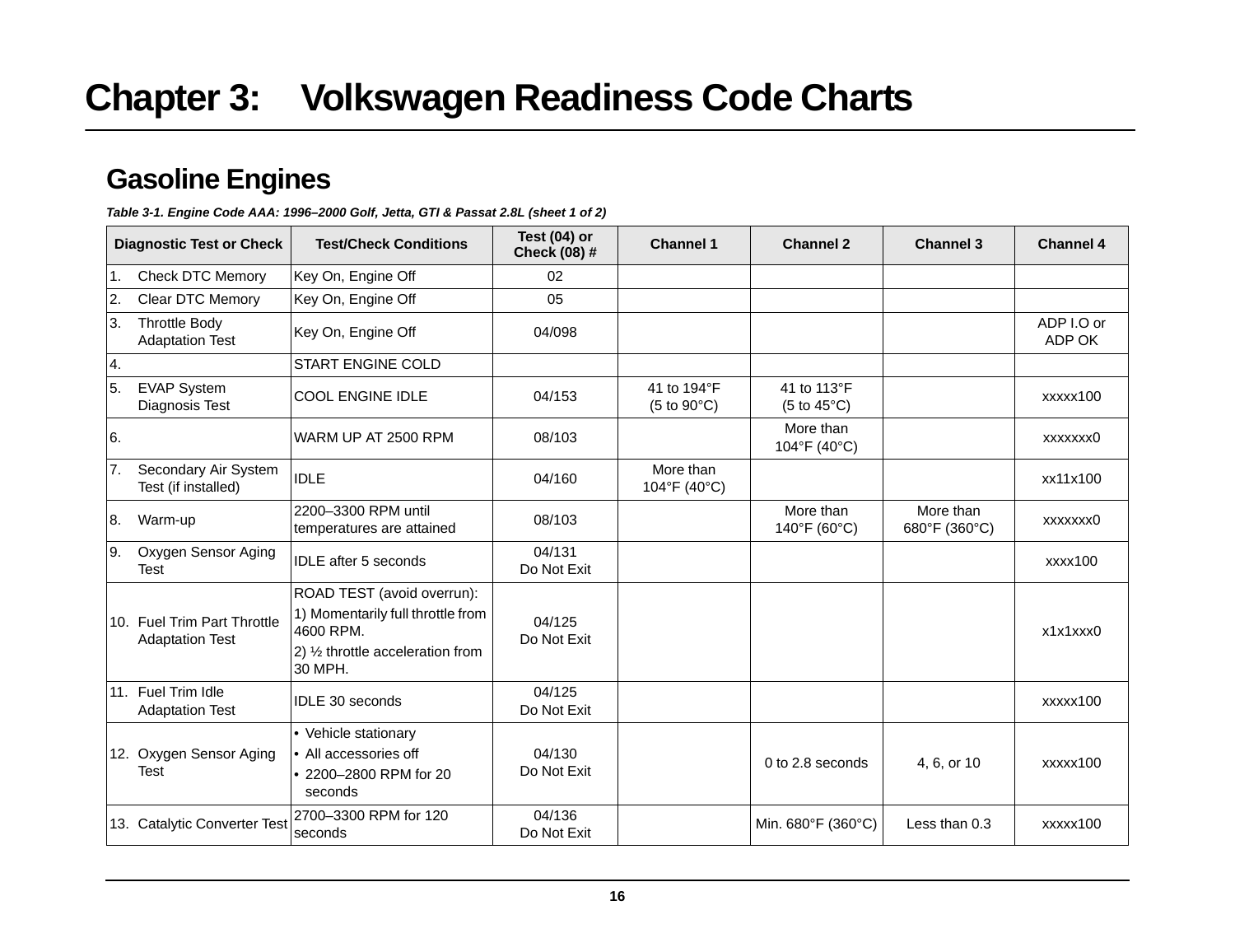| <b>Diagnostic Test or Check</b>                       | <b>Test/Check Conditions</b>                                                                                                                              | Test $(04)$ or<br><b>Check (08) #</b> | <b>Channel 1</b> | <b>Channel 2</b> | <b>Channel 3</b> | <b>Channel 4</b> |  |
|-------------------------------------------------------|-----------------------------------------------------------------------------------------------------------------------------------------------------------|---------------------------------------|------------------|------------------|------------------|------------------|--|
| 14. EVAP System                                       | • Vehicle stationary                                                                                                                                      |                                       |                  |                  |                  |                  |  |
| Diagnosis Test                                        | • Do not load engine                                                                                                                                      | 04/150                                |                  |                  |                  | xxxxx100         |  |
|                                                       | l• Idle for 30 seconds                                                                                                                                    |                                       |                  |                  |                  |                  |  |
| 15. Readiness Code<br><b>Setting Check</b>            |                                                                                                                                                           | Exit, Select 15                       |                  | 00000000         |                  |                  |  |
|                                                       | NOTE: If Channel 1 reads 00000000, then the vehicle has passed and you are finished. If it does NOT read 00000000, then proceed with the following steps. |                                       |                  |                  |                  |                  |  |
| 16. Knock Sensor Test                                 | 2500 RPM, check in<br>15 seconds                                                                                                                          | 04/145                                |                  |                  |                  |                  |  |
| 17. Before CAT Oxygen<br><b>Sensor Heater Test</b>    | 2200-2800 RPM                                                                                                                                             | 04/115                                |                  |                  |                  |                  |  |
| 18. After CAT Oxygen<br><b>Sensor Heater Test</b>     | 2200-2800 RPM                                                                                                                                             | 04/116                                |                  |                  |                  |                  |  |
| 19. Before CAT Oxygen<br><b>Sensor Heater Test</b>    | 2200-2800 RPM                                                                                                                                             | 04/120                                |                  |                  |                  |                  |  |
| 20. Oxygen Sensor Heater<br>Test                      | 2200-2800 RPM                                                                                                                                             | 04/121                                |                  |                  |                  |                  |  |
| <b>Throttle Body</b><br>21.<br><b>Adaptation Test</b> | <b>IDLE</b>                                                                                                                                               | 04/140, 141, 142                      |                  |                  |                  |                  |  |

### *Table 3-1. Engine Code AAA: 1996–2000 Golf, Jetta, GTI & Passat 2.8L (sheet 2 of 2)*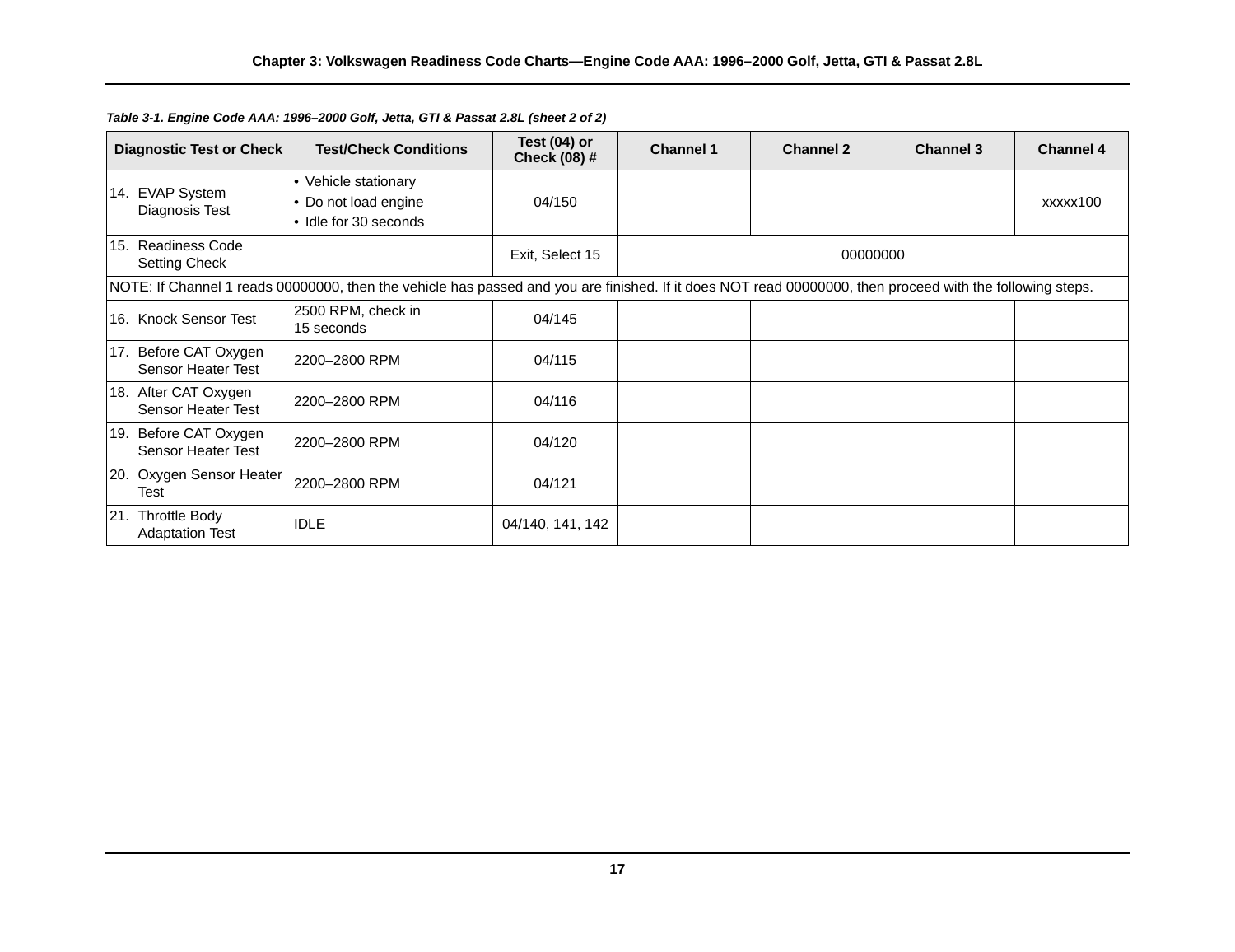|    | <b>Diagnostic Test or Check</b>                       | <b>Test/Check Conditions</b>                                                                                                                                                             | Test (04) or<br><b>Check (08) #</b> | <b>Channel 1</b>                    | <b>Channel 2</b>                                    | <b>Channel 3</b>           | <b>Channel 4</b>     |
|----|-------------------------------------------------------|------------------------------------------------------------------------------------------------------------------------------------------------------------------------------------------|-------------------------------------|-------------------------------------|-----------------------------------------------------|----------------------------|----------------------|
| 1. | <b>Check DTC Memory</b>                               | Key On, Engine Off                                                                                                                                                                       | 02                                  |                                     |                                                     |                            |                      |
| 2. | Clear DTC Memory                                      | Key On, Engine Off                                                                                                                                                                       | 05                                  |                                     |                                                     |                            |                      |
| 3. | <b>Throttle Body</b><br><b>Adaptation Test</b>        | Key On, Engine Off                                                                                                                                                                       | 04/098                              |                                     |                                                     |                            | ADP I.O or<br>ADP OK |
| 4. |                                                       | <b>START ENGINE COLD</b>                                                                                                                                                                 |                                     |                                     |                                                     |                            |                      |
| 5. | <b>Fuel Tank Leak Test</b>                            | <b>COOL ENGINE IDLE</b>                                                                                                                                                                  | 04/153                              | 41 to 194°F<br>$(5 to 90^{\circ}C)$ | 41 to 113°F<br>$(5 \text{ to } 45^{\circ}\text{C})$ |                            | xxxxx100             |
| 6. |                                                       | WARM UP TO 2500 RPM                                                                                                                                                                      | 08/103                              |                                     | More than<br>104°F (40°C)                           |                            | xxxxxxx0             |
| 7. | Secondary Air System<br>Test (if installed)           | <b>IDLE</b>                                                                                                                                                                              | 04/160                              | More than<br>104°F (40°C)           |                                                     |                            | xx11x100             |
| 8. | Warm-up                                               | 2200-3300 RPM until<br>temperatures are attained                                                                                                                                         | 08/103                              |                                     | More than<br>140°F (60°C)                           | More than<br>680°F (360°C) | xxxxxxx0             |
| 9. | Oxygen Sensor Aging<br><b>Test</b>                    | <b>IDLE</b> after 5 seconds                                                                                                                                                              | 04/131<br>Do Not Exit               |                                     |                                                     |                            | xxxx100              |
|    | 10. Fuel Trim Part Throttle<br><b>Adaptation Test</b> | ROAD TEST (avoid overrun):<br>1) Momentarily full throttle from<br>4600 RPM.<br>2) 1/ <sub>2</sub> throttle acceleration from<br>30 MPH in 2nd gear, 2500-<br>3500 RPM, no deceleration. | 04/125<br>Do Not Exit               |                                     |                                                     |                            | x1x1xxx0             |
|    | 11. Fuel Trim Idle<br><b>Adaptation Test</b>          | IDLE 30 seconds                                                                                                                                                                          | 04/125<br>Do Not Exit               |                                     |                                                     |                            | xxxxx100             |
|    | 12. Oxygen Sensor Aging                               | • Vehicle stationary<br>2200-2800 RPM for 20<br>seconds                                                                                                                                  | 04/130<br>Do Not Exit               |                                     | 0 to 2.8 seconds                                    | 4, 6, or 10                | xxxxx100             |
|    |                                                       | 13. Catalytic Converter Test 2700-3300 for 120 seconds                                                                                                                                   | 04/136<br>Do Not Exit               |                                     | Min. 680°F (360°C)                                  | Less than 0.3              | xxxxx100             |
|    | 14. EVAP System<br><b>Diagnosis Test</b>              | • Vehicle stationary<br>Do not load engine<br>· Idle for 30 seconds                                                                                                                      | 04/150                              |                                     |                                                     |                            | xxxxx100             |

### <span id="page-24-0"></span>*Table 3-2. Engine Code ABA: 1996–99 Golf, Jetta, GTI & Cabriolet 2.0L (sheet 1 of 2)*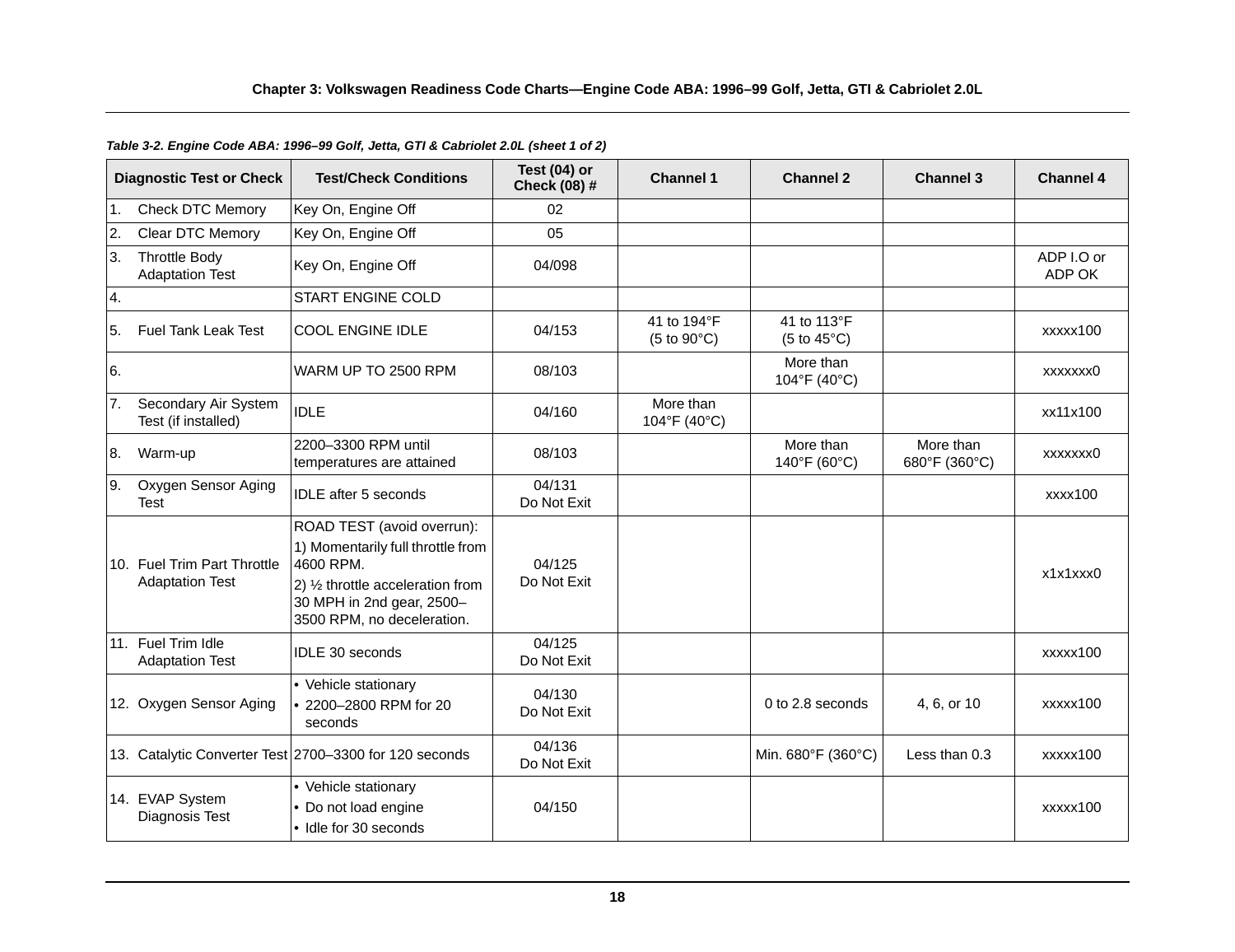| <b>Diagnostic Test or Check</b>                                | <b>Test/Check Conditions</b>                                                                                                                              | Test (04) or<br><b>Check (08) #</b> | <b>Channel 1</b> | <b>Channel 2</b> | <b>Channel 3</b> | <b>Channel 4</b> |
|----------------------------------------------------------------|-----------------------------------------------------------------------------------------------------------------------------------------------------------|-------------------------------------|------------------|------------------|------------------|------------------|
| 15. Readiness Code<br>Setting Check                            |                                                                                                                                                           | Exit, Select 15                     | 00000000         |                  |                  |                  |
|                                                                | NOTE: If Channel 1 reads 00000000, then the vehicle has passed and you are finished. If it does NOT read 00000000, then proceed with the following steps. |                                     |                  |                  |                  |                  |
| 16. Knock Sensor Test                                          | 2500 RPM, check in<br>15 seconds                                                                                                                          | 04/145                              |                  |                  |                  |                  |
| 17. Before CAT Oxygen<br>Sensor Heater Test                    | 2200-2800 RPM                                                                                                                                             | 04/115                              |                  |                  |                  |                  |
| 18. After CAT Oxygen<br>Sensor Heater Test                     | 2200-2800 RPM                                                                                                                                             | 04/116                              |                  |                  |                  |                  |
| 19. Before CAT Oxygen<br>Sensor Heater Test                    | 2200-2800 RPM                                                                                                                                             | 04/120                              |                  |                  |                  |                  |
| 20. Oxygen Sensor Heater<br>Test                               | 2200-2800 RPM                                                                                                                                             | 04/121                              |                  |                  |                  |                  |
| 21. Throttle Body<br><b>Adaptation Test</b><br>(if applicable) | <b>IDLE</b><br>NOTE: This test has no exact<br>specifications. The diagnostic<br>test runs in the background<br>during the check.                         | 04/140                              |                  |                  |                  |                  |
| 22. Throttle Valve Actuator<br>Test                            | <b>IDLE</b><br>NOTE: This test has no exact<br>specifications. The diagnostic<br>test runs in the background<br>during the check.                         | 04/141, 142                         |                  |                  |                  |                  |

*Table 3-2. Engine Code ABA: 1996–99 Golf, Jetta, GTI & Cabriolet 2.0L (sheet 2 of 2)*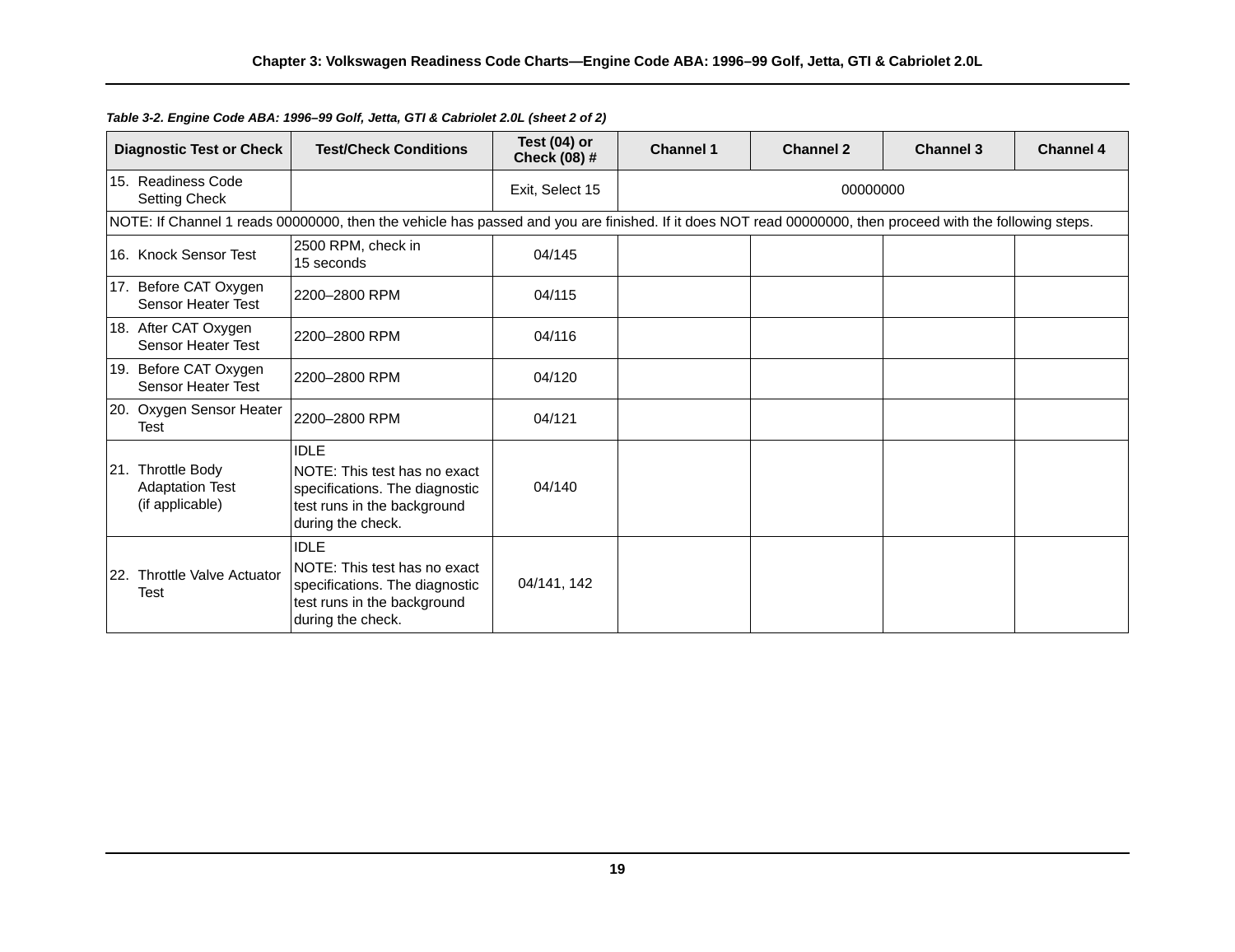### **Chapter 3: Volkswagen Readiness Code Charts—Engine Code ABA: 2000–01 Cabriolet 2.0L**

### <span id="page-26-0"></span>*Table 3-3. Engine Code ABA: 2000–01 Cabriolet 2.0L*

|     | <b>Diagnostic Test or Check</b>      | <b>Test/Check Conditions</b>                    | Test (04) or<br>Check (08) # | <b>Channel 1</b> | <b>Channel 2</b>           | <b>Channel 3</b>                                    | <b>Channel 4</b>                          |
|-----|--------------------------------------|-------------------------------------------------|------------------------------|------------------|----------------------------|-----------------------------------------------------|-------------------------------------------|
| 1.  | Check DTC Memory                     | Key On, Engine Off                              | 02                           |                  |                            |                                                     |                                           |
| 2.  | Clear DTC Memory                     | Key On, Engine Off                              | 05                           |                  |                            |                                                     |                                           |
| ΙЗ. | Throttle Body Adaptation<br>Test     | <b>IDLE</b>                                     | 04/060                       |                  |                            | Idling speed                                        | ADP.OK                                    |
| 4.  | <b>Temperature Check</b>             | <b>IDLE</b>                                     | 08/004                       |                  |                            | 41 to 194°F<br>$(5 \text{ to } 90^{\circ}\text{C})$ | Max.<br>$140^{\circ}$ F (60 $^{\circ}$ C) |
| 5.  | Fuel Tank Leak Test                  | Idle for 30 seconds and<br>check specifications | 04/071                       |                  |                            |                                                     | SYST.OK                                   |
| 6.  | <b>EVAP System Diagnosis</b><br>Test | <b>IDLE</b>                                     | 04/070                       |                  |                            |                                                     | TVV OK                                    |
| 7.  | Secondary Air System<br>Test         | <b>IDLE</b>                                     | 04/077                       |                  |                            |                                                     | SYST.OK                                   |
|     |                                      | A. 2200-2800 RPM                                | 08/034                       |                  | More than<br>666°F (352°C) |                                                     |                                           |
| 8.  | Oxygen Sensor Aging<br>Test          | B. 2200-2800 RPM                                | 08/030<br>Do Not Exit        |                  | 111                        |                                                     |                                           |
|     |                                      | C. 2200-2800 RPM                                | 04/034                       |                  |                            |                                                     | <b>B1 P1 OK</b>                           |
| I9. | Catalytic Converter Test             | 2800-3200 RPM                                   | 04/046                       |                  | More than<br>666°F (352°C) | Less than 0.55                                      | CAT B1 OK                                 |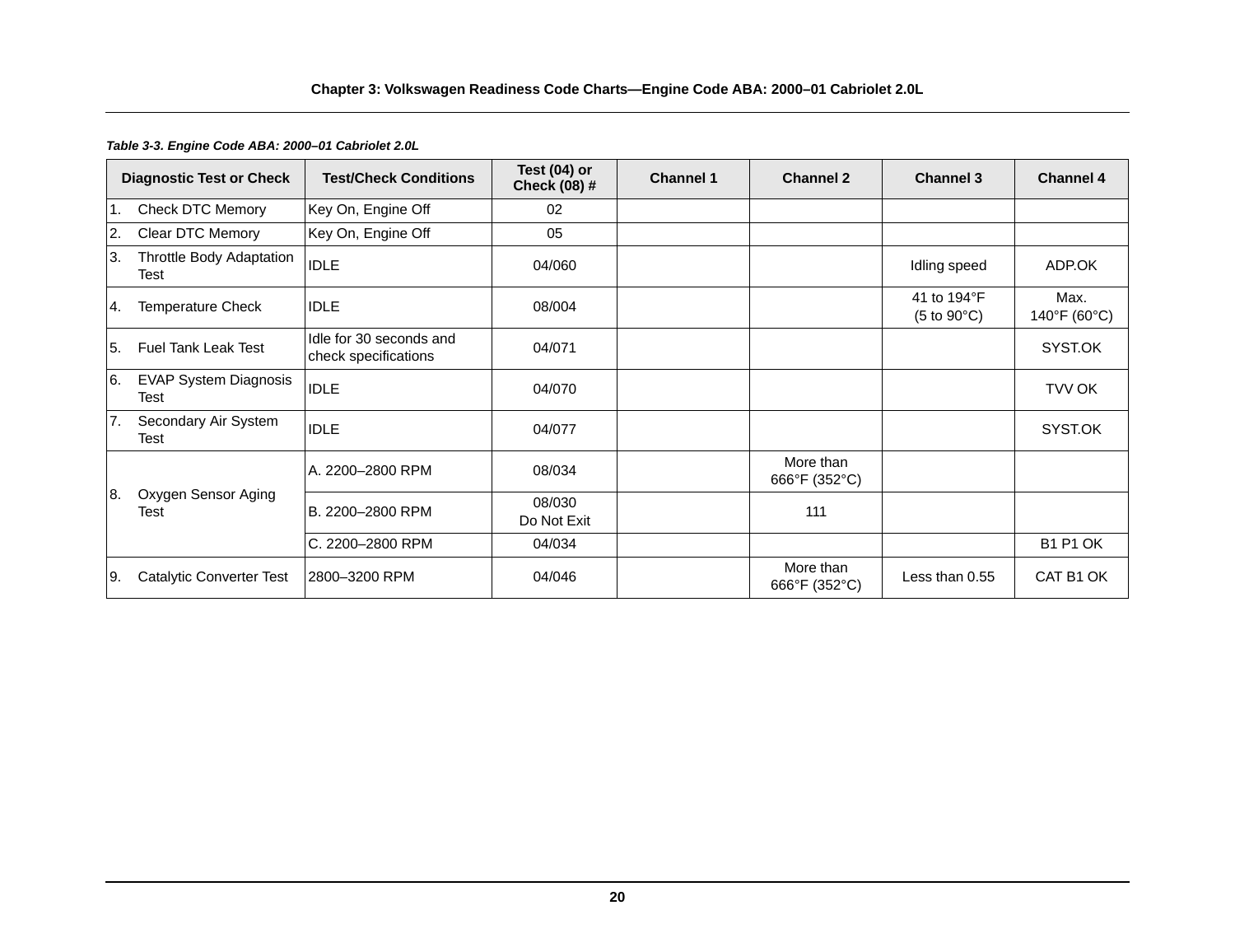|                  | <b>Diagnostic Test or Check</b>                       | <b>Test/Check Conditions</b> | Test $(04)$ or<br>Check (08) # | <b>Channel 1</b>      | <b>Channel 2</b>   | <b>Channel 3</b> | <b>Channel 4</b>                                                              |
|------------------|-------------------------------------------------------|------------------------------|--------------------------------|-----------------------|--------------------|------------------|-------------------------------------------------------------------------------|
| <b>11.</b>       | <b>Check DTC Memory</b>                               | Key On, Engine Off           | 02                             |                       |                    |                  |                                                                               |
| 2.               | Clear DTC Memory                                      | Key On, Engine Off           | 05                             |                       |                    |                  |                                                                               |
| 3.               | <b>Readiness Code Setting</b><br>Check                | Key On, Engine Off           | 08/086                         | 11100101/<br>01100101 | 11111101           | 00011111         | 00000000                                                                      |
| $\overline{A}$ . | Throttle Body Adaptation<br>Test                      | Key On, Engine Off           | 04/060                         | 0 to $25^\circ$       | 0 to $25^\circ$    | <b>IDLE</b>      | ADP.OK                                                                        |
| 5.               | Before and After CAT<br>Oxygen Sensor Heater<br>Check | 1800-2200 RPM                | 08/030                         | 111                   | 111                |                  |                                                                               |
| 6.               | Before CAT Oxygen<br>Sensor Response Time<br>Test     | 1800-2200 RPM                | 04/034                         | 1800 to 2200 RPM      | 0.8 to 2.0 ms      | $0.0$ to $3.3$ s | <b>B1-S1 OK</b>                                                               |
| 17.              | <b>Catalytic Converter Test</b>                       | 1800-2200 RPM                | 04/046                         | $0.0$ to 1.0          | $0$ to $2$         | 58.6 s           | CAT B1 OK<br>NOTE: May take<br>up to 1 min.<br>before test runs<br>(Test ON). |
| 8.               | <b>EVAP System Diagnosis</b><br>Test                  | <b>IDLE</b>                  | 04/070                         |                       | $-5.4$ to $+9.4\%$ |                  |                                                                               |
| <b>9.</b>        | <b>Fuel Tank Leak Test</b>                            | <b>IDLE</b>                  | 04/071                         |                       |                    |                  |                                                                               |
|                  | 10. Readiness Code Setting<br>Check                   | <b>IDLE</b>                  | 08/086 or<br>Exit, Select 15   |                       | 00000000           |                  |                                                                               |

### <span id="page-27-0"></span>*Table 3-4. Engine Code AEB: 1998–99 Passat 1.8L*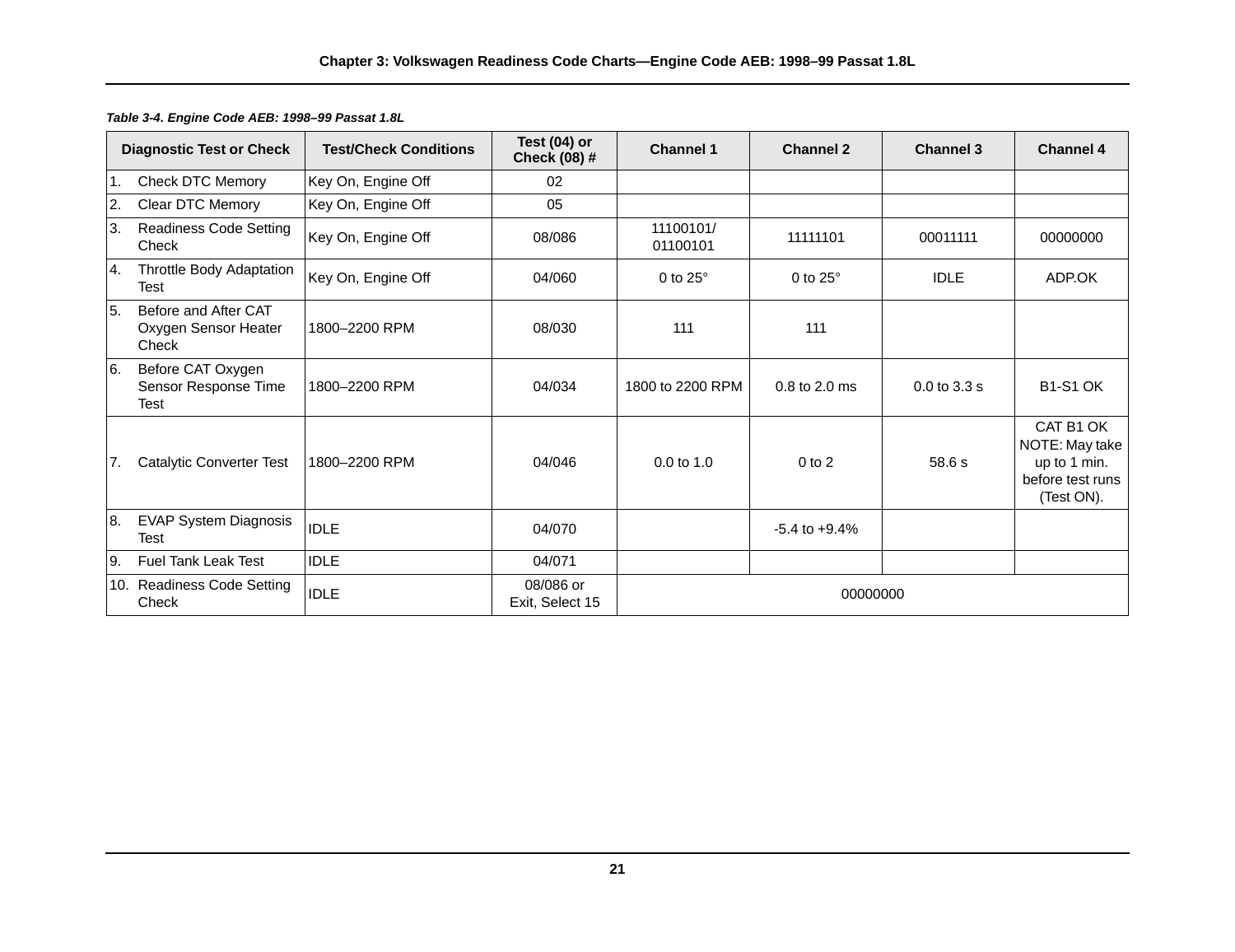### <span id="page-28-0"></span>*Table 3-5. Engine Code AEB: 2000 Passat 1.8L*

|                  | <b>Diagnostic Test or Check</b>                | <b>Test/Check Conditions</b>                                                                                                                                   | Test (04) or<br>Check (08) # | <b>Channel 1</b> | <b>Channel 2</b>           | <b>Channel 3</b>       | <b>Channel 4</b>     |
|------------------|------------------------------------------------|----------------------------------------------------------------------------------------------------------------------------------------------------------------|------------------------------|------------------|----------------------------|------------------------|----------------------|
| l1.              | <b>Check DTC Memory</b>                        | Key On, Engine Off                                                                                                                                             | 02                           |                  |                            |                        |                      |
| $\overline{2}$ . | <b>Clear DTC Memory</b>                        | Key On, Engine Off                                                                                                                                             | 05                           |                  |                            |                        |                      |
| 3.               | Throttle Body Adaptation<br>Test               | Key On, Engine Off                                                                                                                                             | 04/060                       | 8 to 60%         | 60 to 94%                  | $0$ to $9$             | ADP.OK               |
| 4.               |                                                | Key On, Engine Off-<br>When Channel 3 displays<br>Kickdown Adaptation Test   KICKDOWN, press the gas<br>pedal to the floor until<br>Channel 4 displays ADP.OK. | 04/063                       | 12 to 97%        | 4 to 94%                   | <b>KICKDOWN</b>        | ADP.OK               |
| 5.               | <b>Closed Loop Fuel Control</b><br><b>Test</b> | <b>IDLE</b>                                                                                                                                                    | 04/107                       | 800 to 900 RPM   | $-8\%$ to $+8\%$           |                        | SYST.OK              |
| 6.               | <b>Fuel Tank Leak Test</b>                     | <b>IDLE</b>                                                                                                                                                    | 04/071                       |                  |                            | <b>Check END</b>       |                      |
| 7.               | <b>EVAP System Diagnosis</b><br><b>Test</b>    | <b>IDLE</b>                                                                                                                                                    | 04/070                       | 0 to 100%        |                            |                        | <b>EVAP OK</b>       |
| 8.               | Oxygen Sensor Heater<br><b>Test</b>            | 1800-2200 RPM                                                                                                                                                  | 04/041                       | 0 to $2.0$ kohm  | HtgbC ON                   | 0 to $2.0$ kohm        | HtgbC ON             |
| 9.               | After CAT Oxygen Sensor<br><b>Test</b>         | <b>IDLE</b>                                                                                                                                                    | 04/036                       | 0.5 to 0.095V    | <b>B1-S2 OK</b>            |                        |                      |
|                  | 10. Oxygen Sensor<br><b>Response Time Test</b> | 1800-2200 RPM                                                                                                                                                  | 04/034                       | 1800-2200 RPM    | More than<br>662°F (350°C) | $0$ to $1.0$ s         | <b>B1-S1 OK</b>      |
|                  | 11. Oxygen Sensor Test                         | <b>IDLE</b>                                                                                                                                                    | 04/037                       | 12 to 30%        | $0.1$ to $0.9V$            | $-150$ ms to $+150$ ms | SYST.OK              |
|                  | 12. After CAT Oxygen Sensor<br>Aging Test      | 1800-2200 RPM                                                                                                                                                  | 04/043                       | 1800-2200 RPM    | More than<br>662°F (350°C) | $0.1$ to $0.9V$        | <b>B1-S2 OK</b>      |
|                  | 13. Catalytic Converter Test                   | 1800-2200 RPM                                                                                                                                                  | 04/046                       | 1800-2200 RPM    | More than<br>752°F (400°C) | 0.0 to 0.29            | CATB <sub>1</sub> OK |
|                  | 14. Secondary Air System<br><b>Test</b>        | <b>IDLE</b>                                                                                                                                                    | 04/077                       | 740-920 RPM      | 2 to 5 $g/s$               | 4 to 10 g/s            | SYST.OK              |
|                  | 15. Readiness Code Setting<br>Check            | <b>IDLE</b>                                                                                                                                                    | 08/086                       |                  | 00000000                   |                        |                      |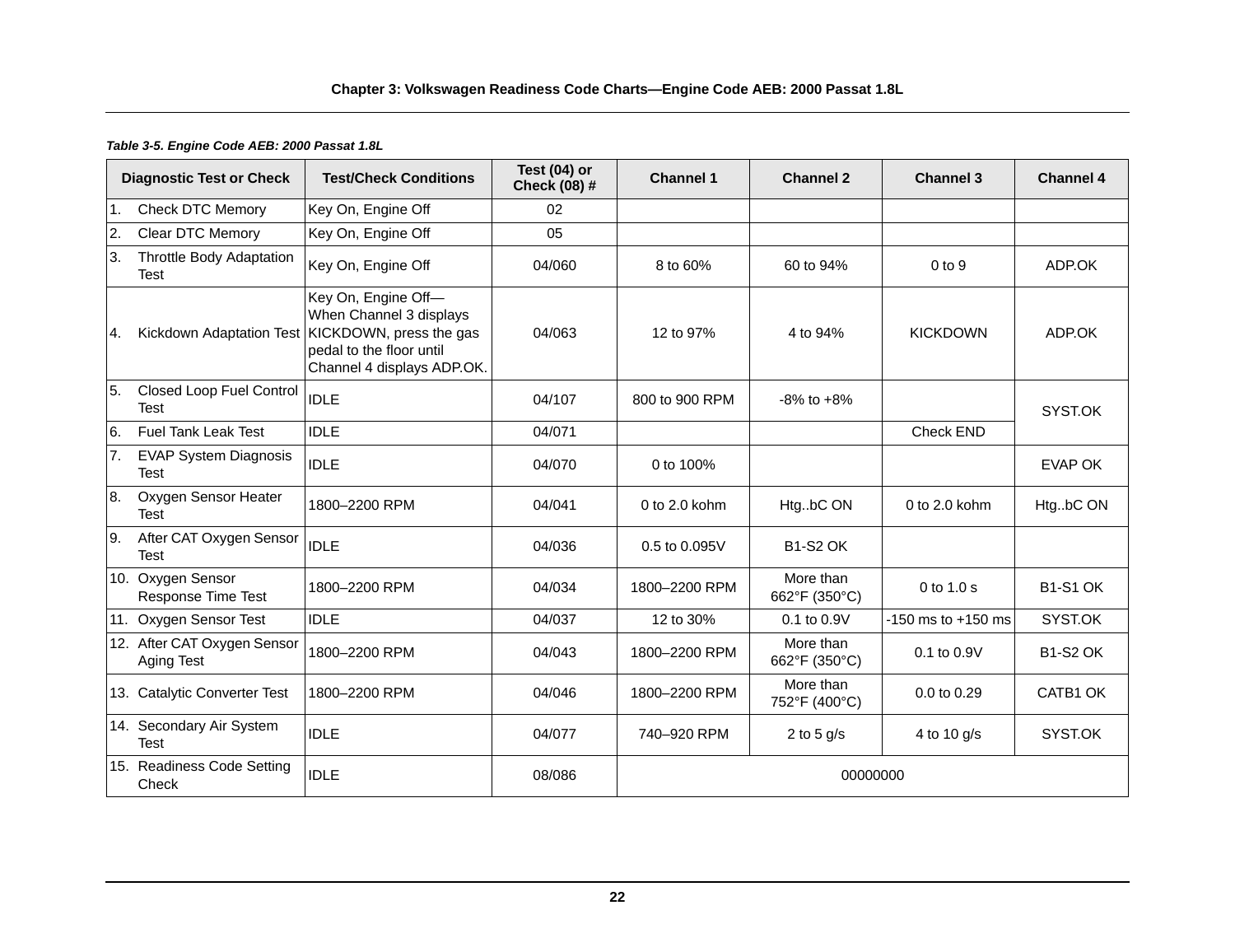|     | <b>Diagnostic Test or Check</b>       | <b>Test/Check Conditions</b> | Test (04) or<br>Check (08) # | <b>Channel 1</b>                                                    | <b>Channel 2</b>           | <b>Channel 3</b> | <b>Channel 4</b> |
|-----|---------------------------------------|------------------------------|------------------------------|---------------------------------------------------------------------|----------------------------|------------------|------------------|
|     | <b>Check DTC Memory</b>               | Key On, Engine Off           | 02                           |                                                                     |                            |                  |                  |
| 2.  | Clear DTC Memory                      | Key On, Engine Off           | 05                           |                                                                     |                            |                  |                  |
| 3.  | Throttle Body Adaptation<br>Test      | Key On, Engine Off           | 04/098                       |                                                                     |                            | <b>IDLE</b>      | ADP.OK           |
| I4. | Secondary Air System<br>Test          | <b>IDLE</b>                  | 04/077                       | Engine Temp<br>43 to 156°F<br>$(6 \text{ to } 69^{\circ} \text{C})$ |                            |                  | SYST.OK          |
| 5.  | <b>EVAP System Diagnosis</b><br>Test  | <b>IDLE</b>                  | 04/070                       |                                                                     |                            |                  | EVAP OK          |
| 6.  | <b>Fuel Tank Leak Test</b>            | <b>IDLE</b>                  | 04/071                       |                                                                     | <b>ABORT</b>               | <b>CHECK END</b> | SYST.OK          |
| 7.  | After CAT Oxygen Sensor<br>Aging Test | 2200-2800 RPM                | 04/034                       | 2200-2800 RPM                                                       | More than<br>666°F (352°C) | Max. 2.20 s      | <b>B1-S1 OK</b>  |
| 8.  | Catalytic Converter Test              | l2800–3200 RPM               | 04/046                       | 2800-3200 RPM                                                       | More than<br>666°F (352°C) | Max. 0.55        | CAT B1 OK        |
| Ι9. | Readiness Code Setting<br>Check       | <b>IDLE</b>                  | Exit, Select 15              |                                                                     | 00000000                   |                  |                  |

<span id="page-29-0"></span>*Table 3-6. Engine Code AEG: 1998–2001 Golf, GTI, Jetta & New Beetle 2.0L*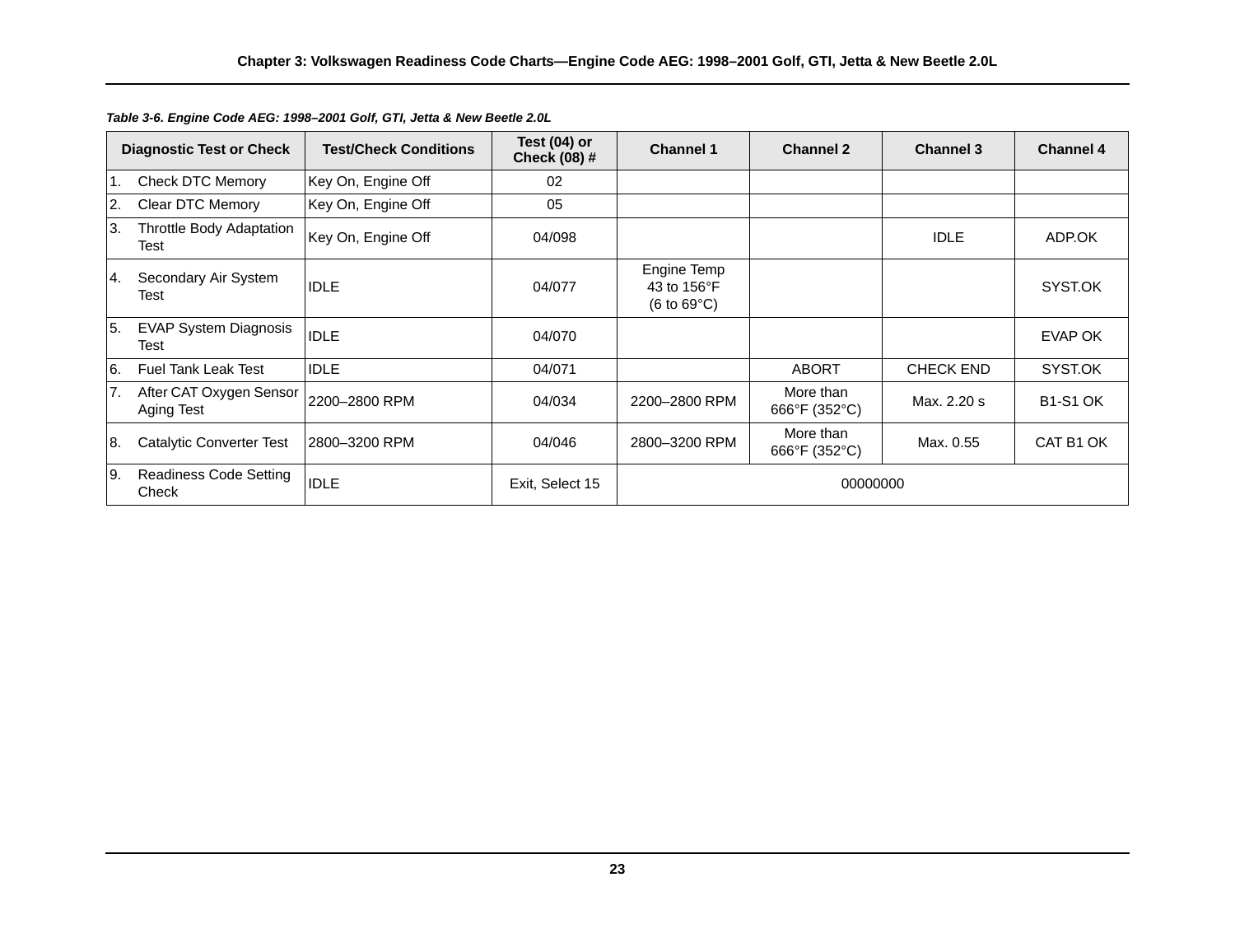### <span id="page-30-0"></span>*Table 3-7. Engine Code AES: 1997 Eurovan 2.8L VR6 (sheet 1 of 4)*

|            | <b>Diagnostic Test or Check</b>                          | <b>Test/Check Conditions</b>                                                                                                                                                                                                                     | Test $(04)$ or<br>Check (08) # | <b>Channel 1</b>                        | <b>Channel 2</b>                                         | <b>Channel 3</b>                                                                | <b>Channel 4</b> |
|------------|----------------------------------------------------------|--------------------------------------------------------------------------------------------------------------------------------------------------------------------------------------------------------------------------------------------------|--------------------------------|-----------------------------------------|----------------------------------------------------------|---------------------------------------------------------------------------------|------------------|
| $\vert$ 1. | <b>Check DTC Memory</b>                                  | Key On, Engine Off                                                                                                                                                                                                                               | 02                             |                                         |                                                          |                                                                                 |                  |
| 2.         | Clear DTC Memory                                         | Key On, Engine Off                                                                                                                                                                                                                               | 05                             |                                         |                                                          |                                                                                 |                  |
| IЗ.        | Closed Loop Fuel Control  .<br>Check                     | • Engine at normal operating<br>temp.<br>Run engine at 3000-3500<br>RPM.<br>• Check specs after 60<br>seconds.                                                                                                                                   | 08/103                         | 1.4 to 2.4 ms<br>(Engine Load<br>Range) | More than<br>104°F (40°C) ECT                            | More than<br>680°F (360°C)<br>(Exh. temp.)                                      | xx1xxx00         |
| 4.         | Secondary Air System<br><b>Test</b>                      | <b>IDLE</b><br>Check after 20 seconds.                                                                                                                                                                                                           | 04/160<br>Do Not Exit          | More than<br>140°F (60°C) ECT           | 0.7% (O2 Control<br>w/Secondary Air<br>Valve Open)       | 25% (O2 Control w/<br>Secondary Air<br>Injection On)                            | xx11x100         |
| 5.         | <b>Closed Loop Fuel Control</b><br><b>Test</b>           | 2200-3300 RPM<br>Check specs after 120<br>seconds                                                                                                                                                                                                | 04/103<br>Do Not Exit          | 1.4 to 2.4 ms<br>(Engine Load<br>Range) | More than<br>140°F (60°C) ECT                            | More than<br>680°F (360°C)<br>(Exh. temp.)                                      | xx1xxx00         |
| 6.         | After CAT Oxygen Sensor   IDLE<br>Aging Test             | 30 seconds                                                                                                                                                                                                                                       | 04/131<br>Do Not Exit          | 650-750 RPM                             | $0$ to $1$ V<br>(O2V after CAT)                          | -1200 to +1200 ms<br>(Sensor Aging time<br>value)                               | xx11xx00         |
| 7.         | <b>Fuel Trim Part Throttle</b><br><b>Adaptation Test</b> | ROAD TEST:<br>Drive in 2nd gear (manual &<br>auto) 2500-4000 RPM.<br>Check specs during road<br>test. Continue road testing<br>until specs are obtained.<br>Avoid extended deceleration<br>periods which may prevent<br>diagnostic from running. | 04/125<br>Do Not Exit          | 2500-3500 RPM                           | $-10$ to $+10%$<br>(O2 adaptation<br>under partial load) | $-12$ to $+12.4%$<br>(O2 adaptation at<br>idle)                                 | 01x1x100         |
| 8.         | <b>EGR Test</b>                                          | <b>ROAD TEST:</b><br>Drive in 2nd gear (manual &<br>auto) 2000-3500 RPM for a<br>minimum of 20 seconds.<br>Check specs during road<br>test.                                                                                                      | 04/155<br>Do Not Exit          | 2000-3500 RPM                           | More than<br>122°F (50°C)<br>(EGR Temp. at idle)         | Approx.<br>122°F (50°C)<br>(Temp. difference<br>between idle &<br>partial load) | 1111x100         |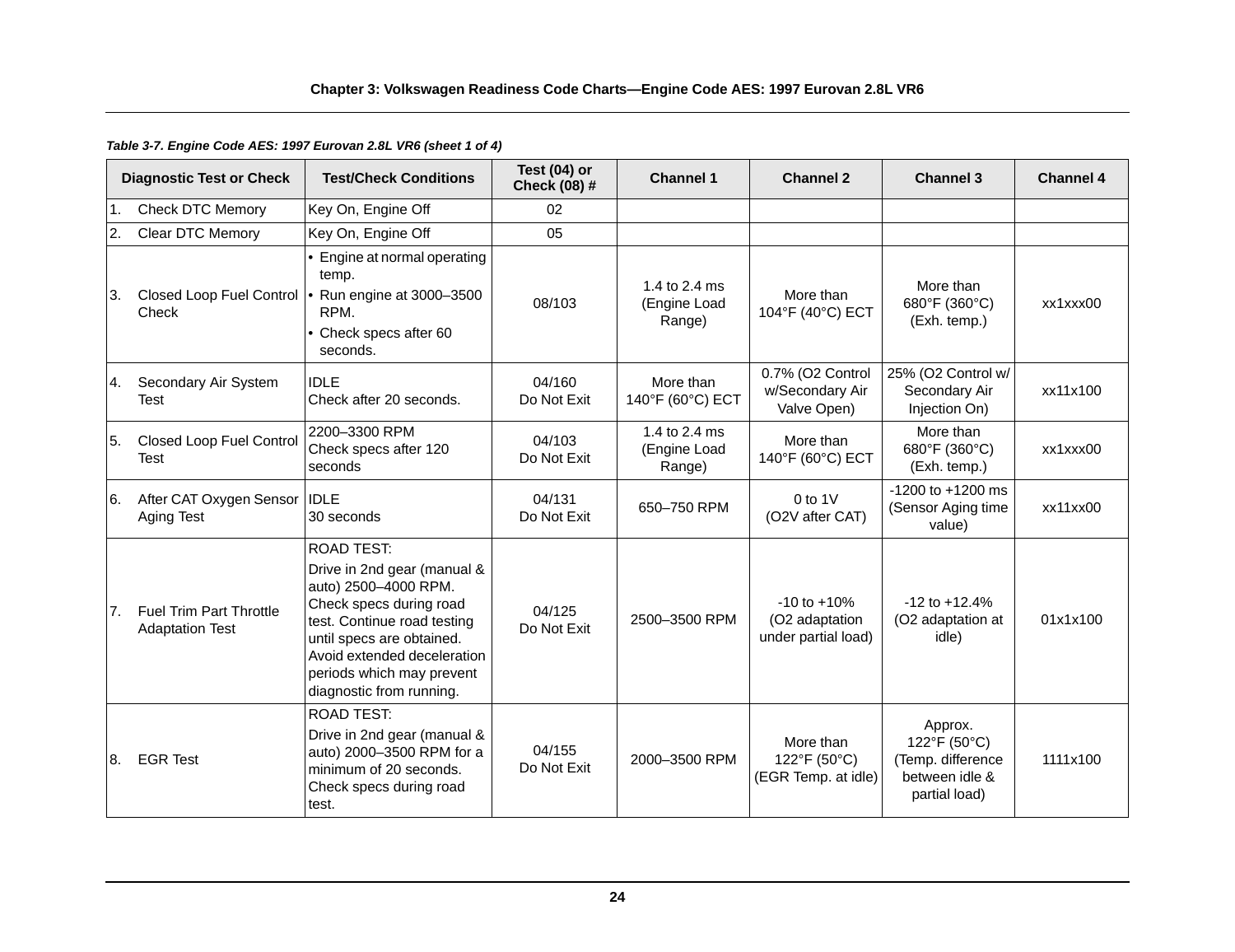*Table 3-7. Engine Code AES: 1997 Eurovan 2.8L VR6 (sheet 2 of 4)*

|     | <b>Diagnostic Test or Check</b>            | <b>Test/Check Conditions</b>                                                                                                                                                                                                                        | Test $(04)$ or<br>Check (08) # | <b>Channel 1</b>                                          | <b>Channel 2</b>                                                   | <b>Channel 3</b>                                                     | <b>Channel 4</b> |
|-----|--------------------------------------------|-----------------------------------------------------------------------------------------------------------------------------------------------------------------------------------------------------------------------------------------------------|--------------------------------|-----------------------------------------------------------|--------------------------------------------------------------------|----------------------------------------------------------------------|------------------|
| I9. | Fuel Trim Idle Adaptation<br><b>Test</b>   | • Engine coolant more than<br>140°F (60°C) (08/001).<br>• Intake manifold temp.<br>more than 176°F (80°C)<br>$(08/003)$ .<br>• Run engine at idle & check<br>specs after 30 seconds.                                                                | 04/125<br>Do Not Exit          | 650-750 RPM                                               | $-23$ to $+23%$<br>(O2 adaptation<br>under partial load)           | $-12$ to $+12.4%$<br>(O2 adaptation at<br>idle)                      | 01x1x100         |
|     | 10. Before CAT Oxygen<br>Sensor Aging Test | 2500-3500 RPM for 20<br>seconds, then check specs.                                                                                                                                                                                                  | 04/130<br>Do Not Exit          | 2500-3500 RPM                                             | 0 to 2 seconds<br>(Period duration of<br>O2 control before<br>CAT) | 10<br>(O2S periods<br>recognized)                                    | 111x100          |
|     | 11. Catalytic Converter Test               | 2500-3500 RPM for 20<br>seconds, then check specs.                                                                                                                                                                                                  | 04/136<br>Do Not Exit          | 2500-3500 RPM                                             | More than<br>680°F (360°C)                                         | $0.15$ max.<br>(Idle speed control<br>deviations during<br>test)     | 1111x100         |
|     | 12. Fuel Tank Leak Test                    | • Coolant fan not on.<br>· Idle 30 seconds, then<br>check specs. (Do not load<br>engine or it will abort test.)                                                                                                                                     | 04/150<br>Do Not Exit          | 0 to 100%<br>(Fuel tank vent<br>valve minimum<br>opening) | -7 to -23 or 7 to 23<br>(O2 control<br>deviations during<br>test)  | $0.39$ g/s max.<br>(Idle speed control<br>deviations during<br>test) | 1110x100         |
|     | 13. Readiness Code Setting<br>Check        | If all Readiness Codes are<br>not set (all zeros), continue<br>with Step 13.                                                                                                                                                                        | 15                             |                                                           |                                                                    |                                                                      |                  |
|     | 14. Vehicle Speed Sensor<br><b>Test</b>    | <b>ROAD TEST:</b><br>Drive in 2nd or 3rd gear<br>(manual & auto) 3500 RPM<br>for 5 seconds, then release<br>accelerator for 3 seconds<br>(driving speed must still be<br>at 12 MPH minimum and<br>have been decelerating for 2<br>seconds minimum). | 04/180<br>Do Not Exit          | 5 to 10 seconds<br>3500 RPM min.                          | More than<br>176°F (80°C)                                          | 16 to 31 MPH<br>(25 to 50 KPH)                                       | x111x100         |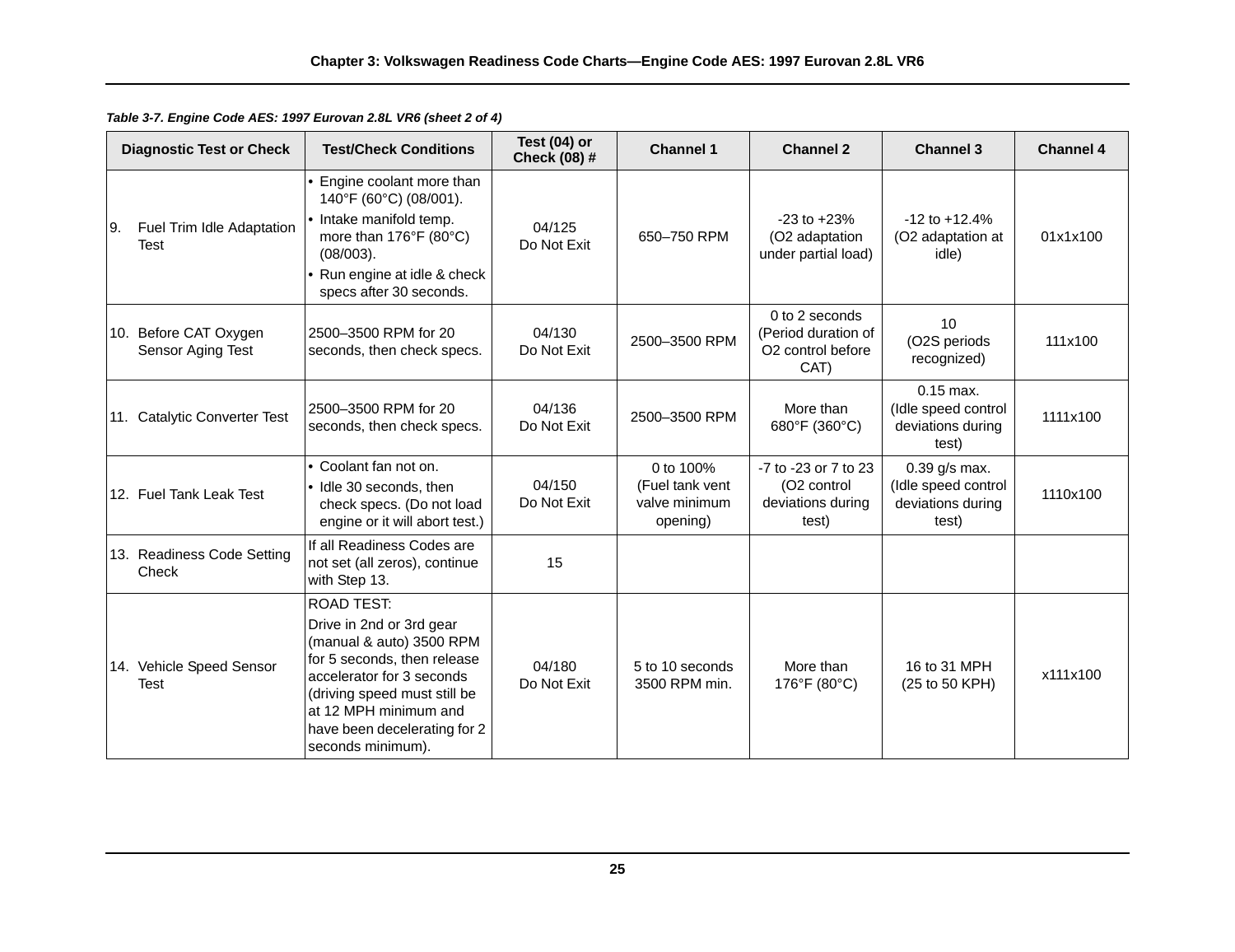*Table 3-7. Engine Code AES: 1997 Eurovan 2.8L VR6 (sheet 3 of 4)*

| <b>Diagnostic Test or Check</b>                    | <b>Test/Check Conditions</b>                                                                                       | Test $(04)$ or<br>Check (08) # | <b>Channel 1</b>                                          | <b>Channel 2</b>                                                | <b>Channel 3</b>                                         | <b>Channel 4</b> |
|----------------------------------------------------|--------------------------------------------------------------------------------------------------------------------|--------------------------------|-----------------------------------------------------------|-----------------------------------------------------------------|----------------------------------------------------------|------------------|
| 15. Knock Sensor Test.<br>Bank 1                   | 3200 RPM minimum. Check<br>specs after 15 seconds.                                                                 | 04/145<br>Do Not Exit          | 3200 RPM min.                                             | 7 max.<br>(Amplification factor<br>for knock sensor<br>signal)  | 0<br>(Open circuit in<br>wiring counter)                 | xxxx1100         |
| 16. Knock Sensor Test,<br>Bank 2                   | 3200 RPM minimum, Check<br>specs after 15 seconds.                                                                 | 04/146<br>Do Not Exit          | 3200 RPM min.                                             | 7 max.<br>(Amplification factor<br>for knock sensor<br>signal)  | $\Omega$<br>(Open circuit in<br>wiring counter)          | xxxx1100         |
| Before CAT Oxygen<br>17.<br><b>Sensor Test</b>     | 2200-2800 RPM                                                                                                      | 04/115<br>Do Not Exit          | More than<br>140°F (60°C)<br>(Engine Coolant<br>Temp.)    | Approx.<br>680°F 360°C<br>(Exh. Gas Temp.)                      | $0$ to $1$ V<br>(O2S before CAT<br>voltage fluctuating)  | 1011x100         |
| 18. After CAT Oxygen Sensor<br><b>Test</b>         | 2200-2800 RPM for 15<br>seconds, then check specs.                                                                 | 04/116<br>Do Not Exit          | 0 to 1200 ms<br>(O2 after CAT<br>switching time<br>delay) | 680°F (360°C)<br>(Exh. Gas Temp.)                               | More than 0.6V<br>(O2S V after CAT)                      | 1011x100         |
| 19. Before CAT Oxygen<br><b>Sensor Heater Test</b> | 2200-2800 RPM                                                                                                      | 04/120<br>Do Not Exit          | More than<br>680°F (360°C)<br>(Exh. Gas Temp.)            | 120 seconds<br>(Time between O2S<br>heating & start of<br>test) | 4.5 to 15.6 ohm<br>(O2S before CAT<br>Heater resistance) | 1111x100         |
| 20. After CAT Oxygen Sensor<br><b>Heater Test</b>  | 2200-2800 RPM                                                                                                      | 04/121<br>Do Not Exit          | More than<br>680°F (360°C)<br>(Exh. Gas Temp.)            | 120 seconds<br>(Time between O2S<br>heating & start of<br>test) | 4.5 to 15.6 ohm<br>(O2S before CAT<br>Heater resistance) |                  |
| 21. Idle Air Valve Test                            | IDLE:<br>NOTE: This test has no<br>exact specs. The diagnostic<br>test runs in the background<br>during the check. | 04/140                         |                                                           |                                                                 |                                                          |                  |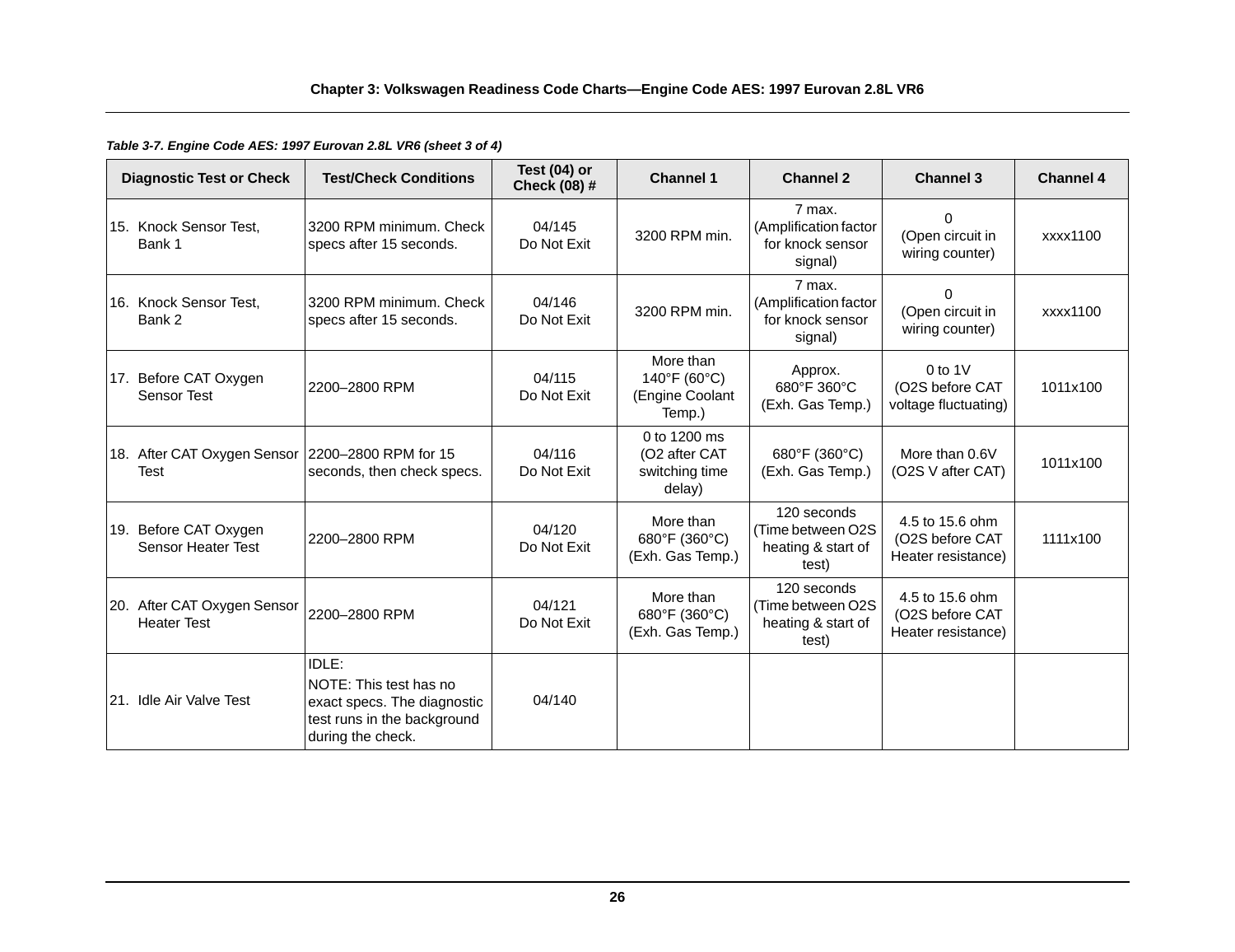*Table 3-7. Engine Code AES: 1997 Eurovan 2.8L VR6 (sheet 4 of 4)*

| <b>Diagnostic Test or Check</b>     | <b>Test/Check Conditions</b>                                                                                                      | Test $(04)$ or<br><b>Check (08) #</b> | <b>Channel 1</b> | <b>Channel 2</b> | <b>Channel 3</b> | <b>Channel 4</b> |
|-------------------------------------|-----------------------------------------------------------------------------------------------------------------------------------|---------------------------------------|------------------|------------------|------------------|------------------|
| 22. Throttle Valve Actuator<br>Test | <b>IIDLE:</b><br><b>NOTE: This test has no</b><br>exact specs. The diagnostic<br>test runs in the background<br>during the check. | 04/141,142                            |                  |                  |                  |                  |
| 23. Readiness Code Setting<br>Check |                                                                                                                                   | Exit, Select 15                       | 00000000         |                  |                  |                  |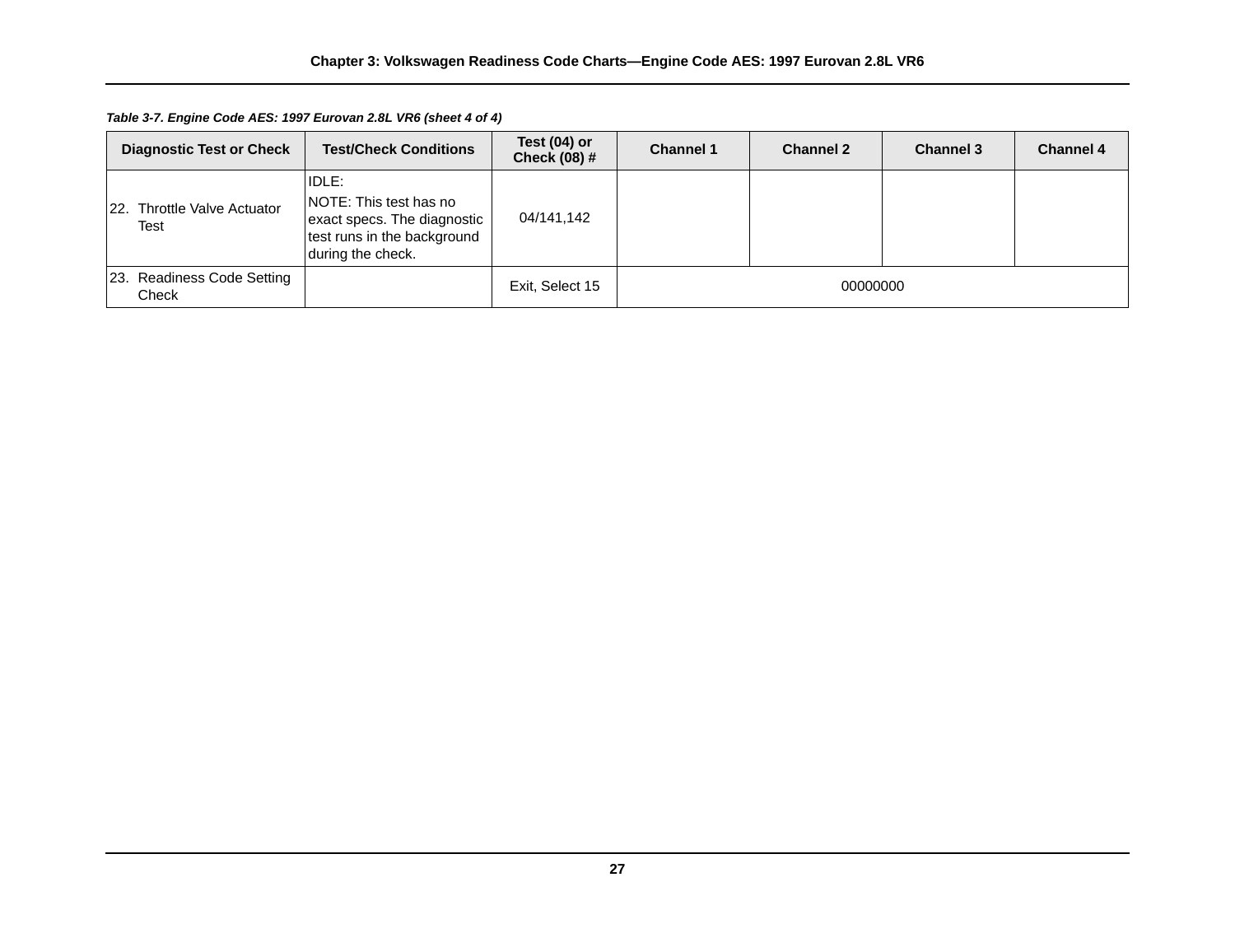### **Chapter 3: Volkswagen Readiness Code Charts—Engine Code AES: 1998–99 Eurovan 2.8L VR6**

### <span id="page-34-0"></span>*Table 3-8. Engine Code AES: 1998–99 Eurovan 2.8L VR6 (sheet 1 of 3)*

|                  | <b>Diagnostic Test or Check</b>                                                                                                                        | <b>Test/Check Conditions</b>                                                                                                                  | Test (04) or<br>Check (08) # | <b>Channel 1</b>             | <b>Channel 2</b>                                    | <b>Channel 3</b>                                   | <b>Channel 4</b>         |  |  |  |
|------------------|--------------------------------------------------------------------------------------------------------------------------------------------------------|-----------------------------------------------------------------------------------------------------------------------------------------------|------------------------------|------------------------------|-----------------------------------------------------|----------------------------------------------------|--------------------------|--|--|--|
|                  | Test Requirements (in addition to those listed in "Readiness Code Setting Requirements" on page 6):                                                    |                                                                                                                                               |                              |                              |                                                     |                                                    |                          |  |  |  |
|                  | • Intake air temperature less than 194°F (90°C).                                                                                                       |                                                                                                                                               |                              |                              |                                                     |                                                    |                          |  |  |  |
|                  | • Coolant temperature less than 203°F (95°C).                                                                                                          |                                                                                                                                               |                              |                              |                                                     |                                                    |                          |  |  |  |
|                  | • Throttle valve angle less than 50°F (10°C).                                                                                                          |                                                                                                                                               |                              |                              |                                                     |                                                    |                          |  |  |  |
| $\overline{1}$ . | <b>Check DTC Memory</b>                                                                                                                                | Key On, Engine Off                                                                                                                            | 02                           |                              |                                                     |                                                    |                          |  |  |  |
| 2.               | <b>Clear DTC Memory</b>                                                                                                                                | Key On, Engine Off                                                                                                                            | 05                           |                              |                                                     |                                                    |                          |  |  |  |
| 3.               | <b>Throttle Body</b><br><b>Adaptation Test</b>                                                                                                         | Key On, Engine Off                                                                                                                            | 04/098                       | 4.000 to 5.000V              | 3,000 to 4,000V                                     | <b>IDLE</b><br><b>Operating Mode</b>               | ADP OK                   |  |  |  |
| 4.               | <b>Throttle Position</b><br><b>Specification Check</b>                                                                                                 | Key On, Engine Off-<br>Check throttle position switch<br>spec. Slowly go to WOT and<br>watch angle display.                                   | 08/003                       | 0 RPM                        |                                                     | Less than 80 to 87°                                | Approx. Ambient<br>Temp. |  |  |  |
| 5.               | <b>Throttle Position</b><br><b>Specification Check</b>                                                                                                 | <b>IDLE</b>                                                                                                                                   | 08/003                       | 650-750 RPM                  |                                                     | Less than $0$ to $5^\circ$                         | Approx. Ambient<br>Temp. |  |  |  |
| 6.               | <b>EVAP System</b><br>Diagnosis Test                                                                                                                   | <b>IDLE</b>                                                                                                                                   | 04/153<br>Do Not Exit        | 140 to 203°F<br>(60 to 95°C) | 41 to 201°F<br>$(5 \text{ to } 94^{\circ}\text{C})$ | 10.1 or 19.1 s                                     | 11110100 or<br>11111000  |  |  |  |
| 7.               | Closed Loop Fuel<br><b>Control Test</b>                                                                                                                | <b>ROAD TEST:</b><br>Drive in 2nd gear between<br>2500 and 4000 RPM. Continue<br>test drive until Channel 4<br>reads as indicated.            | 04/103                       |                              | Min. 140°F (60°C)                                   | Approx.<br>680°F (360°C)                           | xx1xxxx0                 |  |  |  |
| 8.               | <b>Fuel Trim Part Throttle</b><br><b>Adaptation Test</b>                                                                                               | <b>ROAD TEST:</b><br>Drive in 3rd gear (manual &<br>auto) 2400-2600 RPM for a<br>minimum of 22 seconds until<br>Channel 4 reads as indicated. | 04/125<br>Do Not Exit        | 2400-2600 RPM                | $-10$ to $+10%$<br>(O2S Adaptation at<br>Part Load) | $-12.4$ to $+12.4%$<br>(O2S Adaptation at<br>Idle) | x111xx00                 |  |  |  |
|                  | NOTE: For most of these monitors, the 4th channel does not read ADP OK. Instead, if monitors have run OK, 0 & 1 digits will match exactly as in chart. |                                                                                                                                               |                              |                              |                                                     |                                                    |                          |  |  |  |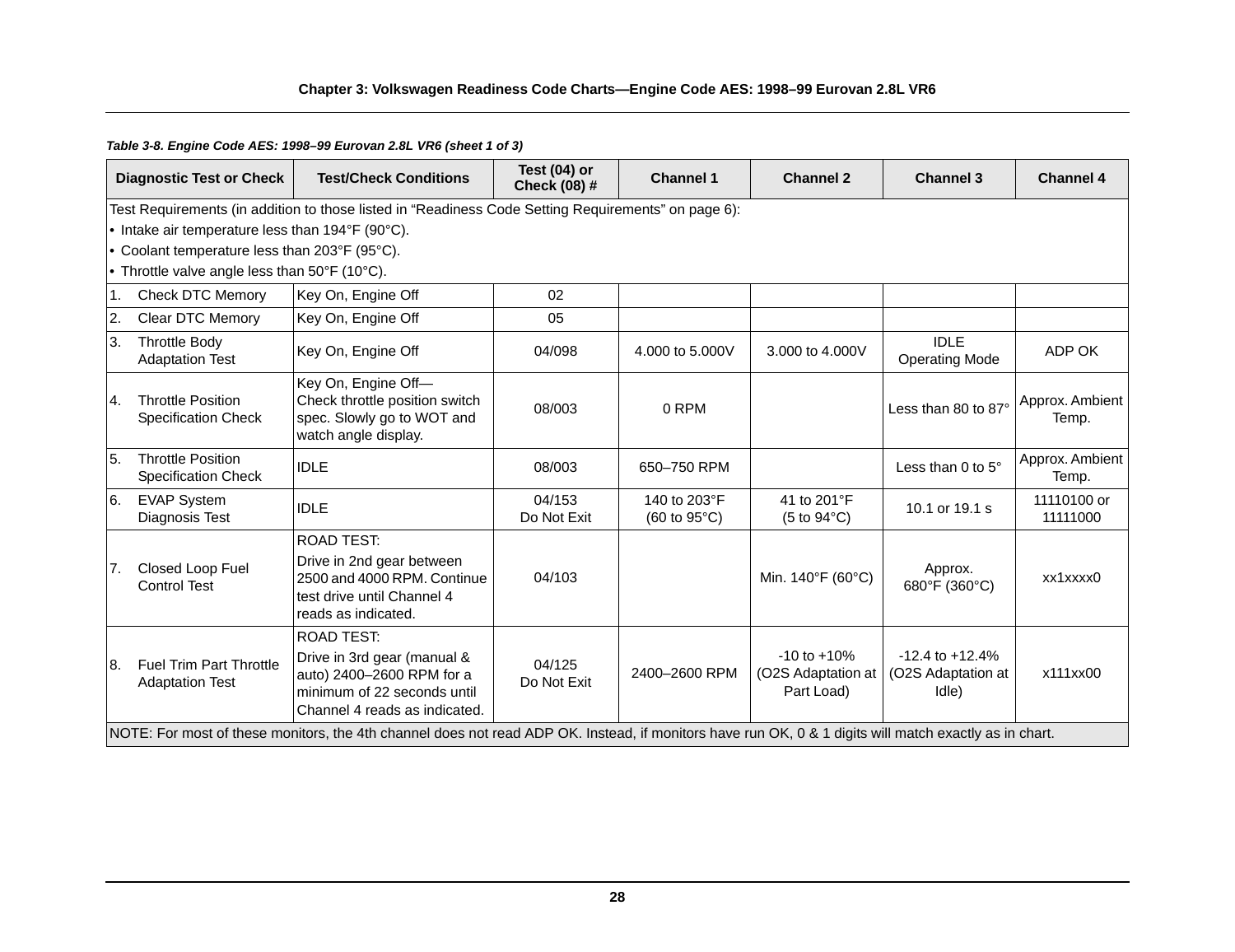*Table 3-8. Engine Code AES: 1998–99 Eurovan 2.8L VR6 (sheet 2 of 3)*

| <b>Diagnostic Test or Check</b>                       | <b>Test/Check Conditions</b>                                                                                                                                                                                                                                                                                                                         | Test (04) or<br>Check (08) # | <b>Channel 1</b>                            | <b>Channel 2</b>                                    | <b>Channel 3</b>                                     | <b>Channel 4</b> |  |  |  |
|-------------------------------------------------------|------------------------------------------------------------------------------------------------------------------------------------------------------------------------------------------------------------------------------------------------------------------------------------------------------------------------------------------------------|------------------------------|---------------------------------------------|-----------------------------------------------------|------------------------------------------------------|------------------|--|--|--|
| Vehicle Speed Sensor<br>9.<br><b>Test</b>             | <b>ROAD TEST:</b><br>1) Drive in 2nd or 3rd gear<br>(manual & auto) keeping<br>above 3500 RPM for a<br>minimum of 5 seconds.<br>2) Release accelerator pedal<br>for 3 seconds (after 3 seconds,<br>the driving speed must still be<br>at least 10 MPH in engine<br>deceleration for a minimum of<br>2 seconds until Channel 4<br>reads as indicated. | 04/180                       | At least 3500 RPM<br>for 5 to 10 seconds    | At least<br>176°F (80°C)<br>(Coolant Temp.)         | 20 to 50 KPH<br>(Vehicle Speed)                      | x111x100         |  |  |  |
| 10. Fuel Trim Part Throttle<br><b>Adaptation Test</b> | End Road Test.<br><b>IDLE</b>                                                                                                                                                                                                                                                                                                                        | 04/125<br>Do Not Exit        | 650-750 RPM                                 | $-10$ to $+10%$<br>(O2S Adaptation at<br>Part Load) | $-12.4$ to $+12.4%$<br>(O2S Adaptation at<br>Idle)   | x1x1x100         |  |  |  |
| 11. EGR Test                                          | <b>IDLE</b>                                                                                                                                                                                                                                                                                                                                          | 04/155<br>Do Not Exit        | 650-750 RPM                                 | $-10$ to $+10%$<br>(O2S Adaptation at<br>Part Load) | $-12.4$ to $+12.4%$<br>(O2S Adaptation at<br>Idle)   | x1x1x100         |  |  |  |
| 12. Secondary Air System<br><b>Test</b>               | IDLE for 20 seconds then<br>check specs.                                                                                                                                                                                                                                                                                                             | 04/160<br>Do Not Exit        | At least<br>140°F (60°C)<br>(Coolant Temp.) | 0.7%<br>(Secondary Air<br>Valve Open)               | 25%<br>(Secondary Air<br>Pump Running)               | 1x11x100         |  |  |  |
| 13. Fuel Tank Leak Test                               | IDLE for 20 seconds, then<br>check specs. (Do not load<br>engine or test will abort).                                                                                                                                                                                                                                                                | 04/150<br>Do Not Exit        | 0 to 100%<br>(Opening Degrees)              | Min. -6.3 to +6.3%<br>$0.36$ g/s<br>(O2S Control)   | Min. -6.3 to +6.3%<br>$0.36$ g/s<br>(Idling Control) | 1110x100         |  |  |  |
| 14. After CAT Oxygen<br>Sensor Aging Test             | IDLE for 30 seconds, then<br>check specs.                                                                                                                                                                                                                                                                                                            | 04/131<br>Do Not Exit        | 650-750 RPM                                 | 0.01 to 1.00 V<br>(O2S after CAT)                   | $-1200$ to $+1200$ ms<br>(O2S aging)                 | xx11x100         |  |  |  |
| 15. Before CAT Oxygen<br>Sensor Aging Test            | Increase to 2500-3500 RPM.<br>Check specs after 120<br>seconds.                                                                                                                                                                                                                                                                                      | 04/130<br>Do Not Exit        | 3000-3500 RPM                               | $0$ to $2$ s<br>(seconds)                           | 10<br>(Period Counter)                               | 111x100          |  |  |  |
| 16. Catalytic Converter Test Check specs after 120    | Increase to 2500-3500 RPM.<br>seconds.                                                                                                                                                                                                                                                                                                               | 04/136                       | 3000-3500 RPM                               | Min. 680°F (360°C)<br>(Exh. Gas Temp.)              | max. 0.15<br>(Amplitude Ratio)                       | 1111x100         |  |  |  |
|                                                       | NOTE: For most of these monitors, the 4th channel does not read ADP OK. Instead, if monitors have run OK, 0 & 1 digits will match exactly as in chart.                                                                                                                                                                                               |                              |                                             |                                                     |                                                      |                  |  |  |  |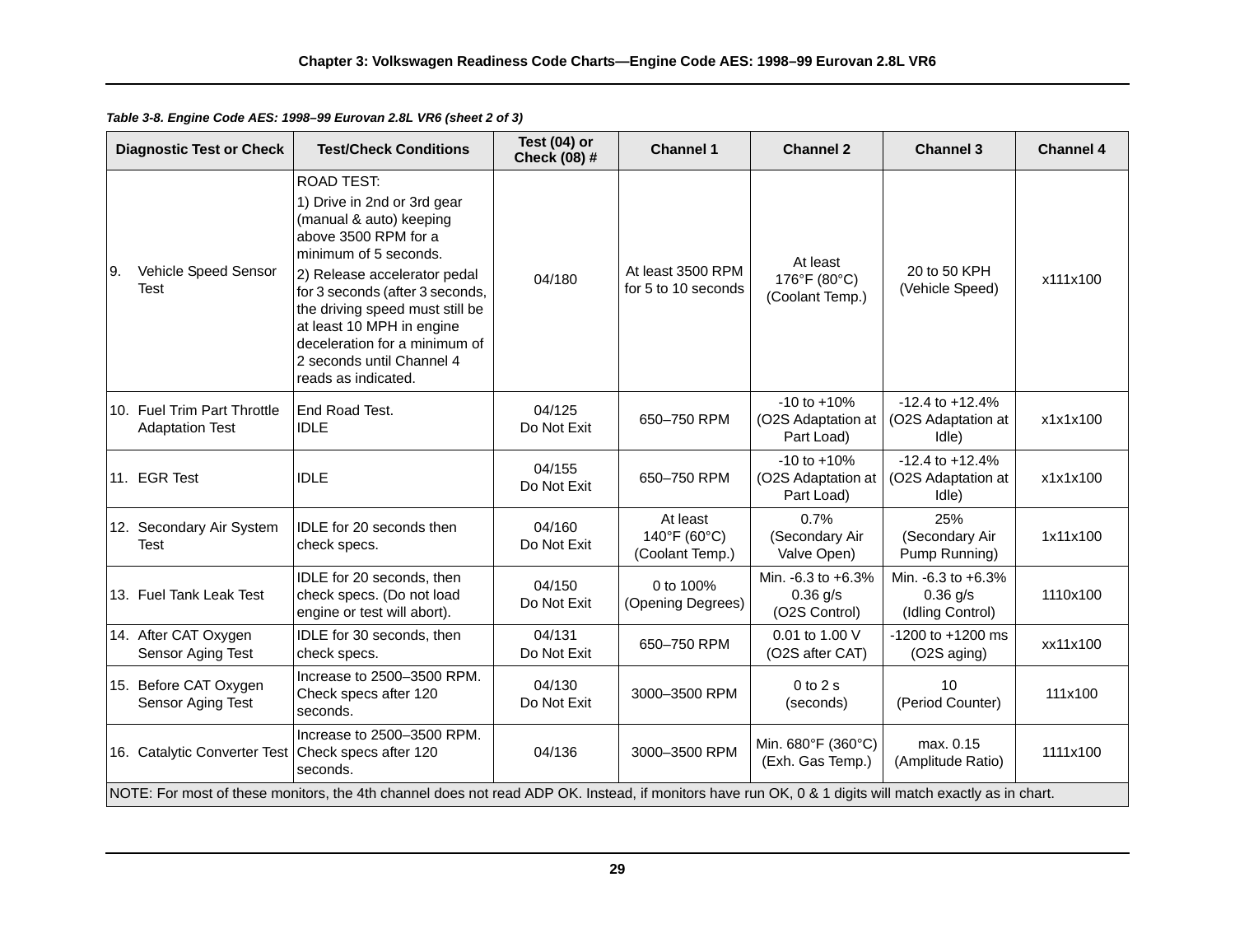*Table 3-8. Engine Code AES: 1998–99 Eurovan 2.8L VR6 (sheet 3 of 3)*

|     | <b>Diagnostic Test or Check</b>                   | <b>Test/Check Conditions</b>                                                                                                                           | Test $(04)$ or<br>Check (08) # | <b>Channel 1</b>                                              | <b>Channel 2</b>                                                | <b>Channel 3</b>                                         | <b>Channel 4</b> |
|-----|---------------------------------------------------|--------------------------------------------------------------------------------------------------------------------------------------------------------|--------------------------------|---------------------------------------------------------------|-----------------------------------------------------------------|----------------------------------------------------------|------------------|
|     | 17. After CAT Oxygen<br><b>Sensor Test</b>        | Increase engine speed until<br>Exh. temp is $680^{\circ}$ F (360 $^{\circ}$ C)<br>minimum. Then check specs<br>at idle.                                | 04/116<br>Do Not Exit          | 0 to 1200 ms<br>(switching time)<br>delay of O2 after<br>CAT) | Min. 680°F (360°C)<br>(Exh. Gas Temp.)                          | min. $0.6 V$<br>(O2S voltage after<br>CAT)               | 1011x100         |
|     | 18. Before CAT Oxygen<br><b>Sensor Test</b>       | (Same as step 17)                                                                                                                                      | 04/115<br>Do Not Exit          | Min. 140°F (60°C)<br>(Coolant temp.)                          | Approx.<br>680°F (360°C)<br>(Exh. Gas Temp.)                    | Fluctuating voltage<br>(O2S Voltage<br>before CAT)       | 1011x100         |
| 19. | Before CAT Oxygen<br>Sensor Heater Test           | (Same as step 17)                                                                                                                                      | 04/120                         | Min. 680°F (360°C)<br>(Exh. Gas Temp.)                        | 120 seconds<br>(Time between O2S<br>heating & start of<br>test) | 4.5 to 15.6 ohm<br>(O2S before CAT<br>Heater resistance) | 1111x100         |
|     | 20. After CAT Oxygen<br><b>Sensor Heater Test</b> | (Same as step 17)                                                                                                                                      | 04/121                         | Min. 680°F (360°C)<br>(Exh. Gas Temp.)                        | 120 seconds<br>(Time between O2S<br>heating & start of<br>test) | 4.5 to 15.6 ohm<br>(O2S before CAT<br>heater resistance) | 1111x100         |
|     | 21. Knock Sensor Test,<br>Bank 1                  | Increase to at least 3000 RPM.<br>Check specs after 1 min.                                                                                             | 04/145                         | min. 3000 RPM                                                 | max. 7<br>(Amplification factor                                 | (Open Circuit in                                         | xxxx x100        |
|     | 22. Knock Sensor Test,<br>Bank 2                  | Increase to at least 3000 RPM.<br>Check specs after 1 min.                                                                                             | 04/146                         |                                                               | for knock sensor<br>signal)                                     | wiring counter)                                          |                  |
|     | 23. Readiness Code Setting<br>Check               | Exit out and check readiness<br>codes to view completed<br>monitors.                                                                                   | Exit, Select 15                |                                                               | 00000000                                                        |                                                          |                  |
|     |                                                   | NOTE: For most of these monitors, the 4th channel does not read ADP OK. Instead, if monitors have run OK, 0 & 1 digits will match exactly as in chart. |                                |                                                               |                                                                 |                                                          |                  |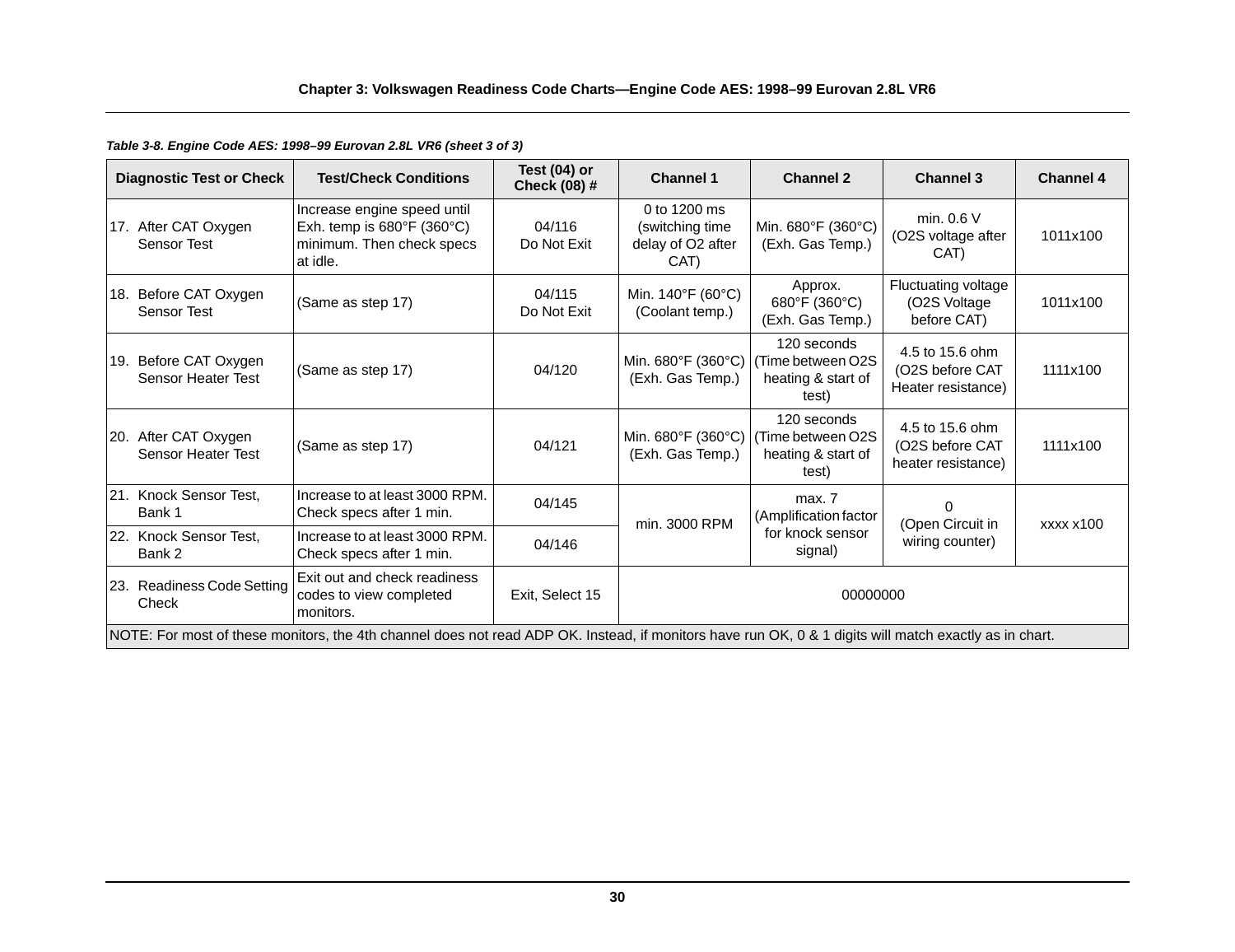|                  | <b>Diagnostic Test or Check</b>                | <b>Test/Check Conditions</b>                                        | Test $(04)$ or<br>Check (08) # | <b>Channel 1</b> | <b>Channel 2</b>                                          | <b>Channel 3</b>    | <b>Channel 4</b> |  |
|------------------|------------------------------------------------|---------------------------------------------------------------------|--------------------------------|------------------|-----------------------------------------------------------|---------------------|------------------|--|
|                  | <b>Check DTC Memory</b>                        | Key On, Engine Off                                                  | 02                             |                  |                                                           |                     |                  |  |
| 2.               | Clear DTC Memory                               | Key On, Engine Off                                                  | 05                             |                  |                                                           |                     |                  |  |
| 3.               | <b>Throttle Body</b><br><b>Adaptation Test</b> | Key On, Engine Off                                                  | 04/060                         |                  |                                                           | Counter counts to 9 | ADP.OK           |  |
| $\overline{4}$ . | Oxygen Sensor Aging<br>Test                    | Engine on, brake pedal<br>pressed                                   | 04/034                         | 1350-1450 RPM    |                                                           |                     | <b>B1-S1 OK</b>  |  |
| 5.               | Catalytic Converter Test                       | Engine on, brake pedal<br>pressed                                   | 04/046                         | 1350-1450 RPM    | 752 to 1202°F<br>$(400 \text{ to } 650^{\circ} \text{C})$ |                     | CAT B1 OK        |  |
| <sup>6.</sup>    | Secondary Air System<br>Test                   | <b>IDLE</b>                                                         | 04/077                         | 650-8500 RPM     |                                                           | <b>CHECK END</b>    | SYST.OK          |  |
| 7.               | <b>EVAP System</b><br>Diagnosis Test           | <b>IDLE</b>                                                         | 04/070                         |                  |                                                           | Max. 2.20 s         | EVAP OK          |  |
| 8.               | <b>Fuel Tank Leak Test</b>                     | <b>IDLE</b>                                                         | 04/071                         | Reed op          |                                                           | Max. 0.55           | SYST.OK          |  |
| l9.              | Readiness Code Setting  IDLE<br>Check          |                                                                     | Exit, Select 15                | 00000000         |                                                           |                     |                  |  |
|                  |                                                | NOTE: Brake pedal MUST be pressed for ECM-controlled idle increase. |                                |                  |                                                           |                     |                  |  |

*Table 3-9. Engine Code AFP: 2000–02 Golf, GTI & Jetta 2.8 VR6*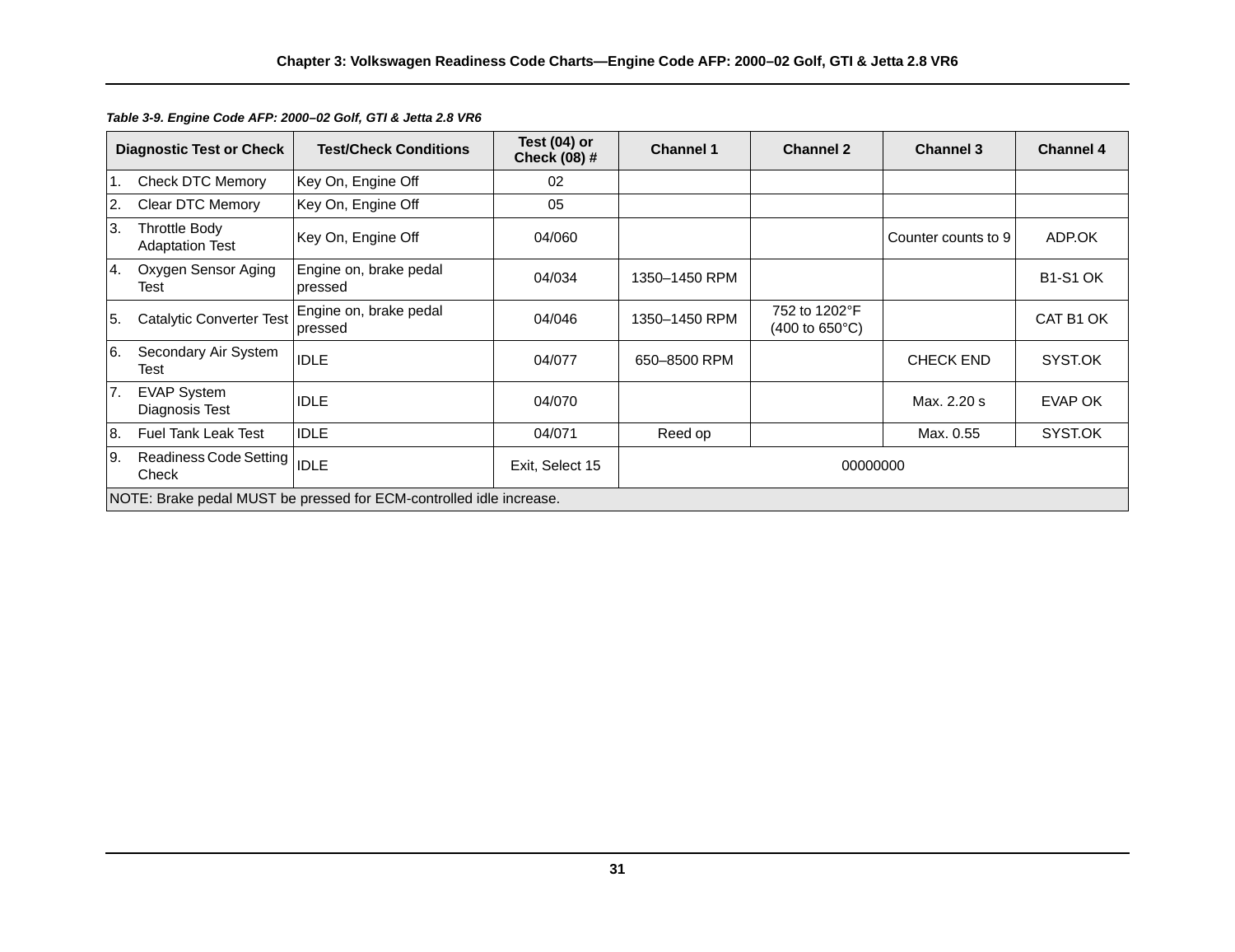#### *Table 3-10. Engine Code AHA: 1998–99 Passat 2.8L*

|    | <b>Diagnostic Test or Check</b>                                 | <b>Test/Check Conditions</b>                                                                                                                                    | Test (04) or<br><b>Check (08) #</b> | <b>Channel 1</b>        | <b>Channel 2</b>  | <b>Channel 3</b>  | <b>Channel 4</b> |  |
|----|-----------------------------------------------------------------|-----------------------------------------------------------------------------------------------------------------------------------------------------------------|-------------------------------------|-------------------------|-------------------|-------------------|------------------|--|
| 1. | <b>Check DTC Memory</b>                                         | Key On, Engine Off                                                                                                                                              | 02                                  |                         |                   |                   |                  |  |
| 2. | Clear DTC Memory                                                | Key On, Engine Off                                                                                                                                              | 05                                  |                         |                   |                   |                  |  |
| 3. | <b>Readiness Code Setting</b><br>Check                          | Key On, Engine Off                                                                                                                                              | 08/086                              | 01101101                | 11111111          | 00111111          | 00011111         |  |
| 4. | Throttle Body Adaptation<br>Test                                | Key On, Engine Off                                                                                                                                              | 04/098                              | 3.255 to 4.745V         | 0.902 to 4.863V   | <b>IDLE</b>       | ADP.OK           |  |
| 5. | Before and After CAT<br>Oxygen Sensor<br><b>Readiness Check</b> | 2000-2500 RPM                                                                                                                                                   | 08/030                              | 111<br>(See note below) | 111               | 111               | 111              |  |
| 6. | Before CAT Oxygen<br>Sensor Response Time<br>Test               | 1800-2200 RPM                                                                                                                                                   | 04/034                              | 1800-2200 RPM           | 0.8 to 2.5 ms     | $0.00$ to $2.1$ s | <b>B1-S1 OK</b>  |  |
| 7. | Before CAT Oxygen<br>Sensor Response Time<br>Test               | 1800-2200 RPM                                                                                                                                                   | 04/035                              | 1800-2200 RPM           | 0.8 to 2.5 ms     | $0.00$ to 2.1 s   |                  |  |
| 8. | Catalytic Converter Test                                        | 1800-2200 RPM                                                                                                                                                   | 04/046                              | 0.00 to 0.28            | $0$ to $2$        | 58.6 s            | CAT B1 OK        |  |
| 9. | Catalytic Converter Test                                        | 1800-2200 RPM                                                                                                                                                   | 04/047                              | 0.00 to 0.2             | $0$ to $2$        | 58.6 s            |                  |  |
|    | 10. EVAP System Diagnosis<br><b>Test</b>                        | <b>IDLE</b>                                                                                                                                                     | 04/070                              | $-$ %                   | $-5.5$ to $+6.3%$ | max. 0.2 g/s      | EVAP OK          |  |
|    | 11. Fuel Tank Leak Test                                         | <b>IDLE</b>                                                                                                                                                     | 04/071                              | Reed cl.                |                   | <b>CHECK END</b>  |                  |  |
|    | 12. Secondary Air System<br><b>Test</b>                         | <b>IDLE</b>                                                                                                                                                     | 04/077                              |                         |                   |                   | SYST.OK          |  |
|    | 13. Readiness Code Setting<br>Check                             | <b>IDLE</b>                                                                                                                                                     | 08/086<br>or Exit, Select 15        | 00000000                |                   |                   |                  |  |
|    | OFF with engine warm.                                           | Note for Step 5: ACTIVE = 1, NONACTIVE = 2; 111: 1st digit = O2 Control Active, 2nd digit = HO2S Operational, 3rd digit = OH2S Heater ON (3rd digit toggles ON/ |                                     |                         |                   |                   |                  |  |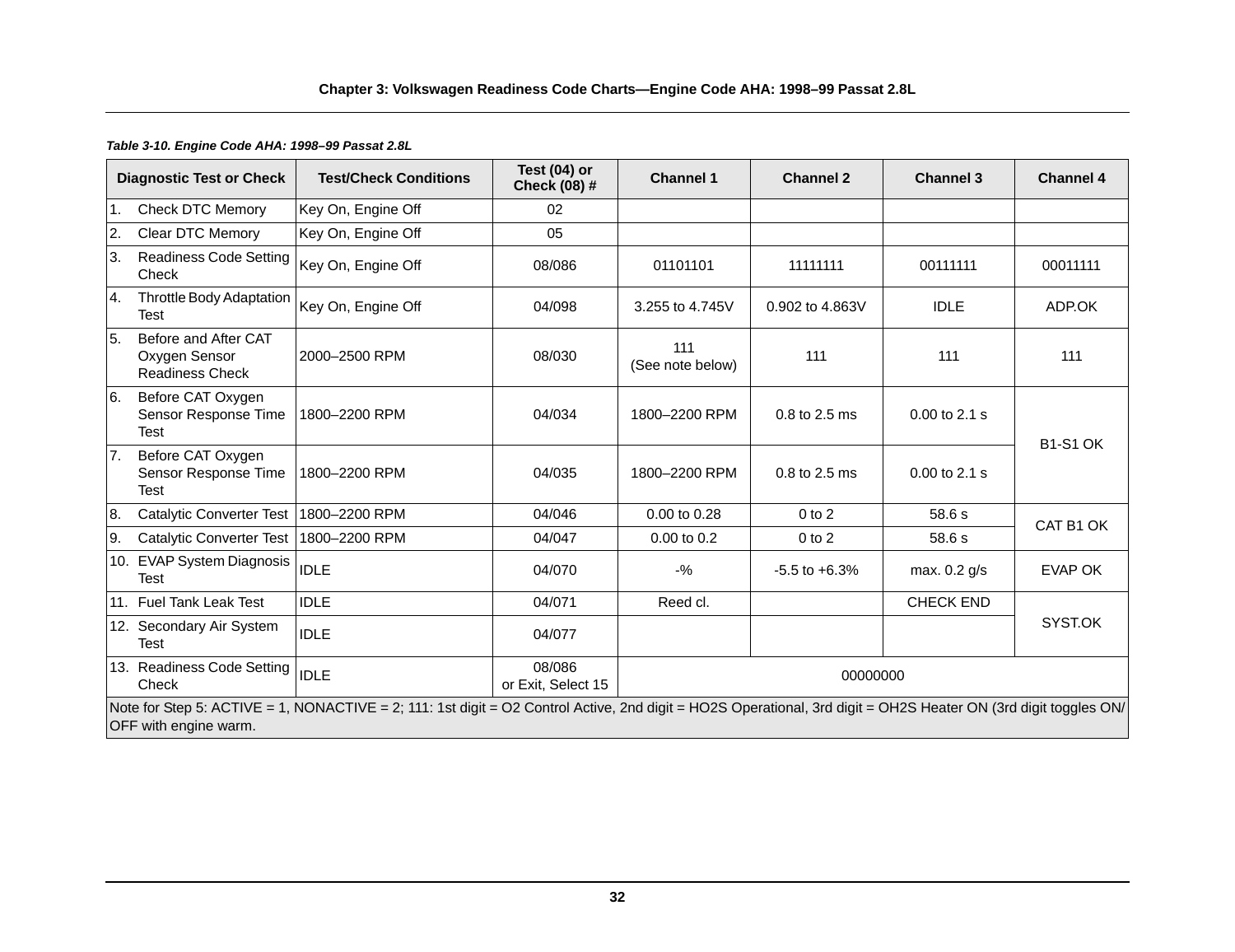|    | <b>Diagnostic Test or Check</b>                       | <b>Test/Check Conditions</b>                                                                                                        | Test (04) or<br>Check (08) # | <b>Channel 1</b> | <b>Channel 2</b>           | <b>Channel 3</b>    | <b>Channel 4</b> |
|----|-------------------------------------------------------|-------------------------------------------------------------------------------------------------------------------------------------|------------------------------|------------------|----------------------------|---------------------|------------------|
| 1. | Check DTC Memory                                      | Key On, Engine Off                                                                                                                  | 02                           |                  |                            |                     |                  |
| 2. | Clear DTC Memory                                      | Key On, Engine Off                                                                                                                  | 05                           |                  |                            |                     |                  |
| 3. | Throttle Body Adaptation<br><b>Test</b>               | Key On, Engine Off                                                                                                                  | 04/060                       | 8 to 18%         | 80 to 90%                  | $0$ to $8$          | ADP.OK           |
| 4. | <b>Kickdown Adaptation Test</b><br>(Auto Trans only)  | Key On, Engine Off-<br>When Channel 3 displays<br>KICKDOWN, press the gas<br>pedal to the floor until<br>Channel 4 displays ADP.OK. | 04/063                       | 12 to 97%        | 4 to 94%                   | <b>KICKDOWN</b>     | ADP.OK           |
| 5. | Fuel Tank Leak Test                                   | <b>IDLE</b>                                                                                                                         | 04/071                       |                  |                            | <b>CHECK END</b>    | SYST.OK          |
| 6. | <b>EVAP System Diagnosis</b><br>Test                  | <b>IDLE</b>                                                                                                                         | 04/070                       | 0 to 100%        |                            |                     | EVAP OK          |
| 7. | Closed Loop Fuel Control<br>Test                      | <b>IDLE</b>                                                                                                                         | 04/107                       | 630-820 RPM      | $-10$ to $+10$             | $-10$ to $+10$      | SYST.OK          |
| 8. | Oxygen Sensor Heater<br><b>Test</b>                   | 1800-2200 RPM                                                                                                                       | 04/04                        | 0 to 0.9 kohm    | Htg.bC ON                  | 0 to 0.9 kohm       |                  |
| 9. | Oxygen Sensor Heater<br><b>Test</b>                   | 1800-2200 RPM                                                                                                                       | 04/042                       |                  |                            |                     | Htg.aC ON        |
|    | 10. After CAT Oxygen Sensor<br>Test                   | <b>IDLE</b>                                                                                                                         | 04/036                       | $0$ to $1$ $V$   | <b>B1-S2 OK</b>            | $0$ to $1$ V        |                  |
|    | 11. Before CAT Oxygen<br>Sensor Response Time<br>Test | 1000-2400 RPM                                                                                                                       | 04/034                       | 1000-2400 RPM    | More than<br>716°F (380°C) | 0.1 to 1.8 s        | <b>B1-S1 OK</b>  |
|    | 12. Before CAT Oxygen<br>Sensor Response Time<br>Test | 1000-2400 RPM                                                                                                                       | 04/035                       | 1000-2400 RPM    | More than<br>716°F (380°C) | 0.1 to 1.8 s        | <b>B2-S1 OK</b>  |
|    | 13. Oxygen Sensor Test                                | <b>IDLE</b>                                                                                                                         | 04/037                       | 12 to 26%        | $0$ to $1$ V               | $-800$ to $+800$ ms | SYST.OK          |
|    | 14. Oxygen Sensor Test                                | <b>IDLE</b>                                                                                                                         | 04/038                       |                  |                            |                     |                  |
|    | 15. After CAT Oxygen Sensor<br>Aging Test             | <b>IDLE</b>                                                                                                                         | 04/043                       | 1800-2400 RPM    | More than<br>716°F (380°C) | $0$ to $1$ V        | <b>B1-S2 OK</b>  |

*Table 3-11. Engine Code AHA: 2000 Passat 2.8L (sheet 1 of 2)*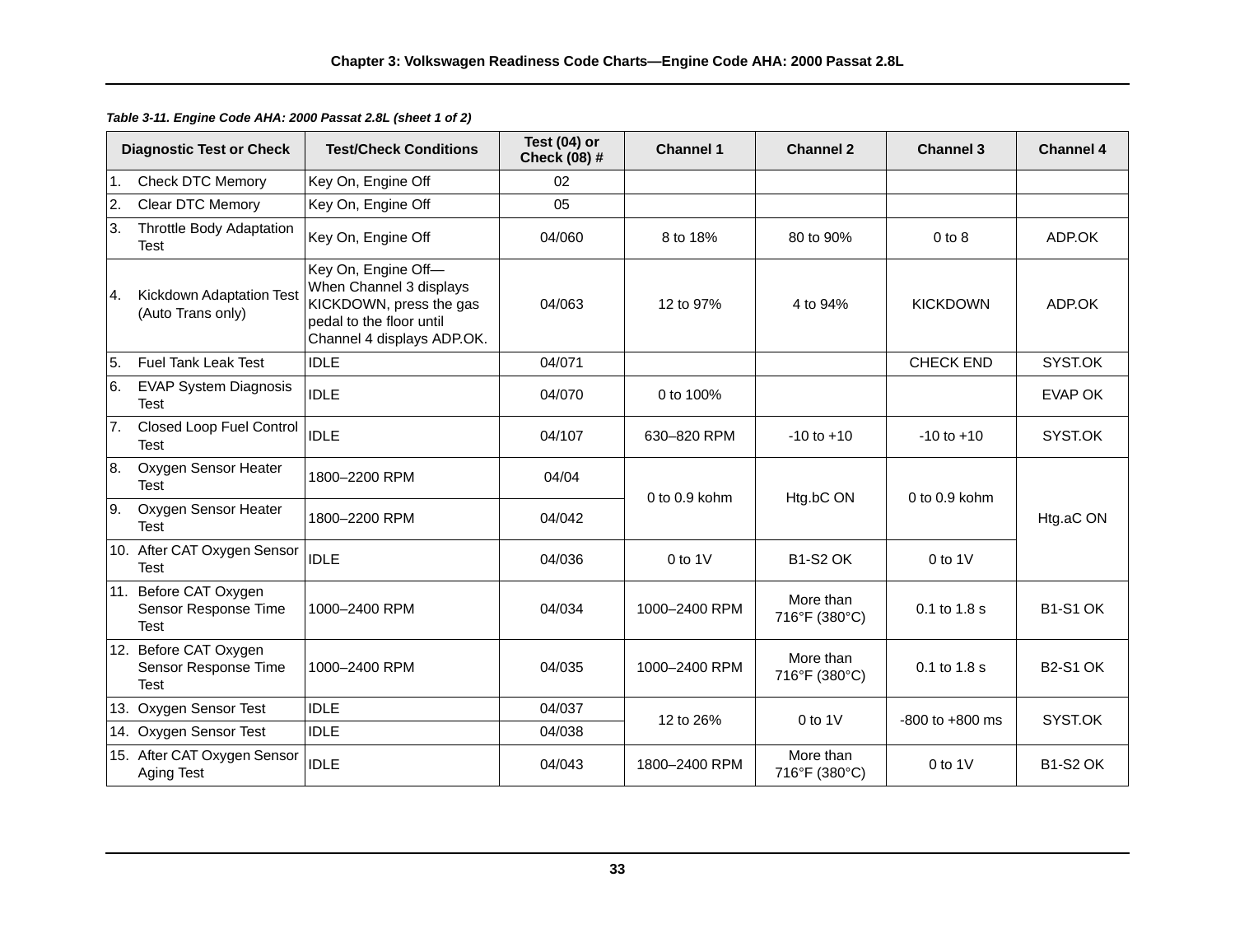*Table 3-11. Engine Code AHA: 2000 Passat 2.8L (sheet 2 of 2)*

| <b>Diagnostic Test or Check</b>            | <b>Test/Check Conditions</b> | Test $(04)$ or<br>Check (08) # | <b>Channel 1</b> | <b>Channel 2</b>           | <b>Channel 3</b>                | <b>Channel 4</b>      |
|--------------------------------------------|------------------------------|--------------------------------|------------------|----------------------------|---------------------------------|-----------------------|
| 16. After CAT Oxygen Sensor<br>Aging Test  | <b>IDLE</b>                  | 04/044                         | 1800-2400 RPM    | More than<br>716°F (380°C) | $0$ to 1V                       | <b>B2-S2 OK</b>       |
| 17. Catalytic Converter Test               | 1800-2400 RPM                | 04/046                         | 1800-2400 RPM    | More than<br>788°F (420°C) | Auto 0 to 0.50<br>Man 0 to 0.55 | CAT B1 OK             |
| 18. Catalytic Converter Test               | 1800-2400 RPM                | 04/047                         | 1800-2400 RPM    | More than<br>788°F (420°C) | Auto 0 to 0.50<br>Man 0 to 0.55 | CAT B <sub>2</sub> OK |
| Secondary Air System<br>19.<br>Test        | <b>IDLE</b>                  | 04/077                         | 630-820 RPM      | 0 to 5 $q/s$               | $-80$ to $+20%$                 | SYST.OK               |
| Secondary Air System<br><b>20.</b><br>Test | <b>IDLE</b>                  | 04/078                         |                  |                            |                                 |                       |
| 21. Readiness Code Setting<br>Check        | <b>IDLE</b>                  | 08/086<br>or Exit, Select 15   | 00000000         |                            |                                 |                       |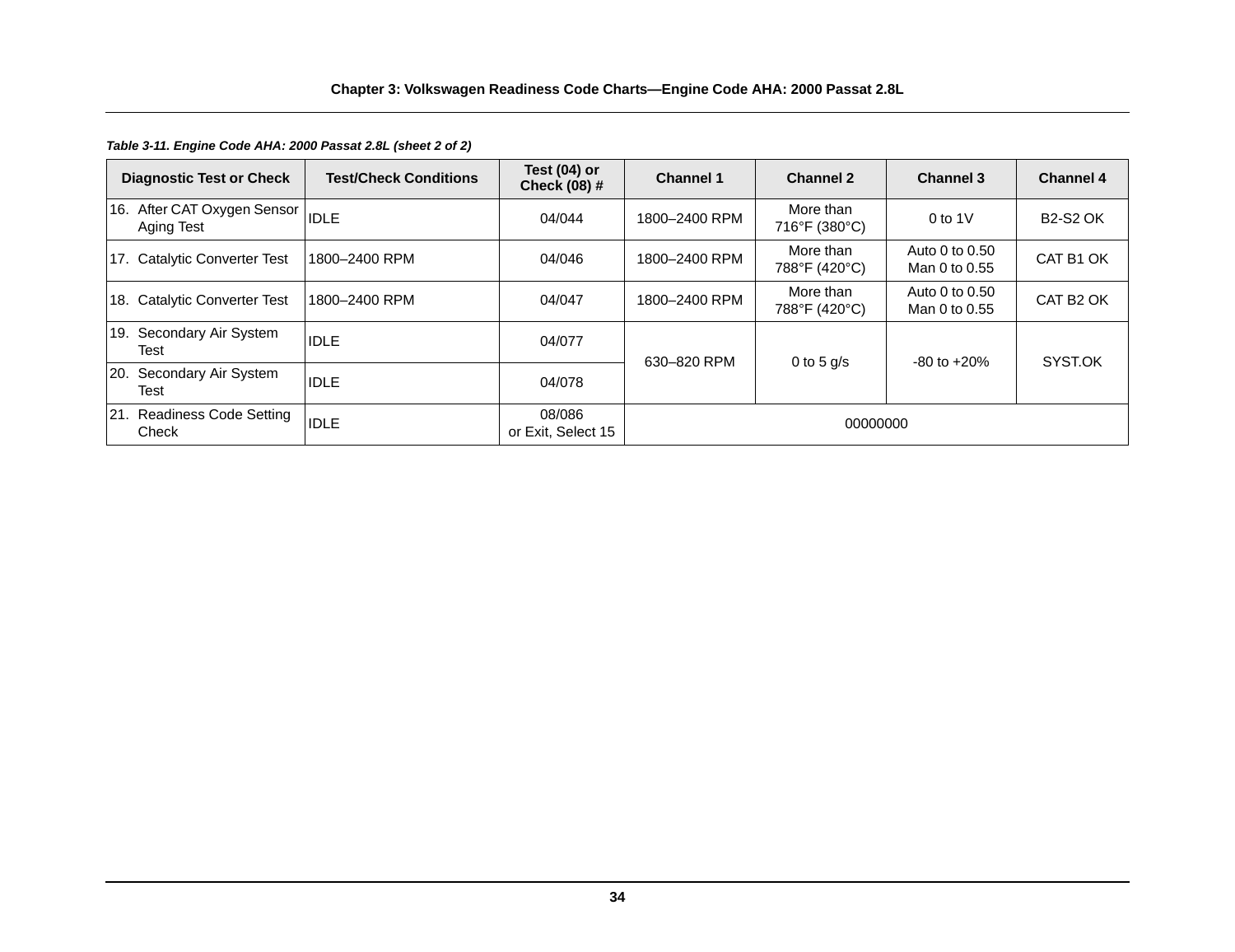|                  | <b>Diagnostic Test or Check</b>                   | <b>Test/Check Conditions</b> | Test (04) or<br><b>Check (08) #</b> | <b>Channel 1</b> | <b>Channel 2</b>                                    | <b>Channel 3</b>                                     | <b>Channel 4</b>     |
|------------------|---------------------------------------------------|------------------------------|-------------------------------------|------------------|-----------------------------------------------------|------------------------------------------------------|----------------------|
| $\overline{1}$ . | <b>Check DTC Memory</b>                           | Key On, Engine Off           | 02                                  |                  |                                                     |                                                      |                      |
| 2.               | Clear DTC Memory                                  | Key On, Engine Off           | 05                                  |                  |                                                     |                                                      |                      |
| ΙЗ.              | Throttle Body Adaptation<br>Test                  | Key On, Engine Off           | 04/060                              |                  |                                                     | Counter counts up<br>to 8 or 9 during<br>adaptation  | ADP OK               |
| 4.               | Before CAT Oxygen<br>Sensor Aging Test,<br>Bank 1 | <b>IDLE</b>                  | 04/034                              | <b>IDLE</b>      | Catalyst temp must<br>be More than<br>662°F (350°C) |                                                      |                      |
| 5.               | Catalytic Converter Test                          | 2280-2760 RPM                | 04/046                              | 2280-2760 RPM    | More than<br>752°F (400°C)                          | Man Trans Less<br>than 0.33; A/T Less<br>than $0.40$ | CAT B1 OK            |
| 6.               | Secondary Air System<br>Test                      | <b>IDLE</b>                  | 04/077                              | 820-860 RPM      |                                                     |                                                      | SYST.OK              |
| 7.               | <b>EVAP System Diagnosis</b><br>Test              | <b>IDLE</b>                  | 04/070                              |                  |                                                     |                                                      | TBV OK or<br>SYST.OK |
| 8.               | <b>Fuel Tank Leak Test</b>                        | <b>IDLE</b>                  | 04/071                              |                  |                                                     | <b>CHECK END</b>                                     | SYST.OK              |
| 9.               | Readiness Code Setting<br>Check                   | <b>IDLE</b>                  | Exit, Select 15                     |                  | 00000000                                            |                                                      |                      |

*Table 3-12. Engine Code APH: 1999–2001 New Beetle 1.8L*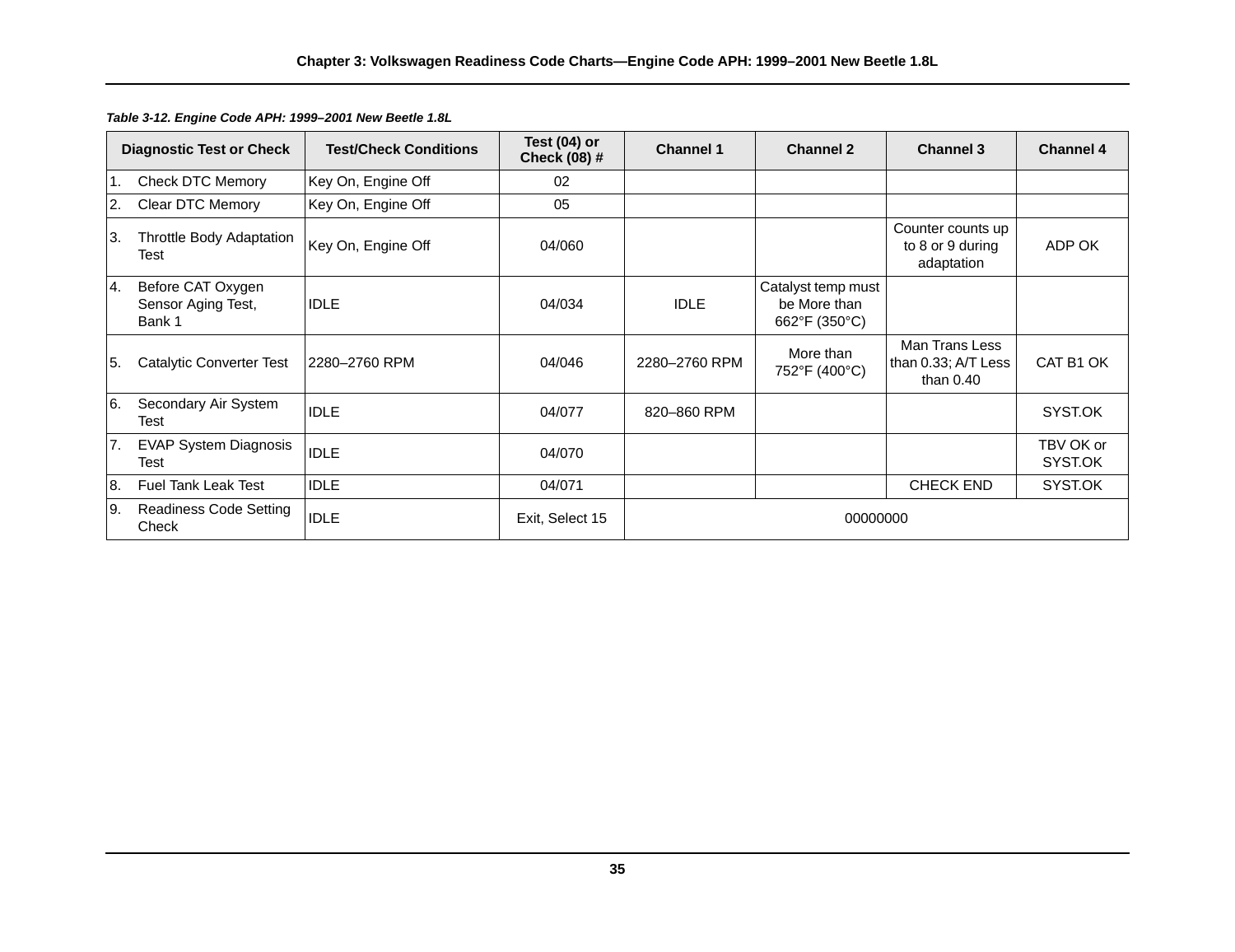# *Table 3-13. Engine Code ATQ: 2000–03 Passat 2.8L (sheet 1 of 2)*

|    | <b>Diagnostic Test or Check</b>                              | <b>Test/Check Conditions</b>                                                                                                        | Test (04) or<br>Check (08) # | <b>Channel 1</b>  | <b>Channel 2</b>           | <b>Channel 3</b>    | <b>Channel 4</b> |
|----|--------------------------------------------------------------|-------------------------------------------------------------------------------------------------------------------------------------|------------------------------|-------------------|----------------------------|---------------------|------------------|
| 1. | <b>Check DTC Memory</b>                                      | Key On, Engine Off                                                                                                                  | 02                           |                   |                            |                     |                  |
| 2. | Clear DTC Memory                                             | Key On, Engine Off                                                                                                                  | 05                           |                   |                            |                     |                  |
| 3. | <b>Throttle Body Adaptation</b><br><b>Test</b>               | Key On, Engine Off                                                                                                                  | 04/060                       | 8 to 18%          | 80 to 90%                  | $0$ to $8$          | APD OK           |
| 4. | <b>Kickdown Adaptation Test</b><br>(Auto Trans only)         | Key On, Engine Off-<br>When Channel 3 displays<br>KICKDOWN, press the gas<br>pedal to the floor until<br>Channel 4 displays ADP.OK. | 04/063                       | 12 to 97%         | 4 to 94%                   | <b>KICKDOWN</b>     | ADP OK           |
| 5. | <b>Fuel Tank Leak Test</b>                                   | <b>IDLE</b>                                                                                                                         | 04/071                       |                   |                            | <b>CHECK END</b>    | SYST.OK          |
| 6. | <b>EVAP System Diagnosis</b><br><b>Test</b>                  | <b>IDLE</b>                                                                                                                         | 04/070                       | 0 to 100%         |                            |                     | EVAP OK          |
| 7. | <b>Closed Loop Fuel Control</b><br>Test                      | <b>IDLE</b>                                                                                                                         | 04/107                       | 630-820 RPM       | $-10$ to $+10$             | $-10$ to $+10$      | SYST.OK          |
| 8. | Oxygen Sensor Heater<br><b>Test</b>                          | 1800-2200 RPM                                                                                                                       | 04/04                        | $0$ to $0.9$ kohm |                            | 0 to 0.9 kohm       |                  |
| 9. | Oxygen Sensor Heater<br><b>Test</b>                          | 1800-2200 RPM                                                                                                                       | 04/042                       |                   | Htg.bC ON                  |                     | Htg.aC ON        |
|    | 10. After CAT Oxygen Sensor<br>Test                          | <b>IDLE</b>                                                                                                                         | 04/036                       | $0$ to $1$ V      | <b>B1-S2 OK</b>            | $0$ to 1V           |                  |
|    | 11. Before CAT Oxygen<br>Sensor Response Time<br>Test        | 1000-2400 RPM                                                                                                                       | 04/034                       | 1000-2400 RPM     | More than<br>716°F (380°C) | 0.1 to 1.8 s        | <b>B1-S1 OK</b>  |
|    | 12. Before CAT Oxygen<br>Sensor Response Time<br><b>Test</b> | 1000-2400 RPM                                                                                                                       | 04/035                       | 1000-2400 RPM     | More than<br>716°F (380°C) | 0.1 to 1.8 s        | <b>B2-S1 OK</b>  |
|    | 13. Oxygen Sensor Test                                       | <b>IDLE</b>                                                                                                                         | 04/037                       | 12 to 26%         | $0$ to $1$ V               | $-800$ to $+800$ ms | SYST.OK          |
|    | 14. Oxygen Sensor Test                                       | <b>IDLE</b>                                                                                                                         | 04/038                       |                   |                            |                     |                  |
|    | 15. After CAT Oxygen Sensor<br>Aging Test                    | <b>IDLE</b>                                                                                                                         | 04/043                       | 1800-2400 RPM     | More than<br>716°F (380°C) | $0$ to $1$ V        | <b>B1-S2 OK</b>  |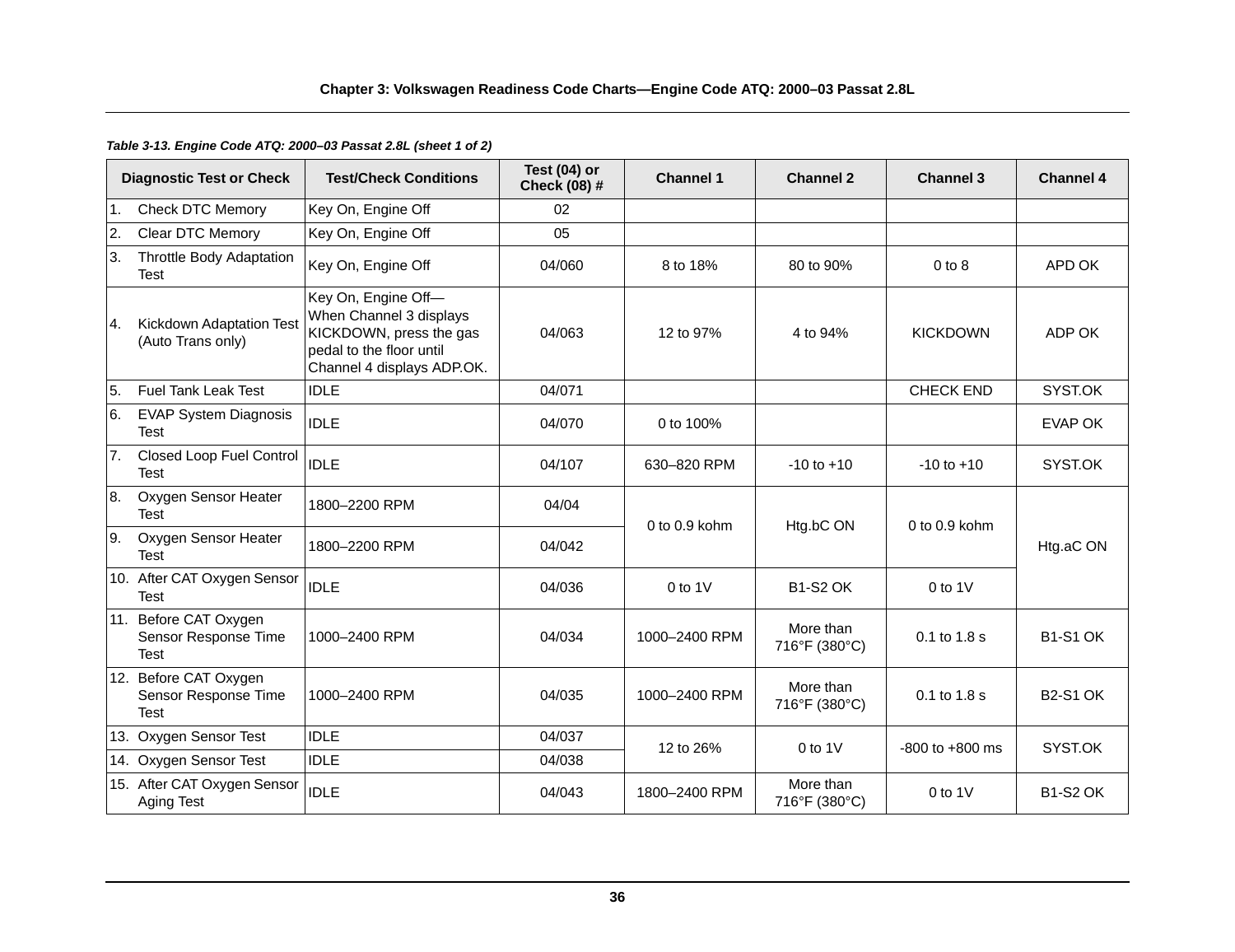| <b>Diagnostic Test or Check</b>                 | <b>Test/Check Conditions</b> | Test $(04)$ or<br><b>Check (08) #</b> | <b>Channel 1</b> | <b>Channel 2</b>           | <b>Channel 3</b>                | <b>Channel 4</b>      |
|-------------------------------------------------|------------------------------|---------------------------------------|------------------|----------------------------|---------------------------------|-----------------------|
| 16. After CAT Oxygen Sensor  IDLE<br>Aging Test |                              | 04/044                                | 1800-2400 RPM    | More than<br>716°F (380°C) | $0$ to 1V                       | <b>B2-S2 OK</b>       |
| 17. Catalytic Converter Test                    | 1800-2400 RPM                | 04/046                                | 1800-2400 RPM    | More than<br>788°F (420°C) | Auto 0 to 0.58<br>Man 0 to 0.62 | CAT B1 OK             |
| 18. Catalytic Converter Test                    | 1800-2400 RPM                | 04/047                                | 1800-2400 RPM    | More than<br>788°F (420°C) | Auto 0 to 0.58<br>Man 0 to 0.62 | CAT B <sub>2</sub> OK |
| 19. Secondary Air System<br>Test                | <b>IDLE</b>                  | 04/077                                | 630-820 RPM      | 0 to 5 $q/s$               | $-80$ to $+20\%$                | SYST.OK               |
| 20.<br>Secondary Air System<br>Test             | <b>IDLE</b>                  | 04/078                                |                  |                            |                                 |                       |
| 21. Readiness Code Setting<br>Check             | <b>IDLE</b>                  | 08/086<br>or Exit. Select 15          | 00000000         |                            |                                 |                       |

*Table 3-13. Engine Code ATQ: 2000–03 Passat 2.8L (sheet 2 of 2)*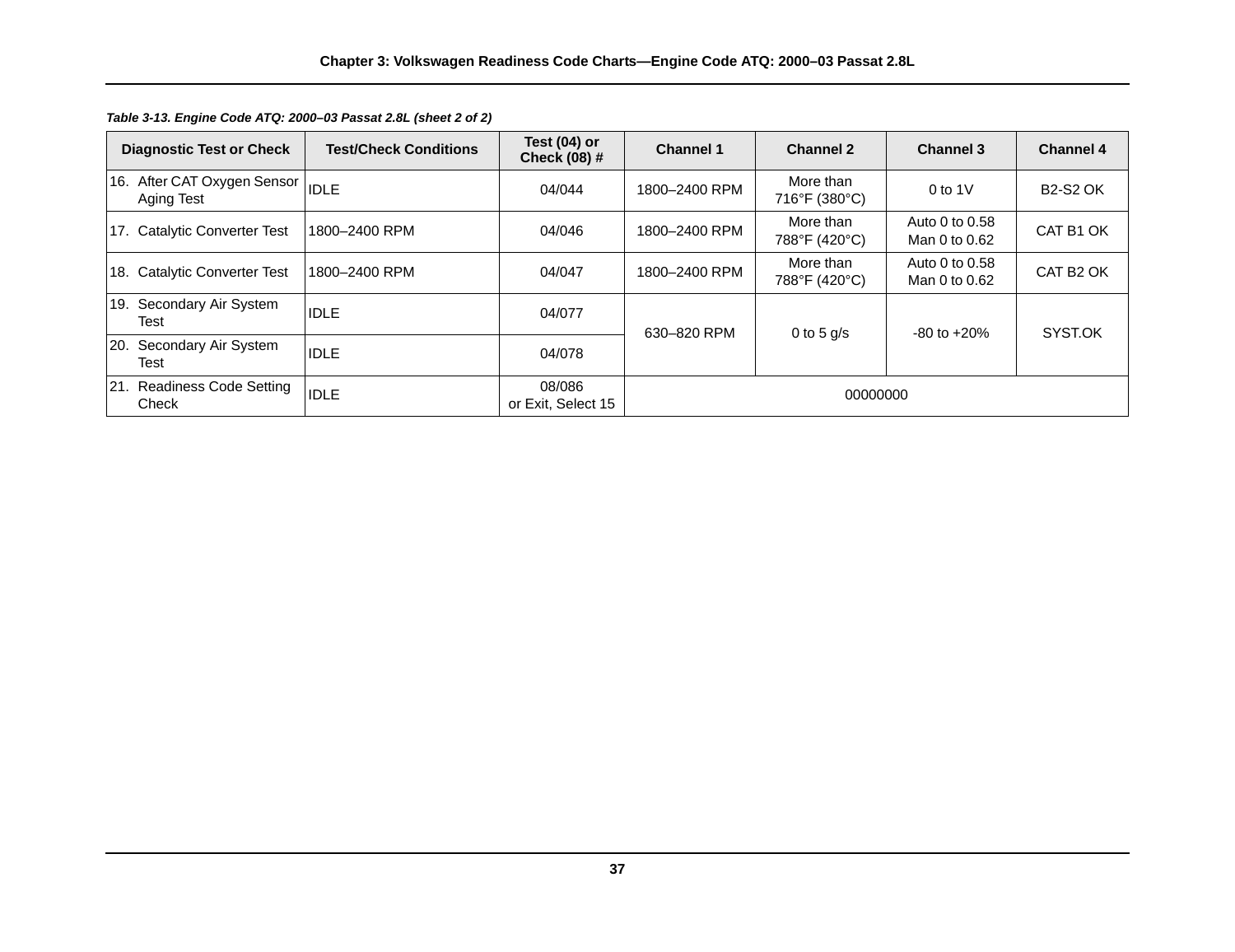#### *Table 3-14. Engine Code ATW: 1999 Passat 1.8L*

|                | <b>Diagnostic Test or Check</b>                          | <b>Test/Check Conditions</b>                                                                                                        | Test $(04)$ or<br>Check (08) # | <b>Channel 1</b> | <b>Channel 2</b>                                        | <b>Channel 3</b>    | <b>Channel 4</b> |
|----------------|----------------------------------------------------------|-------------------------------------------------------------------------------------------------------------------------------------|--------------------------------|------------------|---------------------------------------------------------|---------------------|------------------|
| 1 <sub>1</sub> | <b>Check DTC Memory</b>                                  | Key On, Engine Off                                                                                                                  | 02                             |                  |                                                         |                     |                  |
| <sup>2.</sup>  | <b>Clear DTC Memory</b>                                  | Key On, Engine Off                                                                                                                  | 05                             |                  |                                                         |                     |                  |
| 3.             | Throttle Body Adaptation<br><b>Test</b>                  | Key On, Engine Off                                                                                                                  | 04/060                         | 8 to 60%         | 60 to 94%                                               | $0$ to $8$          |                  |
| <b>4.</b>      | Kickdown Adaptation Test<br>(Auto Trans only)            | Key On, Engine Off-<br>When Channel 3 displays<br>KICKDOWN, press the gas<br>pedal to the floor until<br>Channel 4 displays ADP.OK. | 04/063                         | 12 to 97%        | 4 to 94%                                                | <b>KICKDOWN</b>     | ADP OK           |
| 5.             | Before CAT Oxygen<br>Sensor Response Time<br><b>Test</b> | 1800-2200 RPM                                                                                                                       | 04/034                         | 1800-2200 RPM    | More than<br>662°F (350°C)                              | $0$ to $1.0$ s      | <b>B1-S1 OK</b>  |
| 6.             | After CAT Oxygen Sensor<br><b>Test</b>                   | <b>IDLE</b>                                                                                                                         | 04/036                         | 0.5 to 0.95V     | <b>B1-S2 OK</b>                                         |                     |                  |
| 7.             | Oxygen Sensor Test                                       | <b>IDLE</b>                                                                                                                         | 04/037                         | 15 to 30%        | 0.1 to 0.9V                                             | $-150$ to $+150$ ms | SYST.OK          |
| 8.             | After CAT Oxygen Sensor<br>Aging Test                    | 1800-2200 RPM                                                                                                                       | 04/043                         | 1800-2200 RPM    | More than<br>662°F (350°C)                              | $0.1$ to $0.9V$     | <b>B1-S2 OK</b>  |
| I9.            | <b>Catalytic Converter Test</b>                          | 1800-2200 RPM                                                                                                                       | 04/046                         | 1800-2200 RPM    | More than<br>662°F (350°C)                              | $0.1$ to $0.4$      | CAT B1 OK        |
|                | 10. EVAP System Diagnosis<br><b>Test</b>                 | <b>IDLE</b>                                                                                                                         | 04/070                         | 0 to 100%        | $-7$ to $+7\%$                                          |                     | <b>EVAP OK</b>   |
|                | 11. Fuel Tank Leak Test                                  | <b>IDLE</b>                                                                                                                         | 04/071                         |                  |                                                         | <b>CHECK END</b>    |                  |
|                | 12. Secondary Air System<br><b>Test</b>                  | <b>IDLE</b>                                                                                                                         | 04/077                         | 740-920 RPM      | 140 to 212°F<br>$(60 \text{ to } 100^{\circ} \text{C})$ | 4 to 10 g/s         | SYST.OK          |
|                | 13. Readiness Code Setting<br>Check                      | <b>IDLE</b>                                                                                                                         | 08/086<br>or Exit, Select 15   |                  | 00000000                                                |                     |                  |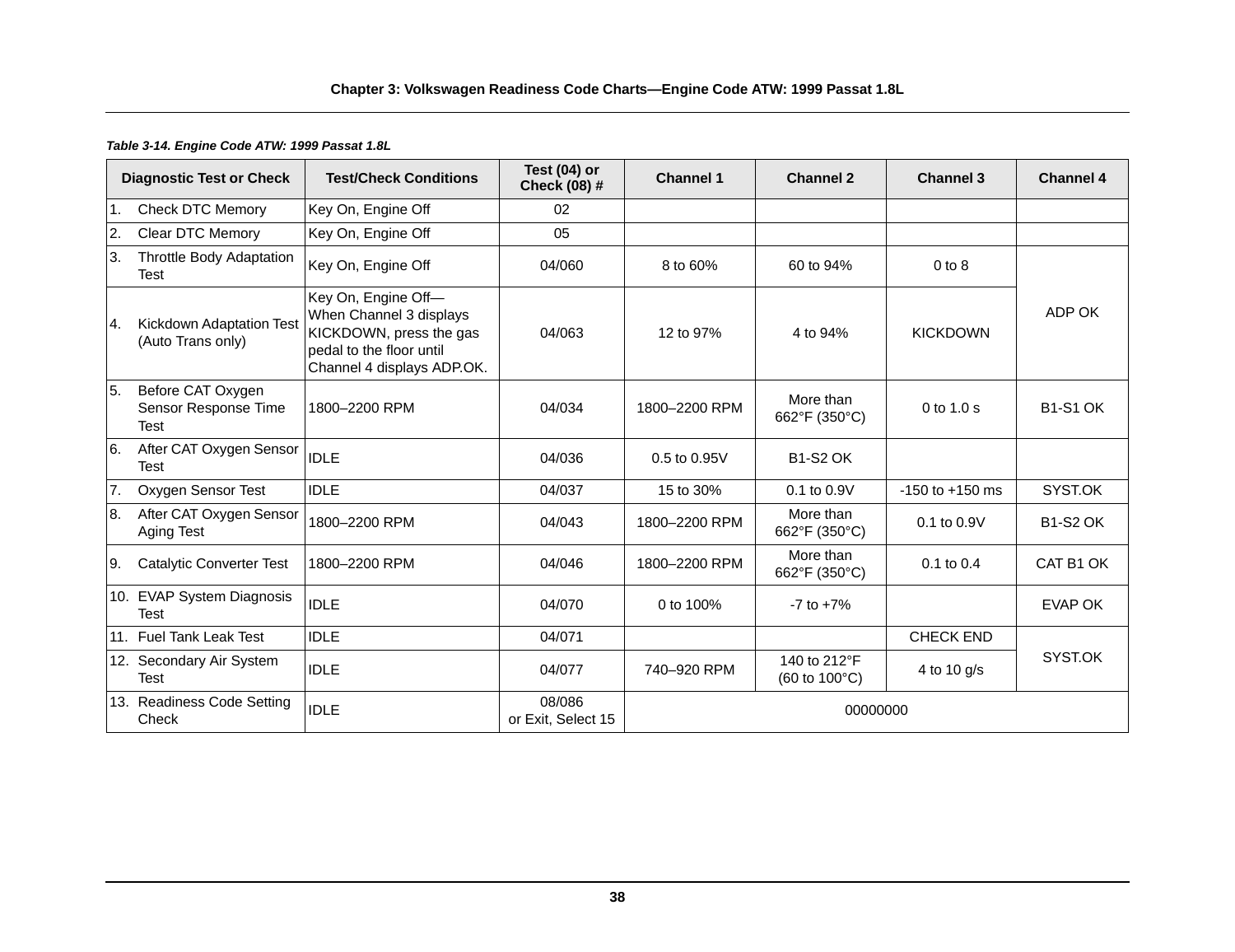|    | <b>Diagnostic Test or Check</b>                              | <b>Test/Check Conditions</b>                                                                                                        | Test $(04)$ or<br>Check (08) # | <b>Channel 1</b>  | <b>Channel 2</b>           | <b>Channel 3</b>    | <b>Channel 4</b> |  |
|----|--------------------------------------------------------------|-------------------------------------------------------------------------------------------------------------------------------------|--------------------------------|-------------------|----------------------------|---------------------|------------------|--|
|    | 1. Check DTC Memory                                          | Key On, Engine Off                                                                                                                  | 02                             |                   |                            |                     |                  |  |
| 2. | Clear DTC Memory                                             | Key On, Engine Off                                                                                                                  | 05                             |                   |                            |                     |                  |  |
| 3. | Throttle Body Adaptation<br>Test                             | Key On, Engine Off                                                                                                                  | 04/060                         | 8 to 60%          | 60 to 94%                  | $0$ to $9$          |                  |  |
| 4. | Kickdown Adaptation Test<br>(Auto Trans Only)                | Key On, Engine Off-<br>When Channel 3 displays<br>KICKDOWN, press the gas<br>pedal to the floor until<br>Channel 4 displays ADP.OK. | 04/063                         | 12 to 97%         | 4 to 94%                   | <b>KICKDOWN</b>     | ADP.OK           |  |
| 5. | Closed Loop Fuel Control<br>Test                             | <b>IDLE</b>                                                                                                                         | 04/107                         | 800-900 RPM       | $-8$ to $+8\%$             |                     | SYST.OK          |  |
| 6. | <b>Fuel Tank Leak Test</b>                                   | <b>IDLE</b>                                                                                                                         | 04/071                         | Closed/Open       |                            | <b>CHECK END</b>    |                  |  |
| 7. | <b>EVAP System Diagnosis</b><br><b>Test</b>                  | <b>IDLE</b>                                                                                                                         | 04/070                         | 0 to 100%         |                            |                     | <b>EVAP OK</b>   |  |
| 8. | <b>Heated Oxygen Sensor</b>                                  | 1800-2200 RPM                                                                                                                       | 04/041                         | $0$ to $2.0$ kohm | HtgbC ON                   | 0 to 2.0 kohm       | HtgbC ON         |  |
| 9. | After CAT Oxygen Sensor<br>Test                              | <b>IDLE</b>                                                                                                                         | 04/036                         | $0.5$ to $0.95V$  | <b>B1-S2 OK</b>            |                     |                  |  |
|    | 10. Before CAT Oxygen<br>Sensor Response Time<br><b>Test</b> | 1800-2200 RPM                                                                                                                       | 04/034                         | 1800-2200 RPM     | More than<br>662°F (350°C) | 0 to 1.0 s          | <b>B1-S1 OK</b>  |  |
|    | 11. Oxygen Sensor Test                                       | <b>IDLE</b>                                                                                                                         | 04/037                         | 12 to 30%         | 0.1 to 0.9V                | $-150$ to $+150$ ms | SYST.OK          |  |
|    | 12. After CAT Oxygen Sensor<br>Aging Test                    | 1800-2200 RPM                                                                                                                       | 04/043                         | 1800-2200 RPM     | More than<br>662°F (350°C) | 0.1 to 0.9V         | <b>B1-S2 OK</b>  |  |
|    | 13. Catalytic Converter Test                                 | 1800-2200 RPM                                                                                                                       | 04/046                         | 1800-2200 RPM     | More than<br>752°F (400°C) | 0.0 to 0.29         | CAT B1 OK        |  |
|    | 14. Secondary Air System<br><b>Test</b>                      | <b>IDLE</b>                                                                                                                         | 04/077                         | 740-920 RPM       | 2 to 5 $g/s$               | 4 to 10 g/s         | SYST.OK          |  |
|    | 15. Readiness Code Setting<br>Check                          | <b>IDLE</b>                                                                                                                         | 08/086<br>or Exit, Select 15   | 00000000          |                            |                     |                  |  |

# *Table 3-15. Engine Code ATW: 2000–01 Passat 1.8L*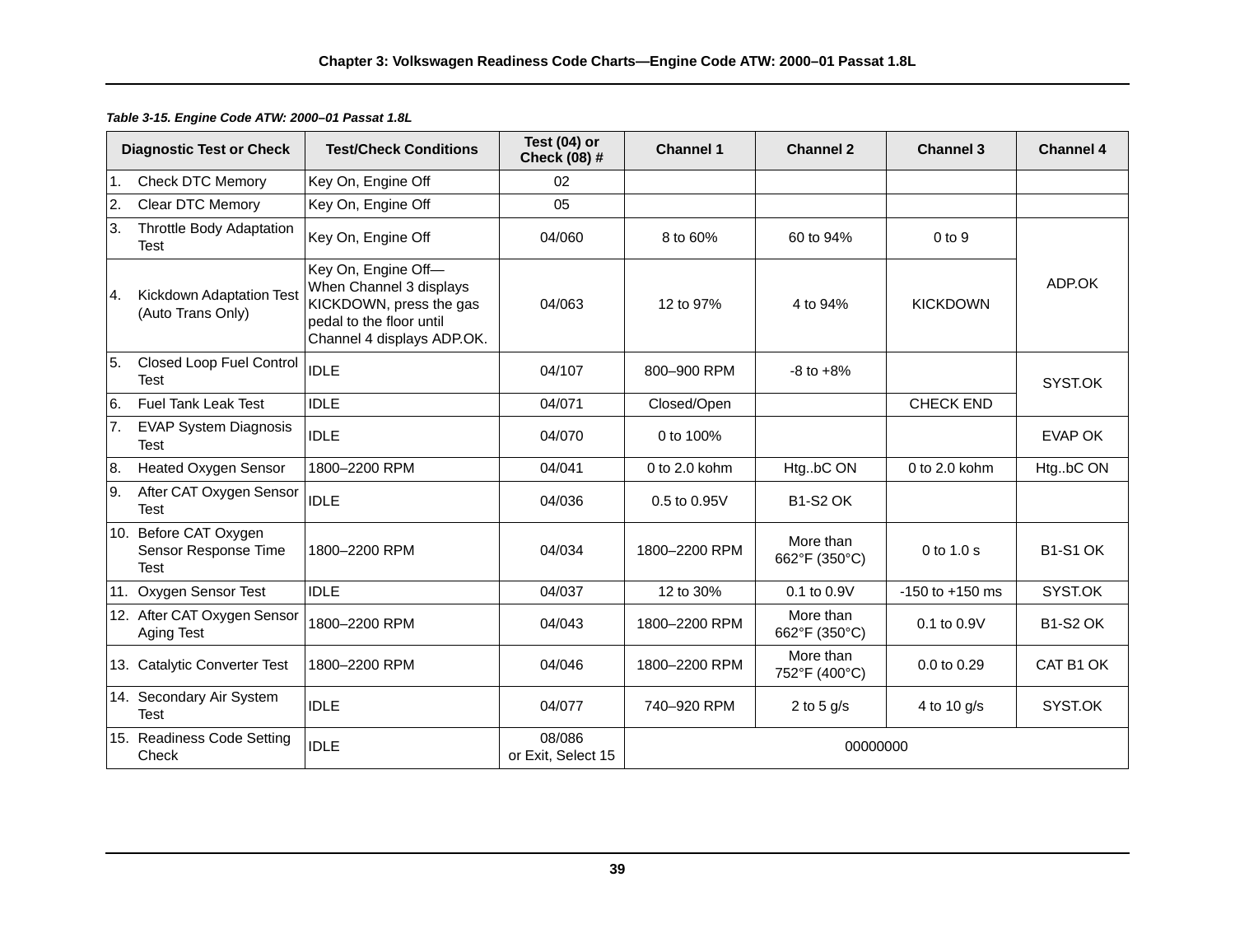### **Chapter 3: Volkswagen Readiness Code Charts—Engine Code AUG: 2001 Passat 1.8L**

### *Table 3-16. Engine Code AUG: 2001 Passat 1.8L (sheet 1 of 2)*

|                  | <b>Diagnostic Test or Check</b>                          | <b>Test/Check Conditions</b>                                                                                                        | Test (04) or<br><b>Check (08) #</b> | <b>Channel 1</b>      | <b>Channel 2</b>                 | <b>Channel 3</b> | <b>Channel 4</b> |
|------------------|----------------------------------------------------------|-------------------------------------------------------------------------------------------------------------------------------------|-------------------------------------|-----------------------|----------------------------------|------------------|------------------|
| $\overline{1}$ . | <b>Check DTC Memory</b>                                  | Key On, Engine Off                                                                                                                  | 02                                  |                       |                                  |                  |                  |
| 2.               | Clear DTC Memory                                         | Key On, Engine Off                                                                                                                  | 05                                  |                       |                                  |                  |                  |
| ΙЗ.              | <b>Throttle Body Adaptation</b><br><b>Test</b>           | Key On, Engine Off                                                                                                                  | 04/060                              | 8 to 60%              | 60 to 94%                        | $0$ to $8$       |                  |
| 4.               | Kickdown Adaptation Test<br>(Auto Trans Only)            | Key On, Engine Off-<br>When Channel 3 displays<br>KICKDOWN, press the gas<br>pedal to the floor until<br>Channel 4 displays ADP.OK. | 04/063                              | 79 to 94%             | 79 to 94%                        | <b>KICKDOWN</b>  | ADP.OK           |
| 5.               | <b>EVAP System Diagnosis</b><br>Test                     | <b>IDLE</b>                                                                                                                         | 04/070                              | 0 to 100%             |                                  |                  | <b>EVAP OK</b>   |
| 6.               | Before CAT Oxygen<br>Sensor Response Time<br><b>Test</b> | 2300–2800 RPM                                                                                                                       | 04/034                              | 2300-2800 RPM         | More than<br>662°F (350°C)       | $0.5$ to $2.5$   | <b>B1-S1 OK</b>  |
| 7.               | After CAT Oxygen Sensor<br><b>Test</b>                   | <b>IDLE</b>                                                                                                                         | 04/036                              | $0.1$ to $0.9V$       | <b>B1-S2 OK</b>                  |                  |                  |
| 8.               | Oxygen Sensor Test                                       | <b>IDLE</b>                                                                                                                         | 04/037                              | 13 to 45%             | 0.1 to 0.9V                      | Less than 0.02   | SYST.OK          |
| 9.               | After CAT Oxygen Sensor<br>Aging Test                    | 2300-2800 RPM                                                                                                                       | 04/043                              | 2300-2800 RPM         | More than<br>662°F (350°C)       | 0.1 to 0.9V      | <b>B1-S2 OK</b>  |
|                  | 10. Fuel Tank Leak Test                                  | <b>IDLE</b>                                                                                                                         | 04/071                              |                       |                                  | <b>CHECK END</b> |                  |
|                  | 11. Secondary Air System<br><b>Test</b>                  | <b>IDLE</b>                                                                                                                         | 04/077                              | 740-920 RPM           | 2 to 5 $g/s$                     | More than -20%   | SYST.OK          |
|                  | 12. Catalytic Converter Test                             | 2300-2500 RPM                                                                                                                       | 04/046                              | 2300-2500 RPM         | 1022 to 1292°F<br>(550 to 700°C) | More than 2.5    | CAT B1 OK        |
|                  | 13. Closed Loop Fuel Control<br><b>Test</b>              | <b>IDLE</b>                                                                                                                         | 04/107                              | 800-900 RPM           | $-8$ to $+8\%$                   |                  | SYST.OK          |
|                  | 14. Camshaft Timing Test                                 | More than 1080 RPM                                                                                                                  | 04/094                              | More than<br>1080 RPM | CS - ctr. ON                     | SYST.OK          |                  |
|                  | 15. Misfire Activity Check                               | <b>IDLE</b>                                                                                                                         | 08/014                              | 740-920 RPM           | 13 to 45%                        | 0                | activated        |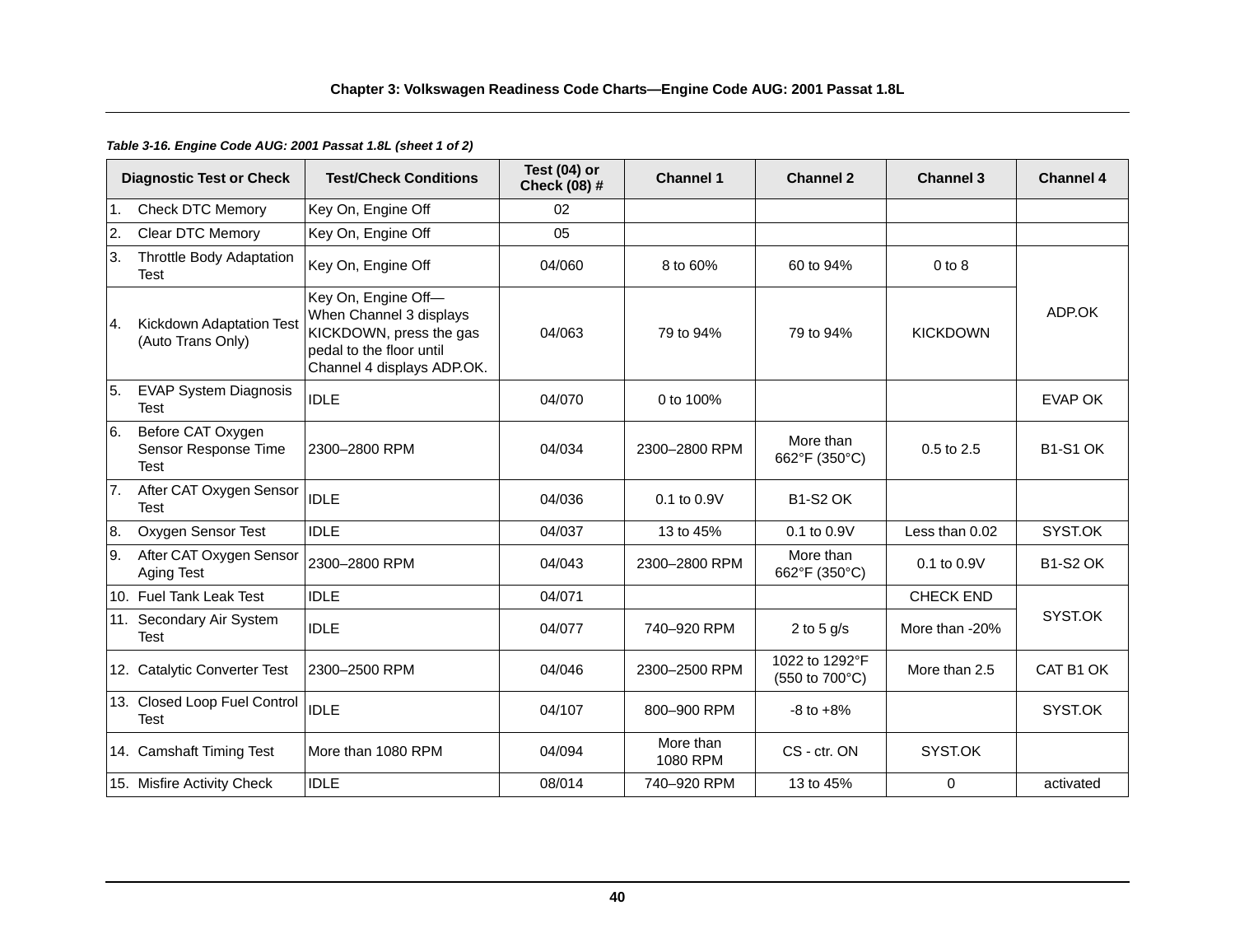*Table 3-16. Engine Code AUG: 2001 Passat 1.8L (sheet 2 of 2)*

|     | <b>Diagnostic Test or Check</b>        | <b>Test/Check Conditions</b> | Test (04) or<br><b>Check (08) #</b> | <b>Channel 1</b> | <b>Channel 2</b> | <b>Channel 3</b>   | <b>Channel 4</b> |
|-----|----------------------------------------|------------------------------|-------------------------------------|------------------|------------------|--------------------|------------------|
|     | 16. Oxygen Sensor Heater<br>Check      | <b>IDLE</b>                  | 08/041                              |                  | HtgbC ON         | Less than 2.0 kohm | HtgaC ON         |
| 17. | <b>Readiness Code Setting</b><br>Check | <b>IDLE</b>                  | 08/086<br>or Exit, Select 15        |                  | 00000000         |                    |                  |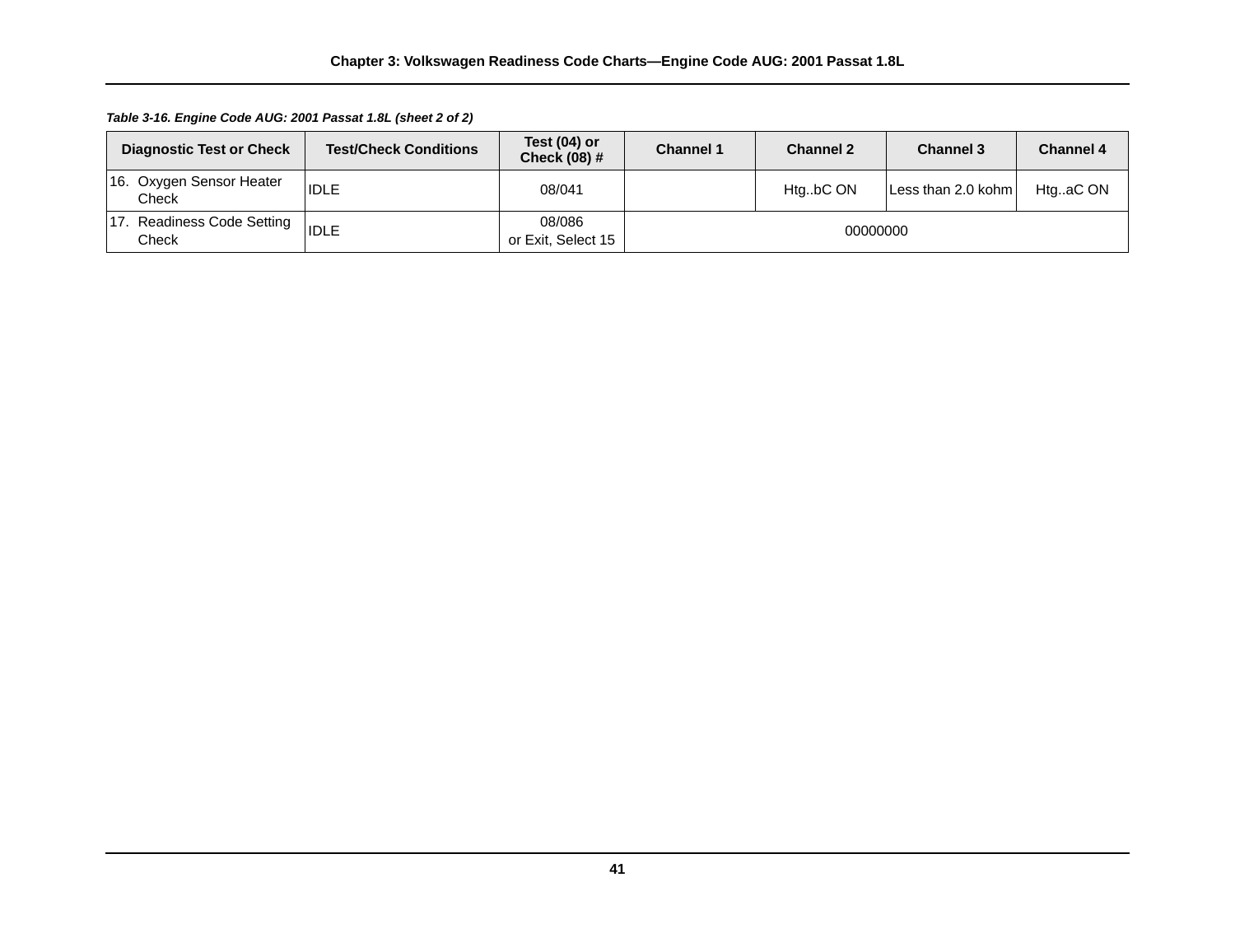|               | <b>Diagnostic Test or Check</b>                   | <b>Test/Check Conditions</b>                                                                                              | Test $(04)$ or<br><b>Check (08) #</b> | <b>Channel 1</b> | <b>Channel 2</b> | <b>Channel 3</b>                | <b>Channel 4</b> |
|---------------|---------------------------------------------------|---------------------------------------------------------------------------------------------------------------------------|---------------------------------------|------------------|------------------|---------------------------------|------------------|
| $\mathbf 1$ . | <b>Check DTC Memory</b>                           | Key On, Engine Off                                                                                                        | 02                                    |                  |                  |                                 |                  |
| 2.            | Clear DTC Memory                                  | Key On, Engine Off                                                                                                        | 05                                    |                  |                  |                                 |                  |
| 3.            | Throttle Body Adaptation<br><b>Test</b>           | Key On, Engine Off                                                                                                        | 04/060                                |                  |                  | 8                               | ADAP. OK         |
| 4.            | Fuel Tank Leak Test                               | <b>IDLE</b>                                                                                                               | 04/202                                |                  |                  |                                 | xx0xx1x0         |
| 5.            | <b>Knock Sensor Check</b>                         | ROAD TEST: More than<br>3000 RPM                                                                                          | 08/203                                |                  |                  |                                 | xxxxx100         |
| 6.            | Vehicle Speed Check                               | ROAD TEST: More than<br>3000 RPM                                                                                          | 08/204                                |                  |                  |                                 | xxxxx100         |
| 7.            | Before CAT Oxygen<br>Sensor Heater Check          | Depress brake pedal and<br>hold, press accelerator to full<br>throttle.                                                   | 08/205                                |                  |                  |                                 | xxxxx100         |
| 8.            | Before CAT Oxygen<br>Sensor Aging Test            | (Same as step 7)                                                                                                          | 04/212                                |                  |                  |                                 | xxxxx100         |
| 9.            | Fuel Trim Part Throttle<br><b>Adaptation Test</b> | (Same as step 7)                                                                                                          | 04/216                                |                  |                  |                                 | xxxxx100         |
|               | 10. Mass Airflow Sensor Test                      | (Same as step 7)                                                                                                          | 04/218                                |                  |                  |                                 | 00000x00         |
|               | 11. After CAT Oxygen Sensor<br><b>Heater Test</b> | (Same as step 7)                                                                                                          | 04/219                                |                  |                  | 392 to 1112°F<br>(200 to 600°C) | xxxxx100         |
|               | 12. After CAT Oxygen Sensor<br><b>Test</b>        | (Same as step 7)                                                                                                          | 04/221                                |                  |                  | 392 to 1112°F<br>(200 to 600°C) | 000xx100         |
|               | 13. After CAT Oxygen Sensor<br><b>Test</b>        | (Same as step 7)                                                                                                          | 04/224                                |                  |                  |                                 | xxxxx100         |
|               | 14. Catalytic Converter                           | (Same as step 7)                                                                                                          | 04/226                                |                  |                  | 842 to 1364°F<br>(450 to 740°C) | xxxxx100         |
|               | 15. Fuel Trim Idle Adaptation<br><b>Test</b>      | <b>IDLE</b>                                                                                                               | 04/216                                |                  |                  |                                 | xxxx1100         |
|               | 16. EVAP System Diagnosis<br>Test                 | <b>IDLE</b>                                                                                                               | 04/228                                |                  |                  |                                 | xxxxx100         |
|               |                                                   | NOTE: Brake pedal must remain pressed and held during test in order for test to run and complete with ECM controlled RPM. |                                       |                  |                  |                                 |                  |

# *Table 3-17. Engine Code AVH: 2001–03 New Golf, New Jetta & New Beetle 2.0L (sheet 1 of 2)*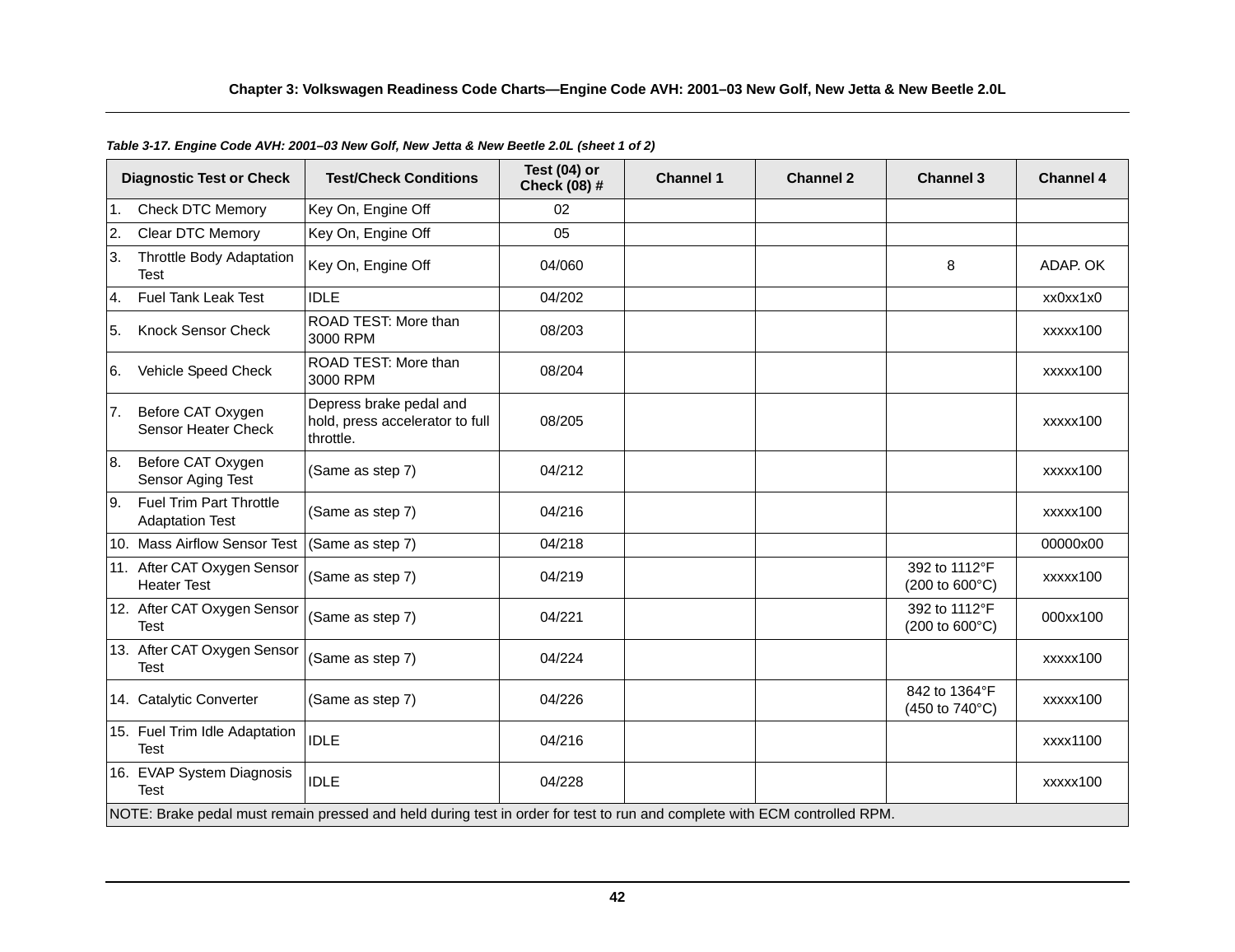| <b>Diagnostic Test or Check</b>                                                                                           | <b>Test/Check Conditions</b> | Test (04) or<br><b>Check (08) #</b> | <b>Channel 1</b> | <b>Channel 2</b> | <b>Channel 3</b> | <b>Channel 4</b> |
|---------------------------------------------------------------------------------------------------------------------------|------------------------------|-------------------------------------|------------------|------------------|------------------|------------------|
| 17. Secondary Air System<br>Test                                                                                          | <b>IDLE</b>                  | 04/229                              |                  |                  |                  | xxxxx100         |
| 18. Fuel Trim Idle Adaptation<br>Test                                                                                     | <b>IDLE</b>                  | 04/231                              |                  |                  |                  | xxxxx100         |
| 19. Readiness Code Setting<br>Check                                                                                       | <b>IDLE</b>                  | Exit, Select 15                     | 00000000         |                  |                  |                  |
| NOTE: Brake pedal must remain pressed and held during test in order for test to run and complete with ECM controlled RPM. |                              |                                     |                  |                  |                  |                  |

*Table 3-17. Engine Code AVH: 2001–03 New Golf, New Jetta & New Beetle 2.0L (sheet 2 of 2)*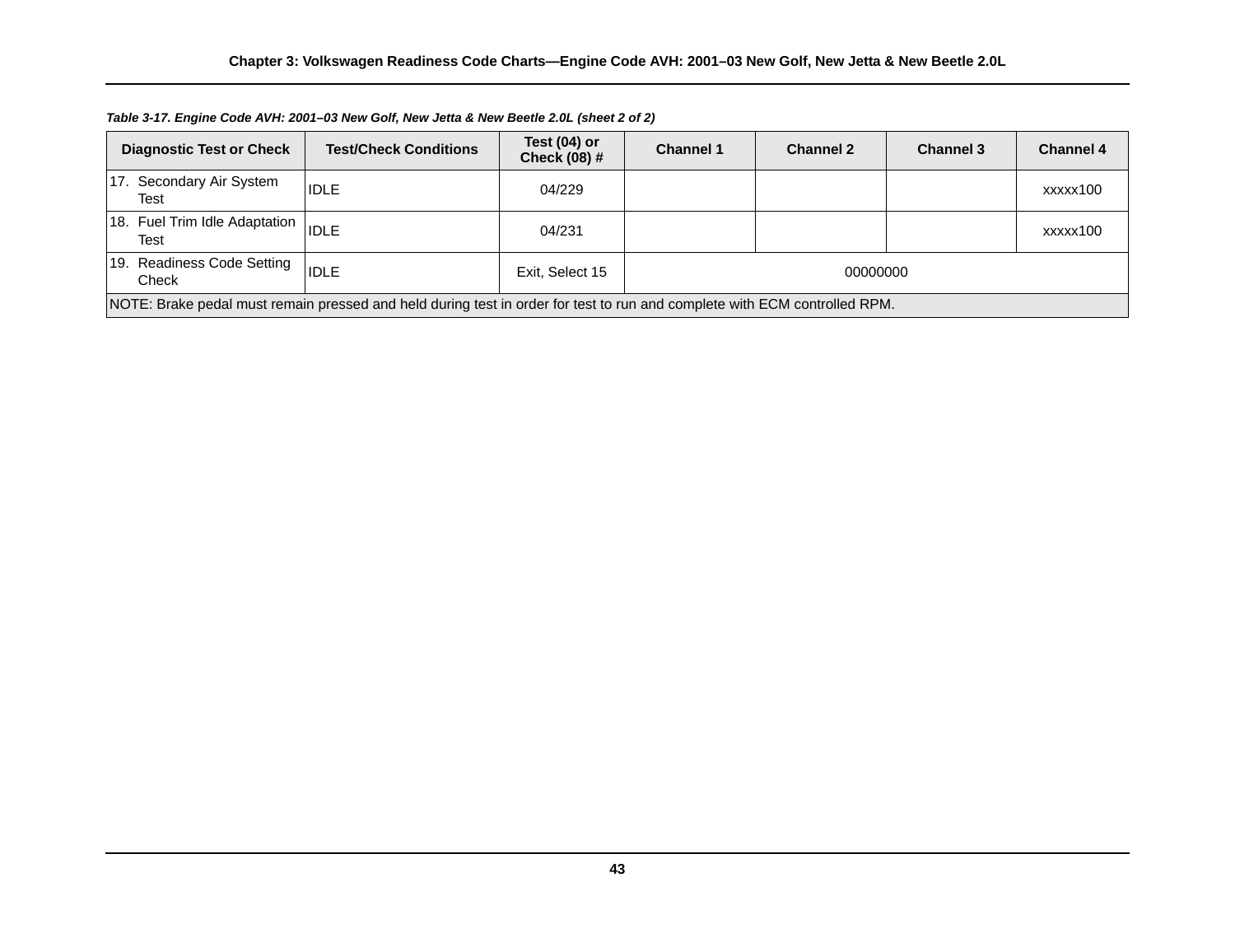# *Table 3-18. Engine Code AWD: 2000–01 Golf, GTI, Jetta & New Beetle 1.8L*

|     | <b>Diagnostic Test or Check</b>                              | <b>Test/Check Conditions</b> | Test $(04)$ or<br>Check (08) # | <b>Channel 1</b>                      | <b>Channel 2</b>           | <b>Channel 3</b>          | <b>Channel 4</b> |
|-----|--------------------------------------------------------------|------------------------------|--------------------------------|---------------------------------------|----------------------------|---------------------------|------------------|
| I1. | <b>Check DTC Memory</b>                                      | Key On, Engine Off           | 02                             |                                       |                            |                           |                  |
| 2.  | Clear DTC Memory                                             | Key On, Engine Off           | 05                             |                                       |                            |                           |                  |
| 3.  | <b>Temperature Check</b>                                     | 1800-2500 RPM                | 08/004                         | 1800-2500 RPM                         |                            |                           |                  |
| 4.  | <b>Closed Loop Fuel Control</b><br>Check                     | 1800-2500 RPM                | 08/030                         | $- - - - - - 11$                      |                            |                           |                  |
| 5.  | <b>Closed Loop Fuel Control</b><br>Test                      | <b>IDLE</b>                  | 04/107                         | 640-840 RPM                           | $-23$ to $+23%$            |                           | SYST.OK          |
| 6.  | <b>EVAP System Diagnosis</b><br><b>Test</b>                  | <b>IDLE</b>                  | 04/070                         | 0 to 10%                              |                            | More than 30%             | <b>EVAP OK</b>   |
| 7.  | After CAT Oxygen Sensor<br><b>Test</b>                       | <b>IDLE</b>                  | 04/036                         | Less than 0.4 V or<br>More than 0.5 V | <b>B1-S2 OK</b>            |                           |                  |
| 8.  | After CAT Oxygen Sensor<br>Aging Test                        | 1800-2500 RPM                | 04/043                         | 1800-2500 RPM                         | More than<br>572°F (300°C) | $0.1$ to $0.9V$           | <b>B1-S2 OK</b>  |
| 9.  | <b>Camshaft Timing Test</b>                                  | 1800-2500 RPM                | 04/094                         | 1800-2500 RPM                         | CS-ctr.1 ON/OFF            | SYST.OK                   |                  |
|     | 10. Knock Sensor Test                                        | 1800-2500 RPM                | 04/028                         | 1800-2500 RPM                         | 12-25%                     | More than<br>104°F (40°C) | SYST.OK          |
|     | 11. Before CAT Oxygen<br>Sensor Response Time<br><b>Test</b> | 1800-2500 RPM                | 04/034                         | 1800-2500 RPM                         | More than<br>662°F (350°C) | More than 0.5             | <b>B1-S1 OK</b>  |
|     | 12. Oxygen Sensor Test                                       | <b>IDLE</b>                  | 04/037                         | 12 to 30%                             | 0.1 to 0.9V                | $-1200$ to $+1200$ ms     | SYST.OK          |
|     | 13. Catalytic Converter Test                                 | 1800-2500 RPM                | 04/046                         | 1800-2500 RPM                         | More than<br>752°F (400°C) | 0.0 to 0.32               | CAT B1 OK        |
|     | 14. Fuel Tank Leak Test                                      | <b>IDLE</b>                  | 04/071                         |                                       |                            | <b>CHECK END</b>          |                  |
|     | 15. Secondary Air System<br><b>Test</b>                      | <b>IDLE</b>                  | 04/077                         |                                       | 5 to 12 g/s                | More than -45%            | SYST.OK          |
|     | 16. Misfire Activity Check                                   | <b>IDLE</b>                  | 08/014                         | 640-820 RPM                           | 12 to 30%                  | $\Omega$                  | activated        |
|     | 17. Readiness Code Setting<br>Check                          | <b>IDLE</b>                  | 08/086<br>or Exit, Select 15   |                                       | 00000000                   |                           |                  |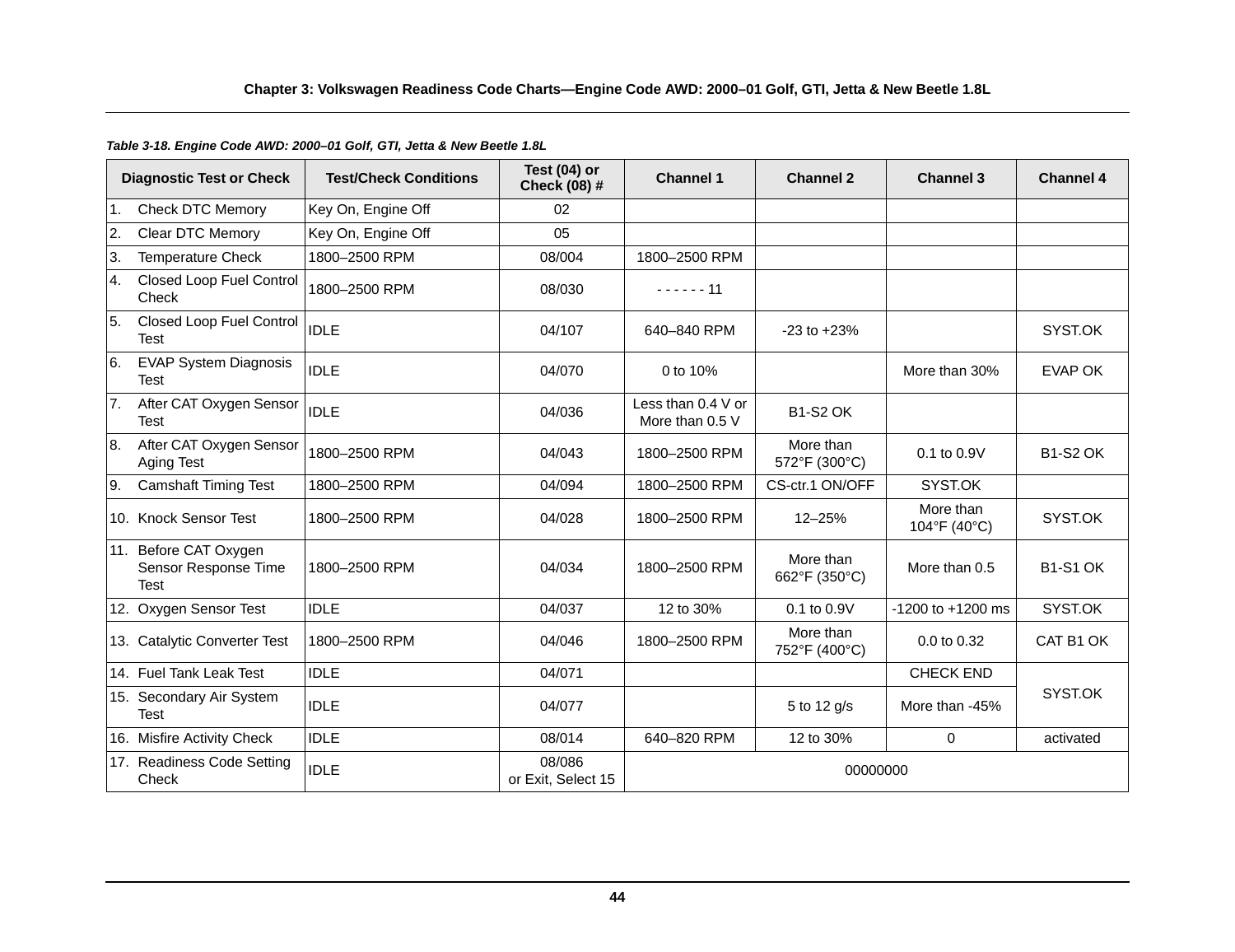|                | <b>Diagnostic Test or Check</b>                   | <b>Test/Check Conditions</b>                                                                                                                                                                                           | Test (04) or<br>Check (08) # | <b>Channel 1</b> | <b>Channel 2</b>              | <b>Channel 3</b>          | <b>Channel 4</b> |
|----------------|---------------------------------------------------|------------------------------------------------------------------------------------------------------------------------------------------------------------------------------------------------------------------------|------------------------------|------------------|-------------------------------|---------------------------|------------------|
|                |                                                   | Test Requirements (in addition to those listed in "Readiness Code Setting Requirements" on page 6):                                                                                                                    |                              |                  |                               |                           |                  |
|                | • Emergency brake engaged                         |                                                                                                                                                                                                                        |                              |                  |                               |                           |                  |
|                |                                                   | • Manual transmission in neutral/Automatic transmission in "P" or "N"                                                                                                                                                  |                              |                  |                               |                           |                  |
|                | • Coolant temperature more than 176°F (80°C)      |                                                                                                                                                                                                                        |                              |                  |                               |                           |                  |
| 1.             | <b>Check DTC Memory</b>                           | Key On, Engine Off                                                                                                                                                                                                     | 02                           |                  |                               |                           |                  |
| $\overline{2}$ | <b>Clear DTC Memory</b>                           | Key On, Engine Off                                                                                                                                                                                                     | 05                           |                  |                               |                           |                  |
| 3.             | <b>Throttle Body</b><br><b>Adaptation Test</b>    | Key On, Engine Off                                                                                                                                                                                                     | 04/060                       | 8 to 60%         | 60 to 94%                     | $0$ to $8$                |                  |
| 4.             | Kickdown Adaptation<br>Test (Auto Trans Only)     | Key On, Engine Off-<br>When Channel 3 displays<br>KICKDOWN, press the gas<br>pedal to the floor until Channel<br>4 displays ADP.OK.                                                                                    | 04/063                       | 79 to 94%        | 79 to 94%                     | <b>KICKDOWN</b>           | ADP.OK           |
| 5.             | <b>Measurement Block</b><br>001 Test              | <b>WARM UP</b>                                                                                                                                                                                                         | 04/001                       | 700-6600 RPM     | 176 to 230°F<br>(80 to 110°C) | $-10$ to $+10$            | 11111111         |
| 6.             | Closed Loop Fuel<br><b>Control Test</b>           | <b>IDLE</b>                                                                                                                                                                                                            | 04/107                       | 700-860 RPM      | $-8\%$ to $+8\%$              |                           | SYST.OK          |
|                | 7. EVAP System<br>Diagnosis Test                  | <b>IDLE</b>                                                                                                                                                                                                            | 04/070                       | 0 to 100%        | $-7\%$ or $+7\%$              |                           | TBV OK           |
| 8.             | <b>Knock Sensor Test</b>                          | Depress brake pedal and hold,<br>press accelerator to full<br>throttle.                                                                                                                                                | 04/028                       | preset RPM       | More than 13%                 | More than<br>176°F (80°C) | SYST.OK          |
| 9.             | Before CAT Oxygen<br>Sensor Response Time<br>Test | (Same as step 8)                                                                                                                                                                                                       | 04/034                       | preset RPM       | More than<br>662°F (350°C)    | 0.5 to 2.5                | <b>B1-P1 OK</b>  |
|                | 10. Before CAT Oxygen<br><b>Sensor Test</b>       | <b>IDLE</b>                                                                                                                                                                                                            | 04/036                       | 0.1 to 0.9V      | <b>B1-P2 OK</b>               |                           |                  |
|                | 11. Oxygen Sensor Test                            | <b>IDLE</b>                                                                                                                                                                                                            | 04/037                       | 13 to 45%        | 0.1 to 0.9V                   | $-0.02$ to $+0.02$        | SYST.OK          |
|                | 12. Before CAT Oxygen<br>Sensor Aging Test        | (Same as step 8)                                                                                                                                                                                                       | 04/043                       | preset RPM       | More than<br>662°F (350°C)    | 0.1 to 0.9V               | <b>B1-P2 OK</b>  |
|                |                                                   | NOTE: For all steps except check and clear memory, you must press N to exit the test, then re-enter and press Y to begin the test. See "Sample Procedure 2: VW<br>Engine ID Code AWM" on page 10 for more information. |                              |                  |                               |                           |                  |

*Table 3-19. Engine Code AWM: 2001–03 Passat 1.8L 4-cylinder (sheet 1 of 2)*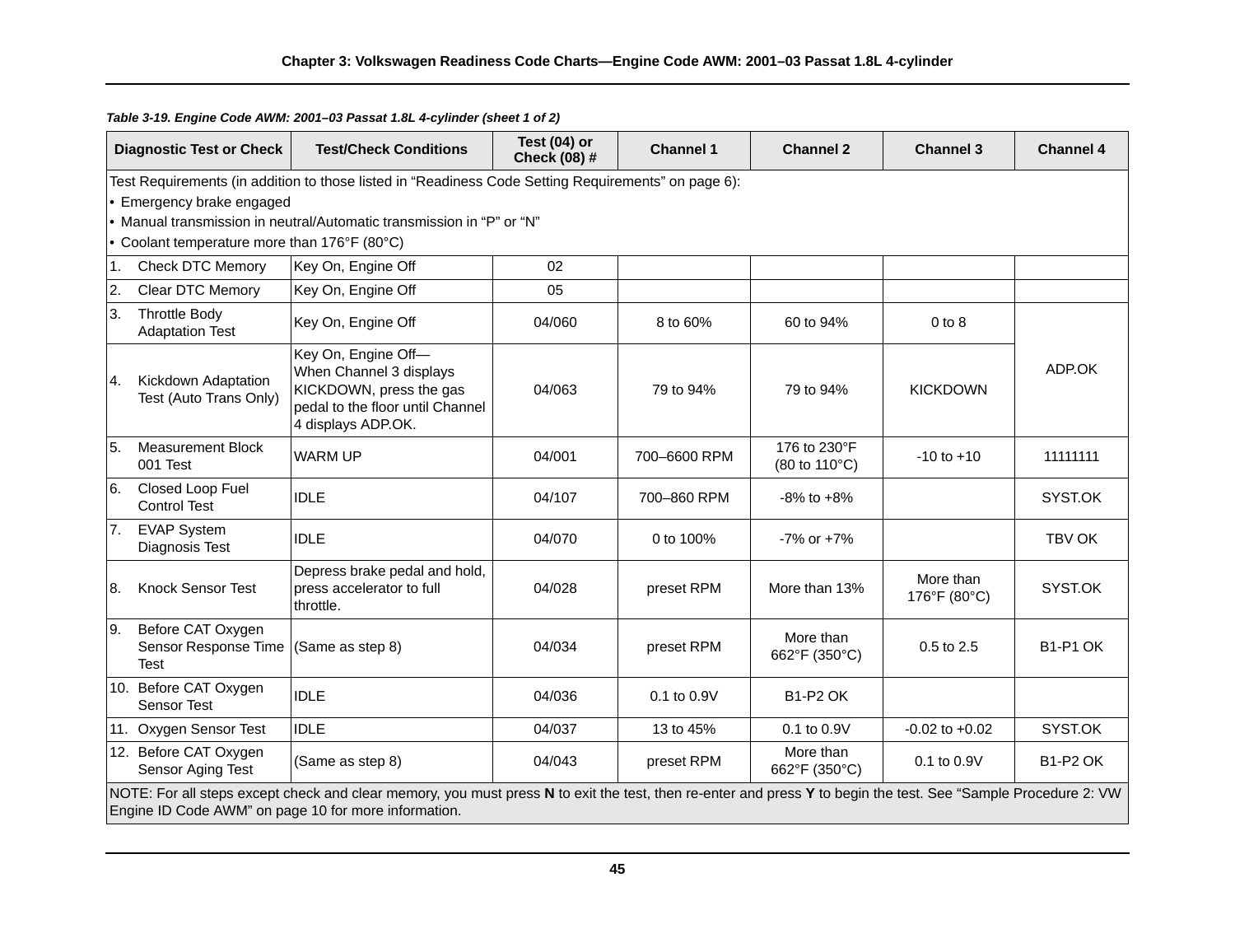#### 13. Catalytic Converter Test (Same as step 8)  $\qquad 04/046$  preset RPM  $\qquad 550-700^{\circ}\text{C}$  More than 2.0 CAT B1 OK 14. Camshaft Timing Test (Same as step 8)  $\vert$  04/094 preset RPM cS-ctr. ON SYST.OK 15. Fuel Tank Leak Test IDLE 04/071 Check END 16. Secondary Air System SYST.OK Test IDLE 04/077 700–860 RPM 1 to 10 g/s -50% to +30% 17. Misfire Activity Check IDLE **17. Misfire Activity Check** IDLE 17. Misfire Activity Check IDLE 18. Oxygen Sensor Heater Experimental process in the UDLE of the UDLE of the USA of the UDLE of the UDLE of the UDLE of the UDLE of the U<br>Test in the UDLE of the UDLE of the UDLE of the UDLE of the UDLE of the UDLE of the UDLE of the UDLE of the U Htg. before CAT. ON/OFF (fluctuates) Less than 0.02 kohm Htg. after CAT. ON 19. Readiness Code Neddirics Code IDLE | 08/086 | 08/086 000000000<br>Setting Check | DLE **Diagnostic Test or Check** Test/Check Conditions Test (04) or **Check** (08) # **Check (08) # Channel 1 Channel 2 Channel 3 Channel 4** NOTE: For all steps except check and clear memory, you must press **N** to exit the test, then re-enter and press **Y** to begin the test. See "Sample Procedure 2: VW Engine ID Code AWM" on page 10 for more information.

#### *Table 3-19. Engine Code AWM: 2001–03 Passat 1.8L 4-cylinder (sheet 2 of 2)*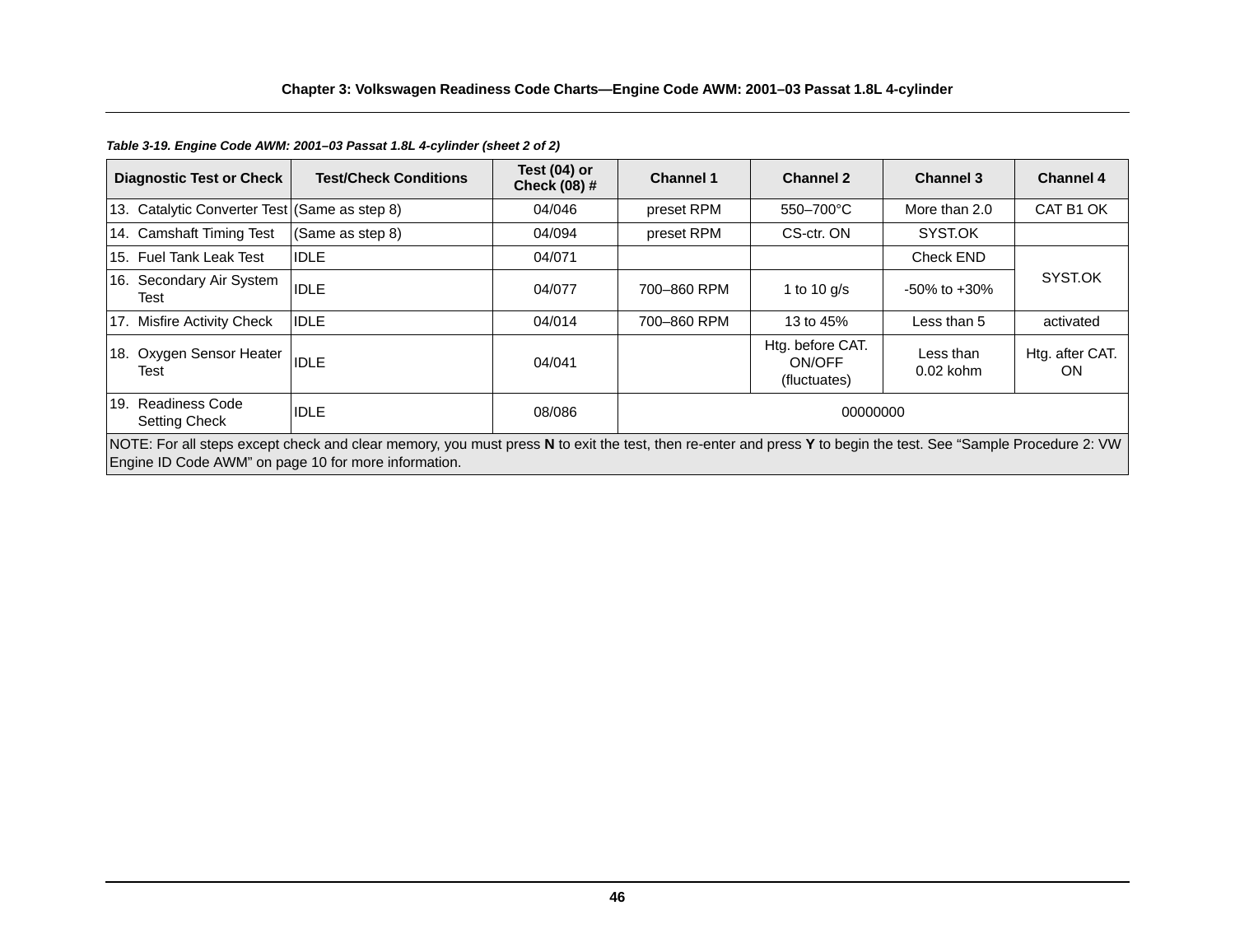|     | <b>Diagnostic Test or Check</b>           | <b>Test/Check Conditions</b> | Test $(04)$ or<br><b>Check (08) #</b> | <b>Channel 1</b>              | <b>Channel 2</b>   | <b>Channel 3</b>                                      | <b>Channel 4</b>     |
|-----|-------------------------------------------|------------------------------|---------------------------------------|-------------------------------|--------------------|-------------------------------------------------------|----------------------|
| l1. | <b>Check DTC Memory</b>                   | Key On, Engine Off           | 02                                    |                               |                    |                                                       |                      |
| 2.  | Clear DTC Memory                          | Key On, Engine Off           | 05                                    |                               |                    |                                                       |                      |
| 3.  | Throttle Body Adaptation<br>Test          | Key On, Engine Off           | 04/060                                | 10 to 88%                     | 89 to 11%          | $0$ to $8$                                            | ADP.OK               |
| 4.  | <b>Temperature Check</b>                  | <b>IDLE</b>                  | 08/004                                | 700-810 RPM                   | 12 to 15V          | 140 to 176°F<br>$(60 \text{ to } 80^{\circ}\text{C})$ | Max.<br>140°F (60°C) |
| 5.  | <b>Fuel Tank Leak Test</b>                | <b>IDLE</b>                  | 04/071                                | Reed cl.                      |                    | <b>CHECK END</b>                                      | SYST.OK              |
| 6.  | Oxygen Sensor Control<br>and Heater Check | <b>IDLE</b>                  | 08/030                                | x11                           | <b>XXX</b>         |                                                       |                      |
| 7.  | Closed Loop Fuel Control<br>Test          | <b>IDLE</b>                  | 04/107                                | 700-810 RPM                   | $-10\%$ to $+10\%$ |                                                       | SYST.OK              |
| 8.  | Before CAT Oxygen<br>Sensor Aging Test    | 1800-2200 RPM                | 04/034                                | 1800-2200 RPM                 | Min. 662°F (350°C) | 0.5 to 1.99                                           | <b>B1-S1 OK</b>      |
| 9.  | After CAT Oxygen Sensor<br>Test           | 1800-2200 RPM                | 04/036                                | 0.1 to 0.4V<br>or 0.5 to 0.9V | <b>B1-S2 OK</b>    |                                                       |                      |
|     | 10. After CAT Oxygen Sensor<br>Aging Test | 1800-2200 RPM                | 04/043                                | 1800-2200 RPM                 | Min 572°F (300°C)  | 0.1 to 0.9V                                           | <b>B1-S2 OK</b>      |
|     | 11. Oxygen Sensor Test                    | 1800-2200 RPM                | 04/037                                | 12 to 30%                     | 0.1 to 0.9V        | $-0.02$ to $+0.02$                                    | SYST.OK              |
|     | 12. Catalytic Converter Test              | 1800-2200 RPM                | 04/046                                | 1800-2200 RPM                 | Min. 820°F (440°C) | $0.0$ to $0.2$                                        | CAT B1 OK            |
|     | 13. EVAP System Diagnosis<br>Test         | <b>IDLE</b>                  | 04/070                                | 0.0 to 10.0%                  | $-7\%$ to $+7\%$   | Min. 50%                                              | <b>EVAP OK</b>       |
|     | 14. Secondary Air System<br>Test          | <b>IDLE</b>                  | 04/077                                | 700-810 RPM                   | 5.0 to 12.0 g/s    | Min. 30%                                              | SYST.OK              |
|     | 15. Misfire Activity Check                | <b>IDLE</b>                  | 08/014                                | 640-820 RPM                   | 12 to 30%          | 0                                                     | <b>ACTIVATED</b>     |
|     | 16. Readiness Code Setting<br>Check       | <b>IDLE</b>                  | Exit, Select 15                       |                               | 00000000           |                                                       |                      |

# *Table 3-20. Engine Code AWP: 2001–02 New Beetle*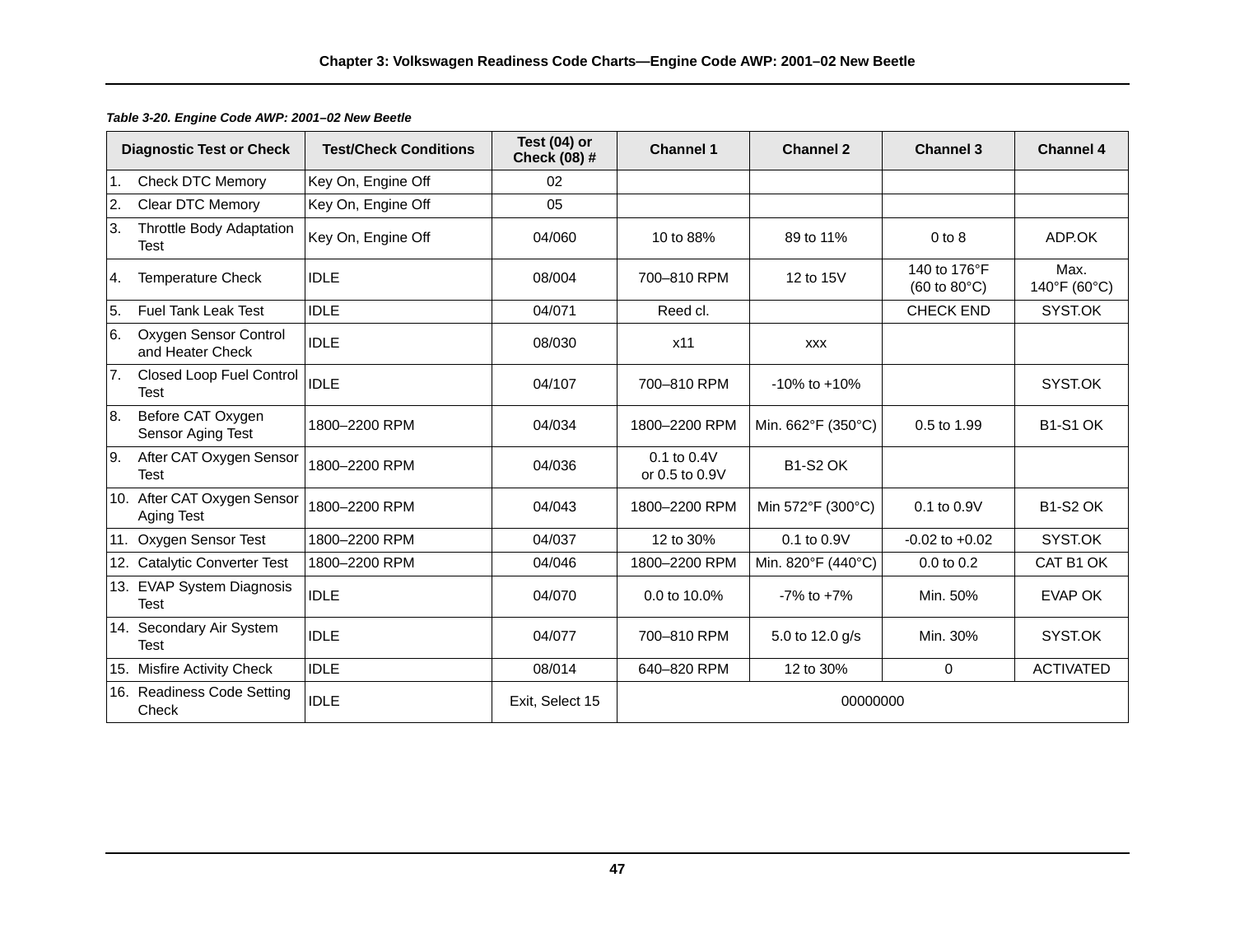#### *Table 3-21. Engine Code AWP: 2003 New Beetle*

|               | <b>Diagnostic Test or Check</b>           | <b>Test/Check Conditions</b>                                                                       | Test (04) or<br>Check (08) # | <b>Channel 1</b>                  | <b>Channel 2</b>   | <b>Channel 3</b>                                       | <b>Channel 4</b>     |
|---------------|-------------------------------------------|----------------------------------------------------------------------------------------------------|------------------------------|-----------------------------------|--------------------|--------------------------------------------------------|----------------------|
| 1.            | <b>Check DTC Memory</b>                   | Key On, Engine Off                                                                                 | 02                           |                                   |                    |                                                        |                      |
| <sup>2.</sup> | Clear DTC Memory                          | Key On, Engine Off                                                                                 | 05                           |                                   |                    |                                                        |                      |
| 3.            | Throttle Body Adaptation<br>Test          | Key On, Engine Off                                                                                 | 04/060                       | 3 to 93%                          | 97 to 3%           | $0$ to $8$                                             | ADP.OK               |
| 4.            | <b>Temperature Check</b>                  | <b>IDLE</b>                                                                                        | 08/004                       | 640-860 RPM                       | 12 to 15V          | 140 to 176°F<br>$(60 \text{ to } 80^{\circ} \text{C})$ | Max.<br>176°F (80°C) |
| 5.            | <b>Fuel Tank Leak Test</b>                | <b>IDLE</b>                                                                                        | 04/071                       | Reed cl.                          |                    | <b>CHECK END</b>                                       | SYST.OK              |
| 6.            | Oxygen Sensor Control<br>and Heater Check | <b>IDLE</b>                                                                                        | 08/030                       | x11                               | <b>XXX</b>         |                                                        |                      |
| 7.            | <b>EVAP System Diagnosis</b><br>Test      | <b>IDLE</b>                                                                                        | 04/170                       | 0 to 100%                         | $-7\%$ to $+7\%$   | Min. 30%                                               | EVAP.OK              |
| 8.            | Before CAT Oxygen<br>Sensor Aging Test    | Press and hold the gas and<br>brake pedals to the floor until<br>Channel 1 reads<br>1800-2200 RPM. | 04/034                       | 1800-2200 RPM                     | Min. 662°F (350°C) | 0.5 to 2.5 s                                           | <b>B1-S1 OK</b>      |
| l9.           | Secondary Air System<br>Test              | <b>IDLE</b>                                                                                        | 04/077                       | 640-860 RPM                       | 5.0 to 12.0 g/s    | -45 to 100%                                            | SYST.OK              |
| 10.           | Oxygen Sensor Test                        | 1800-2200 RPM                                                                                      | 04/037                       | 12 to 30%                         | 0.1 to 0.9V        | $-0.02$ to $0.02$                                      |                      |
|               | 11. After CAT Oxygen Sensor<br>Aging Test | (Same as step 8)                                                                                   | 04/043                       | 1800-2200 RPM                     | Min 572°F (300°C)  | 0.1 to 0.9V                                            | <b>B1-S2 OK</b>      |
|               | 12. After CAT Oxygen Sensor<br>Test       | 1800-2200 RPM                                                                                      | 04/036                       | 0.1 to 0.4V or<br>$0.5$ to $0.9V$ | <b>B1-S2 OK</b>    |                                                        |                      |
|               | 13. Catalytic Converter Test              | (Same as step 8)                                                                                   | 04/046                       | 1800-2200 RPM                     | Min. 820°F (440°C) | 0.0 to 0.32                                            | CAT B1 OK            |
|               | 14. Readiness Code Setting<br>Check       | <b>IDLE</b>                                                                                        | Exit, Select 15              |                                   | 00000000           |                                                        |                      |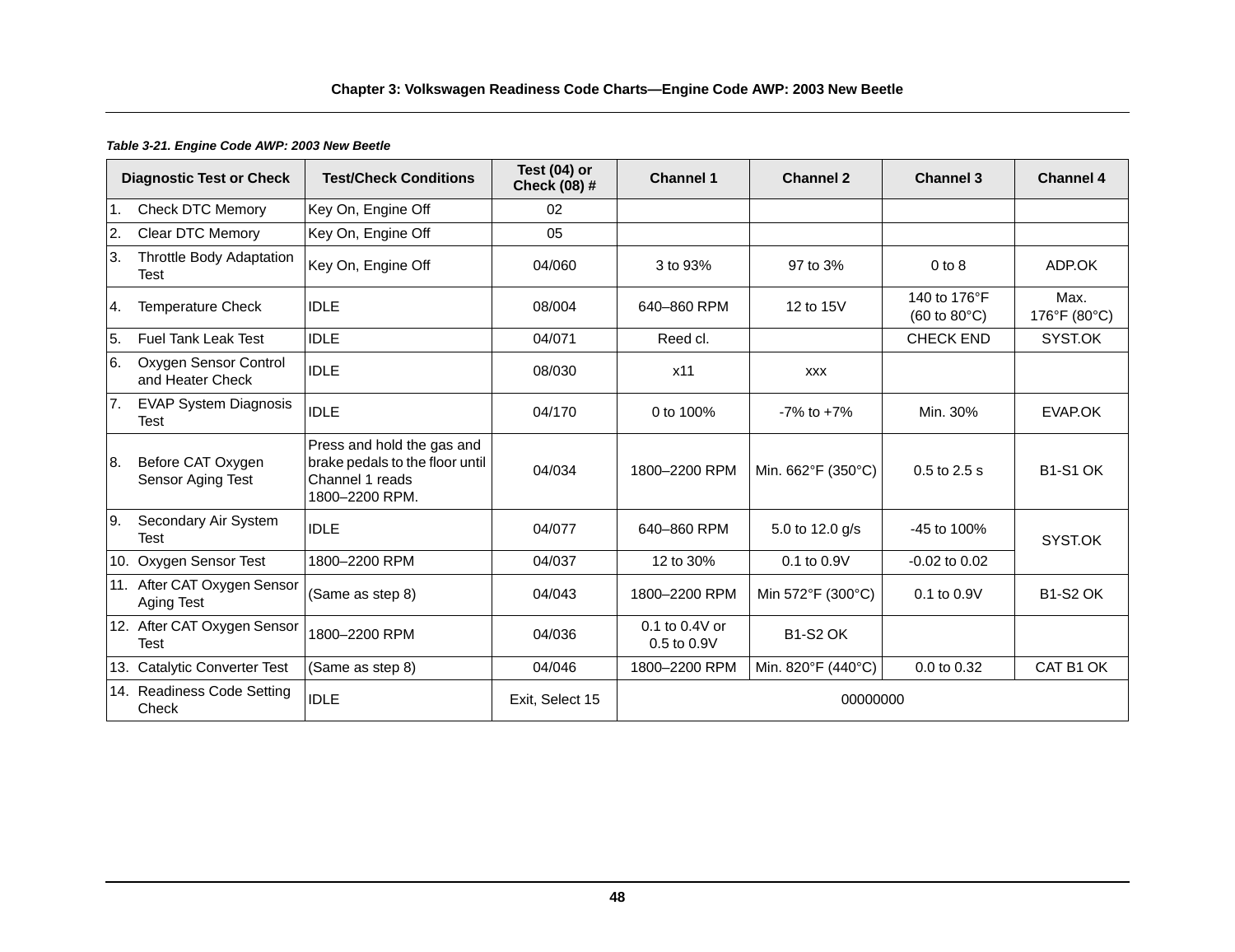|    | <b>Diagnostic Test or Check</b>                   | <b>Test/Check Conditions</b> | Test (04) or<br><b>Check (08) #</b> | <b>Channel 1</b>   | <b>Channel 2</b>                             | <b>Channel 3</b>                                    | <b>Channel 4</b>     |
|----|---------------------------------------------------|------------------------------|-------------------------------------|--------------------|----------------------------------------------|-----------------------------------------------------|----------------------|
| 1. | Check DTC Memory                                  | Key On, Engine Off           | 02                                  |                    |                                              |                                                     |                      |
| 2. | Clear DTC Memory                                  | Key On, Engine Off           | 05                                  |                    |                                              |                                                     |                      |
| 3. | Throttle Body Adaptation<br>Test                  | Key On, Engine Off           | 04/060                              |                    |                                              | Counter counts up<br>to 8 or 9 during<br>adaptation | ADP OK               |
| 4. | Before CAT Oxygen<br>Sensor Aging Test,<br>Bank 1 | 1800-2200 RPM                | 04/034                              | 1800-2200 RPM      | More than<br>662°F (350°C)                   | O <sub>2</sub> V 0.00 to 1.00                       |                      |
| 5. | Catalytic Converter Test                          | 1800-2200 RPM                | 04/046                              | 1800-2200 RPM      | More than<br>824°F (440°C)                   | Less than 0.32                                      | CAT B1 OK            |
| 6. | Secondary Air System<br>Test                      | <b>IDLE</b>                  | 04/077                              | 640-820 RPM        | 5 to 12 g/s<br>Air Mass for<br>Secondary Air | More than -45%<br>Relative coolant<br>temp          | SYST.OK              |
| 7. | <b>EVAP System Diagnosis</b><br>Test              | <b>IDLE</b>                  | 04/070                              |                    |                                              |                                                     | TBV OK or<br>SYST.OK |
| 8. | <b>Fuel Tank Leak Test</b>                        | <b>IDLE</b>                  | 04/071                              | <b>Reed Closed</b> |                                              | <b>CHECK END</b>                                    | SYST.OK              |
| 9. | Readiness Code Setting<br>Check                   | <b>IDLE</b>                  | Exit, Select 15                     |                    | 00000000                                     |                                                     |                      |

*Table 3-22. Engine Code AWV: 2000–02 New Beetle 1.8L*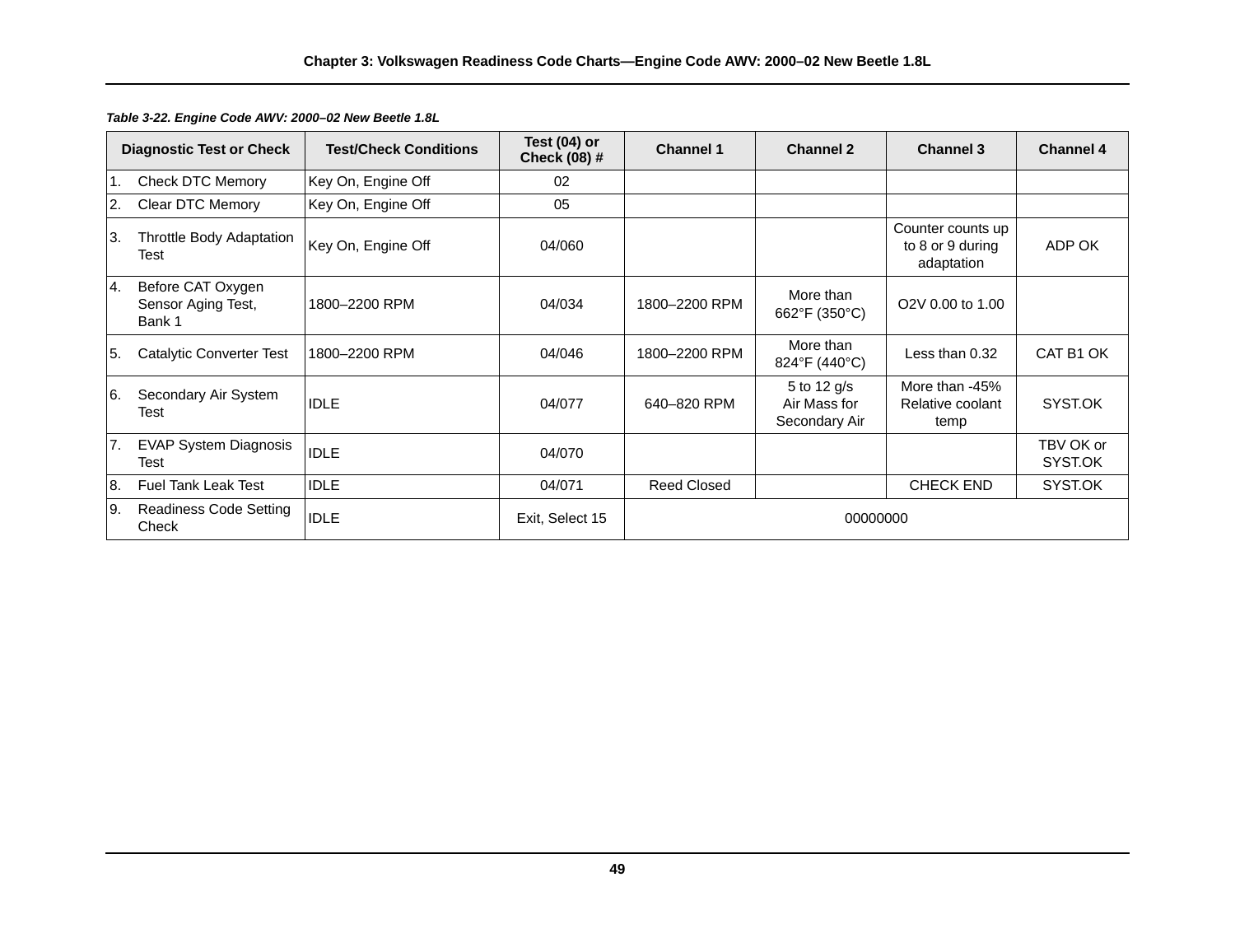#### *Table 3-23. Engine Code AWV: 2003 New Beetle 1.8L*

|                | <b>Diagnostic Test or Check</b>           | <b>Test/Check Conditions</b> | Test (04) or<br>Check (08) # | <b>Channel 1</b>              | <b>Channel 2</b>                                   | <b>Channel 3</b>                                      | <b>Channel 4</b>     |
|----------------|-------------------------------------------|------------------------------|------------------------------|-------------------------------|----------------------------------------------------|-------------------------------------------------------|----------------------|
| $\mathbf{1}$ . | <b>Check DTC Memory</b>                   | Key On, Engine Off           | 02                           |                               |                                                    |                                                       |                      |
| 2.             | <b>Clear DTC Memory</b>                   | Key On, Engine Off           | 05                           |                               |                                                    |                                                       |                      |
| 3.             | Throttle Body Adaptation<br>Test          | Key On, Engine Off           | 04/060                       | 10 to 88%                     | 89 to 11%                                          | $0$ to $8$                                            | ADP.OK               |
| 4.             | <b>Temperature Check</b>                  | <b>IDLE</b>                  | 08/004                       | 700-810 RPM                   | 12.0 to 15.0V                                      | 140 to 176°F<br>$(60 \text{ to } 80^{\circ}\text{C})$ | Max.<br>140°F (60°C) |
| 5.             | <b>Fuel Tank Leak Test</b>                | <b>IDLE</b>                  | 04/071                       | Reed cl.                      | More than<br>824°F (440°C)<br><b>Catalyst Temp</b> | <b>CHECK END</b>                                      | SYST. OK             |
| 6.             | Oxygen Sensor Control<br>and Heater Check | <b>IDLE</b>                  | 08/030                       | x11                           | <b>XXX</b>                                         |                                                       |                      |
| 7.             | Closed Loop Fuel Control<br>Test          | <b>IDLE</b>                  | 04/107                       | 700-810 RPM                   | $-10$ to $+10%$                                    |                                                       | SYST. OK             |
| 8.             | Before CAT Oxygen<br>Sensor Aging Test    | 1800-2200 RPM                | 04/034                       | 1800-2200 RPM                 | Min. 662°F (350°C)                                 | 0.5 to 1.99                                           | <b>B1-S1 OK</b>      |
| 9.             | After CAT Oxygen Sensor<br>Test           | 1800-2200 RPM                | 04/036                       | 0.1 to 0.4V or<br>0.5 to 0.9V | <b>B1-S2 OK</b>                                    |                                                       |                      |
|                | 10. After CAT Oxygen Sensor<br>Aging Test | 1800-2200 RPM                | 04/043                       | 1800-2200 RPM                 | Min. 572°F (300°C)                                 | 0.1 to 0.9V                                           | <b>B1-S2 OK</b>      |
| 11.            | Oxygen Sensor Test                        | 1800-2200 RPM                | 04/037                       | 12 to 30%                     | 0.1 to 0.9V                                        | $-0.02$ to $+0.02$                                    | SYST. OK             |
|                | 12. Catalytic Converter Test              | 1800-2200 RPM                | 04/046                       | 1800-2200 RPM                 | Min. 440°C                                         | 0.0 to 0.20                                           | CAT B1 OK            |
|                | 13. EVAP System Diagnosis<br><b>Test</b>  | <b>IDLE</b>                  | 04/070                       | 0 to 10%                      | $-7$ to $+7\%$                                     | Min. 50%                                              | EVAP OK              |
|                | 14. Secondary Air System<br>Test          | <b>IDLE</b>                  | 04/077                       | 700-810 RPM                   | 5.0 to 12.0 g/s                                    | Min. 30%                                              | SYST. OK             |
|                | 15. Readiness Code Setting<br>Check       | <b>IDLE</b>                  | Exit, Select 15              |                               | 00000000                                           |                                                       |                      |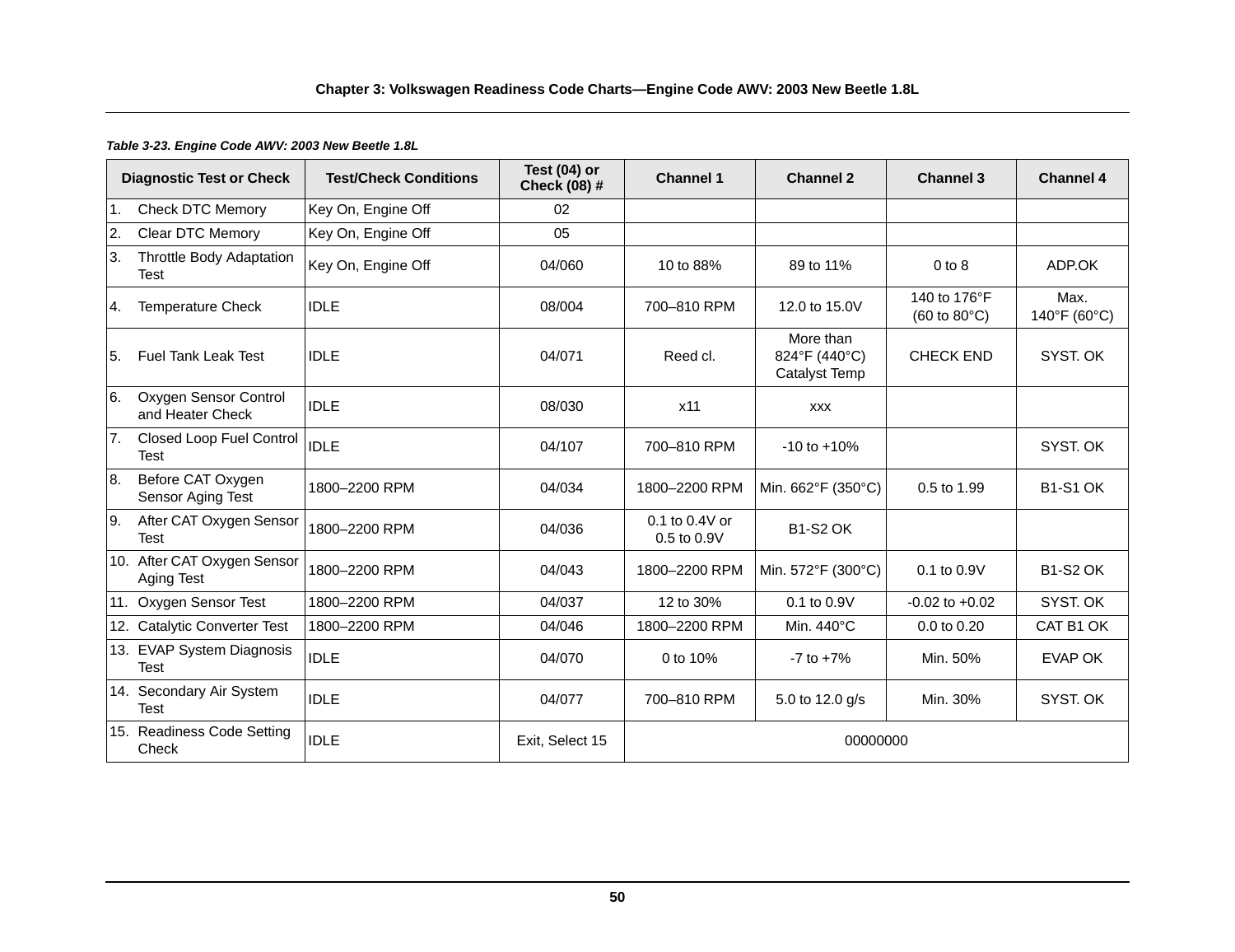|                  | <b>Diagnostic Test or Check</b>                         | <b>Test/Check Conditions</b>                                                                                  | Test $(04)$ or<br>Check (08) # | <b>Channel 1</b>                | <b>Channel 2</b>   | <b>Channel 3</b>                                      | <b>Channel 4</b>     |
|------------------|---------------------------------------------------------|---------------------------------------------------------------------------------------------------------------|--------------------------------|---------------------------------|--------------------|-------------------------------------------------------|----------------------|
| $\overline{1}$ . | <b>Check DTC Memory</b>                                 | Key On, Engine Off                                                                                            | 02                             |                                 |                    |                                                       |                      |
| 2.               | <b>Clear DTC Memory</b>                                 | Key On, Engine Off                                                                                            | 05                             |                                 |                    |                                                       |                      |
| 3.               | <b>Throttle Body Adaptation</b><br><b>Test</b>          | Key On, Engine Off                                                                                            | 04/060                         | 3 to 93%                        | 97 to 3%           | $0$ to $8$                                            | ADP.OK               |
| 4.               | <b>Temperature Check</b>                                | <b>IDLE</b>                                                                                                   | 08/004                         | 640-820 RPM                     | 8.0 to 15.0V       | 140 to 176°F<br>$(60 \text{ to } 80^{\circ}\text{C})$ | Max.<br>176°F (80°C) |
| 5.               | <b>Fuel Tank Leak Test</b>                              | <b>IDLE</b>                                                                                                   | 04/071                         | Reed cl.                        |                    | <b>Check END</b>                                      |                      |
| 6.               | <b>Closed Loop Fuel Control</b><br>Test                 | <b>IDLE</b>                                                                                                   | 04/107                         | 640-820 RPM                     | $-23\%$ to $+23\%$ |                                                       | SYST.OK              |
| $\overline{7}$ . | <b>EVAP System Diagnosis</b><br>Test                    | <b>IDLE</b>                                                                                                   | 04/070                         | 0 to 10%                        | $-7\%$ to $+7\%$   | Min. 30%                                              | <b>EVAP OK</b>       |
| 8.               | After CAT Oxygen Sensor<br>Test                         | 1800-2200 RPM                                                                                                 | 04/036                         | 0.1 to 0.4 V<br>or 0.5 to 0.9 V | <b>B1-S2 OK</b>    |                                                       |                      |
|                  |                                                         | Steps 9 and 10 are optional if the test vehicle is equipped with variable camshaft control and knock sensors. |                                |                                 |                    |                                                       |                      |
| 9.               | <b>Camshaft Timing Test</b>                             | 1800-2200 RPM                                                                                                 | 04/094                         | 1800-2200 RPM                   |                    | SYST.OK                                               |                      |
|                  | 10. Knock Sensor Test                                   | 1800-2200 RPM                                                                                                 | 04/028                         | 1800-2200 RPM                   | 12 to 25%          | More than<br>104°F (40°C)                             | SYST.OK              |
|                  | 11. After CAT Oxygen Sensor<br>Aging Test               | 1800-2200 RPM                                                                                                 | 04/043                         | 1800-2200 RPM                   | Min. 572°F (300°C) | 0.1 to 0.9V                                           | <b>B1-S2 OK</b>      |
|                  | 12. Oxygen Sensor Check                                 | 1800-2200 RPM                                                                                                 | 08/030                         | x11                             | <b>XXX</b>         |                                                       |                      |
|                  | 13. Oxygen Sensor Aging<br><b>Before CAT</b>            | 1800-2200 RPM                                                                                                 | 04/034                         | 1800-2200 RPM                   | Min. 662°F (350°C) | 0.5 to 2.5 s                                          | <b>B1-S1 OK</b>      |
|                  | 14. Oxygen Sensor CAT<br><b>Control Dwell Time Test</b> | 1800-2200 RPM                                                                                                 | 04/037                         | 12 to 30%                       | 0.1 to 0.9 V       | $-0.02$ to $+0.02$                                    | SYST.OK              |
|                  | 15. Catalytic Converter Test                            | 1800-2200 RPM                                                                                                 | 04/046                         | 1800-2200 RPM                   | Min. 824°F (440°C) | 0.0 to 0.32                                           | CAT B1 OK            |
|                  | 16. Secondary Air System<br><b>Test</b>                 | <b>IDLE</b>                                                                                                   | 04/077                         | 640-820 RPM                     | 5.0 to 12.0 g/s    | -45% to +100%                                         | SYST.OK              |
|                  | 17. Misfire Activity Check                              | <b>IDLE</b>                                                                                                   | 08/014                         | 640-820 RPM                     | 12 to 30%          | $\Omega$                                              | <b>ACTIVATED</b>     |
|                  | 18. Readiness Code Setting<br>Check                     | Key On, Engine Off                                                                                            | Exit, Select 15                |                                 | 00000000           |                                                       |                      |

*Table 3-24. Engine Code AWW: 2000–03 Jetta & Golf 1.8L*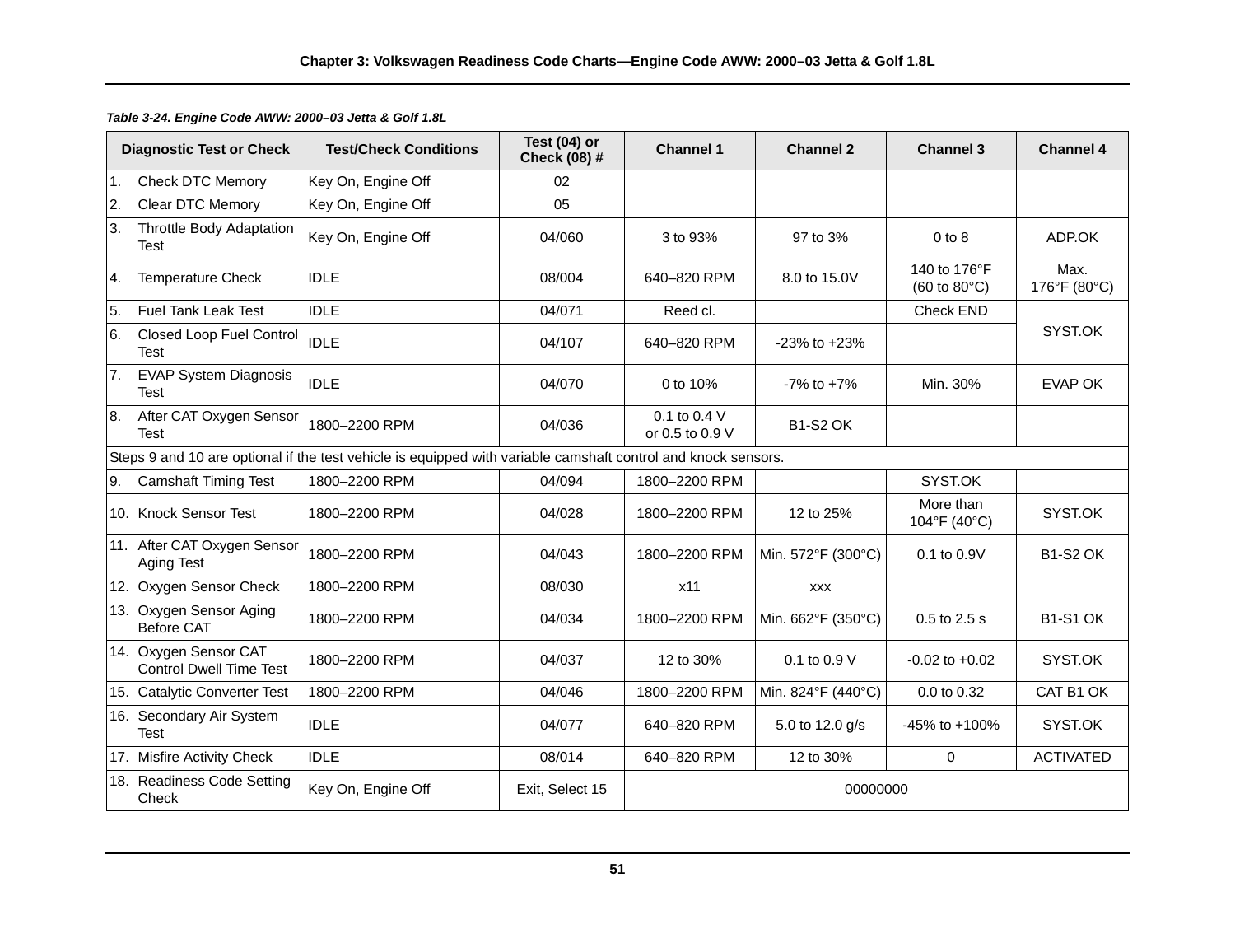# *Table 3-25. Engine Code AXK: 2001–03 Eurovan 2.8L VR6 (sheet 1 of 4)*

|                | <b>Diagnostic Test or Check</b>               | <b>Test/Check Conditions</b>                                                                                                                                            | Test $(04)$ or<br>Check (08) # | <b>Channel 1</b>                                                                                                                                                                                                                                                                | <b>Channel 2</b> | <b>Channel 3</b> | <b>Channel 4</b>                                   |
|----------------|-----------------------------------------------|-------------------------------------------------------------------------------------------------------------------------------------------------------------------------|--------------------------------|---------------------------------------------------------------------------------------------------------------------------------------------------------------------------------------------------------------------------------------------------------------------------------|------------------|------------------|----------------------------------------------------|
| $\mathbf{1}$ . | <b>Check DTC Memory</b>                       | Key On, Engine Off                                                                                                                                                      | 02                             |                                                                                                                                                                                                                                                                                 |                  |                  |                                                    |
| 2.             | Clear DTC Memory                              | Key On, Engine Off                                                                                                                                                      | 05                             |                                                                                                                                                                                                                                                                                 |                  |                  |                                                    |
| 3.             | Throttle Body Adaptation<br><b>Test</b>       | Key On, Engine Off                                                                                                                                                      | 04/060                         |                                                                                                                                                                                                                                                                                 |                  | $0$ to $8$       | ADP OK                                             |
| l 4.           | Kickdown Adaptation Test<br>(Auto Trans Only) | Key On, Engine Off-<br>When Channel 3 displays<br>KICKDOWN, press the gas<br>pedal to the floor until<br>Channel 4 displays ADP.OK.                                     | 04/063                         |                                                                                                                                                                                                                                                                                 |                  | <b>KICKDOWN</b>  |                                                    |
| I5.            | <b>Fuel Tank Leak Test</b>                    | IDLE:<br>Specification: xxxxx100 is<br>indicated in Display Field 4                                                                                                     | 04/202                         | NOTE: During this work step, the diagnostic pump can start<br>repeated diagnostic procedures until specified value is<br>obtained, depending on how much fuel is in the fuel tank. If a<br>diagnostic time of 3 minutes is exceeded, there may be a<br>leak. (Check DTC entry.) |                  |                  | xxxxx100<br>NOTE: May take<br>up to 30<br>seconds. |
| I6.            | <b>Knock Control Test</b>                     | <b>ROAD TEST:</b><br>1) Accelerate in 1st gear until<br>approx. 3000 RPM is<br>reached.<br>2) Run briefly at approx. 3000<br>RPM until Channel 4 reads as<br>indicated. | 04/203                         |                                                                                                                                                                                                                                                                                 |                  |                  | xxxxx100                                           |
| <b>7.</b>      | Vehicle Speed Test                            | <b>ROAD TEST:</b><br>1) Accelerate until a speed of<br>more than 3000 RPM is<br>reached.<br>2) Abruptly close throttle<br>valve.                                        | 04/204                         | NOTE: Decceleration indication must be obtained once for<br>approx. 3 seconds performed in 1st gear.                                                                                                                                                                            |                  |                  | xxxxx100                                           |
|                |                                               | NOTE: Brake pedal must remain pressed and held during test in order for test to run and complete with ECM controlled RPM.                                               |                                |                                                                                                                                                                                                                                                                                 |                  |                  |                                                    |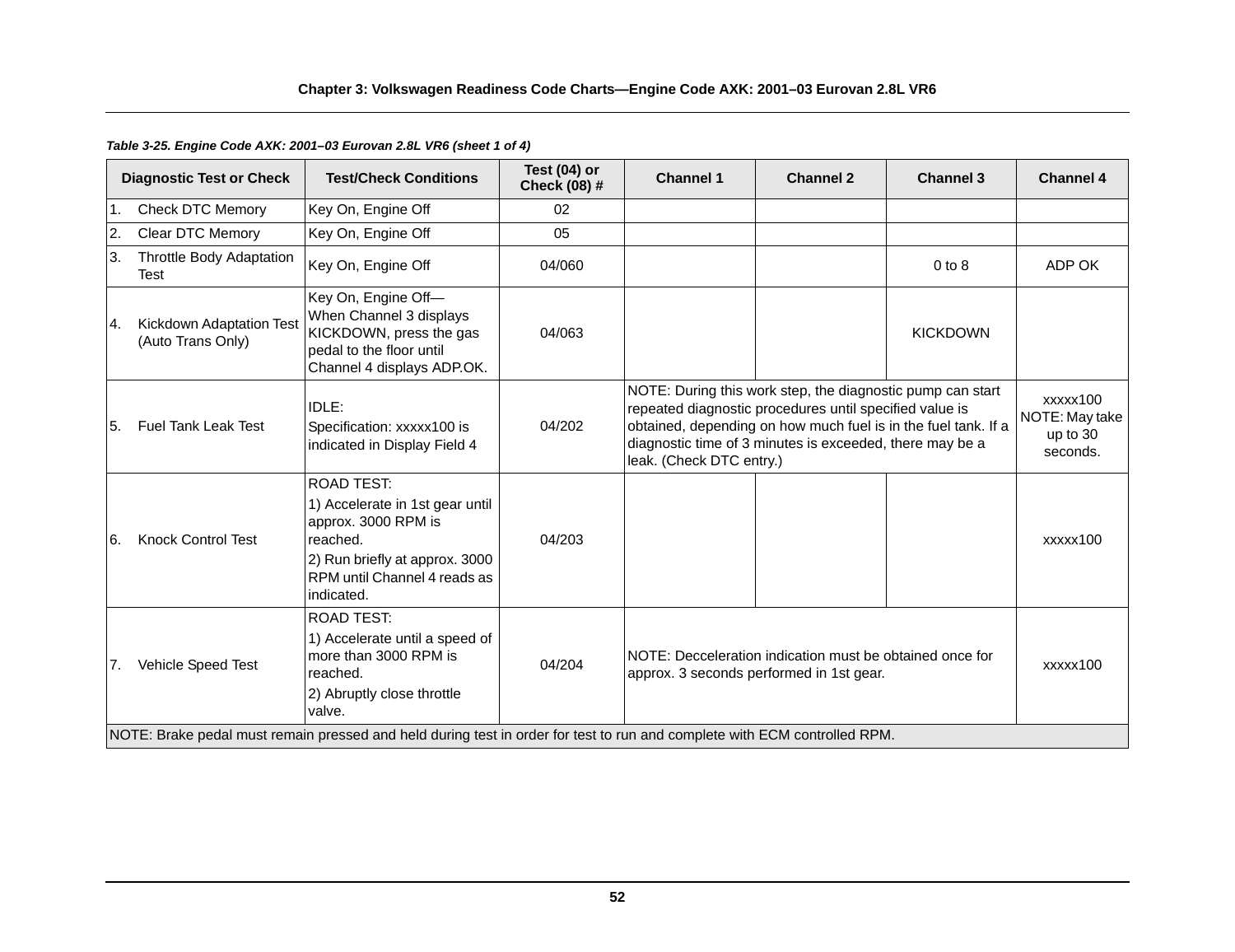*Table 3-25. Engine Code AXK: 2001–03 Eurovan 2.8L VR6 (sheet 2 of 4)*

|    | <b>Diagnostic Test or Check</b>                            | <b>Test/Check Conditions</b>                                                                                                                                                                                                                            | Test $(04)$ or<br>Check (08) # | <b>Channel 1</b> | <b>Channel 2</b>                                                                                                                                                                   | <b>Channel 3</b> | <b>Channel 4</b> |
|----|------------------------------------------------------------|---------------------------------------------------------------------------------------------------------------------------------------------------------------------------------------------------------------------------------------------------------|--------------------------------|------------------|------------------------------------------------------------------------------------------------------------------------------------------------------------------------------------|------------------|------------------|
| 8. | Before CAT Oxygen<br><b>Sensor Heater Test</b>             | <b>IDLE:</b><br>1) Depress brake pedal and<br>hold, press accelerator to full<br>throttle. Engine speed raised<br>to approx. 2300 RPM by the<br>ECM.<br>2) Let engine run at increased<br>RPM (about 40 seconds) until<br>Channel 4 reads as indicated. | 04/205<br>Do Not Exit          |                  |                                                                                                                                                                                    |                  | xxxxx100         |
| 9. | Intake Camshaft to<br><b>Crankshaft Position Test</b>      | (Same as step 8)                                                                                                                                                                                                                                        | 04/208                         |                  |                                                                                                                                                                                    |                  | xxxxx100         |
|    | 10. Exhaust Camshaft to<br><b>Crankshaft Position Test</b> | (Same as step 8)                                                                                                                                                                                                                                        | 04/209                         |                  |                                                                                                                                                                                    |                  | xxxxx100         |
|    | 11. Intake Camshaft<br><b>Adjustment Test</b>              | (Same as step 8)                                                                                                                                                                                                                                        | 04/210                         |                  |                                                                                                                                                                                    |                  | xxxxx100         |
|    | 12. Exhaust Camshaft<br><b>Adjustment Test</b>             | (Same as step 8)                                                                                                                                                                                                                                        | 04/211                         |                  |                                                                                                                                                                                    |                  | xxxxx100         |
|    | 13. Before CAT Oxygen<br>Sensor Aging Test                 | (Same as step 8)                                                                                                                                                                                                                                        | 04/212                         |                  | NOTE: If monitor does not set, check 08/046 to view CAT<br>temperature. Raise CAT temp. to at least 662°F (350°C) via<br>an engine speed of approx. 3500 RPM and repeat this step. |                  | xxxxx100         |
|    | 14. Fuel Trim Part Throttle<br><b>Adaptation Test</b>      | <b>IDLE</b><br>1) Depress brake pedal and<br>hold, press accelerator to full<br>throttle. Engine speed raised<br>to approx. 2300 RPM by the<br>ECM.<br>2) Let engine run at increased<br>RPM (about 75 seconds) until<br>Channel 4 reads as indicated.  | 04/216                         |                  |                                                                                                                                                                                    |                  | xxxxx100         |
|    | 15. Mass Airflow Sensor Test                               | (Same as step 14)                                                                                                                                                                                                                                       | 04/218<br>Do Not Exit          |                  | NOTE: This procedure may last approx. 4 minutes.                                                                                                                                   |                  | xxxxx100         |
|    |                                                            | NOTE: Brake pedal must remain pressed and held during test in order for test to run and complete with ECM controlled RPM.                                                                                                                               |                                |                  |                                                                                                                                                                                    |                  |                  |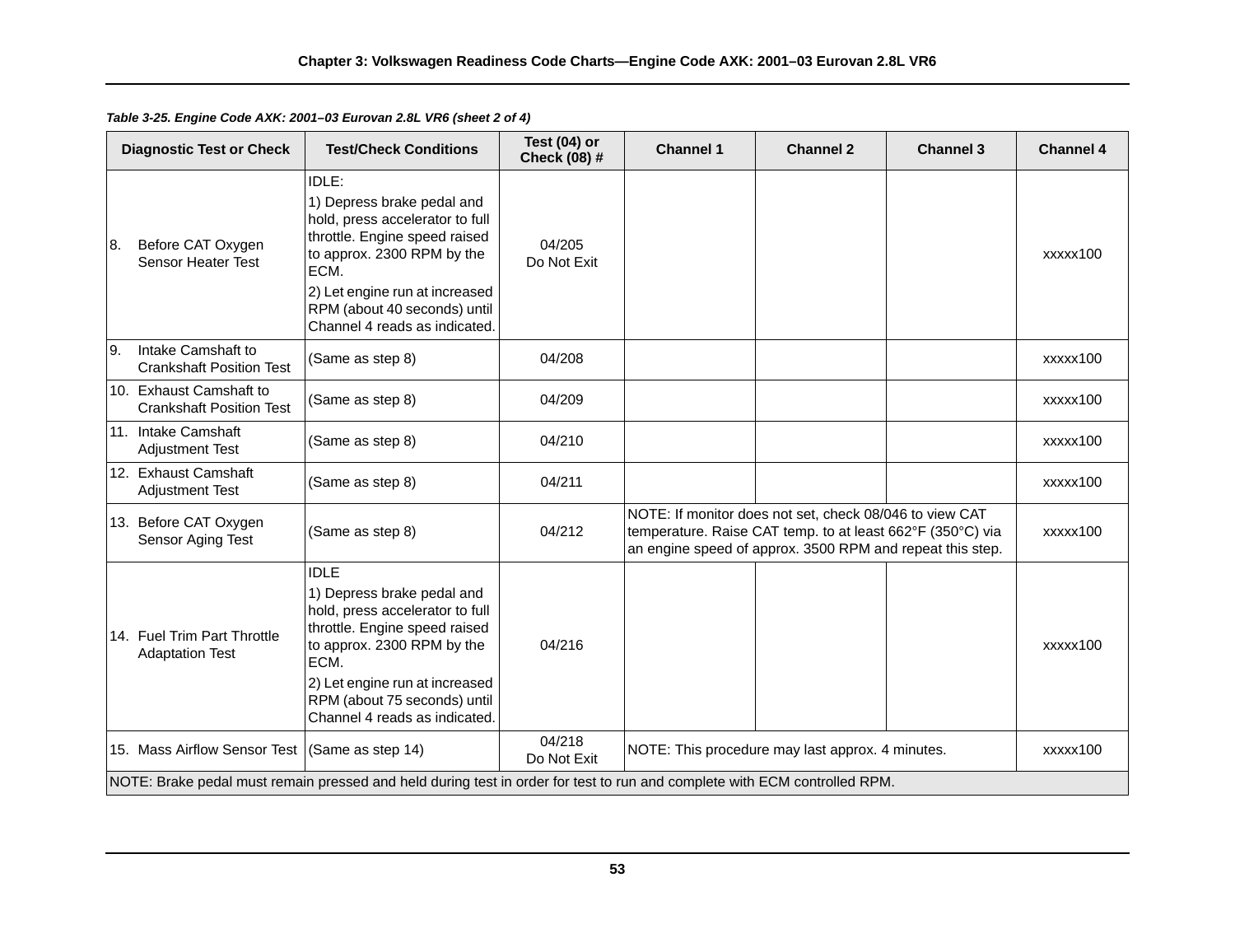# *Table 3-25. Engine Code AXK: 2001–03 Eurovan 2.8L VR6 (sheet 3 of 4)*

| <b>Diagnostic Test or Check</b>                                                                           | <b>Test/Check Conditions</b>                                                                                                                                                                                                                                                                                                       | Test $(04)$ or<br><b>Check (08) #</b> | <b>Channel 1</b> | <b>Channel 2</b> | <b>Channel 3</b> | <b>Channel 4</b> |
|-----------------------------------------------------------------------------------------------------------|------------------------------------------------------------------------------------------------------------------------------------------------------------------------------------------------------------------------------------------------------------------------------------------------------------------------------------|---------------------------------------|------------------|------------------|------------------|------------------|
| 16. After CAT Oxygen Sensor<br><b>Heater Test</b>                                                         | (Same as step 14)                                                                                                                                                                                                                                                                                                                  | 04/220                                |                  |                  |                  | xxxxx100         |
| 17. After CAT Oxygen Sensor<br>Test                                                                       | <b>IDLE</b><br>1) Depress brake pedal and<br>hold, press accelerator to full<br>throttle. Engine speed raised<br>to approx. 2300 RPM by the<br>ECM.                                                                                                                                                                                | 04/222<br>Do Not Exit                 |                  |                  |                  | xxxxx100         |
|                                                                                                           | 2) Let engine run at increased<br>RPM (about 30 seconds) until<br>Channel 4 reads as indicated.                                                                                                                                                                                                                                    |                                       |                  |                  |                  |                  |
| 18. After CAT Oxygen Sensor<br>Aging Test                                                                 | <b>IDLE</b><br>1) Depress brake pedal and<br>hold, press accelerator to full<br>throttle. Engine speed raised<br>to approx. 2300 RPM by the<br>ECM.<br>2) Let engine run at increased<br>RPM (about 15 seconds) until<br>Channel 4 reads as indicated.                                                                             | 04/225<br>Do Not Exit                 |                  |                  |                  | xxxxx100         |
| 19. Catalytic Converter Test<br>NOTE: After this work<br>step, the ECM returns to<br>the condition "IDLE" | IDLE:<br>1) Depress brake pedal and<br>hold, press accelerator to full<br>throttle. Engine speed raised<br>to approx. 2300 RPM by the<br>ECM.<br>2) Let engine run at increased<br>RPM (about 60 seconds) until<br>Channel 4 reads as indicated.<br>3) Release the accelerator<br>and brake pedal, then let<br>engine run at IDLE. | 04/227<br>Do Not Exit                 |                  |                  |                  | xxxxx100         |
|                                                                                                           | NOTE: Brake pedal must remain pressed and held during test in order for test to run and complete with ECM controlled RPM.                                                                                                                                                                                                          |                                       |                  |                  |                  |                  |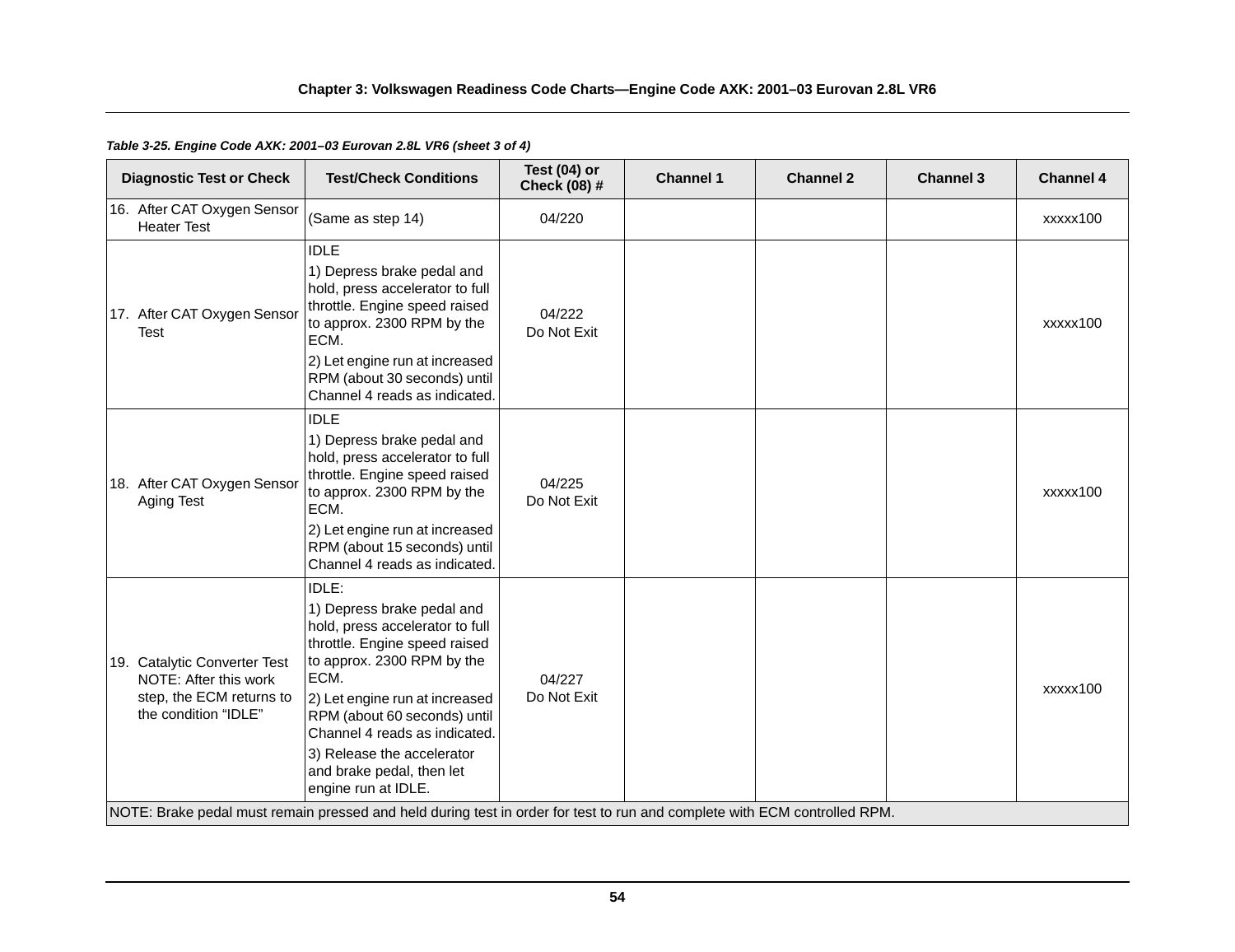| <b>Diagnostic Test or Check</b>                                                                                           | <b>Test/Check Conditions</b>                                       | Test $(04)$ or<br><b>Check (08) #</b> | <b>Channel 1</b> | <b>Channel 2</b> | <b>Channel 3</b> | <b>Channel 4</b> |  |
|---------------------------------------------------------------------------------------------------------------------------|--------------------------------------------------------------------|---------------------------------------|------------------|------------------|------------------|------------------|--|
| 120. Fuel Tank Leak Test                                                                                                  | IDLE:<br>Approx. 30 seconds until<br>Channel 4 reads as indicated. | 04/216<br>Do Not Exit                 |                  |                  |                  | xxxxx100         |  |
| 21. EVAP System Diagnosis<br>Test                                                                                         | (Same as step 20)                                                  | 04/229<br>Do Not Exit                 |                  |                  |                  | xxxxx100         |  |
| 22. Secondary Air System<br>Test                                                                                          | (Same as step 20)                                                  | 04/231                                |                  |                  |                  | xxxxx100         |  |
| 23. Readiness Code Setting<br>Check                                                                                       | Exit out and check Readiness<br>Code to view completed<br>monitors | Exit. Select 15                       | 00000000         |                  |                  |                  |  |
| NOTE: Brake pedal must remain pressed and held during test in order for test to run and complete with ECM controlled RPM. |                                                                    |                                       |                  |                  |                  |                  |  |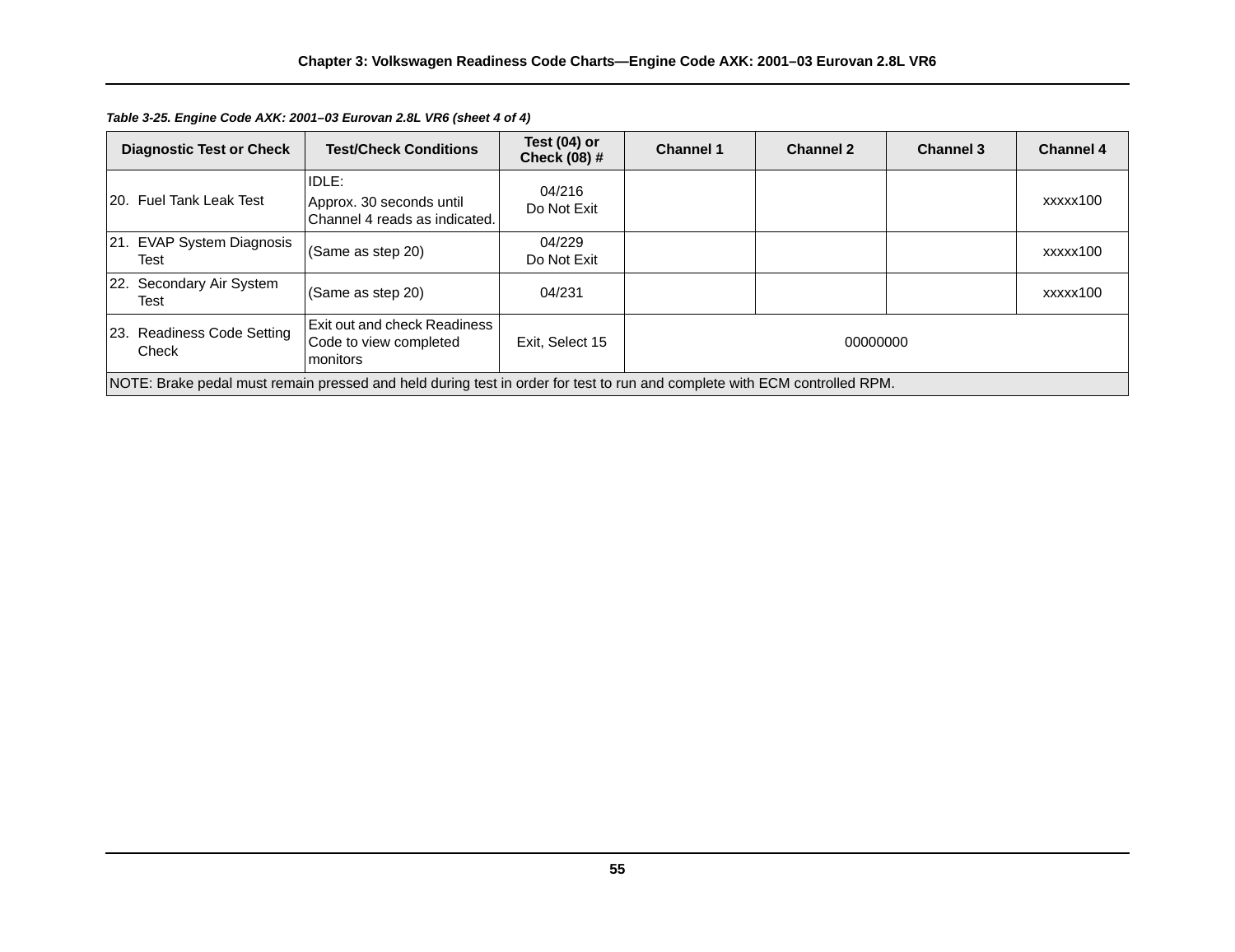|    | <b>Diagnostic Test or Check</b>                          | <b>Test/Check Conditions</b>                                                                                              | Test $(04)$ or<br><b>Check (08) #</b> | <b>Channel 1</b> | <b>Channel 2</b> | <b>Channel 3</b>                                         | <b>Channel 4</b> |
|----|----------------------------------------------------------|---------------------------------------------------------------------------------------------------------------------------|---------------------------------------|------------------|------------------|----------------------------------------------------------|------------------|
| 1. | <b>Check DTC Memory</b>                                  | Key On, Engine Off                                                                                                        | 02                                    |                  |                  |                                                          |                  |
| 2. | <b>Clear DTC Memory</b>                                  | Key On, Engine Off                                                                                                        | 05                                    |                  |                  |                                                          |                  |
| 3. | <b>Throttle Body Adaptation</b><br>Test                  | Key On, Engine Off                                                                                                        | 04/060                                |                  |                  | 8                                                        | ADP.OK           |
| 4. | Fuel Tank Leak Test                                      | <b>IDLE</b>                                                                                                               | 04/202                                |                  |                  |                                                          | xx0xx1x0         |
| 5. | <b>Knock Sensor Check</b>                                | ROAD TEST: More than<br>3000 RPM                                                                                          | 08/203                                |                  |                  |                                                          |                  |
| 6. | Vehicle Speed Check                                      | ROAD TEST: More than<br>3000 RPM                                                                                          | 08/204                                |                  |                  |                                                          |                  |
| 7. | Before CAT Oxygen<br>Sensor Heater Check                 | Depress brake pedal and<br>hold, press accelerator to full<br>throttle.                                                   | 08/205                                |                  |                  |                                                          | xxxxx100         |
| 8. | Before CAT Oxygen<br>Sensor Aging Test                   | (Same as step 7)                                                                                                          | 04/212                                |                  |                  |                                                          |                  |
| 9. | <b>Fuel Trim Part Throttle</b><br><b>Adaptation Test</b> | (Same as step 7)                                                                                                          | 04/216                                |                  |                  |                                                          |                  |
|    | 10. Mass Airflow Sensor Test                             | (Same as step 7)                                                                                                          | 04/218                                |                  |                  |                                                          | 00000x00         |
|    | 11. After CAT Oxygen Sensor<br><b>Heater Test</b>        | (Same as step 7)                                                                                                          | 04/219                                |                  |                  | 392 to 1112°F<br>$(200 \text{ to } 600^{\circ}\text{C})$ | xxxxx100         |
|    | 12. After CAT Oxygen Sensor<br><b>Test</b>               | (Same as step 7)                                                                                                          | 04/221                                |                  |                  | 392 to 1112°F<br>(200 to 600°C)                          | 000xx100         |
|    | 13. After CAT Oxygen Sensor<br><b>Test</b>               | (Same as step 7)                                                                                                          | 04/224                                |                  |                  |                                                          | xxxxx100         |
|    | 14. Catalytic Converter Test                             | (Same as step 7)                                                                                                          | 04/226                                |                  |                  | 842 to 1364°F<br>(450 to 740°C)                          |                  |
|    | 15. Fuel Trim Idle Adaptation<br><b>Test</b>             | <b>IDLE</b>                                                                                                               | 04/216                                |                  |                  |                                                          | xxxx1100         |
|    |                                                          | NOTE: Brake pedal must remain pressed and held during test in order for test to run and complete with ECM controlled RPM. |                                       |                  |                  |                                                          |                  |

# *Table 3-26. Engine Code AZG: 2001–03 New Golf, New Jetta & New Beetle 2.0L (sheet 1 of 2)*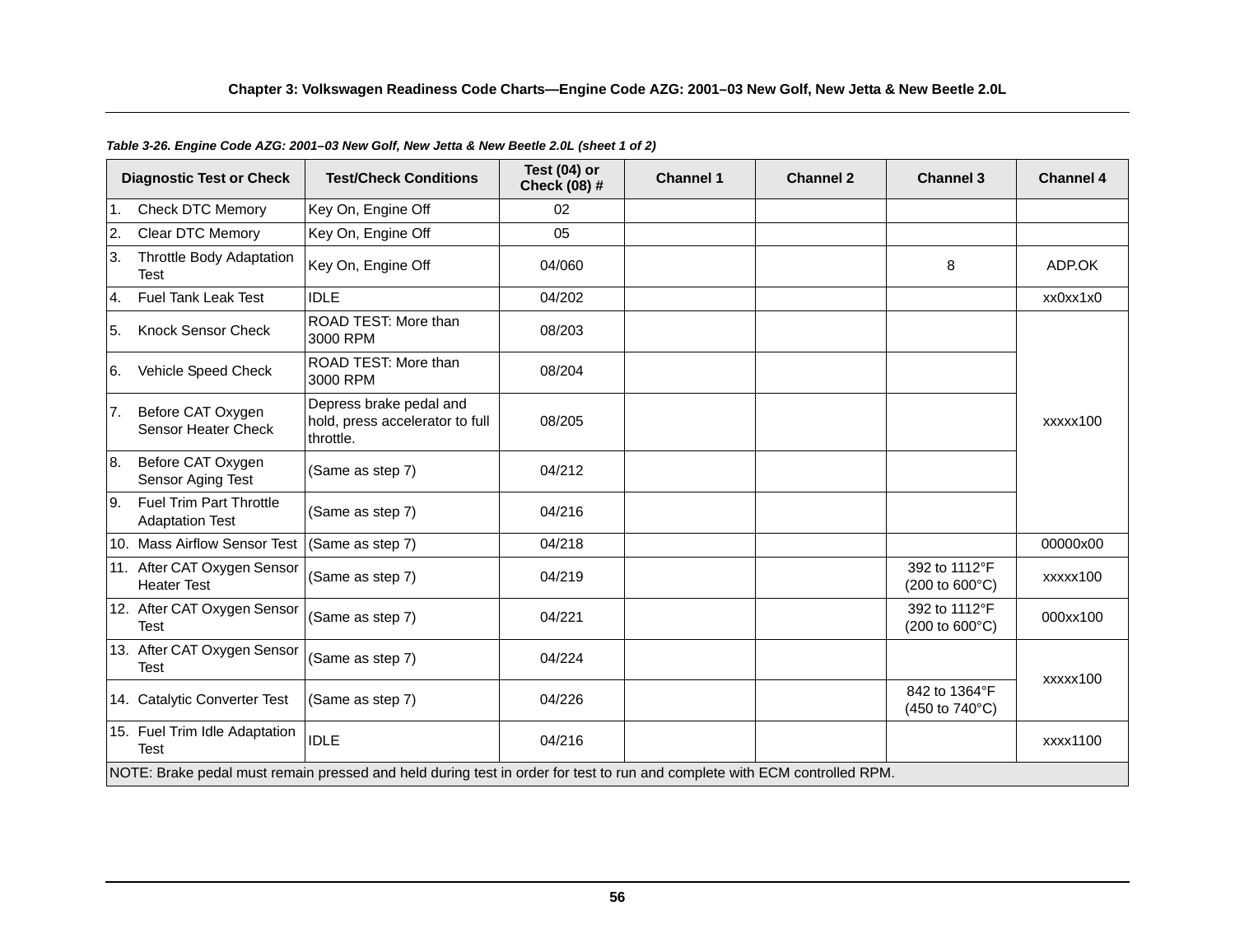| <b>Diagnostic Test or Check</b>                                                                                           | <b>Test/Check Conditions</b> | Test (04) or<br>Check (08) # | <b>Channel 1</b> | <b>Channel 2</b> | <b>Channel 3</b> | <b>Channel 4</b> |  |
|---------------------------------------------------------------------------------------------------------------------------|------------------------------|------------------------------|------------------|------------------|------------------|------------------|--|
| 16. EVAP System Diagnosis<br>Test                                                                                         | <b>IDLE</b>                  | 04/228                       |                  |                  |                  |                  |  |
| 17. Secondary Air System<br>Test                                                                                          | <b>IDLE</b>                  | 04/229                       |                  |                  |                  | xxxxx100         |  |
| 18. Fuel Trim Idle Adaptation<br>Test                                                                                     | <b>IDLE</b>                  | 04/231                       |                  |                  |                  |                  |  |
| 19. Readiness Code Setting<br>Check                                                                                       | <b>IDLE</b>                  | Exit, Select 15              | 00000000         |                  |                  |                  |  |
| NOTE: Brake pedal must remain pressed and held during test in order for test to run and complete with ECM controlled RPM. |                              |                              |                  |                  |                  |                  |  |

*Table 3-26. Engine Code AZG: 2001–03 New Golf, New Jetta & New Beetle 2.0L (sheet 2 of 2)*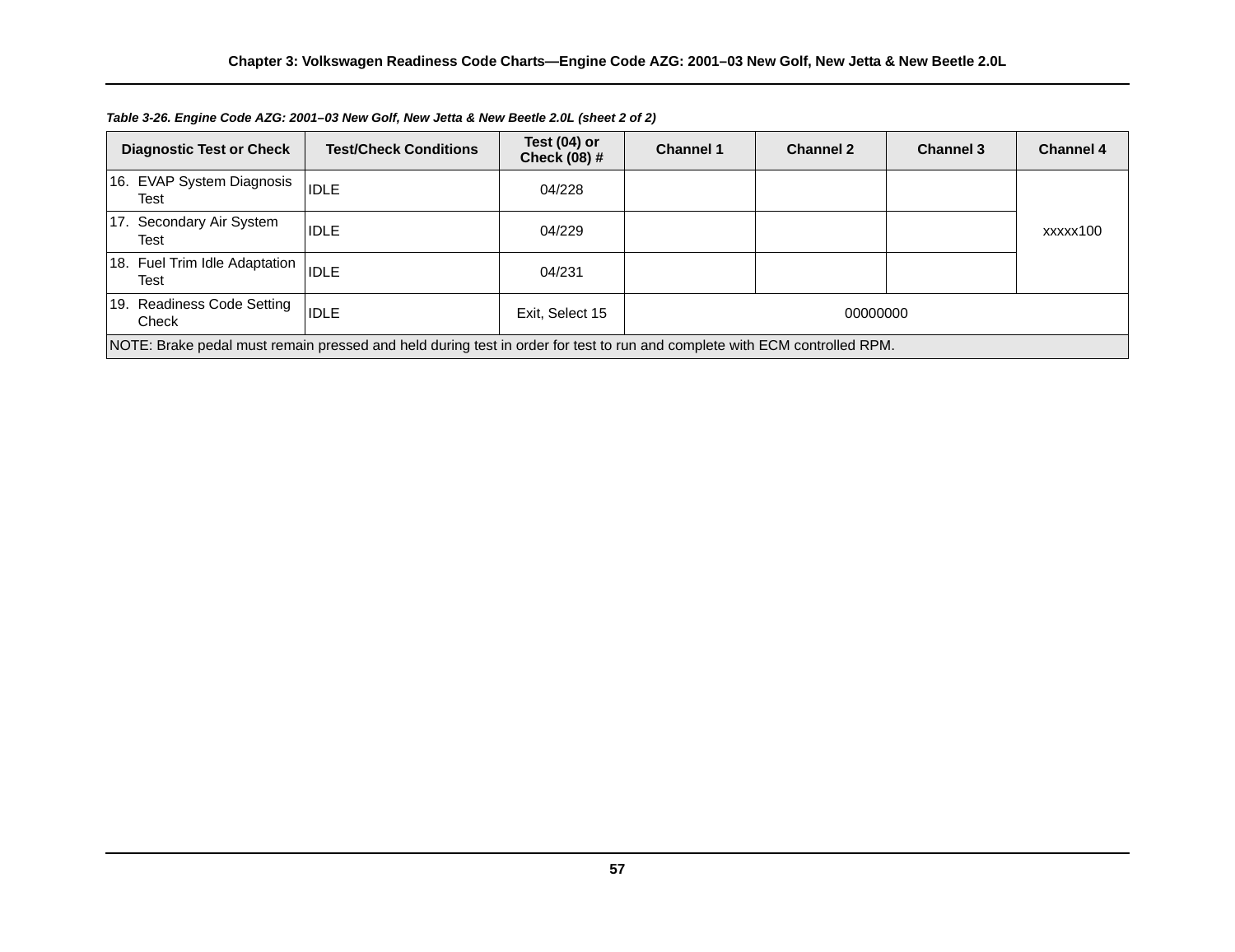# *Table 3-27. Engine Code BDF: 2001–02 Golf, GTI & Jetta 2.8L VR6*

|                | <b>Diagnostic Test or Check</b>                                                                                                                                                                                        | <b>Test/Check Conditions</b>                                            | Test $(04)$ or<br>Check (08) # | <b>Channel 1</b> | <b>Channel 2</b>           | <b>Channel 3</b>              | <b>Channel 4</b>          |  |
|----------------|------------------------------------------------------------------------------------------------------------------------------------------------------------------------------------------------------------------------|-------------------------------------------------------------------------|--------------------------------|------------------|----------------------------|-------------------------------|---------------------------|--|
| $\mathbf{1}$ . | <b>Check DTC Memory</b>                                                                                                                                                                                                | Key On, Engine Off                                                      | 02                             |                  |                            |                               |                           |  |
| 2.             | <b>Clear DTC Memory</b>                                                                                                                                                                                                | Key On, Engine Off                                                      | 05                             |                  |                            |                               |                           |  |
| 3.             | Throttle Body Adaptation<br>Test                                                                                                                                                                                       | Key On, Engine Off                                                      | 04/060                         | 3 to 93%         | 97 to 3%                   | 8                             | ADP.OK                    |  |
| 4.             | <b>Temperature Check</b>                                                                                                                                                                                               | <b>IDLE</b>                                                             | 08/004                         | 640-720 RPM      | 11.5 to 15.0V              | 185 to 230°F<br>(85 to 110°C) | Less than<br>176°F (80°C) |  |
| 5.             | <b>Fuel Tank Leak Test</b>                                                                                                                                                                                             | <b>IDLE</b>                                                             | 04/071                         | Reed open        |                            | Check END                     | SYST.OK                   |  |
| 6.             | Oxygen Sensor Check                                                                                                                                                                                                    | <b>IDLE</b>                                                             | 08/030                         | 111              | <b>XXX</b>                 |                               |                           |  |
| 7.             | Before CAT Oxygen<br>Sensor Aging Test                                                                                                                                                                                 | Depress brake pedal and<br>hold, press accelerator to full<br>throttle. | 04/034                         | 2300 RPM         | More than 380°C            | 1.0 to 2.5                    | <b>B1-P1 OK</b>           |  |
| 8.             | <b>Fuel Trim Part Throttle</b><br><b>Adaptation Test</b>                                                                                                                                                               | (Same as step 7)                                                        | 04/216                         |                  |                            |                               | xxxxx100                  |  |
| 9.             | Oxygen Sensor Check                                                                                                                                                                                                    | <b>IDLE</b>                                                             | 08/030                         | <b>XXX</b>       | 111                        |                               |                           |  |
|                | 10. After CAT Oxygen Sensor<br>Aging Test                                                                                                                                                                              | (Same as step 7)                                                        | 04/043                         | 2300 RPM         | More than<br>716°F (380°C) | 0.1 to 0.9V                   | <b>B1 P2 OK</b>           |  |
|                | 11. After CAT Oxygen Sensor<br><b>Test</b>                                                                                                                                                                             | <b>IDLE</b>                                                             | 04/036                         | $0.1$ to $0.9V$  | <b>B1 P2 OK</b>            |                               |                           |  |
|                | 12. Catalytic Converter Test                                                                                                                                                                                           | (Same as step 7)                                                        | 04/046                         | 2300 RPM         | More than<br>716°F (380°C) | 0.00 to 0.99                  | CAT B1 OK                 |  |
|                | 13. Fuel Tank Leak Test                                                                                                                                                                                                | <b>IDLE</b>                                                             | 04/216                         |                  |                            |                               | xxxx1100                  |  |
|                | 14. EVAP System Diagnosis<br>Test                                                                                                                                                                                      | <b>IDLE</b>                                                             | 04/070                         |                  |                            |                               | TBV OK                    |  |
|                | 15. Secondary Air System<br><b>Test</b>                                                                                                                                                                                | <b>IDLE</b>                                                             | 04/077                         | 640-720 RPM      |                            |                               | SYST. OK                  |  |
|                | 16. Readiness Code Setting<br>Check                                                                                                                                                                                    | <b>IDLE</b>                                                             | Exit, Select 15                | 00000000         |                            |                               |                           |  |
|                | NOTE: For all steps except check and clear memory, you must press N to exit the test, then re-enter and press Y to begin the test. See "Sample Procedure 2: VW<br>Engine ID Code AWM" on page 10 for more information. |                                                                         |                                |                  |                            |                               |                           |  |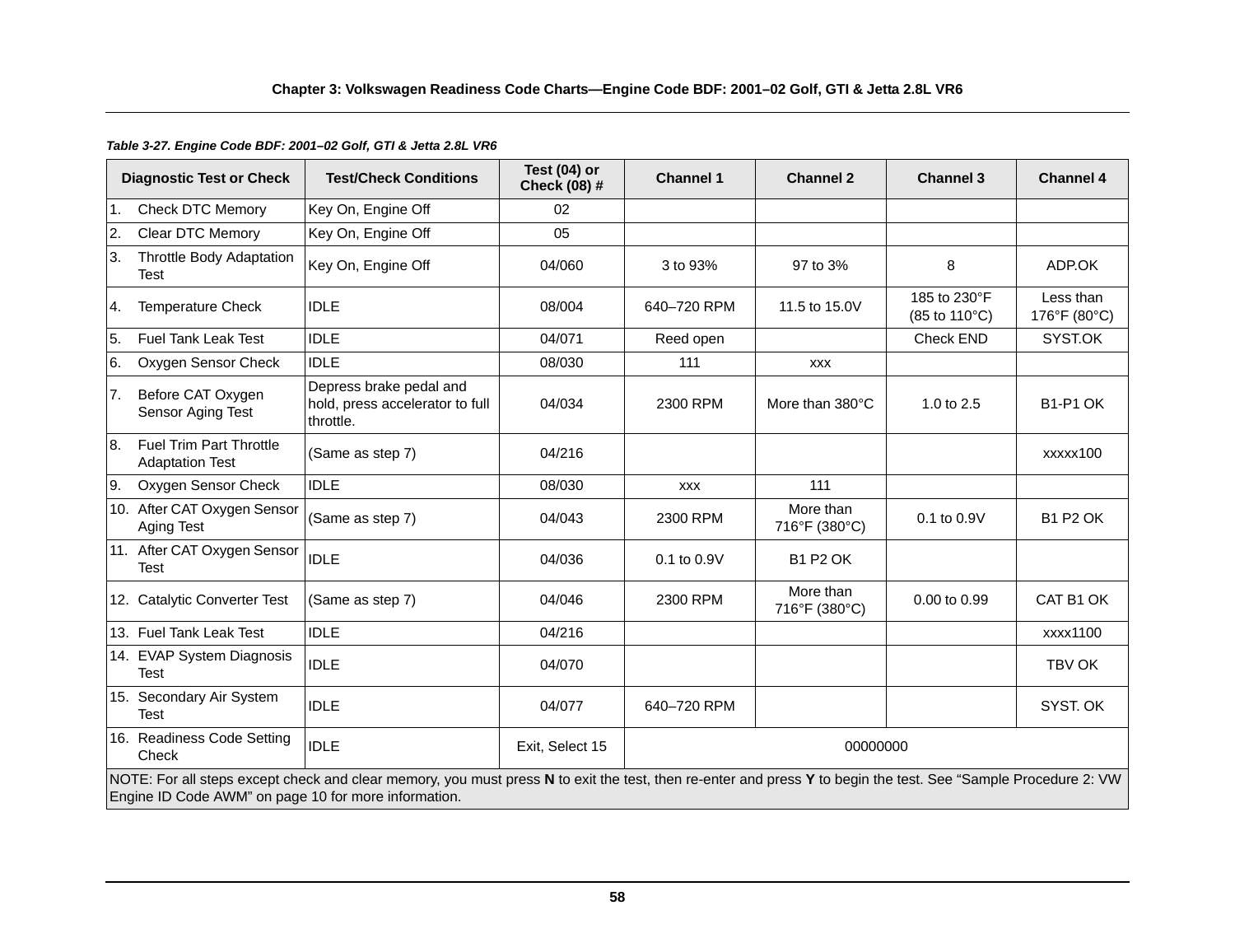|           | <b>Diagnostic Test or Check</b>                                                                                                                                                   | <b>Test/Check Conditions</b>                                                                                                                                          | Test $(04)$ or<br>Check (08) # | <b>Channel 1</b> | <b>Channel 2</b> | <b>Channel 3</b> | <b>Channel 4</b> |  |  |
|-----------|-----------------------------------------------------------------------------------------------------------------------------------------------------------------------------------|-----------------------------------------------------------------------------------------------------------------------------------------------------------------------|--------------------------------|------------------|------------------|------------------|------------------|--|--|
| 1.        | Check DTC Memory                                                                                                                                                                  | Key On, Engine Off                                                                                                                                                    | 02                             |                  |                  |                  |                  |  |  |
| 2.        | Clear DTC Memory                                                                                                                                                                  | Key On, Engine Off                                                                                                                                                    | 05                             |                  |                  |                  |                  |  |  |
| 3.        | Throttle Body Adaptation<br>Test                                                                                                                                                  | Key On, Engine Off                                                                                                                                                    | 04/060                         |                  |                  | $0$ to $8$       | ADP.OK           |  |  |
| 4.        | <b>EVAP System Diagnosis</b><br>Test                                                                                                                                              | <b>IDLE</b>                                                                                                                                                           | 04/202                         |                  |                  |                  | xxxxx100         |  |  |
|           | Enter 04/212 depress gas pedal to full throttle and hold until the test is done, then release the gas pedal and continue to the next step. This test may take several<br>minutes. |                                                                                                                                                                       |                                |                  |                  |                  |                  |  |  |
| 5.        | Before CAT Oxygen<br>Sensor Aging Test                                                                                                                                            | <b>IDLE</b>                                                                                                                                                           | 04/212                         |                  |                  |                  | xxxxx100         |  |  |
|           | step. This test may take several minutes.                                                                                                                                         | With your foot on the brake, enter 04/227 and depress gas pedal to full throttle and hold until the test is done, then release the gas pedal and continue to the next |                                |                  |                  |                  |                  |  |  |
| I6.       | <b>Catalytic Converter Test</b>                                                                                                                                                   | <b>IDLE</b>                                                                                                                                                           | 04/227                         |                  |                  |                  | xxxxx100         |  |  |
|           | Remove your foot from the brake.                                                                                                                                                  |                                                                                                                                                                       |                                |                  |                  |                  |                  |  |  |
| 7.        | <b>EVAP System Diagnosis</b><br>Test                                                                                                                                              | <b>IDLE</b>                                                                                                                                                           | 04/229                         |                  |                  |                  | xxxxx100         |  |  |
| 18.       | Secondary Air System<br>Test                                                                                                                                                      | <b>IDLE</b>                                                                                                                                                           | 04/231                         |                  |                  |                  | xxxxx100         |  |  |
| <b>9.</b> | Readiness Code Setting<br>Check                                                                                                                                                   | <b>IDLE</b>                                                                                                                                                           | Exit, Select 15                | 00000000         |                  |                  |                  |  |  |

#### *Table 3-28. Engine Code BDF: 2003 Golf & Jetta 2.8L VR6*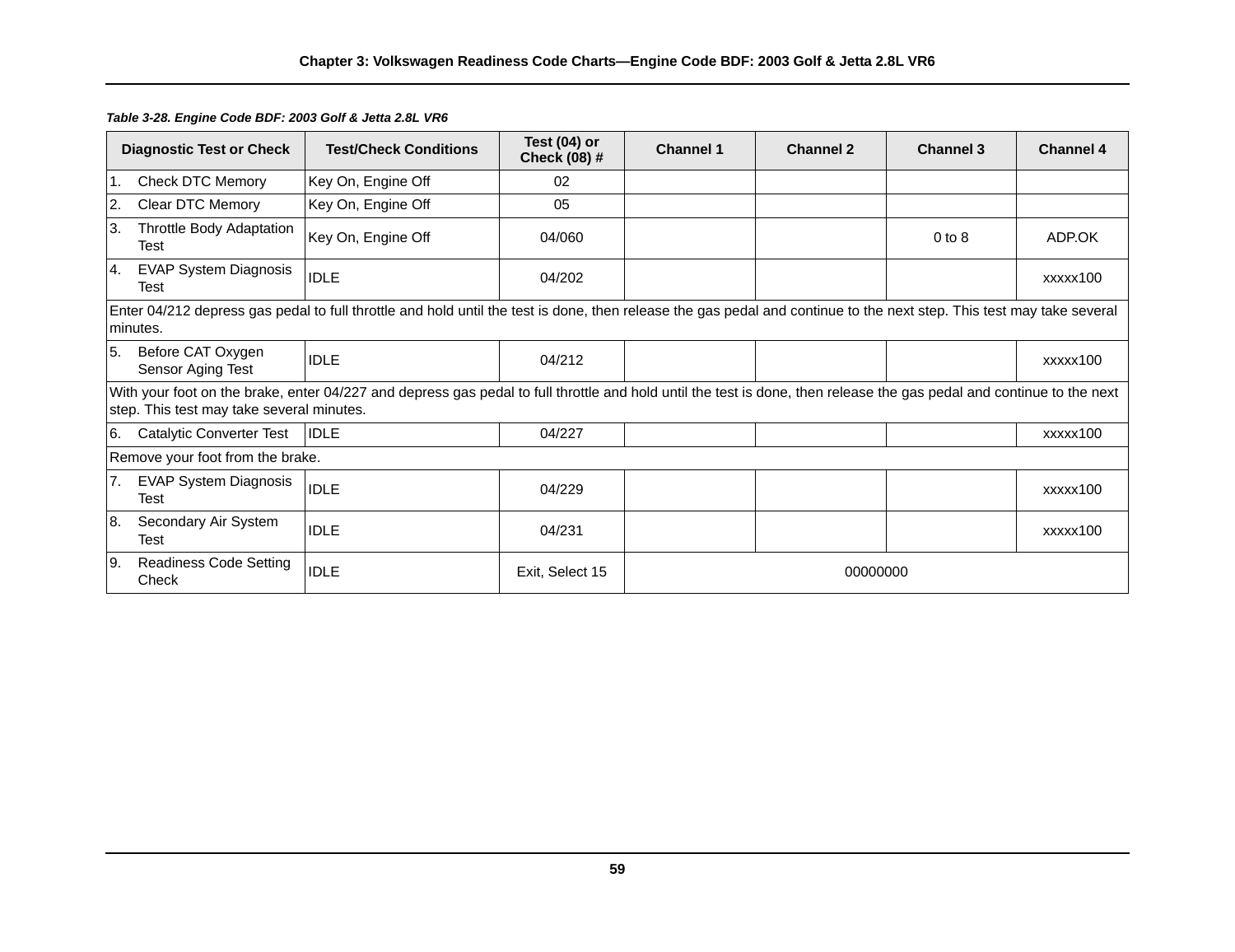# *Table 3-29. Engine Code BDP: 2002–03 Passat W8 (sheet 1 of 2)*

|                | <b>Diagnostic Test or Check</b>                                                                                                                                                                                        | <b>Test/Check Conditions</b>                                                                                                        | Test $(04)$ or<br>Check (08) # | <b>Channel 1</b> | <b>Channel 2</b> | <b>Channel 3</b>                                          | <b>Channel 4</b> |  |
|----------------|------------------------------------------------------------------------------------------------------------------------------------------------------------------------------------------------------------------------|-------------------------------------------------------------------------------------------------------------------------------------|--------------------------------|------------------|------------------|-----------------------------------------------------------|------------------|--|
| $\mathbf{1}$ . | <b>Check DTC Memory</b>                                                                                                                                                                                                | Key On, Engine Off                                                                                                                  | 02                             |                  |                  |                                                           |                  |  |
| 2.             | Clear DTC Memory                                                                                                                                                                                                       | Key On, Engine Off                                                                                                                  | 05                             |                  |                  |                                                           |                  |  |
| ΙЗ.            | <b>Throttle Body Adaptation</b><br><b>Test</b>                                                                                                                                                                         | Key On, Engine Off                                                                                                                  | 04/060                         | 3 to 16%         | 82 to 97%        | $0$ to $8$                                                |                  |  |
| 4.             | Kickdown Adaptation Test<br>(Auto Trans Only)                                                                                                                                                                          | Key On, Engine Off-<br>When Channel 3 displays<br>KICKDOWN, press the gas<br>pedal to the floor until<br>Channel 4 displays ADP.OK. | 04/063                         |                  |                  | <b>KICKDOWN</b>                                           | ADP.OK           |  |
| 5.             | <b>Fuel Tank Leak Test</b>                                                                                                                                                                                             | <b>IDLE</b>                                                                                                                         | 04/202                         |                  |                  |                                                           | xxxxx100         |  |
| 6.             | Before CAT Oxygen<br>Sensor Heater Test,<br>Bank 1                                                                                                                                                                     | Depress brake pedal and<br>hold, press accelerator to full<br>throttle.                                                             | 04/205                         |                  |                  |                                                           | xxxxx100         |  |
| 7.             | Before CAT Oxygen<br>Sensor Heater Test,<br>Bank 2                                                                                                                                                                     | (Same as step 6)                                                                                                                    | 04/206                         |                  |                  |                                                           | xxxxx100         |  |
| 8.             | Before CAT Oxygen<br>Sensor Aging Test,<br>Bank 1                                                                                                                                                                      | (Same as step 6)                                                                                                                    | 04/215                         |                  |                  | More than 1                                               | xxxxx100         |  |
| I9.            | Before CAT Oxygen<br>Sensor Aging Test,<br>Bank 1                                                                                                                                                                      | (Same as step 6)                                                                                                                    | 04/216                         |                  |                  | More than 1                                               | xxxxx100         |  |
|                | 10. Fuel Trim Part Throttle<br>Adaptation Test, Bank 1                                                                                                                                                                 | (Same as step 6)                                                                                                                    | 04/219                         |                  |                  |                                                           | xxxxx100         |  |
|                | 11. Fuel Trim Part Throttle<br>Adaptation Test, Bank 2                                                                                                                                                                 | (Same as step 6)                                                                                                                    | 04/220                         |                  |                  |                                                           | xxxxx100         |  |
|                | 12. Mass Airflow Sensor Test                                                                                                                                                                                           | (Same as step 6)                                                                                                                    | 04/221                         |                  |                  |                                                           | xxxxx100         |  |
|                | 13. After CAT Oxygen Sensor<br>Heater Test, Bank 1                                                                                                                                                                     | (Same as step 6)                                                                                                                    | 04/222                         |                  |                  | 392 to 1202°F<br>$(200 \text{ to } 650^{\circ} \text{C})$ | xxxxx100         |  |
|                | NOTE: For all steps except check and clear memory, you must press N to exit the test, then re-enter and press Y to begin the test. See "Sample Procedure 2: VW<br>Engine ID Code AWM" on page 10 for more information. |                                                                                                                                     |                                |                  |                  |                                                           |                  |  |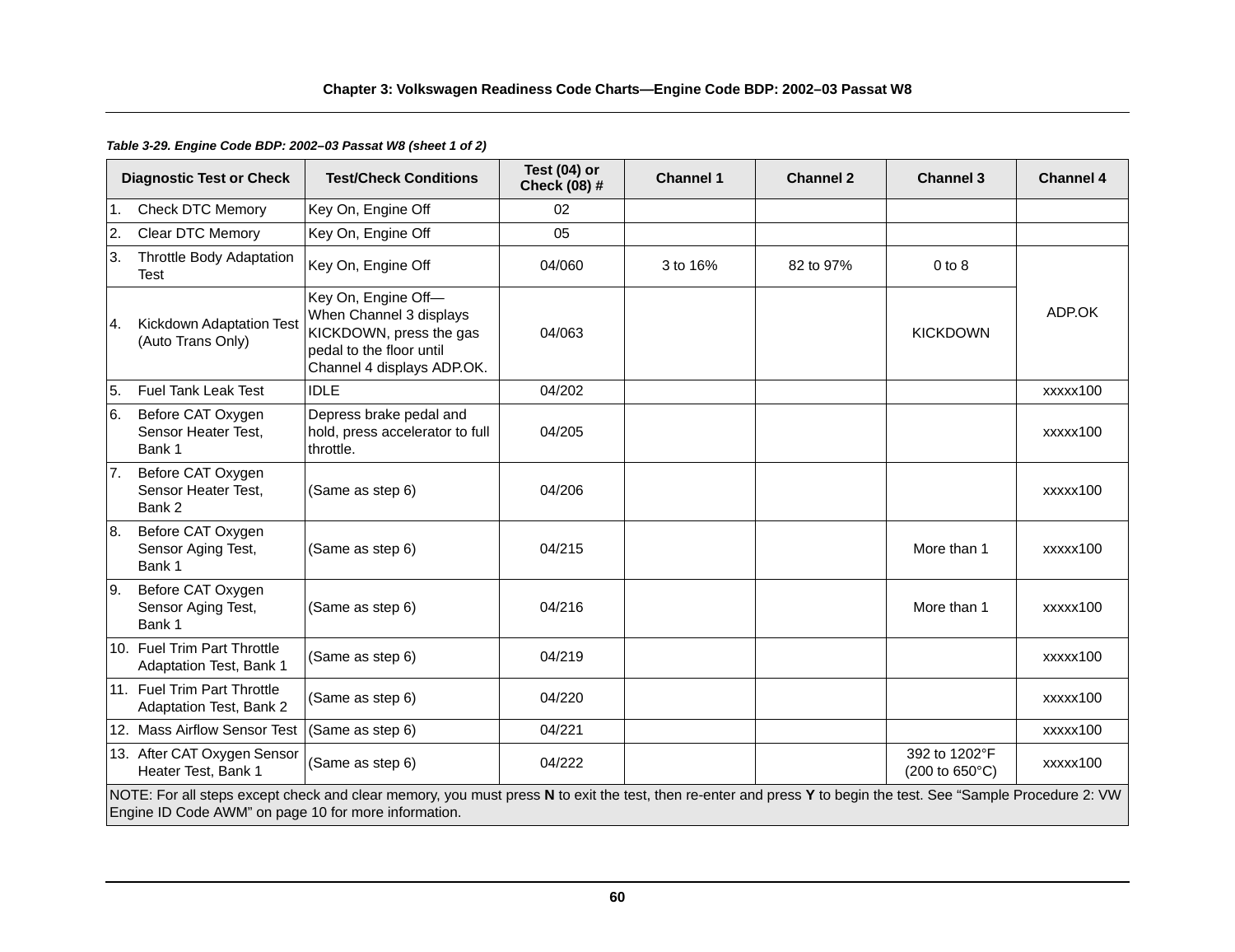*Table 3-29. Engine Code BDP: 2002–03 Passat W8 (sheet 2 of 2)*

| <b>Diagnostic Test or Check</b>                                                                                                                                                                                        | <b>Test/Check Conditions</b> | Test $(04)$ or<br>Check (08) # | <b>Channel 1</b> | <b>Channel 2</b> | <b>Channel 3</b> | <b>Channel 4</b> |  |
|------------------------------------------------------------------------------------------------------------------------------------------------------------------------------------------------------------------------|------------------------------|--------------------------------|------------------|------------------|------------------|------------------|--|
| 14. After CAT Oxygen Sensor<br>Heater Test, Bank 2                                                                                                                                                                     | (Same as step 6)             | 04/223                         |                  |                  | 200 to 650°C     | xxxxx100         |  |
| 15. After CAT Oxygen Sensor<br><b>Test</b>                                                                                                                                                                             | (Same as step 6)             | 04/226                         |                  |                  |                  | xxxxx100         |  |
| 16. After CAT Oxygen Sensor<br>Aging Test, Bank 1                                                                                                                                                                      | (Same as step 6)             | 04/227                         |                  |                  |                  | xxxxx100         |  |
| 17. After CAT Oxygen Sensor<br>Aging Test, Bank 2                                                                                                                                                                      | (Same as step 6)             | 04/228                         |                  |                  |                  | xxxxx100         |  |
| 18. Catalytic Converter Test,<br>Bank 1                                                                                                                                                                                | (Same as step 6)             | 04/229                         |                  |                  |                  | xxxxx100         |  |
| 19. Catalytic Converter Test,<br>Bank 2                                                                                                                                                                                | (Same as step 6)             | 04/230                         |                  |                  |                  | xxxxx100         |  |
| 20. Fuel Trim Idle Adaptation<br>Test, Bank 1                                                                                                                                                                          | <b>IDLE</b>                  | 04/219                         |                  |                  |                  | xxxxx100         |  |
| 21. Fuel Trim Idle Adaptation<br>Test, Bank 2                                                                                                                                                                          | <b>IDLE</b>                  | 04/220                         |                  |                  |                  | xxxxx100         |  |
| 22. EVAP System Diagnosis<br>Test                                                                                                                                                                                      | <b>IDLE</b>                  | 04/231                         |                  |                  |                  | xxxxx100         |  |
| 23. Secondary Air System<br>Test, Bank 1                                                                                                                                                                               | <b>IDLE</b>                  | 04/232                         |                  |                  |                  | xxxxx100         |  |
| 24. Secondary Air System<br>Test, Bank 2                                                                                                                                                                               | <b>IDLE</b>                  | 04/233                         |                  |                  |                  | xxxxx100         |  |
| 25. Fuel Trim Idle Adaptation<br>Test, Bank 1                                                                                                                                                                          | <b>IDLE</b>                  | 04/234                         |                  |                  |                  | xxxxx100         |  |
| 26. Fuel Trim Idle Adaptation<br>Test, Bank 2                                                                                                                                                                          | <b>IDLE</b>                  | 04/235                         |                  |                  |                  | xxxxx100         |  |
| 27. Readiness Code Setting<br>Check                                                                                                                                                                                    | <b>IDLE</b>                  | Exit, Select 15                |                  | 00000000         |                  |                  |  |
| NOTE: For all steps except check and clear memory, you must press N to exit the test, then re-enter and press Y to begin the test. See "Sample Procedure 2: VW<br>Engine ID Code AWM" on page 10 for more information. |                              |                                |                  |                  |                  |                  |  |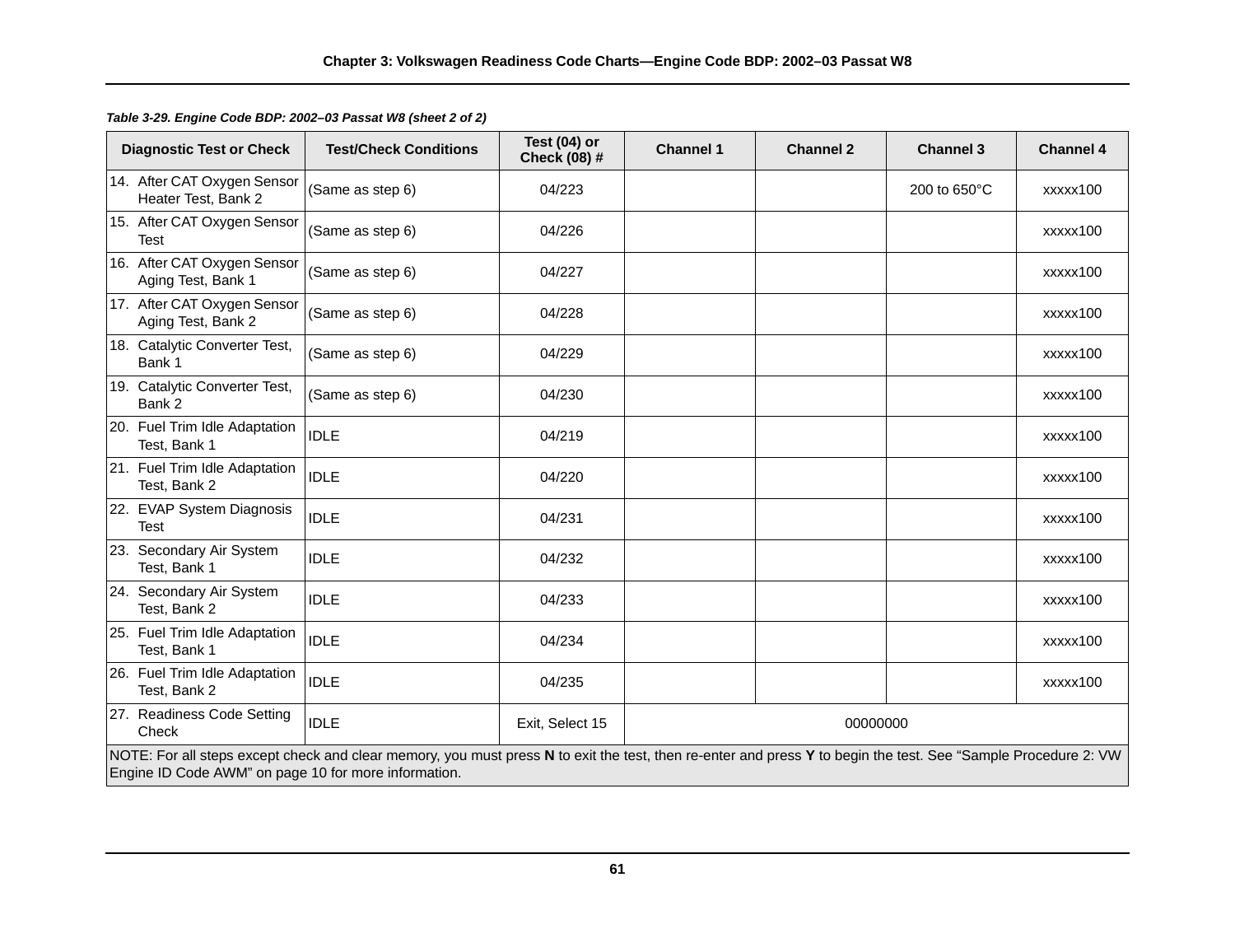# **Diesel Engines**

#### *Table 3-30. Engine Code 1Z (1996–97): Diesel Engine*

|     | <b>Test Conditions</b>                                                           |  |  |  |  |  |
|-----|----------------------------------------------------------------------------------|--|--|--|--|--|
| 1.  | Warm up engine until coolant temperature is 77°F (25°C) minimum.                 |  |  |  |  |  |
| 2.  | Turn the engine off, wait 10 seconds, then restart the engine.                   |  |  |  |  |  |
| 13. | Increase engine speed to 2200 RPM.                                               |  |  |  |  |  |
| 14. | Release the accelerator and allow the engine to idle (about 900 RPM).            |  |  |  |  |  |
| 15. | Stop the engine and wait 10 seconds.                                             |  |  |  |  |  |
| I6. | Start the engine and increase engine speed to 2200 RPM.                          |  |  |  |  |  |
| 7.  | Release the accelerator and allow the engine to idle (about 900 RPM).            |  |  |  |  |  |
| 18. | Check if readiness codes are set or completed using generic OBD-II testing mode. |  |  |  |  |  |

#### *Table 3-31. Engine Codes 1Z (1998), AHU (1998–99) and ALH (1998–2001): Diesel Engines*

|               | <b>Test Conditions</b>                                                                                                                                                                                                                                                                                                        |
|---------------|-------------------------------------------------------------------------------------------------------------------------------------------------------------------------------------------------------------------------------------------------------------------------------------------------------------------------------|
|               | Start the engine and increase the speed to 2200 RPM, release throttle and allow engine to return to idle (900 RPM), stop the engine, and waiting approximately  <br>10 seconds, then repeat.                                                                                                                                  |
| 2.            | Exit and select 15 to check Readiness Code settings. If settings are not OK, continue with the next steps.                                                                                                                                                                                                                    |
| 3.            | Start the engine and let it idle for 35 seconds minimum.                                                                                                                                                                                                                                                                      |
| 4.            | Test drive vehicle and maintain 2000 RPM in 3rd gear (manual transmissions) or 2nd gear (automatic transmissions) for 5 seconds minimum.                                                                                                                                                                                      |
| 5.            | Accelerate from an engine speed of 2200 RPM to WOT in 2nd or 3rd gear for 8 seconds.                                                                                                                                                                                                                                          |
| <sup>6.</sup> | Park the vehicle, switch off the engine, and wait approximately 10 seconds. Repeat steps 3-6 and check for readiness code settings with generic OBD-II<br>testing mode using Snap-on® Domestic or Asian Imports Vehicle Communication Software.<br>NOTE: For ALH, you can check readiness codes with the procedure on page 5. |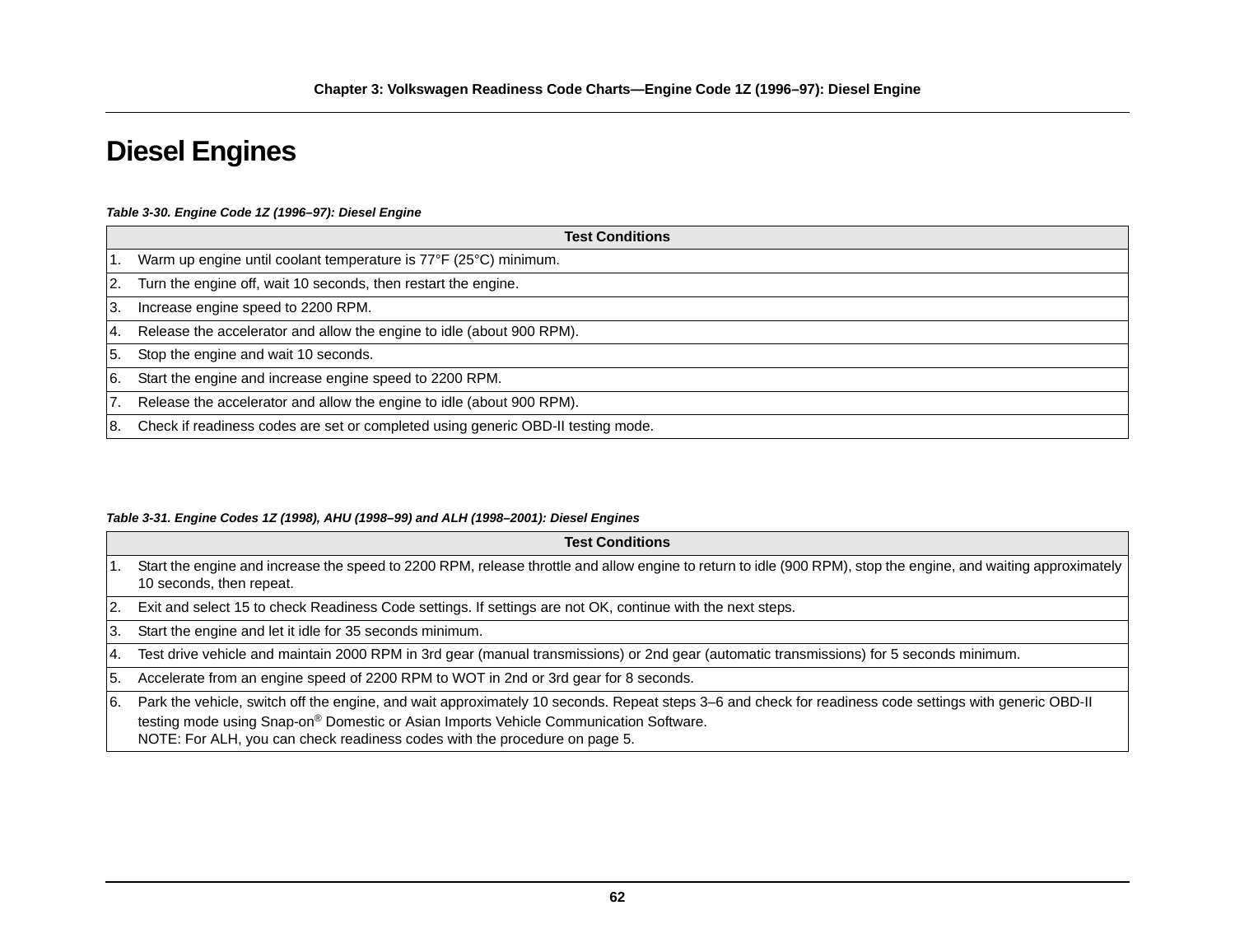*Table 3-32. Engine Code ALH (2002–03): Diesel Engine*

|                | <b>Test Conditions</b>                                                                                               |  |  |  |  |  |
|----------------|----------------------------------------------------------------------------------------------------------------------|--|--|--|--|--|
| 1.             | Switch the ignition on and wait 5 seconds.                                                                           |  |  |  |  |  |
| <u>2.</u>      | Start the engine and let it idle for 45 seconds.                                                                     |  |  |  |  |  |
| ΙЗ.            | Perform the following road test:                                                                                     |  |  |  |  |  |
|                | In 3rd gear, accelerate with the gas pedal fully depressed, accelerating from 31 MPH (50 KPH) to 75 MPH (120 KPH).   |  |  |  |  |  |
|                | Drive on a level surface for two minutes in 4th gear, maintaining a constant engine speed between 1700 and 1900 RPM. |  |  |  |  |  |
| I4.            | Park the vehicle and switch the ignition off.                                                                        |  |  |  |  |  |
| 5.             | Wait 15 seconds, then switch the ignition switch back on.                                                            |  |  |  |  |  |
| <sup>6.</sup>  | Wait 5 seconds, then start the engine and let it run at idle for 45 seconds.                                         |  |  |  |  |  |
| 7 <sub>1</sub> | Repeat the road test in step 3.                                                                                      |  |  |  |  |  |
| l 8.           | Park the vehicle but do not shut the engine off—let it idle for three minutes without touching the gas pedal.        |  |  |  |  |  |
| -9.            | Check readiness codes with the procedure for diesel engines on page 5.                                               |  |  |  |  |  |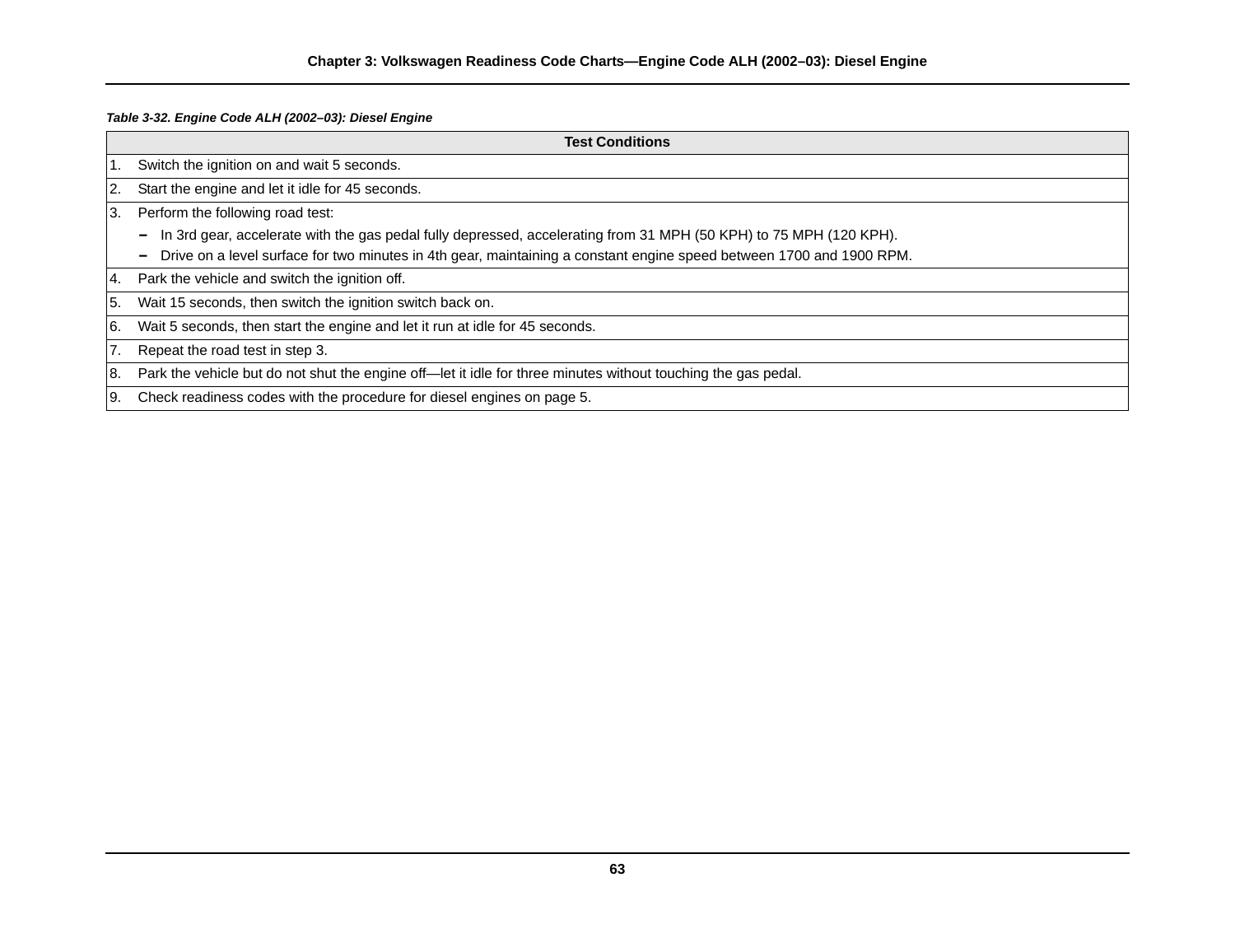# **Gasoline Engines**

*Table 4-1. Engine Code ABZ: 1997–99 A8/S8 4.2L*

|     | <b>Diagnostic Test or Check</b>                              | <b>Test/Check Conditions</b> | Test (04) or<br>Check (08) # | <b>Channel 1</b>   | <b>Channel 2</b>   | <b>Channel 3</b> | <b>Channel 4</b>      |
|-----|--------------------------------------------------------------|------------------------------|------------------------------|--------------------|--------------------|------------------|-----------------------|
| l1. | <b>Check DTC Memory</b>                                      | Key On, Engine Off           | 02                           |                    |                    |                  |                       |
| 2.  | Clear DTC Memory                                             | Key On, Engine Off           | 05                           |                    |                    |                  |                       |
| 3.  | <b>Readiness Code Setting</b><br>Check                       | Key On, Engine Off           | 08/036                       | 01100101           | 11111101           | 00010111         | 00010111              |
| 4.  | Before CAT Oxygen<br>Sensor Check,<br><b>Banks 1 &amp; 2</b> | <b>IDLE</b>                  | 08/026                       | $-0.170$ to 0.900V | -0.170 to 0.900V   | <b>B1-S1 ON</b>  | <b>B1-S1 ON</b>       |
| 5.  | Before CAT Oxygen<br>Sensor Response Time<br>Test, Bank 1    | 1800-2200 RPM                | 04/029                       | 1800-2200 RPM      | Min. 572°F (300°C) | $0.5$ to $2.5$ s | <b>B1-S1 OK</b>       |
| 6.  | Before CAT Oxygen<br>Sensor Response Time<br>Test, Bank 2    | 1800-2200 RPM                | 04/030                       | 1800-2200 RPM      | Min. 572°F (300°C) | $0.5$ to $2.5$ s | <b>B2-S1 OK</b>       |
| 7.  | Catalytic Converter Test,<br>Bank 1                          | 1800-2200 RPM                | 04/031                       | 1800-2200 RPM      | Min. 572°F (300°C) | $0.00$ to $0.30$ | CAT B1 OK             |
| 8.  | Catalytic Converter Test,<br>Bank 2                          | 1800-2200 RPM                | 04/032                       | 1800-2200 RPM      | Min. 572°F (300°C) | 0.00 to 0.30     | CAT B <sub>2</sub> OK |
| 9.  | <b>EVAP System Diagnosis</b><br>Test                         | <b>IDLE</b>                  | 04/033                       |                    | $-5.5$ to $+6.3%$  | Max. 0.2 g/s     | <b>EVAP OK</b>        |
|     | 10. Fuel Tank Leak Test                                      | <b>IDLE</b>                  | 04/034                       |                    |                    | <b>CHECK END</b> | SYST.OK               |
|     | 11. Readiness Code Setting<br>Check                          | <b>IDLE</b>                  | 08/036<br>or Exit, Select 15 | 00000000           |                    |                  |                       |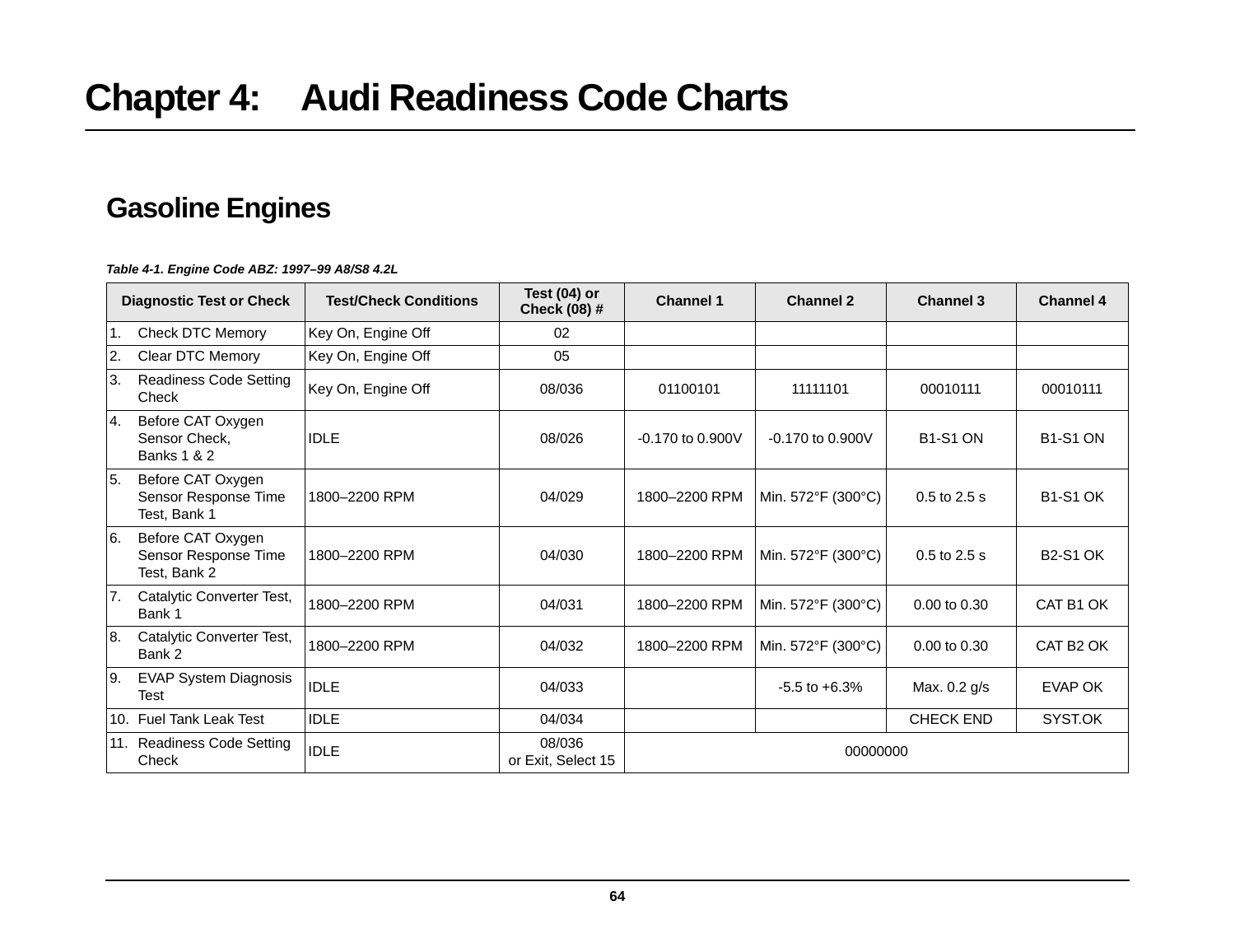| <b>Diagnostic Test or Check</b> |                                                       | <b>Test/Check Conditions</b> | Test $(04)$ or<br>Check (08) # | <b>Channel 1</b>      | <b>Channel 2</b>  | <b>Channel 3</b> | <b>Channel 4</b>                                                              |
|---------------------------------|-------------------------------------------------------|------------------------------|--------------------------------|-----------------------|-------------------|------------------|-------------------------------------------------------------------------------|
| $\overline{1}$ .                | Check DTC Memory                                      | Key On, Engine Off           | 02                             |                       |                   |                  |                                                                               |
| 2.                              | Clear DTC Memory                                      | Key On, Engine Off           | 05                             |                       |                   |                  |                                                                               |
| 3.                              | <b>Readiness Code Setting</b><br>Check                | Key On, Engine Off           | 08/086                         | 11100101/<br>01100101 | 11111101          | 00011111         | 00000000                                                                      |
| 4.                              | Throttle Body Adaptation<br>Test                      | Key On, Engine Off           | 04/060                         | 0 to $25^\circ$       | 0 to $25^\circ$   | <b>IDLE</b>      | ADP.OK                                                                        |
| 5.                              | Before and After CAT<br>Oxygen Sensor Heater<br>Check | 1800-2200 RPM                | 08/030                         | 111                   | 111               |                  |                                                                               |
| 6.                              | Before CAT Oxygen<br>Sensor Response Time<br>Test     | 1800-2200 RPM                | 04/034                         | 1800-2200 RPM         | 0.8 to 2.0 ms     | $0.0$ to $3.3$ s | <b>B1-S1 OK</b>                                                               |
| 7.                              | Catalytic Converter Test                              | 1800-2200 RPM                | 04/046                         | $0.0 \text{ to } 1.0$ | $0$ to $2$        | 58.6 s           | CAT B1 OK<br>NOTE: May take<br>up to 1 min.<br>before test runs<br>(Test ON). |
| 8.                              | <b>EVAP System Diagnosis</b><br>Test                  | <b>IDLE</b>                  | 04/070                         |                       | $-5.4$ to $9.4\%$ |                  |                                                                               |
| 9.                              | <b>Fuel Tank Leak Test</b>                            | <b>IDLE</b>                  | 04/071                         |                       |                   |                  |                                                                               |
|                                 | 10. Readiness Code Setting<br>Check                   | <b>IDLE</b>                  | 08/086 or<br>Exit, Select 15   | 00000000              |                   |                  |                                                                               |

#### *Table 4-2. Engine Code AEB: 1997–99 A4 1.8L*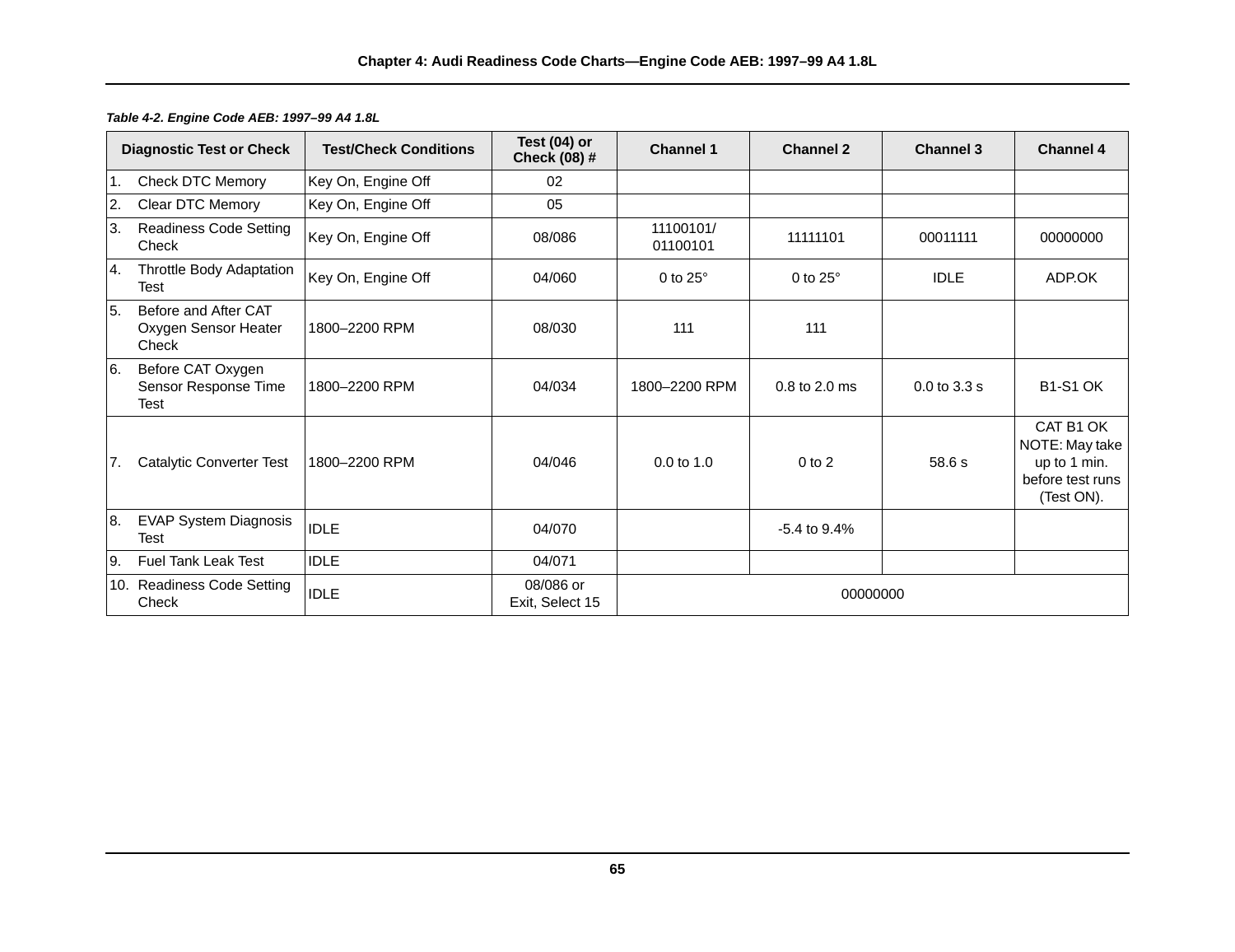# **Chapter 4: Audi Readiness Code Charts—Engine Code AEB: 2000 A4 1.8L**

# *Table 4-3. Engine Code AEB: 2000 A4 1.8L*

|     | <b>Diagnostic Test or Check</b>                              | <b>Test/Check Conditions</b>                                                                                                                                   | Test (04) or<br>Check (08) # | <b>Channel 1</b>  | <b>Channel 2</b>           | <b>Channel 3</b>       | <b>Channel 4</b> |  |
|-----|--------------------------------------------------------------|----------------------------------------------------------------------------------------------------------------------------------------------------------------|------------------------------|-------------------|----------------------------|------------------------|------------------|--|
| 1.  | <b>Check DTC Memory</b>                                      | Key On, Engine Off                                                                                                                                             | 02                           |                   |                            |                        |                  |  |
| 2.  | Clear DTC Memory                                             | Key On, Engine Off                                                                                                                                             | 05                           |                   |                            |                        |                  |  |
| ΙЗ. | <b>Throttle Body Adaptation</b><br><b>Test</b>               | Key On, Engine Off                                                                                                                                             | 04/060                       | 8 to 60%          | 60 to 94%                  | $0$ to $9$             |                  |  |
| 4.  |                                                              | Key On, Engine Off-<br>When Channel 3 displays<br>Kickdown Adaptation Test   KICKDOWN, press the gas<br>pedal to the floor until<br>Channel 4 displays ADP.OK. | 04/063                       | 12 to 97%         | 4 to 94%                   | <b>KICKDOWN</b>        | ADP.OK           |  |
| 5.  | <b>Closed Loop Fuel Control</b><br><b>Test</b>               | <b>IDLE</b>                                                                                                                                                    | 04/107                       | 800-900 RPM       | $-8\%$ to $+8\%$           |                        | SYST.OK          |  |
| 6.  | <b>Fuel Tank Leak Test</b>                                   | <b>IDLE</b>                                                                                                                                                    | 04/071                       |                   |                            | <b>Check END</b>       | SYST.OK          |  |
| 7.  | <b>EVAP System Diagnosis</b><br>Test                         | <b>IDLE</b>                                                                                                                                                    | 04/070                       | 0 to 100%         |                            |                        | <b>EVAP OK</b>   |  |
| 8.  | Oxygen Sensor Heater<br><b>Test</b>                          | 1800-2200 RPM                                                                                                                                                  | 04/041                       | $0$ to $2.0$ kohm | HtgbC ON                   | $0$ to $2.0$ kohm      | HtgbC ON         |  |
| 9.  | After CAT Oxygen Sensor<br><b>Test</b>                       | <b>IDLE</b>                                                                                                                                                    | 04/036                       | 0.5 to 0.095V     | <b>B1-S2 OK</b>            |                        |                  |  |
|     | 10. Before CAT Oxygen<br>Sensor Response Time<br><b>Test</b> | 1800-2200 RPM                                                                                                                                                  | 04/034                       | 1800-2200 RPM     | More than<br>662°F (350°C) | 0 to 1.0 s             | <b>B1-S1 OK</b>  |  |
|     | 11. Oxygen Sensor Test                                       | <b>IDLE</b>                                                                                                                                                    | 04/037                       | 12 to 30%         | 0.1 to 0.9V                | $-150$ ms to $+150$ ms | SYST.OK          |  |
|     | 12. After CAT Oxygen Sensor<br>Aging Test                    | 1800-2200 RPM                                                                                                                                                  | 04/043                       | 1800-2200 RPM     | More than<br>662°F (350°C) | $0.1$ to $0.9V$        | <b>B1-S2 OK</b>  |  |
|     | 13. Catalytic Converter Test                                 | 1800-2200 RPM                                                                                                                                                  | 04/046                       | 1800-2200 RPM     | More than<br>752°F (400°C) | 0.0 to 0.29            | CATB1 OK         |  |
|     | 14. Secondary Air System<br><b>Test</b>                      | <b>IDLE</b>                                                                                                                                                    | 04/077                       | 740-920 RPM       | 2 to 5 $g/s$               | 4 to 10 g/s            | SYST.OK          |  |
|     | 15. Readiness Code Setting<br>Check                          | <b>IDLE</b>                                                                                                                                                    | 08/086<br>or Exit, Select 15 | 00000000          |                            |                        |                  |  |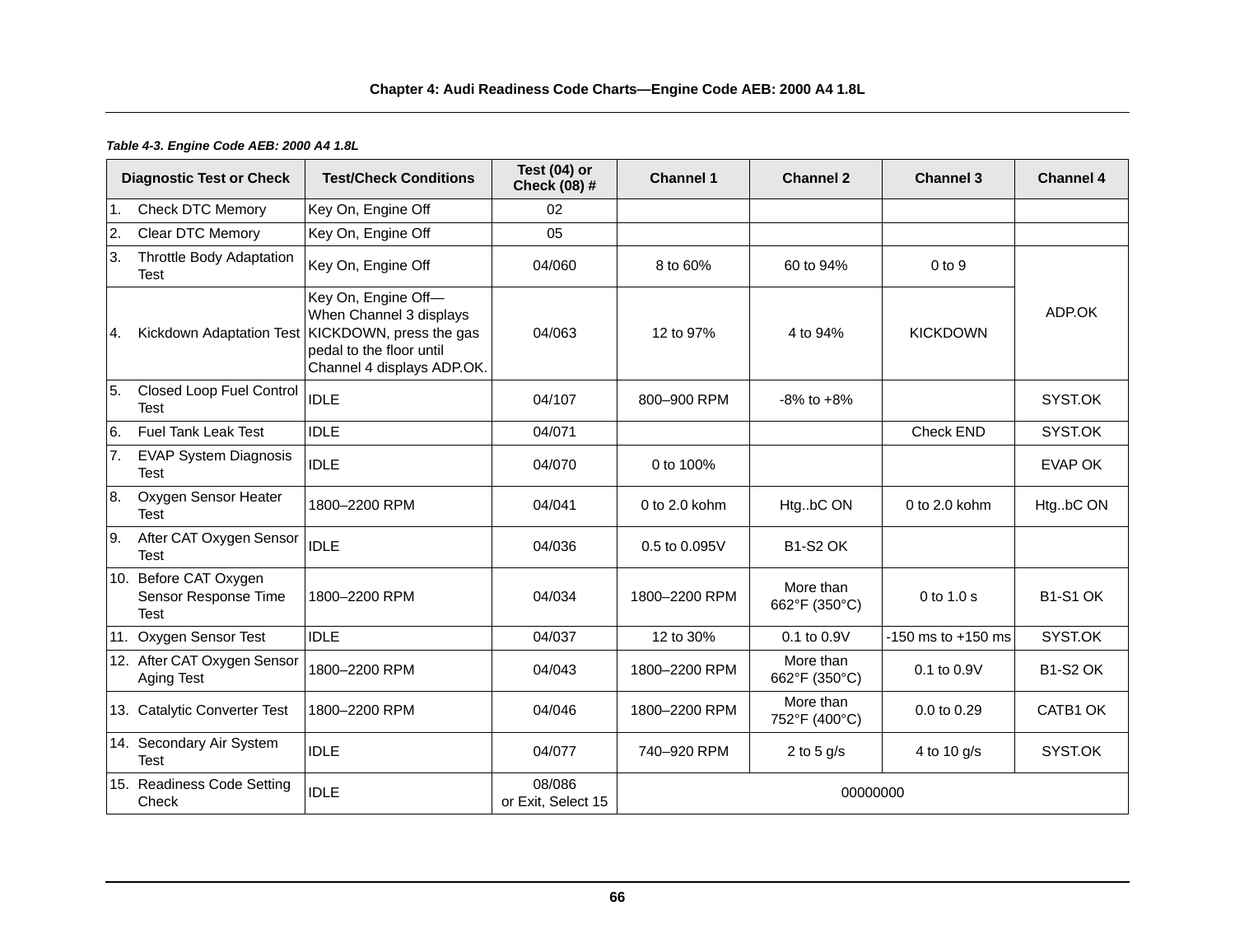|                  | <b>Diagnostic Test or Check</b>                              | <b>Test/Check Conditions</b> | Test $(04)$ or<br><b>Check (08) #</b> | <b>Channel 1</b>     | <b>Channel 2</b>     | <b>Channel 3</b> | <b>Channel 4</b> |
|------------------|--------------------------------------------------------------|------------------------------|---------------------------------------|----------------------|----------------------|------------------|------------------|
| $\overline{1}$ . | Check DTC Memory                                             | Key On, Engine Off           | 02                                    |                      |                      |                  |                  |
| 2.               | Clear DTC Memory                                             | Key On, Engine Off           | 05                                    |                      |                      |                  |                  |
| 3.               | <b>Readiness Code Setting</b><br>Check                       | Key On, Engine Off           | 08/036                                | 01100101             | 11111101             | 00010111         | 00010111         |
| 4.               | Before CAT Oxygen<br>Sensor Check,<br><b>Banks 1 &amp; 2</b> | <b>IDLE</b>                  | 08/026                                | $-0.170$ to $0.900V$ | $-0.170$ to $0.900V$ | <b>B1-S1 ON</b>  | <b>B1-S1 ON</b>  |
| 5.               | Before CAT Oxygen<br>Sensor Response Time<br>Test, Bank 1    | 1800-2200 RPM                | 04/029                                | 1800-2200 RPM        | Min. 572°F (300°C)   | $0.5$ to $2.5$ s | <b>B1-S1 OK</b>  |
| 6.               | Before CAT Oxygen<br>Sensor Response Time<br>Test, Bank 2    | 1800-2200 RPM                | 04/030                                | 1800-2200 RPM        | Min. 572°F (300°C)   | $0.5$ to $2.5$ s | <b>B2-S1 OK</b>  |
| 7.               | Catalytic Converter Test,<br>Bank 1                          | 1800-2200 RPM                | 04/031                                | 1800-2200 RPM        | Min. 572°F (300°C)   | 0.00 to 0.30     | CAT B1 OK        |
| 8.               | Catalytic Converter Test,<br>Bank 2                          | 1800-2200 RPM                | 04/032                                | 1800-2200 RPM        | Min. 572°F (300°C)   | $0.00$ to $0.30$ | CAT B2 OK        |
| 9.               | <b>EVAP System Diagnosis</b><br>Test                         | <b>IDLE</b>                  | 04/033                                |                      | $-5.5$ to $+6.3%$    | Max. 0.2 g/s     | <b>EVAP OK</b>   |
|                  | 10. Fuel Tank Leak Test                                      | <b>IDLE</b>                  | 04/034                                |                      |                      | <b>CHECK END</b> | SYST.OK          |
|                  | 11. Readiness Code Setting<br>Check                          | <b>IDLE</b>                  | 08/036<br>or Exit, Select 15          |                      | 00000000             |                  |                  |

*Table 4-4. Engine Code AEW: 1997–99 A8/S8 3.7L*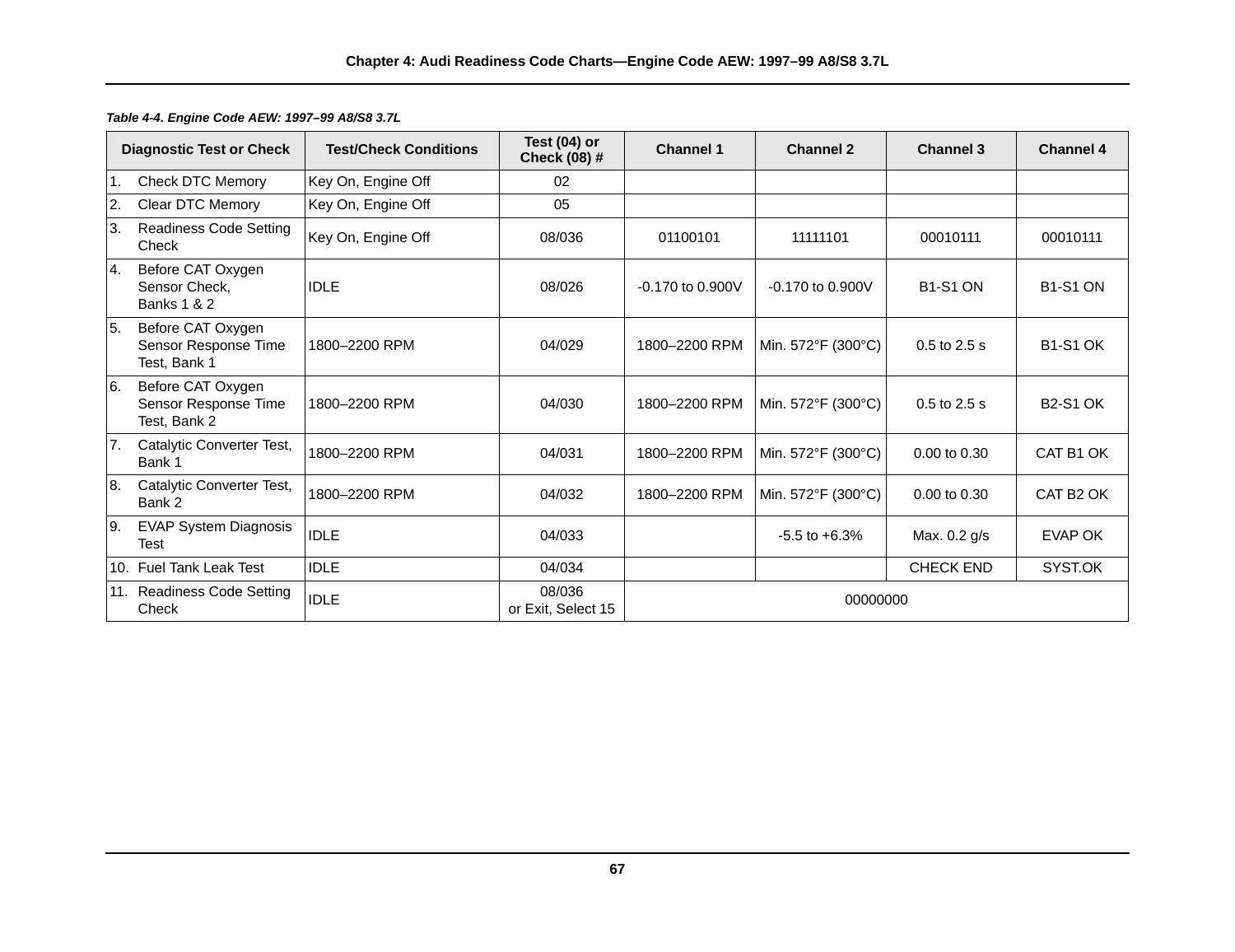# **Chapter 4: Audi Readiness Code Charts—Engine Code AFC: 1996–98 A4/S4, A6/S6, and Cabriolet**

#### *Table 4-5. Engine Code AFC: 1996–98 A4/S4, A6/S6, and Cabriolet*

|               | <b>Diagnostic Test or Check</b>                                                                                                                                                                                                                                                                                                                                                                                                                                                                                                                                                                                                                                                                                                  | <b>Test/Check Conditions</b> | Test (04) or<br><b>Check (08) #</b> | <b>Channel 1</b>          | <b>Channel 2</b> | <b>Channel 3</b> | <b>Channel 4</b> |  |  |
|---------------|----------------------------------------------------------------------------------------------------------------------------------------------------------------------------------------------------------------------------------------------------------------------------------------------------------------------------------------------------------------------------------------------------------------------------------------------------------------------------------------------------------------------------------------------------------------------------------------------------------------------------------------------------------------------------------------------------------------------------------|------------------------------|-------------------------------------|---------------------------|------------------|------------------|------------------|--|--|
| 1.            | <b>Check DTC Memory</b>                                                                                                                                                                                                                                                                                                                                                                                                                                                                                                                                                                                                                                                                                                          | Key On, Engine Off           | 02                                  |                           |                  |                  |                  |  |  |
| 2.            | Clear DTC Memory                                                                                                                                                                                                                                                                                                                                                                                                                                                                                                                                                                                                                                                                                                                 | Key On, Engine Off           | 05                                  |                           |                  |                  |                  |  |  |
| <sup>3.</sup> | <b>Readiness Code Setting</b><br>Check                                                                                                                                                                                                                                                                                                                                                                                                                                                                                                                                                                                                                                                                                           | Key On, Engine Off           | 08/029*                             | $111 - 11 - 1$            | 000 00 0         | 0                | 0                |  |  |
| <b>14.</b>    | Warm up engine,<br><b>Temperature Check</b>                                                                                                                                                                                                                                                                                                                                                                                                                                                                                                                                                                                                                                                                                      | <b>IDLE</b>                  | 08/001                              | More than<br>158°F (70°C) |                  |                  |                  |  |  |
| <b>5.</b>     | A mixed city and highway drive is required. The necessary driving conditions for the test drive are listed below:<br>Speed: $50-62$ MPH for $1\frac{1}{2}-5$ minutes<br>RPM: 1800–2700 RPM. Manual Transmissions in 4th or 5th gear, Automatics in "D"rive.<br>Drive Profile: At specified speed (50–62 MPH), implement a short deceleration phase (5–8 s), then resume steady MPH/RPM.<br>Drive Time: Approximately 1.5–5 minutes, as long as necessary.                                                                                                                                                                                                                                                                        |                              |                                     |                           |                  |                  |                  |  |  |
| I6.           | <b>Readiness Code Setting</b><br>Check                                                                                                                                                                                                                                                                                                                                                                                                                                                                                                                                                                                                                                                                                           | <b>IDLE</b>                  | 08/029<br>or Exit, Select 15        |                           | 000 00 0         |                  |                  |  |  |
|               | If display field 1 in display group 029 reads "1" instead of "0", and/or a malfunction relating to the exhaust system is stored in the DTC memory, you must use<br>display group 017 for a selective diagnosis. Since exhaust gas recirculation is switched off during Basic Setting (04), diagnosis of the EGR throughput is<br>evaluated only in Read Measuring Value Block (08). The diagnosis is only considered OK when the EGR temperature is greater than 122°F (50°C) during<br>reading time. Diagnosis of the EGR flow is active when the following conditions are met: coolant temperature is greater than 46°F (8°C); vehicle is in constant  <br>drive with an engine speed of 2000–3000 RPM; engine load is 30–60%. |                              |                                     |                           |                  |                  |                  |  |  |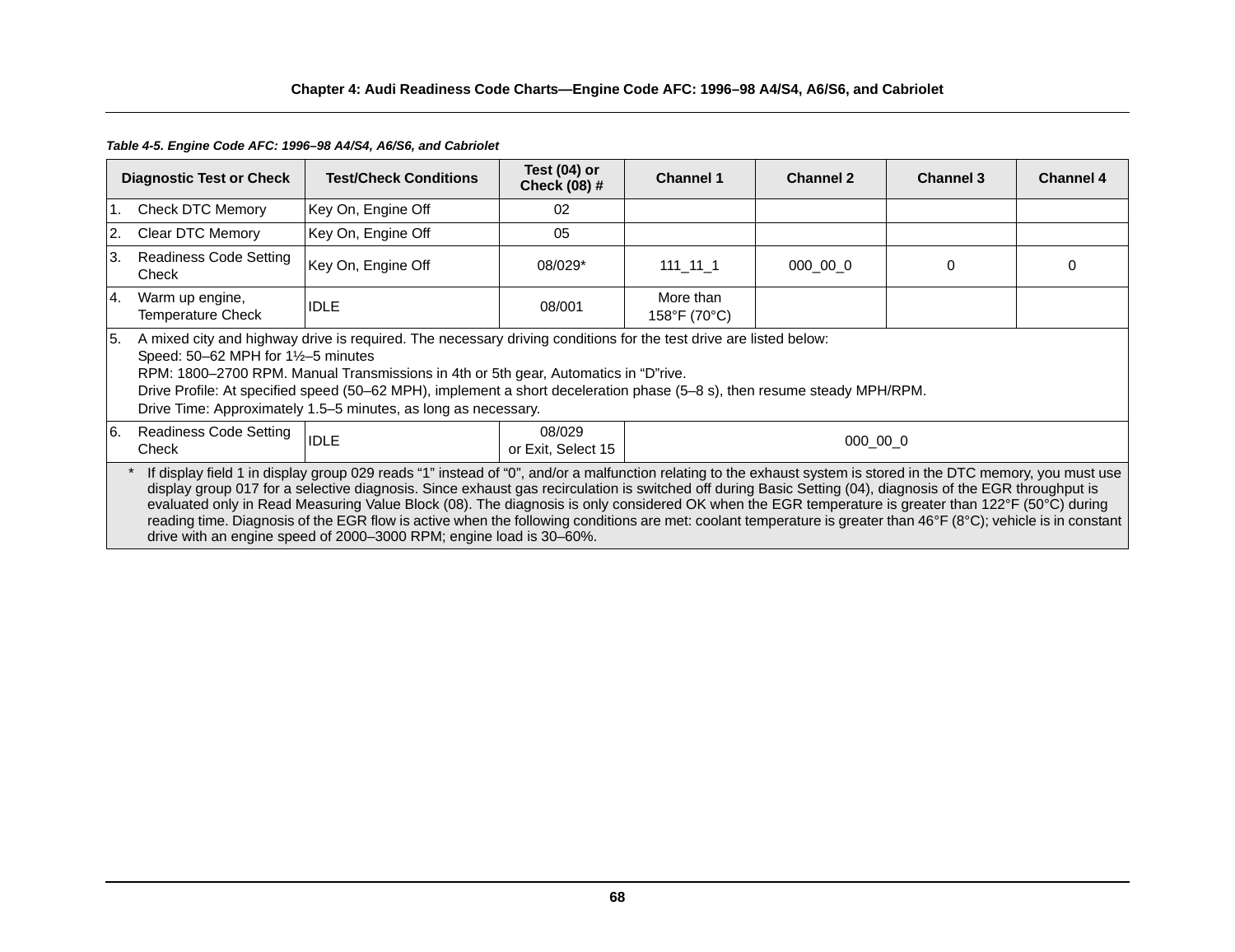|                | <b>Diagnostic Test or Check</b>                                                                                                                                        | <b>Test/Check Conditions</b> | Test $(04)$ or<br><b>Check (08) #</b> | <b>Channel 1</b> | <b>Channel 2</b>  | <b>Channel 3</b> | <b>Channel 4</b> |  |  |  |
|----------------|------------------------------------------------------------------------------------------------------------------------------------------------------------------------|------------------------------|---------------------------------------|------------------|-------------------|------------------|------------------|--|--|--|
| 1.             | <b>Check DTC Memory</b>                                                                                                                                                | Key On, Engine Off           | 02                                    |                  |                   |                  |                  |  |  |  |
| 2.             | Clear DTC Memory                                                                                                                                                       | Key On, Engine Off           | 05                                    |                  |                   |                  |                  |  |  |  |
| 3.             | <b>Readiness Code Setting</b><br>Check                                                                                                                                 | Key On, Engine Off           | 08/086                                | 01101101         | 11111111          | 00111111         | 00011111         |  |  |  |
| 4.             | Throttle Body Adaptation<br>Test                                                                                                                                       | Key On, Engine Off           | 04/098                                | 3.255 to 4.745V  | 0.902 to 4.863V   | <b>IDLE</b>      | ADP.OK           |  |  |  |
| 5.             | Before and After CAT<br>Oxygen Sensor Heater<br>Check                                                                                                                  | 2000-2500 RPM                | 08/030                                | $111*$           | 111               | 111              | 111              |  |  |  |
| 6.             | Before CAT Oxygen<br>Sensor Response Time<br>Test                                                                                                                      | 1800-2200 RPM                | 04/034                                | 1800-2200 RPM    | 0.8 to 2.5 ms     | 0.00 to 2.1 s    | <b>B1-S1 OK</b>  |  |  |  |
| 7 <sub>1</sub> | Before CAT Oxygen<br>Sensor Response Time<br>Test                                                                                                                      | 1800-2200 RPM                | 04/035                                | 1800-2200 RPM    | 0.8 to 2.5 ms     | 0.00 to 2.1 s    | <b>B1-S1 OK</b>  |  |  |  |
| 8.             | Catalytic Converter Test                                                                                                                                               | 1800-2200 RPM                | 04/046                                | 0.00 to 0.28     | $0$ to $2$        | 58.6 s           | CAT B1 OK        |  |  |  |
| 9.             | Catalytic Converter Test                                                                                                                                               | 1800-2200 RPM                | 04/047                                | 0.00 to 0.2      | $0$ to $2$        | 58.6 s           | CAT B1 OK        |  |  |  |
|                | 10. EVAP System Diagnosis<br>Test                                                                                                                                      | <b>IDLE</b>                  | 04/070                                |                  | $-5.5$ to $+6.3%$ | Max. 0.2 g/s     | EVAP OK          |  |  |  |
|                | 11. Fuel Tank Leak Test                                                                                                                                                | <b>IDLE</b>                  | 04/071                                | Reed cl.         |                   | <b>CHECK END</b> | SYST.OK          |  |  |  |
|                | 12. Secondary Air System<br>Test                                                                                                                                       | <b>IDLE</b>                  | 04/077                                |                  |                   |                  | SYST.OK          |  |  |  |
|                | 13. Readiness Code Setting<br>Check                                                                                                                                    | <b>IDLE</b>                  | 08/086<br>or Exit, Select 15          | 00000000         |                   |                  |                  |  |  |  |
|                | ACTIVE = 1, NONACTIVE = 2; 111: 1st digit = O2 Control Active, 2nd digit = HO2S Operational, 3rd digit = OH2S Heater ON (3rd digit toggles ON/OFF with<br>engine warm. |                              |                                       |                  |                   |                  |                  |  |  |  |

*Table 4-6. Engine Code AHA: 1997–99 A4/S4/A6/S6 2.8L*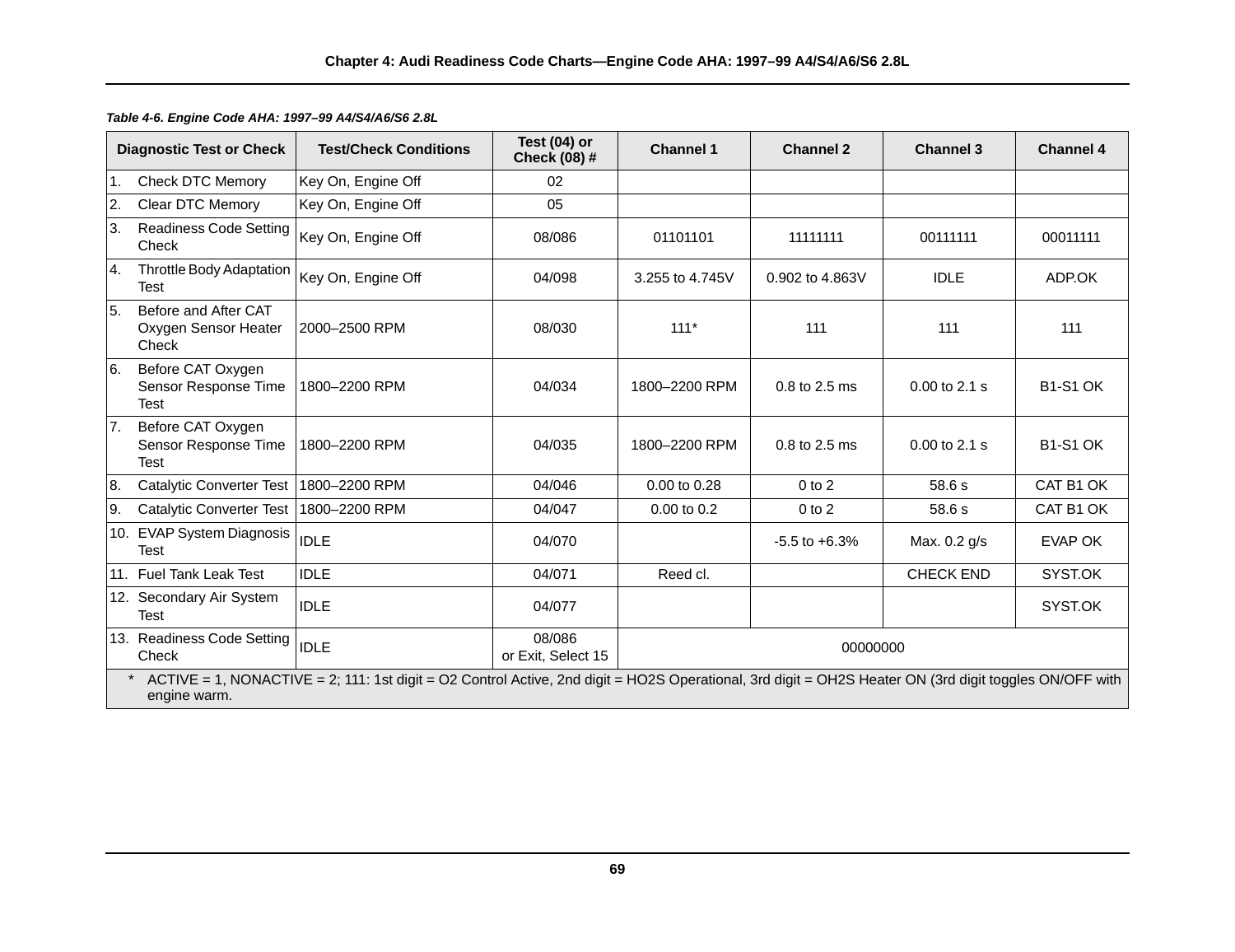#### *Table 4-7. Engine Code AKB: 2000 A8 4.2L (sheet 1 of 2)*

|                | <b>Diagnostic Test or Check</b>                              | <b>Test/Check Conditions</b>                                                                                                        | Test (04) or<br><b>Check (08) #</b> | <b>Channel 1</b>  | <b>Channel 2</b>                    | <b>Channel 3</b>    | <b>Channel 4</b> |
|----------------|--------------------------------------------------------------|-------------------------------------------------------------------------------------------------------------------------------------|-------------------------------------|-------------------|-------------------------------------|---------------------|------------------|
| 1 <sub>1</sub> | <b>Check DTC Memory</b>                                      | Key On, Engine Off                                                                                                                  | 02                                  |                   |                                     |                     |                  |
| 2.             | Clear DTC Memory                                             | Key On, Engine Off                                                                                                                  | 05                                  |                   |                                     |                     |                  |
| 3.             | <b>Throttle Body Adaptation</b><br><b>Test</b>               | Key On, Engine Off                                                                                                                  | 04/060                              | 10 to 20%         | 80 to 90%                           | $0$ to $8$          | ADP OK           |
| <b>4.</b>      | Kickdown Adaptation Test<br>(Auto Trans Only)                | Key On, Engine Off-<br>When Channel 3 displays<br>KICKDOWN, press the gas<br>pedal to the floor until<br>Channel 4 displays ADP.OK. | 04/063                              | 12 to 92%         | 2 to 47%                            | <b>KICKDOWN</b>     | ADP OK           |
| 5.             | <b>Fuel Tank Leak Test</b>                                   | <b>IDLE</b>                                                                                                                         | 04/071                              |                   |                                     | <b>CHECK END</b>    | SYST.OK          |
| 6.             | <b>EVAP System Diagnosis</b><br><b>Test</b>                  | <b>IDLE</b>                                                                                                                         | 04/070                              | 0 to 100%         |                                     |                     | SYST.OK          |
| 7.             | <b>Closed Loop Fuel Control</b><br><b>Test</b>               | <b>IDLE</b>                                                                                                                         | 04/107                              | 650-730 RPM       | $-10$ to $+10%$                     | $-10$ to $+10%$     | SYST.OK          |
| 8.             | Oxygen Sensor Heater<br><b>Test</b>                          | 1800-2200 RPM                                                                                                                       | 04/041                              | $0$ to $0.9$ kohm | Htg.bC ON                           | $0$ to $0.9$ kohm   | Htg.bC ON        |
| l9.            | Oxygen Sensor Heater<br><b>Test</b>                          | 1800-2200 RPM                                                                                                                       | 04/042                              |                   |                                     |                     |                  |
|                | 10. After CAT Oxygen Sensor<br><b>Test</b>                   | <b>IDLE</b>                                                                                                                         | 04/036                              | $0$ to 1V         | <b>B1-S2 OK</b>                     | $0$ to 1V           | <b>B1-S2 OK</b>  |
|                | 11. Before CAT Oxygen<br>Sensor Response Time<br><b>Test</b> | <b>IDLE</b>                                                                                                                         | 04/034                              | 650-730 RPM       | More than<br>392°F (200°C)          | $0.1$ to $1.0$ s    | <b>B1-S1 OK</b>  |
|                | 12. Before CAT Oxygen<br>Sensor Response Time<br><b>Test</b> | <b>IDLE</b>                                                                                                                         | 04/035                              | 650-730 RPM       | More than<br>392°F (200°C)          | 0.1 to 1.0 s        | <b>B2-S1 OK</b>  |
|                | 13. Oxygen Sensor Test                                       | <b>IDLE</b>                                                                                                                         | 04/037                              | 13.5 to 22.5%     | 0.1 to 0.01V                        | $-800$ to $+800$ ms | SYST.OK          |
|                | 14. Oxygen Sensor Test                                       | <b>IDLE</b>                                                                                                                         | 04/038                              |                   |                                     |                     |                  |
|                | 15. After CAT Oxygen Sensor<br>Aging Test                    | <b>IDLE</b>                                                                                                                         | 04/043                              | 650-730 RPM       | More than 446°F<br>$(230^{\circ}C)$ | $0$ to 1V           | <b>B1-S2 OK</b>  |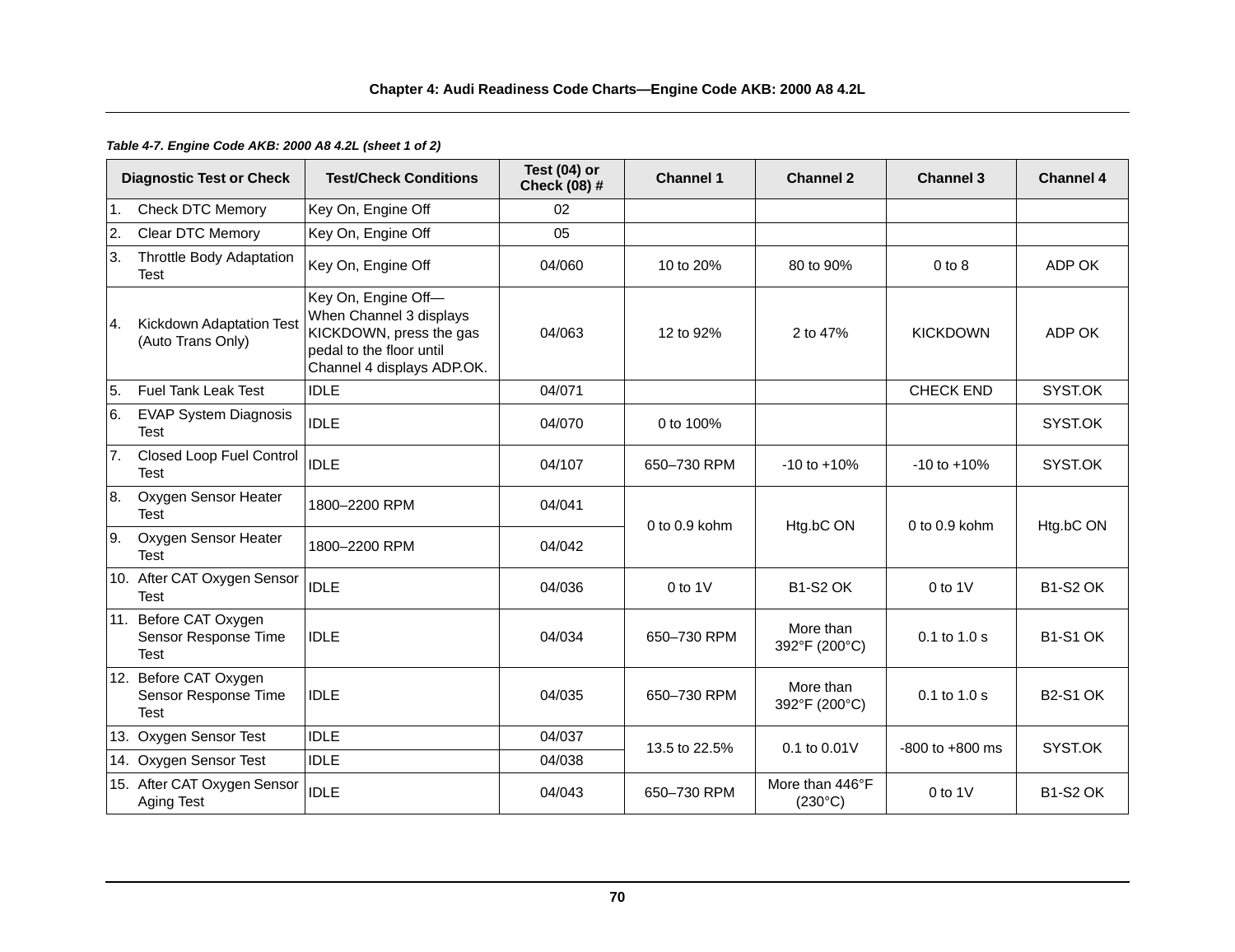| <b>Diagnostic Test or Check</b>                 | <b>Test/Check Conditions</b> | Test $(04)$ or<br><b>Check (08) #</b> | <b>Channel 1</b>                                      | <b>Channel 2</b>                    | <b>Channel 3</b> | <b>Channel 4</b>      |
|-------------------------------------------------|------------------------------|---------------------------------------|-------------------------------------------------------|-------------------------------------|------------------|-----------------------|
| 16. After CAT Oxygen Sensor  IDLE<br>Aging Test |                              | 04/044                                | 650-730 RPM                                           | More than 446°F<br>$(230^{\circ}C)$ | 0 to $1V$        | <b>B2-S2 OK</b>       |
| 17. Catalytic Converter Test                    | 1800-2400 RPM                | 04/046                                | 1900-2400 RPM                                         | More than<br>662°F (350°C)          | 0 to 0.25        | CAT B1 OK             |
| 18. Catalytic Converter Test                    | 1800-2400 RPM                | 04/047                                | 1900-2400 RPM                                         | More than<br>662°F (350°C)          | 0 to 0.25        | CAT B <sub>2</sub> OK |
| Secondary Air System<br>19.<br>Test             | 1800-2400 RPM                | 04/077                                | 1800-2400 RPM<br>More than 13 g/s<br>$-70$ to $+30\%$ |                                     | SYST.OK          |                       |
| 20.<br>Secondary Air System<br>Test             | 1800-2400 RPM                | 04/078                                |                                                       |                                     |                  |                       |
| 21. Readiness Code Setting<br>Check             | <b>IDLE</b>                  | 08/086<br>or Exit, Select 15          | 00000000                                              |                                     |                  |                       |

*Table 4-7. Engine Code AKB: 2000 A8 4.2L (sheet 2 of 2)*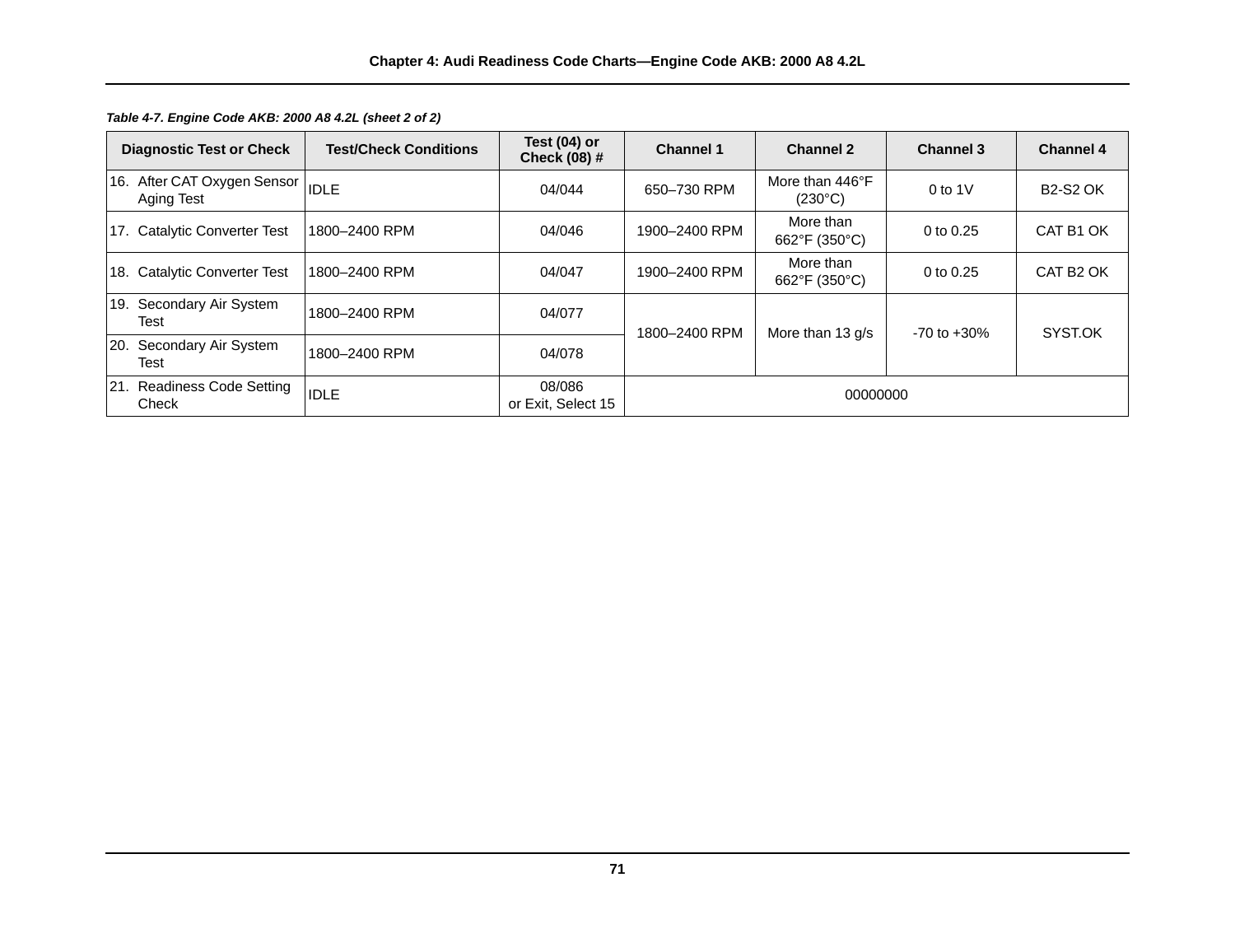# **Chapter 4: Audi Readiness Code Charts—Engine Code AMB: 2002–03 A4 and Cabrio 1.8L**

# *Table 4-8. Engine Code AMB: 2002–03 A4 and Cabrio 1.8L (sheet 1 of 2)*

|                | <b>Diagnostic Test or Check</b>                                                                                                                                                                                        | <b>Test/Check Conditions</b>                                                                                                        | Test $(04)$ or<br>Check (08) # | <b>Channel 1</b> | <b>Channel 2</b>              | <b>Channel 3</b>          | <b>Channel 4</b>     |  |  |  |
|----------------|------------------------------------------------------------------------------------------------------------------------------------------------------------------------------------------------------------------------|-------------------------------------------------------------------------------------------------------------------------------------|--------------------------------|------------------|-------------------------------|---------------------------|----------------------|--|--|--|
|                | Emergency brake engaged                                                                                                                                                                                                | Test Requirements (in addition to those listed in "Readiness Code Setting Requirements" on page 6):                                 |                                |                  |                               |                           |                      |  |  |  |
|                |                                                                                                                                                                                                                        | . Manual transmission in Neutral, automatic transmission in Park/Neutral position (PNP)                                             |                                |                  |                               |                           |                      |  |  |  |
|                | Coolant temperature more than 176°F (80°C)                                                                                                                                                                             |                                                                                                                                     |                                |                  |                               |                           |                      |  |  |  |
| 1 <sub>1</sub> | <b>Check DTC Memory</b>                                                                                                                                                                                                | Key On, Engine Off                                                                                                                  | 02                             |                  |                               |                           |                      |  |  |  |
| 2.             | Clear DTC Memory                                                                                                                                                                                                       | Key On, Engine Off                                                                                                                  | 05                             |                  |                               |                           |                      |  |  |  |
| 3.             | <b>Throttle Body Adaptation</b><br><b>Test</b>                                                                                                                                                                         | Key On, Engine Off                                                                                                                  | 04/060                         | 8 to 60%         | 60 to 94%                     | $0 - 8$                   |                      |  |  |  |
| 4.             | Kickdown Adaptation Test<br>(Auto Trans Only)                                                                                                                                                                          | Key On, Engine Off-<br>When Channel 3 displays<br>KICKDOWN, press the gas<br>pedal to the floor until<br>Channel 4 displays ADP.OK. | 04/063                         | 79 to 94%        | 79 to 94%                     | <b>KICKDOWN</b>           | ADP.OK               |  |  |  |
| 5.             | Measurement Block 001<br><b>Test</b>                                                                                                                                                                                   | <b>IDLE</b><br>Warm up engine                                                                                                       | 04/001                         | 700-6600 RPM     | 176 to 230°F<br>(80 to 110°C) | $-10$ to $+10$            | 11111111             |  |  |  |
| 6.             | <b>Closed Loop Fuel Control</b><br><b>Test</b>                                                                                                                                                                         | <b>IDLE</b>                                                                                                                         | 04/107                         | 700-860 RPM      | $-8\%$ to $+8\%$              |                           | SYST.OK              |  |  |  |
| <b>7.</b>      | <b>EVAP System Diagnosis</b><br>Test                                                                                                                                                                                   | <b>IDLE</b>                                                                                                                         | 04/070                         | 0 to 100%        | $-7\%$ or $+7\%$              | $-30$ to $+100%$          | <b>EVAP OK</b>       |  |  |  |
| 8.             | <b>Knock Sensor Test</b>                                                                                                                                                                                               | Engine on<br>Press gas pedal and brake<br>pedal simultaneously                                                                      | 04/028                         | 2300 RPM         | More than 13%                 | More than<br>176°F (80°C) | SYST. OK             |  |  |  |
| 9.             | Before CAT Oxygen<br>Sensor Response Time<br><b>Test</b>                                                                                                                                                               | (Same as step 8)                                                                                                                    | 04/034                         | 2300 RPM         | More than<br>662°F (350°C)    | 0.5 to 2.5                | <b>B1-S1 OK</b>      |  |  |  |
|                | 10. After CAT Oxygen Sensor<br>Test                                                                                                                                                                                    | (Same as step 8)                                                                                                                    | 04/036                         | 0.1 to 0.9V      | <b>B1-S2 OK</b>               |                           |                      |  |  |  |
|                | 11. Oxygen Sensor Test                                                                                                                                                                                                 | <b>IDLE</b>                                                                                                                         | 04/037                         | 13 to 45%        | 0.1 to 0.9V                   | $-0.02$ to $+0.02$        | SYST. OK             |  |  |  |
|                | 12. Oxygen Sensor Heater<br><b>Test</b>                                                                                                                                                                                | <b>IDLE</b>                                                                                                                         | 04/041                         |                  | Htg. After CAT ON             | Less than 0.02            | Htg. After CAT<br>ON |  |  |  |
|                | NOTE: For all steps except check and clear memory, you must press N to exit the test, then re-enter and press Y to begin the test. See "Sample Procedure 2: VW<br>Engine ID Code AWM" on page 10 for more information. |                                                                                                                                     |                                |                  |                               |                           |                      |  |  |  |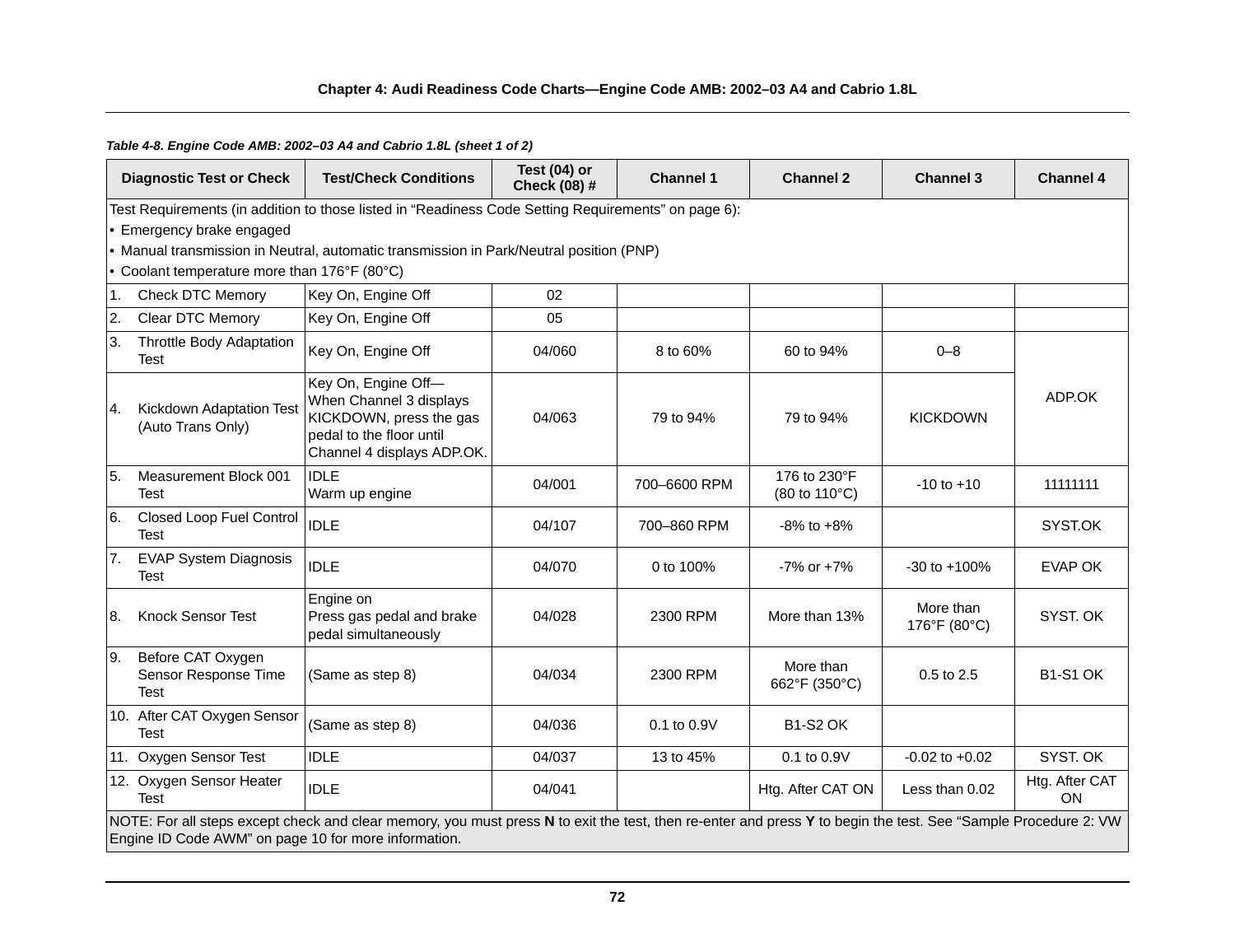| <b>Diagnostic Test or Check</b>                                                                                                                                                                                        | <b>Test/Check Conditions</b> | Test $(04)$ or<br><b>Check (08) #</b> | <b>Channel 1</b> | <b>Channel 2</b>                                          | <b>Channel 3</b> | <b>Channel 4</b> |  |  |  |
|------------------------------------------------------------------------------------------------------------------------------------------------------------------------------------------------------------------------|------------------------------|---------------------------------------|------------------|-----------------------------------------------------------|------------------|------------------|--|--|--|
| 13. After CAT Oxygen Sensor<br>Aging Test                                                                                                                                                                              | (Same as step 8)             | 04/043                                | 2300 RPM         | More than<br>662°F (350°C)                                | $0.1$ to $0.9V$  | <b>B1-S2 OK</b>  |  |  |  |
| 14. Catalytic Converter Test                                                                                                                                                                                           | (Same as step 8)             | 04/046                                | 2000 RPM         | 1022 to 1292°F<br>$(550 \text{ to } 700^{\circ}\text{C})$ | More than 2.0    | CAT B1 OK        |  |  |  |
| 15. Camshaft Timing Test                                                                                                                                                                                               | (Same as step 8)             | 04/094                                | 1200 RPM         | CS-ctr. ON                                                | SYST. OK         |                  |  |  |  |
| 16. Fuel Tank Leak Test                                                                                                                                                                                                | <b>IDLE</b>                  | 04/071                                |                  |                                                           | <b>CHECK END</b> |                  |  |  |  |
| 17. Secondary Air System<br>Test                                                                                                                                                                                       | <b>IDLE</b>                  | 04/077                                | 700 to 860 RPM   | 1 to 10 $q/s$                                             | $-50$ to $+30\%$ | SYST. OK         |  |  |  |
| 18. Misfire Activity Check                                                                                                                                                                                             | <b>IDLE</b>                  | 04/014                                | 700 to 860 RPM   | 13 to 45%                                                 | Less than 5      | PREPARED         |  |  |  |
| 19. Readiness Code Setting<br>Check                                                                                                                                                                                    | <b>IDLE</b>                  | 04/086<br>or Exit, Select 15          | 00000000         |                                                           |                  |                  |  |  |  |
| NOTE: For all steps except check and clear memory, you must press N to exit the test, then re-enter and press Y to begin the test. See "Sample Procedure 2: VW<br>Engine ID Code AWM" on page 10 for more information. |                              |                                       |                  |                                                           |                  |                  |  |  |  |

*Table 4-8. Engine Code AMB: 2002–03 A4 and Cabrio 1.8L (sheet 2 of 2)*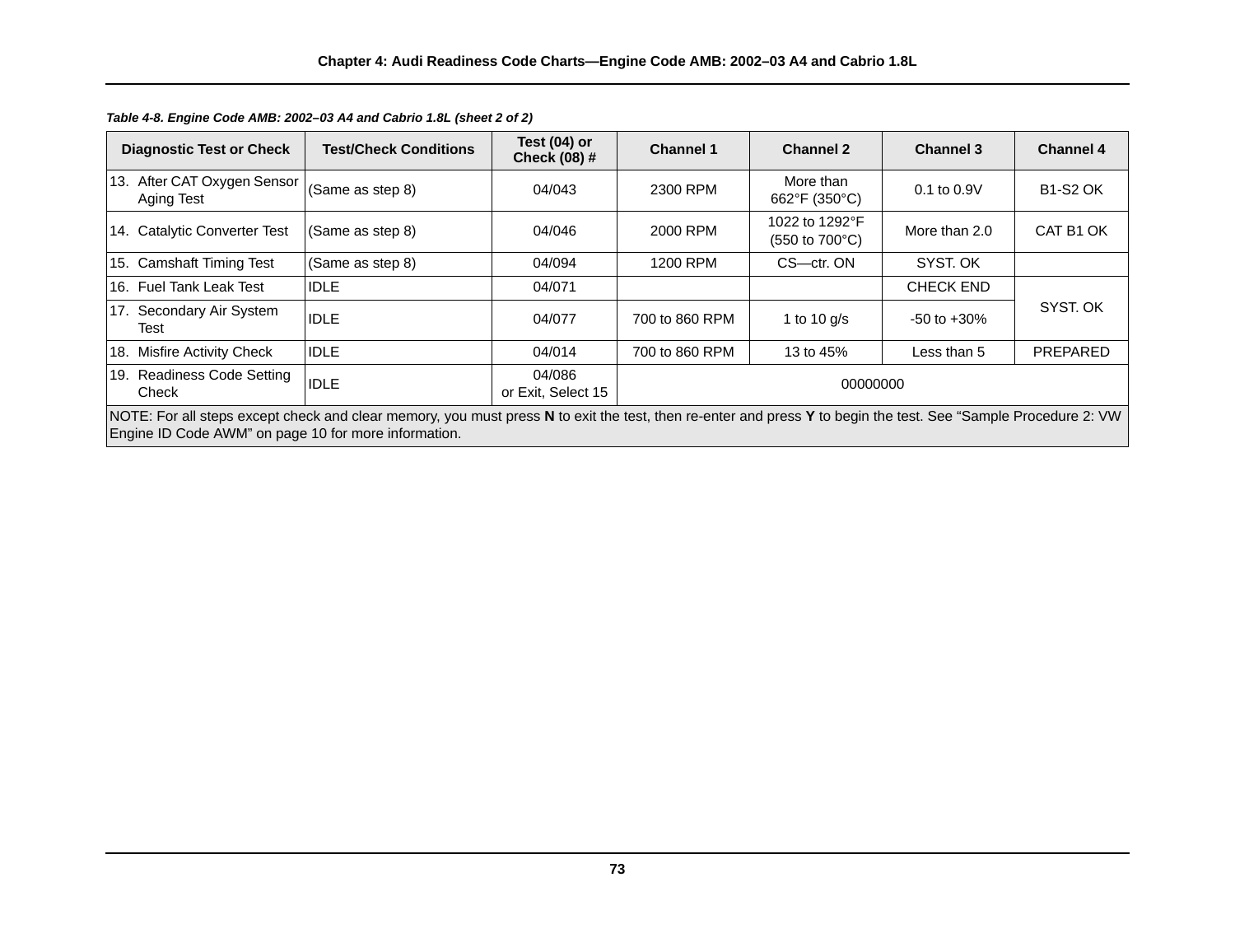# **Chapter 4: Audi Readiness Code Charts—Engine Code AMU: 2001–02 TT 1.8L**

#### *Table 4-9. Engine Code AMU: 2001–02 TT 1.8L*

|                  | <b>Diagnostic Test or Check</b>                              | <b>Test/Check Conditions</b> | Test (04) or<br>Check (08) # | <b>Channel 1</b>                    | <b>Channel 2</b>           | <b>Channel 3</b>  | <b>Channel 4</b> |
|------------------|--------------------------------------------------------------|------------------------------|------------------------------|-------------------------------------|----------------------------|-------------------|------------------|
| $\overline{1}$ . | <b>Check DTC Memory</b>                                      | Key On, Engine Off           | 02                           |                                     |                            |                   |                  |
| 2.               | <b>Clear DTC Memory</b>                                      | Key On, Engine Off           | 05                           |                                     |                            |                   |                  |
| 3.               | <b>Readiness Code Setting</b><br>Check                       | Key On, Engine Off           | 04/060                       | 8 to 60%                            | 60 to 94%                  | $0$ to $8$        | ADP OK           |
| $\overline{4}$ . | Fuel Tank Leak Test                                          | <b>IDLE</b>                  | 04/071                       |                                     |                            | <b>CHECK END</b>  | SYST.OK          |
| 5.               | <b>EVAP System Diagnosis</b><br><b>Test</b>                  | <b>IDLE</b>                  | 04/070                       | 0 to 10%                            | 0 to 30%                   |                   | <b>EVAP OK</b>   |
| 6.               | <b>Closed Loop Fuel Control</b><br><b>Test</b>               | <b>IDLE</b>                  | 04/107                       | 700-820 RPM                         | $-23$ to $+23%$            |                   | SYST.OK          |
| 7.               | Oxygen Sensor Heater<br><b>Test</b>                          | 1800-2200 RPM                | 04/041                       | Less than 2 kohm                    | Htg.bC ON                  | Less than 2 kohm  | Htg.bC ON        |
| 8.               | After CAT Oxygen Sensor<br><b>Test</b>                       | <b>IDLE</b>                  | 04/036                       | Less than 0.4V or<br>More than 0.5V | <b>B1-S2 OK</b>            |                   |                  |
| 9.               | Secondary Air System<br>Test                                 | 1800-2200 RPM                | 04/077                       | 1800-2200 RPM                       | 5 to 12 g/s                | 2 to 5 $g/s$      | SYST.OK          |
|                  | 10. Before CAT Oxygen<br>Sensor Response Time<br><b>Test</b> | 1800-2200 RPM                | 04/034                       | 1800-2200 RPM                       | More than<br>662°F (350°C) | $0$ to $3.3$ s    | <b>B1-S1 OK</b>  |
|                  | 11. Oxygen Sensor Test                                       | <b>IDLE</b>                  | 04/037                       | 12 to 30%                           | $0.1$ to $0.9V$            | -1200 to +1200 ms | SYST.OK          |
|                  | 12. After CAT Oxygen Sensor<br>Aging Test                    | 1800-2200 RPM                | 04/043                       | 1800-2200 RPM                       | More than<br>752°F (400°C) | $0.1$ to $0.9V$   | <b>B1-S2 OK</b>  |
|                  | 13. Catalytic Converter Test                                 | 1800-2200 RPM                | 04/046<br>04/047             | 1800-2200 RPM                       | More than<br>752°F (400°C) |                   | CAT B1 OK        |
|                  | 14. Readiness Code Setting<br>Check                          | <b>IDLE</b>                  | 08/086<br>or Exit, Select 15 | 00000000                            |                            |                   |                  |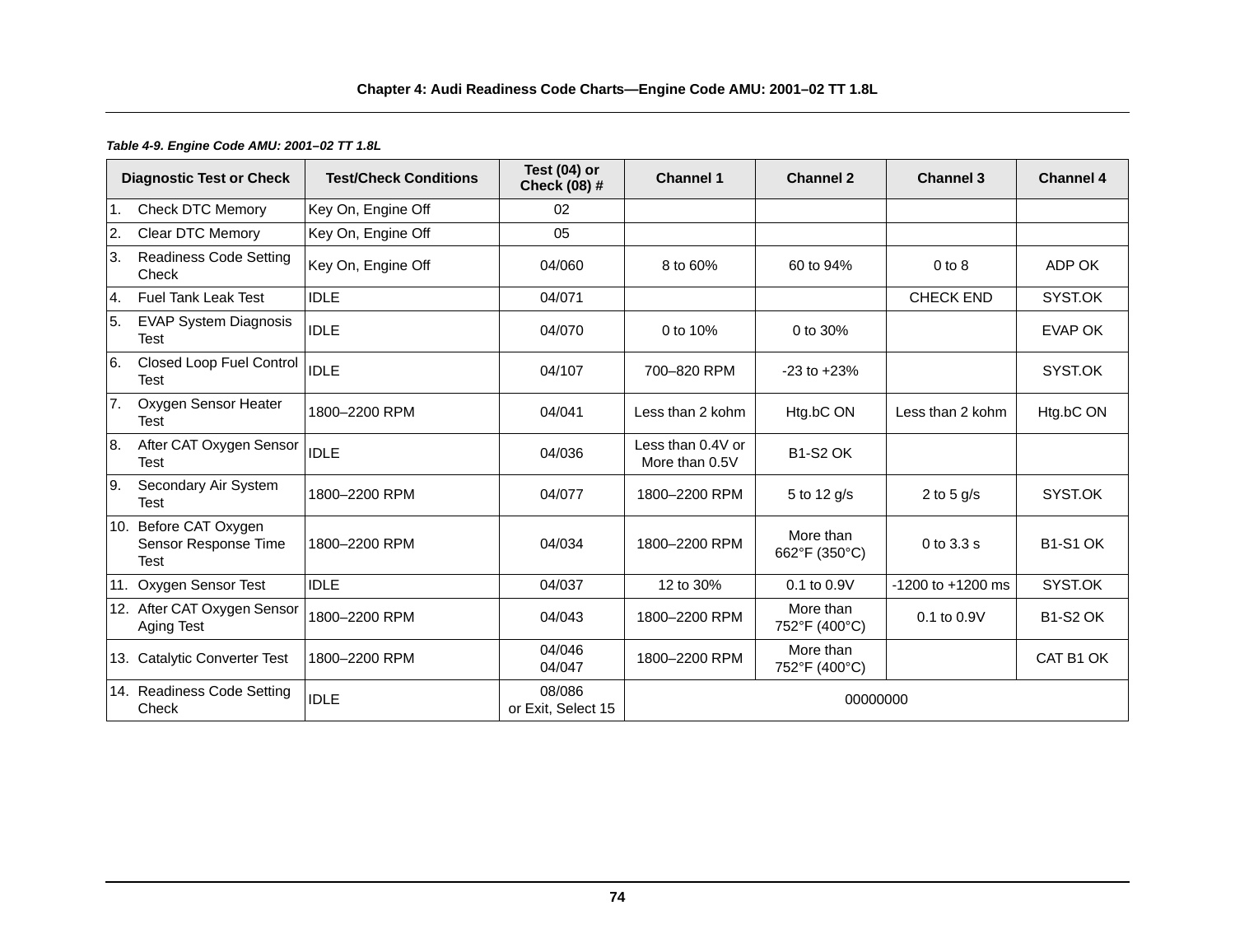|    | <b>Diagnostic Test or Check</b>                              | <b>Test/Check Conditions</b>                                                                                                        | Test $(04)$ or<br>Check (08) # | <b>Channel 1</b>  | <b>Channel 2</b>           | <b>Channel 3</b>    | <b>Channel 4</b> |
|----|--------------------------------------------------------------|-------------------------------------------------------------------------------------------------------------------------------------|--------------------------------|-------------------|----------------------------|---------------------|------------------|
| 1. | <b>Check DTC Memory</b>                                      | Key On, Engine Off                                                                                                                  | 02                             |                   |                            |                     |                  |
| 2. | <b>Clear DTC Memory</b>                                      | Key On, Engine Off                                                                                                                  | 05                             |                   |                            |                     |                  |
| 3. | <b>Throttle Body Adaptation</b><br><b>Test</b>               | Key On, Engine Off                                                                                                                  | 04/060                         | 3 to 20%          | 80 to 97%                  | $0$ to $8$          | APD OK           |
| 4. | Kickdown Adaptation Test<br>(Auto Trans Only)                | Key On, Engine Off-<br>When Channel 3 displays<br>KICKDOWN, press the gas<br>pedal to the floor until<br>Channel 4 displays ADP.OK. | 04/063                         |                   | 78 to 94%                  | <b>KICKDOWN</b>     | ADP OK           |
| 5. | <b>Fuel Tank Leak Test</b>                                   | <b>IDLE</b>                                                                                                                         | 04/071                         |                   |                            | <b>CHECK END</b>    | SYST.OK          |
| 6. | <b>EVAP System Diagnosis</b><br>Test                         | <b>IDLE</b>                                                                                                                         | 04/070                         | 0 to 100%         |                            |                     | <b>EVAP OK</b>   |
| 7. | Closed Loop Fuel Control<br>Test                             | <b>IDLE</b>                                                                                                                         | 04/107                         | 640-920 RPM       | $-18$ to $+18$             | $-18$ to $+18$      | SYST.OK          |
| 8. | Oxygen Sensor Heater<br><b>Test</b>                          | 1800-2200 RPM                                                                                                                       | 04/04                          | $0$ to $0.5$ kohm |                            | $0$ to $0.5$ kohm   |                  |
| 9. | Oxygen Sensor Heater<br>Test                                 | 1800-2200 RPM                                                                                                                       | 04/042                         |                   | Htg.bC ON                  |                     | Htg.aC ON        |
|    | 10. After CAT Oxygen Sensor<br>Test                          | <b>IDLE</b>                                                                                                                         | 04/036                         | $0$ to $1$ V      | <b>B1-S2 OK</b>            | $0$ to $1$ V        | <b>B2-S2 OK</b>  |
|    | 11. Before CAT Oxygen<br>Sensor Response Time<br><b>Test</b> | 1520-2280 RPM                                                                                                                       | 04/034                         | 1520-2280 RPM     | More than<br>500°F (260°C) | 0.4 to 1.0 s        | <b>B1-S1 OK</b>  |
|    | 12. Before CAT Oxygen<br>Sensor Response Time<br><b>Test</b> | 1520-2280 RPM                                                                                                                       | 04/035                         | 1520-2280 RPM     | More than<br>500°F (260°C) | $0.4$ to $1.0$ s    | <b>B2-S1 OK</b>  |
|    | 13. Oxygen Sensor Test                                       | <b>IDLE</b>                                                                                                                         | 04/037                         | 0 to 30%          | $0$ to $1$ V               | $-150$ to $+150$ ms | SYST.OK          |
|    | 14. Oxygen Sensor Test                                       | <b>IDLE</b>                                                                                                                         | 04/038                         | 0 to 30%          | $0$ to $1V$                | $-150$ to $+150$ ms | SYST.OK          |
|    | 15. After CAT Oxygen Sensor<br>Aging Test                    | <b>IDLE</b>                                                                                                                         | 04/043                         | 700-3000 U/min    | More than<br>662°F (350°C) | $0$ to $1$ V        | <b>B1-S2 OK</b>  |

*Table 4-10. Engine Code APB: 2001–02 A6 2.7L (sheet 1 of 2)*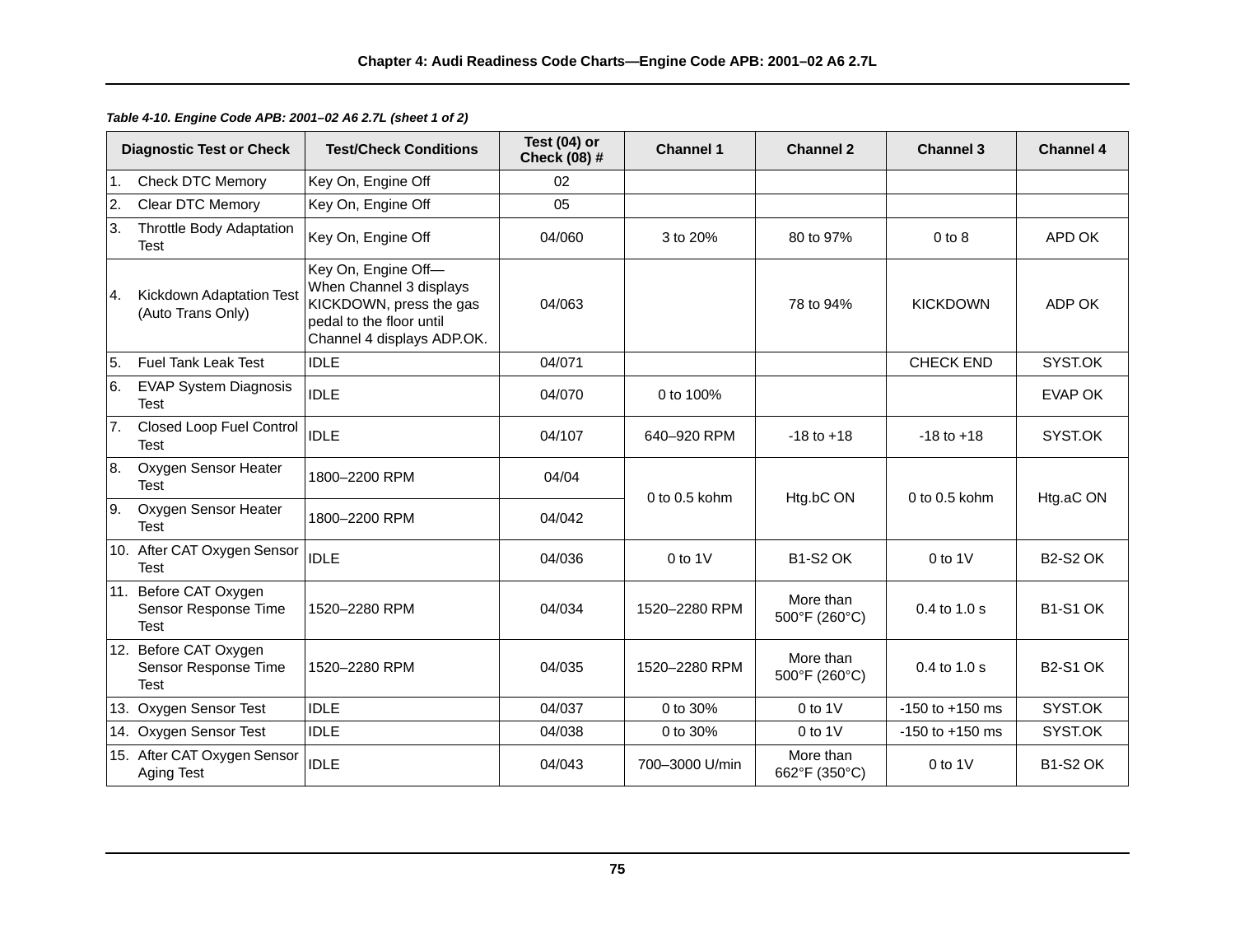*Table 4-10. Engine Code APB: 2001–02 A6 2.7L (sheet 2 of 2)*

| <b>Diagnostic Test or Check</b>                              | <b>Test/Check Conditions</b> | Test $(04)$ or<br><b>Check (08) #</b> | <b>Channel 1</b> | <b>Channel 2</b>           | <b>Channel 3</b> | <b>Channel 4</b>      |
|--------------------------------------------------------------|------------------------------|---------------------------------------|------------------|----------------------------|------------------|-----------------------|
| 16. Oxygen Sensor Aging<br>After CAT                         | <b>IDLE</b>                  | 04/044                                | 700-3000 U/min   | More than<br>662°F (350°C) | 0 to $1V$        | <b>B2-S2 OK</b>       |
| <b>Catalytic Converter Test</b><br>17.                       | 1800-2280 RPM                | 04/046                                | 1800-2280 RPM    | More than<br>599°F (315°C) | 0 to $0.80$      | CAT B1 OK             |
| 18. Catalytic Converter Test                                 | 1800-2280 RPM                | 04/047                                | 1800-2280 RPM    | More than<br>599°F (315°C) | 0 to $0.80$      | CAT B <sub>2</sub> OK |
| Secondary Air System<br>19.<br>Test (Auto Trans Only)        | <b>IDLE</b>                  | 04/077                                | 640-920 RPM      | 0 to 5 $q/s$               | $-40$ to $+10%$  | SYST.OK               |
| Secondary Air System<br><b>20.</b><br>Test (Auto Trans Only) | <b>IDLE</b>                  | 04/078                                | 640-920 RPM      | 0 to 5 $q/s$               | $-40$ to $+10\%$ | SYST.OK               |
| 21. Readiness Code Setting<br>Check                          | <b>IDLE</b>                  | 08/086<br>or Exit, Select 15          | 00000000         |                            |                  |                       |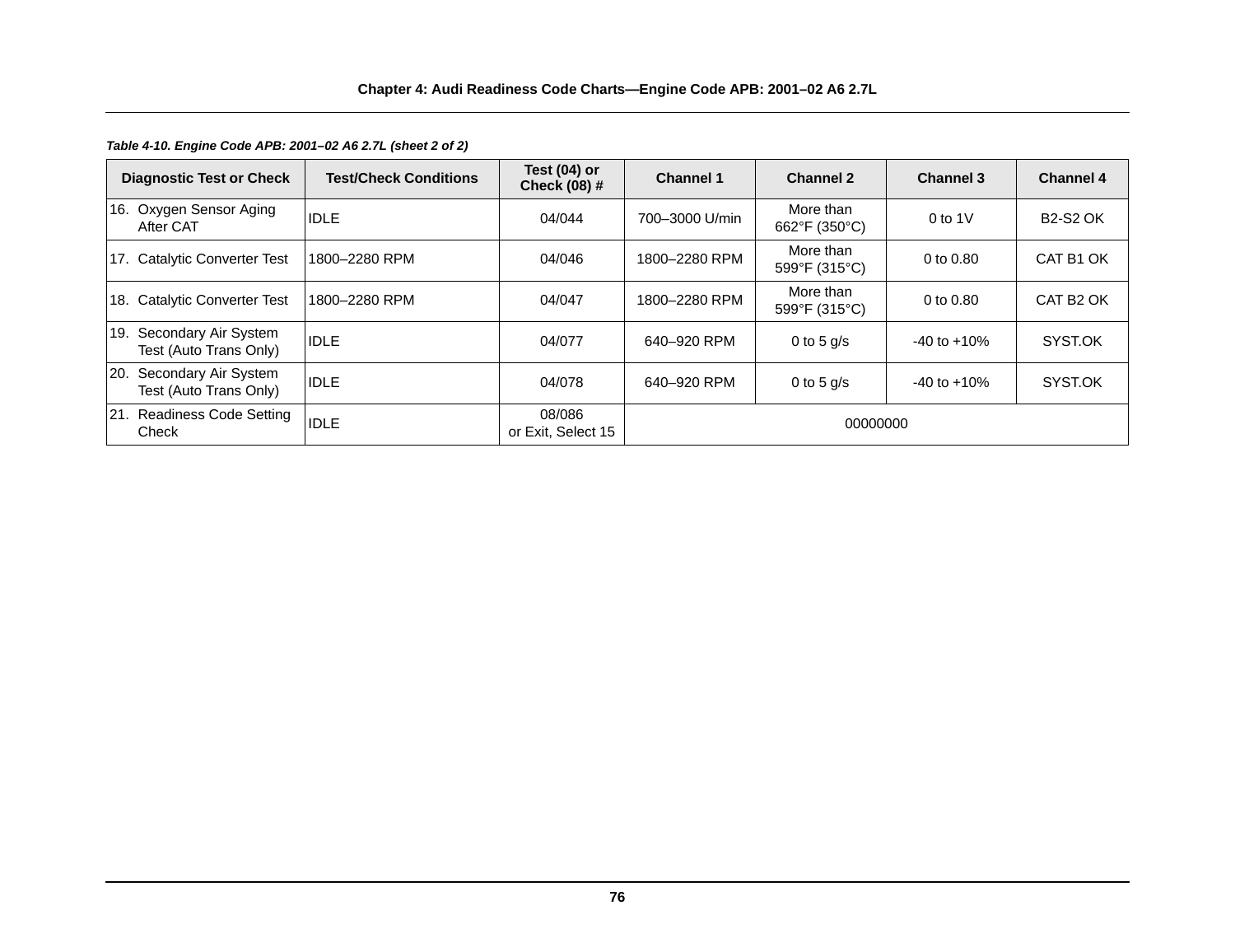|                | <b>Diagnostic Test or Check</b>                              | <b>Test/Check Conditions</b>                                                                                                        | Test $(04)$ or<br>Check (08) # | <b>Channel 1</b>  | <b>Channel 2</b>           | <b>Channel 3</b>    | <b>Channel 4</b> |
|----------------|--------------------------------------------------------------|-------------------------------------------------------------------------------------------------------------------------------------|--------------------------------|-------------------|----------------------------|---------------------|------------------|
|                | 1. Check DTC Memory                                          | Key On, Engine Off                                                                                                                  | 02                             |                   |                            |                     |                  |
| 2.             | Clear DTC Memory                                             | Key On, Engine Off                                                                                                                  | 05                             |                   |                            |                     |                  |
| 3.             | <b>Throttle Body Adaptation</b><br><b>Test</b>               | Key On, Engine Off                                                                                                                  | 04/060                         | 10 to 20%         | 80 to 90%                  | $0$ to $8$          | ADP OK           |
| 4.             | Kickdown Adaptation Test<br>(Auto Trans Only)                | Key On, Engine Off-<br>When Channel 3 displays<br>KICKDOWN, press the gas<br>pedal to the floor until<br>Channel 4 displays ADP.OK. | 04/063                         | 12 to 92%         | 2 to 47%                   | <b>KICKDOWN</b>     | ADP OK           |
| 5.             | <b>Fuel Tank Leak Test</b>                                   | <b>IDLE</b>                                                                                                                         | 04/071                         |                   |                            | <b>CHECK END</b>    | SYST.OK          |
| 6.             | <b>EVAP System Diagnosis</b><br><b>Test</b>                  | <b>IDLE</b>                                                                                                                         | 04/070                         | 0 to 100%         |                            |                     | SYST.OK          |
| 7 <sub>1</sub> | Closed Loop Fuel Control<br>Test                             | <b>IDLE</b>                                                                                                                         | 04/107                         | 650-730 RPM       | $-10$ to $+10%$            | $-10$ to $+10%$     | SYST.OK          |
| 8.             | Oxygen Sensor Heater<br><b>Test</b>                          | 1800-2200 RPM                                                                                                                       | 04/041                         | $0$ to $0.9$ kohm |                            | $0$ to $0.9$ kohm   |                  |
| 9.             | Oxygen Sensor Heater<br>Test                                 | 1800-2200 RPM                                                                                                                       | 04/042                         |                   | Htg.bC ON                  |                     | Htg.bC ON        |
|                | 10. After CAT Oxygen Sensor<br>Test                          | <b>IDLE</b>                                                                                                                         | 04/036                         | $0$ to $1$ V      | <b>B1-S2 OK</b>            | $0$ to $1$ V        | <b>B1-S2 OK</b>  |
|                | 11. Before CAT Oxygen<br>Sensor Response Time<br><b>Test</b> | <b>IDLE</b>                                                                                                                         | 04/034                         | 650-730 RPM       | More than<br>392°F (200°C) | 0.1 to 1.0 s        | <b>B1-S1 OK</b>  |
|                | 12. Before CAT Oxygen<br>Sensor Response Time<br>Test        | <b>IDLE</b>                                                                                                                         | 04/035                         | 650-730 RPM       | More than<br>392°F (200°C) | $0.1$ to $1.0$ s    | <b>B2-S1 OK</b>  |
|                | 13. Oxygen Sensor Test                                       | <b>IDLE</b>                                                                                                                         | 04/037                         | 13.5 to 22.5%     | 0.1 to 0.01V               | $-800$ to $+800$ ms | SYST.OK          |
|                | 14. Oxygen Sensor Test                                       | <b>IDLE</b>                                                                                                                         | 04/038                         |                   |                            |                     |                  |
|                | 15. After CAT Oxygen Sensor<br>Aging Test                    | <b>IDLE</b>                                                                                                                         | 04/043                         | 650-730 RPM       | More than<br>446°F (230°C) | $0$ to $1$ V        | <b>B1-S2 OK</b>  |

*Table 4-11. Engine Code ART: 2000 A6 4.2L (sheet 1 of 2)*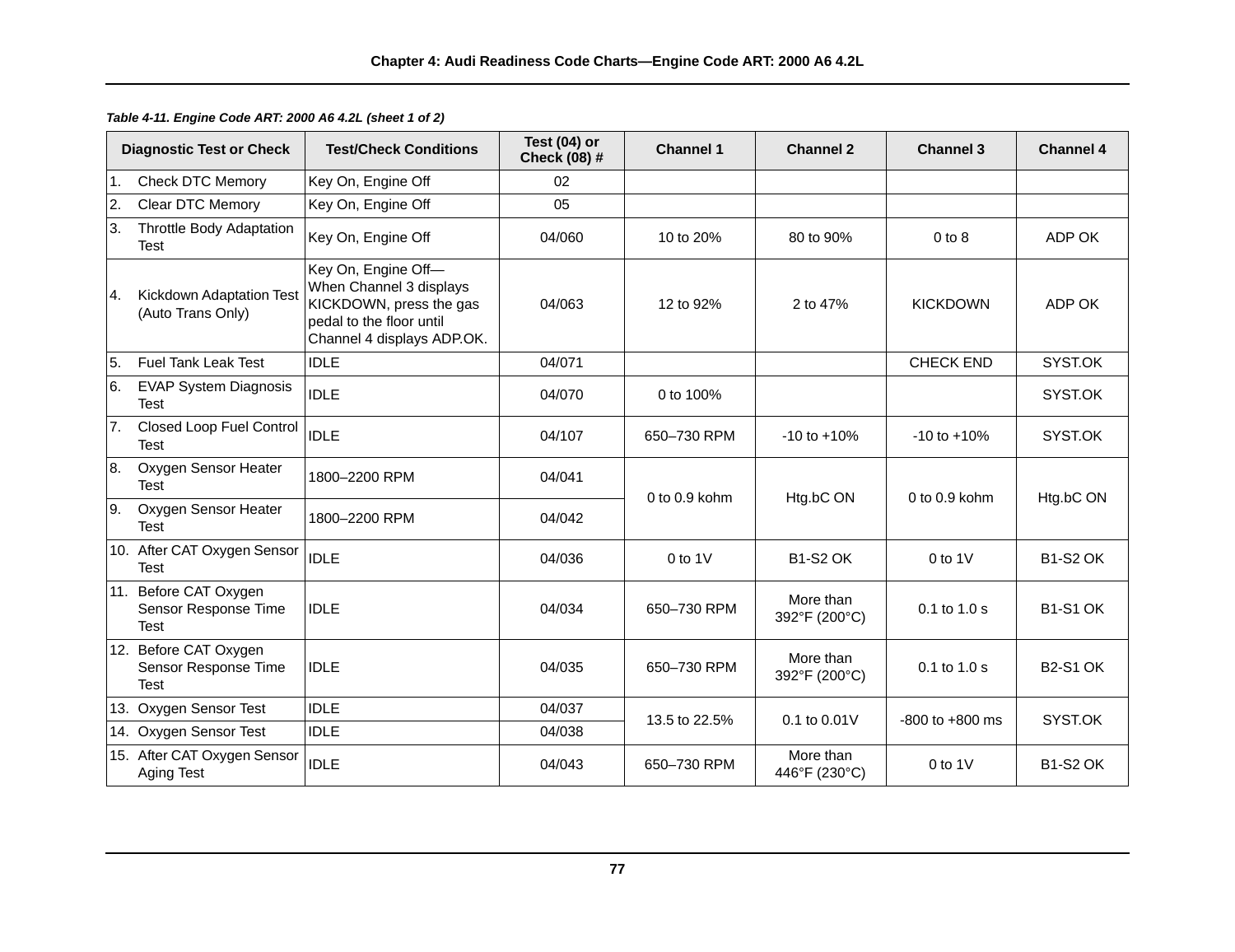#### *Table 4-11. Engine Code ART: 2000 A6 4.2L (sheet 2 of 2)*

|            | <b>Diagnostic Test or Check</b>                 | <b>Test/Check Conditions</b> | Test $(04)$ or<br><b>Check (08) #</b> | <b>Channel 1</b>                              | <b>Channel 2</b>           | <b>Channel 3</b> | <b>Channel 4</b>      |
|------------|-------------------------------------------------|------------------------------|---------------------------------------|-----------------------------------------------|----------------------------|------------------|-----------------------|
|            | 16. After CAT Oxygen Sensor  IDLE<br>Aging Test |                              | 04/044                                | 650-730 RPM                                   | More than<br>446°F (230°C) | 0 to $1V$        | <b>B2-S2 OK</b>       |
|            | 17. Catalytic Converter Test                    | 1800-2400 RPM                | 04/046                                | 1900-2400 RPM                                 | More than<br>662°F (350°C) | 0 to $0.25$      | CAT B1 OK             |
|            | 18. Catalytic Converter Test                    | 1800-2400 RPM                | 04/047                                | 1900-2400 RPM                                 | More than<br>662°F (350°C) | 0 to 0.25        | CAT B <sub>2</sub> OK |
|            | 19. Secondary Air System<br>Test                | 1800-2400 RPM                | 04/077                                | 1800-2400 RPM<br>More than 13 $q/s$<br>04/078 | $-70$ to $+30\%$           | SYST.OK          |                       |
| <b>20.</b> | Secondary Air System<br>Test                    | 1800-2400 RPM                |                                       |                                               |                            |                  |                       |
|            | 21. Readiness Code Setting<br>Check             | <b>IDLE</b>                  | 08/086<br>or Exit, Select 15          | 00000000                                      |                            |                  |                       |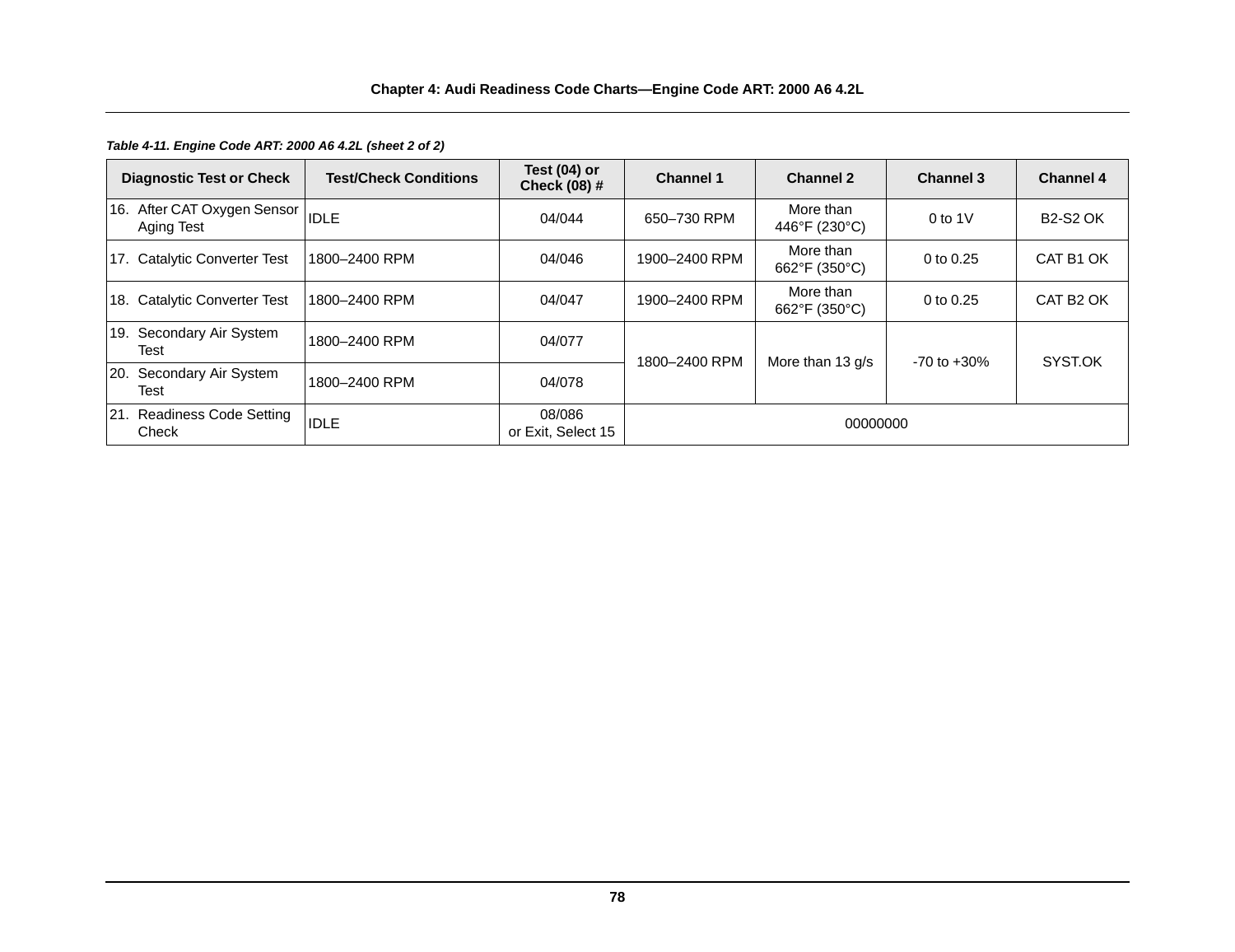|    | <b>Diagnostic Test or Check</b>                       | <b>Test/Check Conditions</b>                                                                        | Test (04) or<br>Check (08) # | <b>Channel 1</b>                    | <b>Channel 2</b>           | <b>Channel 3</b>          | <b>Channel 4</b> |
|----|-------------------------------------------------------|-----------------------------------------------------------------------------------------------------|------------------------------|-------------------------------------|----------------------------|---------------------------|------------------|
|    |                                                       | Test Requirements (in addition to those listed in "Readiness Code Setting Requirements" on page 6): |                              |                                     |                            |                           |                  |
|    | • Coolant temperature more than 176°F (80°C)          |                                                                                                     |                              |                                     |                            |                           |                  |
| 1. | <b>Check DTC Memory</b>                               | Key On, Engine Off                                                                                  | 02                           |                                     |                            |                           |                  |
| 2. | <b>Clear DTC Memory</b>                               | Key On, Engine Off                                                                                  | 05                           |                                     |                            |                           |                  |
| 3. | <b>Throttle Body Adaptation</b><br><b>Test</b>        | Key On, Engine Off                                                                                  | 04/060                       | 8 to 60%                            | 60 to 94%                  | $0$ to $8$                | ADP.OK           |
| 4. | <b>Fuel Tank Leak Test</b>                            | <b>IDLE</b>                                                                                         | 04/071                       |                                     |                            | <b>CHECK END</b>          | SYST. OK         |
| 5. | <b>EVAP System Diagnosis</b><br>Test                  | <b>IDLE</b>                                                                                         | 04/070                       | 0 to 10%                            |                            | 0 to 30%                  | EVAP OK          |
| 6. | <b>Closed Loop Fuel Control</b><br>Test               | <b>IDLE</b>                                                                                         | 04/107                       | 640-920 RPM                         | $-23$ to $+23%$            |                           | SYST. OK         |
| 7. | <b>Camshaft Timing Test</b>                           | 1800-2200 RPM                                                                                       | 04/094                       | 1800-2200 RPM                       | CS-ctr.1 ON/OFF            | SYST. OK                  |                  |
| 8. | <b>Knock Sensors Test</b>                             | 1800-2200 RPM                                                                                       | 04/028                       | 1800-2200 RPM                       | 12 to 25%                  | More than 104°F           | SYST. OK         |
| 9. | Oxygen Sensor Heater<br><b>Test</b>                   | 1800-2200 RPM                                                                                       | 04/041                       | Less than 2 kohm                    | Htg.bC ON                  | Less than 2 kohm          | Htg.aC ON        |
|    | 10. Before CAT Oxygen<br><b>Sensor Test</b>           | <b>IDLE</b>                                                                                         | 04/036                       | Less than 0.4V or<br>More than 0.5V | <b>B1-S2 OK</b>            |                           |                  |
|    | 11. Before CAT Oxygen<br>Sensor Response Time<br>Test | 1800-2200 RPM                                                                                       | 04/034                       | 1800-2200 RPM                       | More than<br>662°F (350°C) | 0 to 207s                 | <b>B1-S1 OK</b>  |
|    | 12. Oxygen Sensor Test                                | <b>IDLE</b>                                                                                         | 04/037                       | 12 to 30%                           | 0.1 to 0.9V                | $-1200ms$ to<br>$+1200ms$ | SYST. OK         |
|    | 13. Before CAT Oxygen<br>Sensor Aging Test            | 1800-2200 RPM                                                                                       | 04/043                       | 1800-2200 RPM                       | More than<br>572°F (300°C) | 0.1 to 0.9V               | <b>B1-S2 OK</b>  |
|    | 14. Secondary Air System<br>Test                      | <b>IDLE</b>                                                                                         | 04/077                       | 640-820 RPM                         | $5 - 12$ g/s               | More than -45%            | SYST. OK         |
|    | 15. Catalytic Converter Test                          | 1800-2200 RPM                                                                                       | 04/046                       | 1800-2200 RPM                       | More than<br>752°F (400°C) | 0.0 to 0.35               | CAT B1 OK        |
|    | 16. Readiness Code Setting<br>Check                   | <b>IDLE</b>                                                                                         | 08/086<br>or Exit, Select 15 | 00000000                            |                            |                           |                  |

*Table 4-12. Engine Code ATC: 2000–01 TT 1.8L*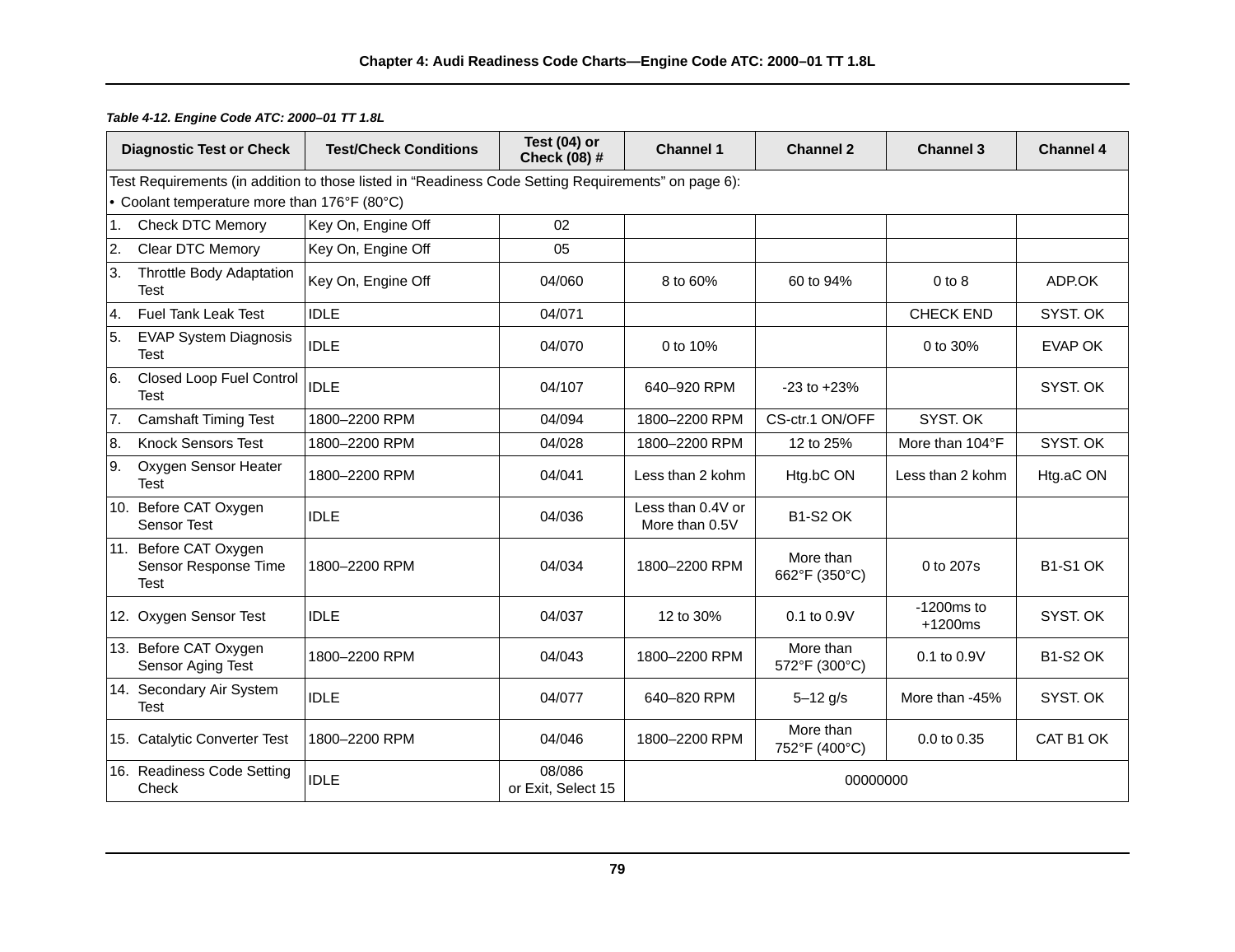# *Table 4-13. Engine Code ATQ: 2000–01 A4/S4; A6/S6 2.8L (sheet 1 of 2)*

|                | <b>Diagnostic Test or Check</b>                              | <b>Test/Check Conditions</b>                                                                                                        | Test (04) or<br>Check (08) # | <b>Channel 1</b>  | <b>Channel 2</b>           | <b>Channel 3</b>    | <b>Channel 4</b> |
|----------------|--------------------------------------------------------------|-------------------------------------------------------------------------------------------------------------------------------------|------------------------------|-------------------|----------------------------|---------------------|------------------|
| $\mathbf{1}$ . | <b>Check DTC Memory</b>                                      | Key On, Engine Off                                                                                                                  | 02                           |                   |                            |                     |                  |
| 2.             | Clear DTC Memory                                             | Key On, Engine Off                                                                                                                  | 05                           |                   |                            |                     |                  |
| 3.             | <b>Throttle Body Adaptation</b><br>Test                      | Key On, Engine Off                                                                                                                  | 04/060                       | 8 to 18%          | 80 to 90%                  | $0$ to $8$          | APD OK           |
| 4.             | Kickdown Adaptation Test<br>(Auto Trans Only)                | Key On, Engine Off-<br>When Channel 3 displays<br>KICKDOWN, press the gas<br>pedal to the floor until<br>Channel 4 displays ADP.OK. | 04/063                       | 12 to 97%         | 4 to 94%                   | <b>KICKDOWN</b>     | ADP OK           |
| 5.             | Fuel Tank Leak Test                                          | <b>IDLE</b>                                                                                                                         | 04/071                       |                   |                            | <b>CHECK END</b>    | SYST.OK          |
| 6.             | <b>EVAP System Diagnosis</b><br><b>Test</b>                  | <b>IDLE</b>                                                                                                                         | 04/070                       | 0 to 100%         |                            |                     | EVAP OK          |
| 7.             | <b>Closed Loop Fuel Control</b><br><b>Test</b>               | <b>IDLE</b>                                                                                                                         | 04/107                       | 630-820 RPM       | $-10$ to $+10$             | $-10$ to $+10$      | SYST.OK          |
| 8.             | Oxygen Sensor Heater<br><b>Test</b>                          | 1800-2200 RPM                                                                                                                       | 04/04                        | $0$ to $0.9$ kohm | Htg.bC ON                  | $0$ to $0.9$ kohm   | Htg.aC ON        |
| 9.             | Oxygen Sensor Heater<br><b>Test</b>                          | 1800-2200 RPM                                                                                                                       | 04/042                       |                   |                            |                     |                  |
|                | 10. After CAT Oxygen Sensor<br><b>Test</b>                   | <b>IDLE</b>                                                                                                                         | 04/036                       | $0$ to $1$ V      | <b>B1-S2 OK</b>            | $0$ to 1V           | Htg.aC ON        |
|                | 11. Before CAT Oxygen<br>Sensor Response Time<br><b>Test</b> | 1000-2400 RPM                                                                                                                       | 04/034                       | 1000-2400 RPM     | More than<br>716°F (380°C) | 0.1 to 1.8 s        | <b>B1-S1 OK</b>  |
|                | 12. Before CAT Oxygen<br>Sensor Response Time<br>Test        | 1000-2400 RPM                                                                                                                       | 04/035                       | 1000-2400 RPM     | More than<br>716°F (380°C) | 0.1 to 1.8 s        | <b>B2-S1 OK</b>  |
|                | 13. Oxygen Sensor Test                                       | <b>IDLE</b>                                                                                                                         | 04/037                       | 12 to 26%         | $0$ to $1$ V               | $-800$ to $+800$ ms | SYST.OK          |
|                | 14. Oxygen Sensor Test                                       | <b>IDLE</b>                                                                                                                         | 04/038                       |                   |                            |                     |                  |
|                | 15. After CAT Oxygen Sensor<br>Aging Test                    | <b>IDLE</b>                                                                                                                         | 04/043                       | 1800-2400 RPM     | More than<br>716°F (380°C) | $0$ to $1$ V        | <b>B1-S2 OK</b>  |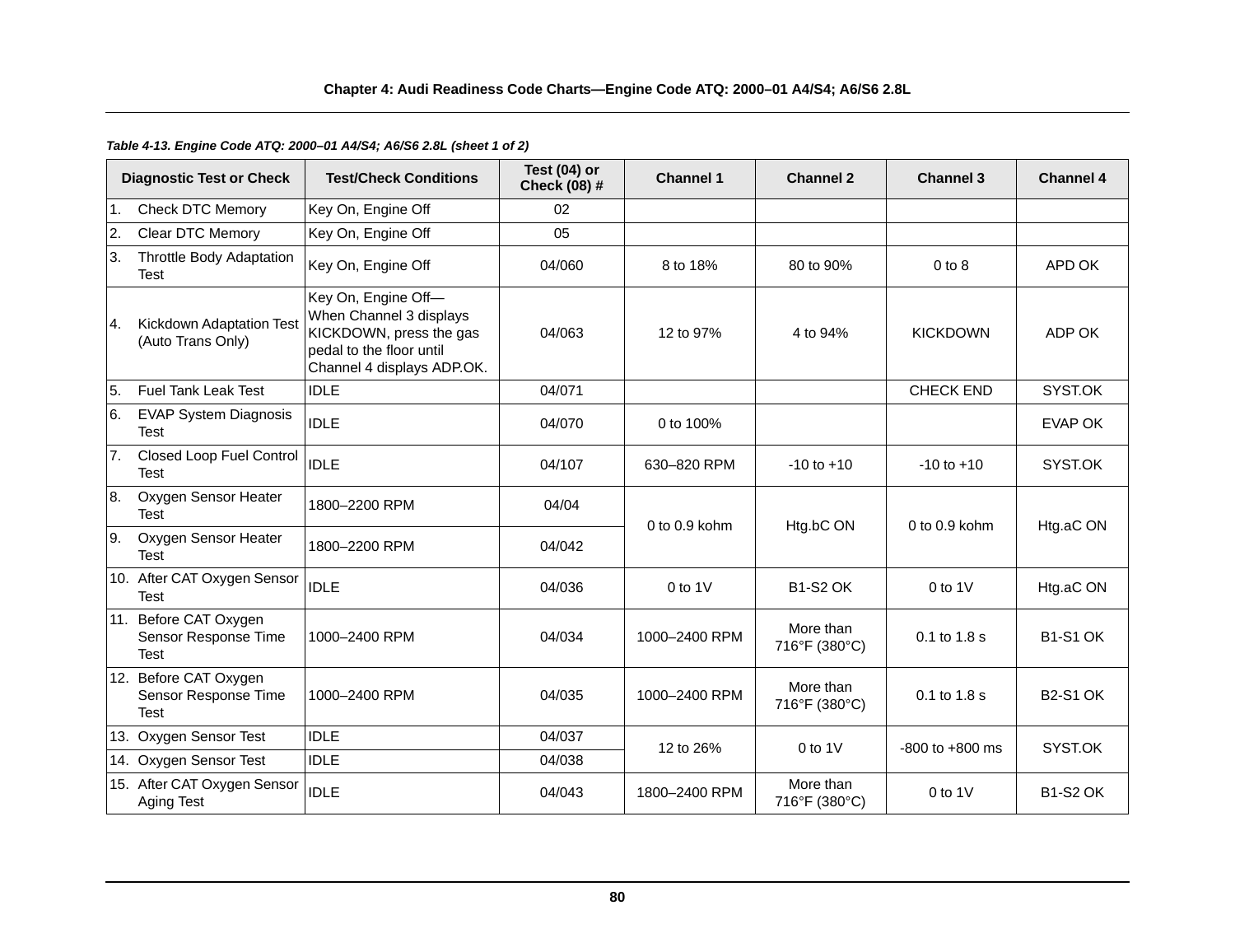| <b>Diagnostic Test or Check</b>            | <b>Test/Check Conditions</b> | Test $(04)$ or<br><b>Check (08) #</b> | <b>Channel 1</b> | <b>Channel 2</b>           | <b>Channel 3</b>                | <b>Channel 4</b>      |                 |         |
|--------------------------------------------|------------------------------|---------------------------------------|------------------|----------------------------|---------------------------------|-----------------------|-----------------|---------|
| 16. After CAT Oxygen Sensor<br>Aging Test  | <b>IDLE</b>                  | 04/044                                | 1800-2400 RPM    | More than<br>716°F (380°C) | $0$ to 1V                       | <b>B2-S2 OK</b>       |                 |         |
| 17. Catalytic Converter Test               | 1800-2400 RPM                | 04/046                                | 1800-2400 RPM    | More than<br>788°F (420°C) | Auto 0 to 0.58<br>Man 0 to 0.62 | CAT B1 OK             |                 |         |
| 18. Catalytic Converter Test               | 1800-2400 RPM                | 04/047                                | 1800-2400 RPM    | More than<br>788°F (420°C) | Auto 0 to 0.58<br>Man 0 to 0.62 | CAT B <sub>2</sub> OK |                 |         |
| Secondary Air System<br>19.<br>Test        | <b>IDLE</b>                  | 04/077                                | 630-820 RPM      |                            |                                 | $0 - 5$ g/s           | $-80$ to $+20%$ | SYST.OK |
| Secondary Air System<br><b>20.</b><br>Test | <b>IDLE</b>                  | 04/078                                |                  |                            |                                 |                       |                 |         |
| 21. Readiness Code Setting<br>Check        | <b>IDLE</b>                  | 08/086<br>or Exit, Select 15          | 00000000         |                            |                                 |                       |                 |         |

*Table 4-13. Engine Code ATQ: 2000–01 A4/S4; A6/S6 2.8L (sheet 2 of 2)*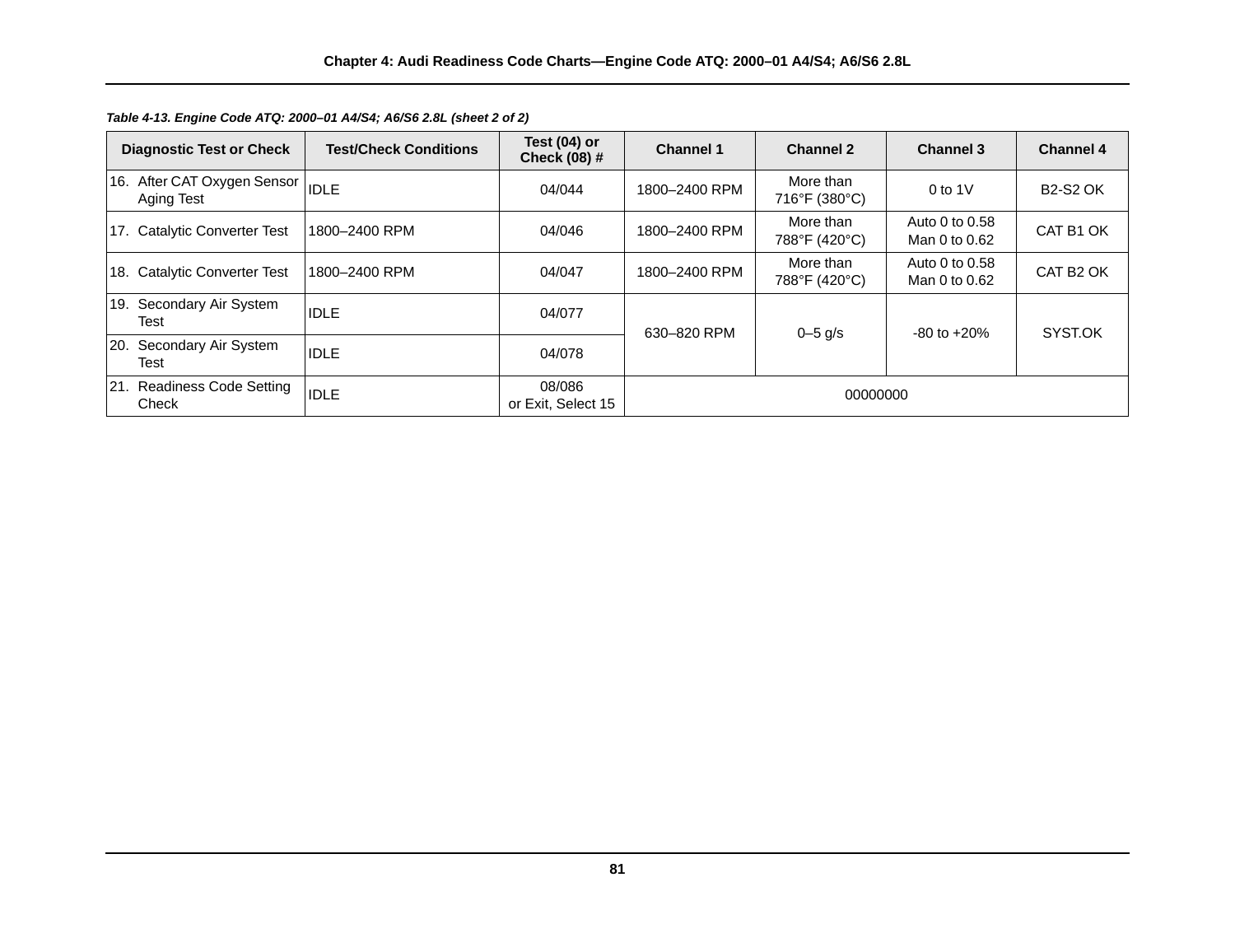## *Table 4-14. Engine Code ATW: 2000 A4 1.8L*

|               | <b>Diagnostic Test or Check</b>                              | <b>Test/Check Conditions</b>                                                                                                        | Test $(04)$ or<br>Check (08) # | <b>Channel 1</b>  | <b>Channel 2</b>           | <b>Channel 3</b>    | <b>Channel 4</b> |
|---------------|--------------------------------------------------------------|-------------------------------------------------------------------------------------------------------------------------------------|--------------------------------|-------------------|----------------------------|---------------------|------------------|
| 1.            | <b>Check DTC Memory</b>                                      | Key On, Engine Off                                                                                                                  | 02                             |                   |                            |                     |                  |
| 2.            | Clear DTC Memory                                             | Key On, Engine Off                                                                                                                  | 05                             |                   |                            |                     |                  |
| ΙЗ.           | <b>Throttle Body Adaptation</b><br><b>Test</b>               | Key On, Engine Off                                                                                                                  | 04/060                         | 8 to 60%          | 60 to 94%                  | $0$ to $9$          | ADP.OK           |
| <sup>4.</sup> | Kickdown Adaptation Test<br>(Auto Trans Only)                | Key On, Engine Off-<br>When Channel 3 displays<br>KICKDOWN, press the gas<br>pedal to the floor until<br>Channel 4 displays ADP.OK. | 04/063                         | 12 to 97%         | 4 to 94%                   | <b>KICKDOWN</b>     | ADP.OK           |
| 5.            | <b>Closed Loop Fuel Control</b><br><b>Test</b>               | <b>IDLE</b>                                                                                                                         | 04/107                         | 800-900 RPM       | $-8$ to $+8\%$             |                     | SYST.OK          |
| 6.            | <b>Fuel Tank Leak Test</b>                                   | <b>IDLE</b>                                                                                                                         | 04/071                         | Closed/Open       |                            | <b>CHECK END</b>    | SYST.OK          |
| 7.            | <b>EVAP System Diagnosis</b><br><b>Test</b>                  | <b>IDLE</b>                                                                                                                         | 04/070                         | 0 to 100%         |                            |                     | <b>EVAP OK</b>   |
| 8.            | Oxygen Sensor Heater<br><b>Test</b>                          | 1800-2200 RPM                                                                                                                       | 04/041                         | $0$ to $2.0$ kohm | HtgbC ON                   | 0 to $2.0$ kohm     | HtgbC ON         |
| 9.            | After CAT Oxygen Sensor<br>Test                              | <b>IDLE</b>                                                                                                                         | 04/036                         | 0.5 to 0.95V      | <b>B1-S2 OK</b>            |                     |                  |
|               | 10. Before CAT Oxygen<br>Sensor Response Time<br><b>Test</b> | 1800-2200 RPM                                                                                                                       | 04/034                         | 1800-2200 RPM     | More than<br>662°F (350°C) | 0 to 1.0 s          | <b>B1-S1 OK</b>  |
|               | 11. Oxygen Sensor Test                                       | <b>IDLE</b>                                                                                                                         | 04/037                         | 12 to 30%         | 0.1 to 0.9 V               | $-150$ to $+150$ ms | SYST.OK          |
|               | 12. After CAT Oxygen Sensor<br>Aging Test                    | 1800-2200 RPM                                                                                                                       | 04/043                         | 1800-2200 RPM     | More than<br>662°F (350°C) | 0.1 to 0.9 V        | <b>B1-S2 OK</b>  |
|               | 13. Catalytic Converter Test                                 | 1800-2200 RPM                                                                                                                       | 04/046                         | 1800-2200 RPM     | More than<br>752°F (400°C) | 0.0 to 0.29         | CAT B1 OK        |
|               | 14. Secondary Air System<br><b>Test</b>                      | <b>IDLE</b>                                                                                                                         | 04/077                         | 740-920 RPM       | 2 to 5 $g/s$               | 4 to 10 $q/s$       | SYST.OK          |
|               | 15. Readiness Code Setting<br>Check                          | <b>IDLE</b>                                                                                                                         | 08/086<br>or Exit, Select 15   | 00000000          |                            |                     |                  |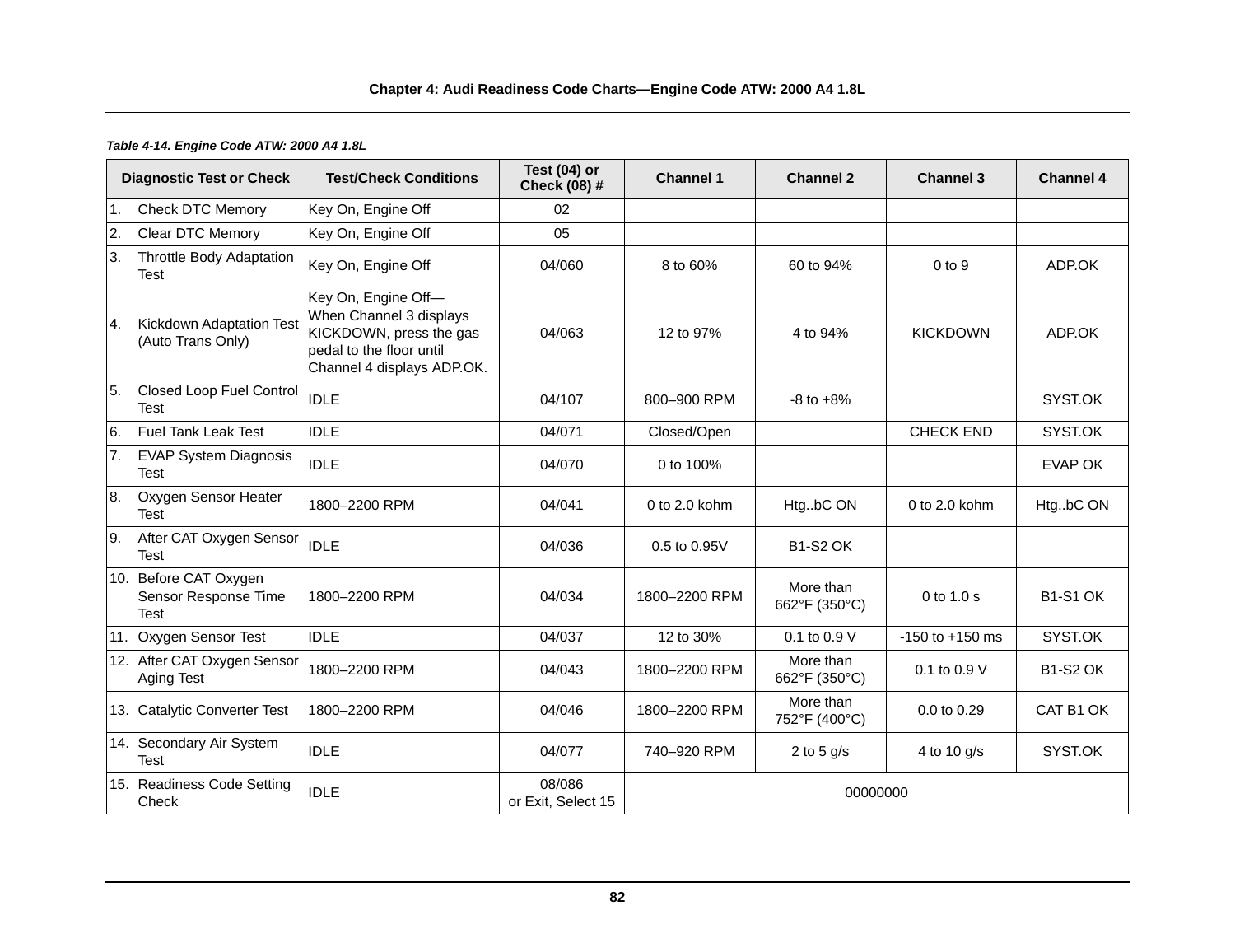|    | <b>Diagnostic Test or Check</b>                              | <b>Test/Check Conditions</b>                                                                                                        | Test (04) or<br>Check (08) # | <b>Channel 1</b>  | <b>Channel 2</b>           | <b>Channel 3</b>    | <b>Channel 4</b> |
|----|--------------------------------------------------------------|-------------------------------------------------------------------------------------------------------------------------------------|------------------------------|-------------------|----------------------------|---------------------|------------------|
| 1. | <b>Check DTC Memory</b>                                      | Key On, Engine Off                                                                                                                  | 02                           |                   |                            |                     |                  |
| 2. | Clear DTC Memory                                             | Key On, Engine Off                                                                                                                  | 05                           |                   |                            |                     |                  |
| 3. | Throttle Body Adaptation<br><b>Test</b>                      | Key On, Engine Off                                                                                                                  | 04/060                       | 10 to 20%         | 80 to 90%                  | $0$ to $8$          | ADP OK           |
| 4. | Kickdown Adaptation Test                                     | Key On, Engine Off-<br>When Channel 3 displays<br>KICKDOWN, press the gas<br>pedal to the floor until<br>Channel 4 displays ADP.OK. | 04/063                       | 12 to 92%         | 2 to 47%                   | <b>KICKDOWN</b>     | ADP OK           |
| 5. | <b>Fuel Tank Leak Test</b>                                   | <b>IDLE</b>                                                                                                                         | 04/071                       |                   |                            | <b>CHECK END</b>    | SYST.OK          |
| 6. | <b>EVAP System Diagnosis</b><br><b>Test</b>                  | <b>IDLE</b>                                                                                                                         | 04/070                       | 0 to 100%         |                            |                     | SYST.OK          |
| 7. | Closed Loop Fuel Control<br>Test                             | <b>IDLE</b>                                                                                                                         | 04/107                       | 650-730 RPM       | $-10$ to $+10%$            | $-10$ to $+10%$     | SYST.OK          |
| 8. | Oxygen Sensor Test                                           | 1800-2200 RPM                                                                                                                       | 04/041                       | $0$ to $0.9$ kohm | Htg.bC ON                  | $0$ to $0.9$ kohm   | Htg.bC ON        |
| 9. | Oxygen Sensor Test                                           | 1800-2200 RPM                                                                                                                       | 04/042                       |                   |                            |                     |                  |
|    | 10. After CAT Oxygen Sensor<br><b>Test</b>                   | <b>IDLE</b>                                                                                                                         | 04/036                       | $0$ to 1V         | <b>B1-S2 OK</b>            | $0$ to $1$ V        | <b>B1-S2 OK</b>  |
|    | 11. Before CAT Oxygen<br>Sensor Response Time<br>Test        | <b>IDLE</b>                                                                                                                         | 04/034                       | 650-730 RPM       | More than<br>392°F (200°C) | 0.1 to 1.8 s        | <b>B1-S1 OK</b>  |
|    | 12. Before CAT Oxygen<br>Sensor Response Time<br><b>Test</b> | <b>IDLE</b>                                                                                                                         | 04/035                       | 650-730 RPM       | More than<br>392°F (200°C) | 0.1 to 1.8 s        | <b>B2-S1 OK</b>  |
|    | 13. Oxygen Sensor Test                                       | <b>IDLE</b>                                                                                                                         | 04/037                       | 13.5 to 22.5%     | 0.1 to 0.01 V              | $-800$ to $+800$ ms | SYST.OK          |
|    | 14. Oxygen Sensor Test                                       | <b>IDLE</b>                                                                                                                         | 04/038                       |                   |                            |                     |                  |
|    | 15. Oxygen Sensor Aging<br>After CAT                         | <b>IDLE</b>                                                                                                                         | 04/043                       | 650-730 RPM       | More than 250°C            | $0$ to $1$ V        | <b>B1-S2 OK</b>  |
|    | 16. Oxygen Sensor Aging<br>After CAT                         | <b>IDLE</b>                                                                                                                         | 04/044                       | 650-730 RPM       | More than 250°C            | $0$ to $1$ V        | <b>B2-S2 OK</b>  |

*Table 4-15. Engine Code AUX: 2001–03 A8 4.2L (sheet 1 of 2)*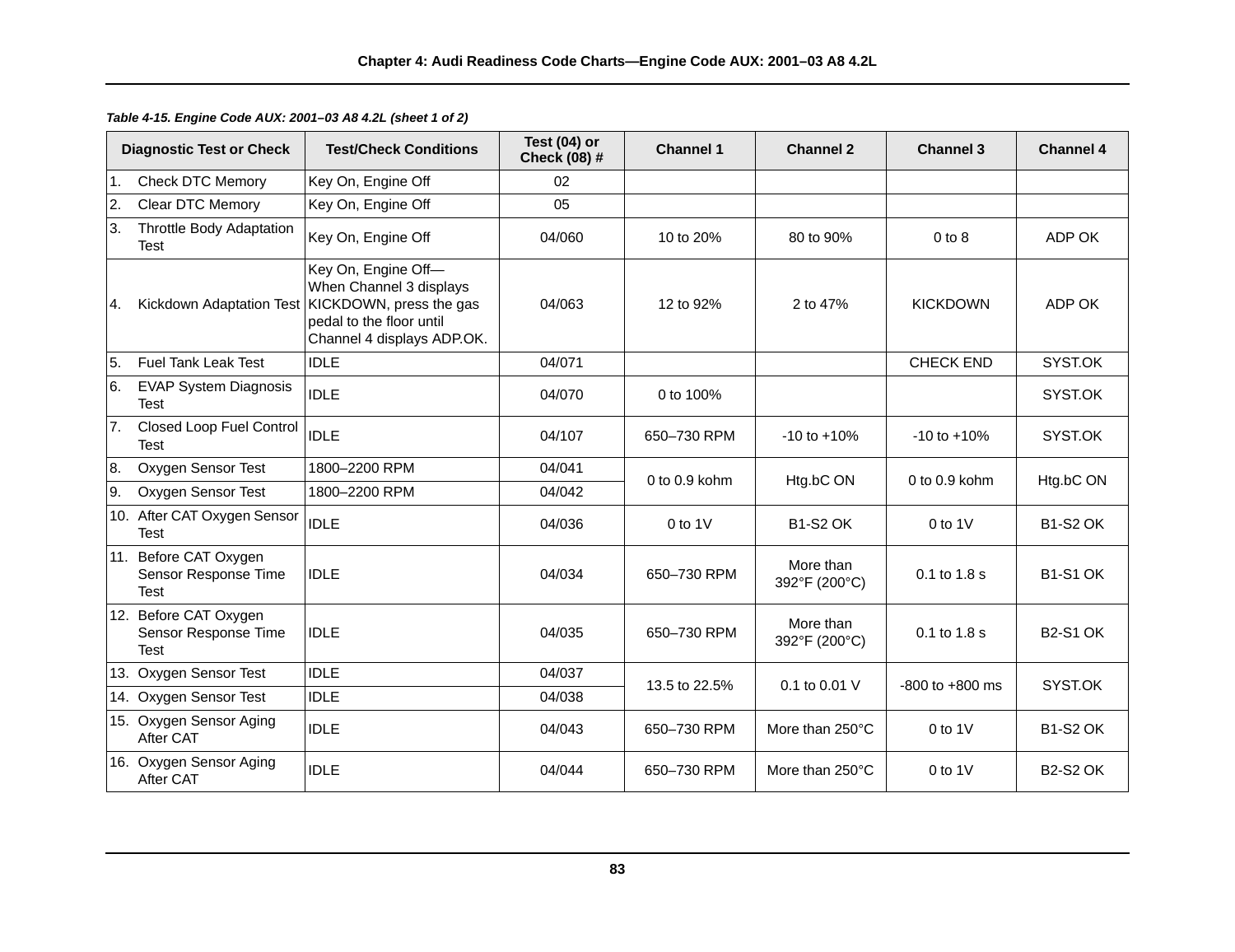*Table 4-15. Engine Code AUX: 2001–03 A8 4.2L (sheet 2 of 2)*

| <b>Diagnostic Test or Check</b>     | <b>Test/Check Conditions</b> | Test (04) or<br>Check (08) # | <b>Channel 1</b> | <b>Channel 2</b>                                          | <b>Channel 3</b> | <b>Channel 4</b>      |
|-------------------------------------|------------------------------|------------------------------|------------------|-----------------------------------------------------------|------------------|-----------------------|
| 17. Catalytic Converter Test        | 1800-2400 RPM                | 04/046                       | 1900-2400 RPM    | 752 to 1004°F<br>$(400 \text{ to } 540^{\circ} \text{C})$ | 0 to $0.25$      | CAT B1 OK             |
| 18. Catalytic Converter Test        | 1800-2400 RPM                | 04/047                       | 1900-2400 RPM    | 752 to 1004°F<br>$(400 \text{ to } 540^{\circ}\text{C})$  | 0 to $0.25$      | CAT B <sub>2</sub> OK |
| 19. Secondary Air System<br>Test    | 1800-2400 RPM                | 04/077                       | 1900-2400 RPM    | More than 13 g/s                                          | $-70$ to $+30\%$ | SYST.OK               |
| 20. Secondary Air System<br>Test    | 1800-2400 RPM                | 04/078                       |                  |                                                           |                  |                       |
| 21. Readiness Code Setting<br>Check | <b>IDLE</b>                  | 08/086<br>or Exit, Select 15 | 00000000         |                                                           |                  |                       |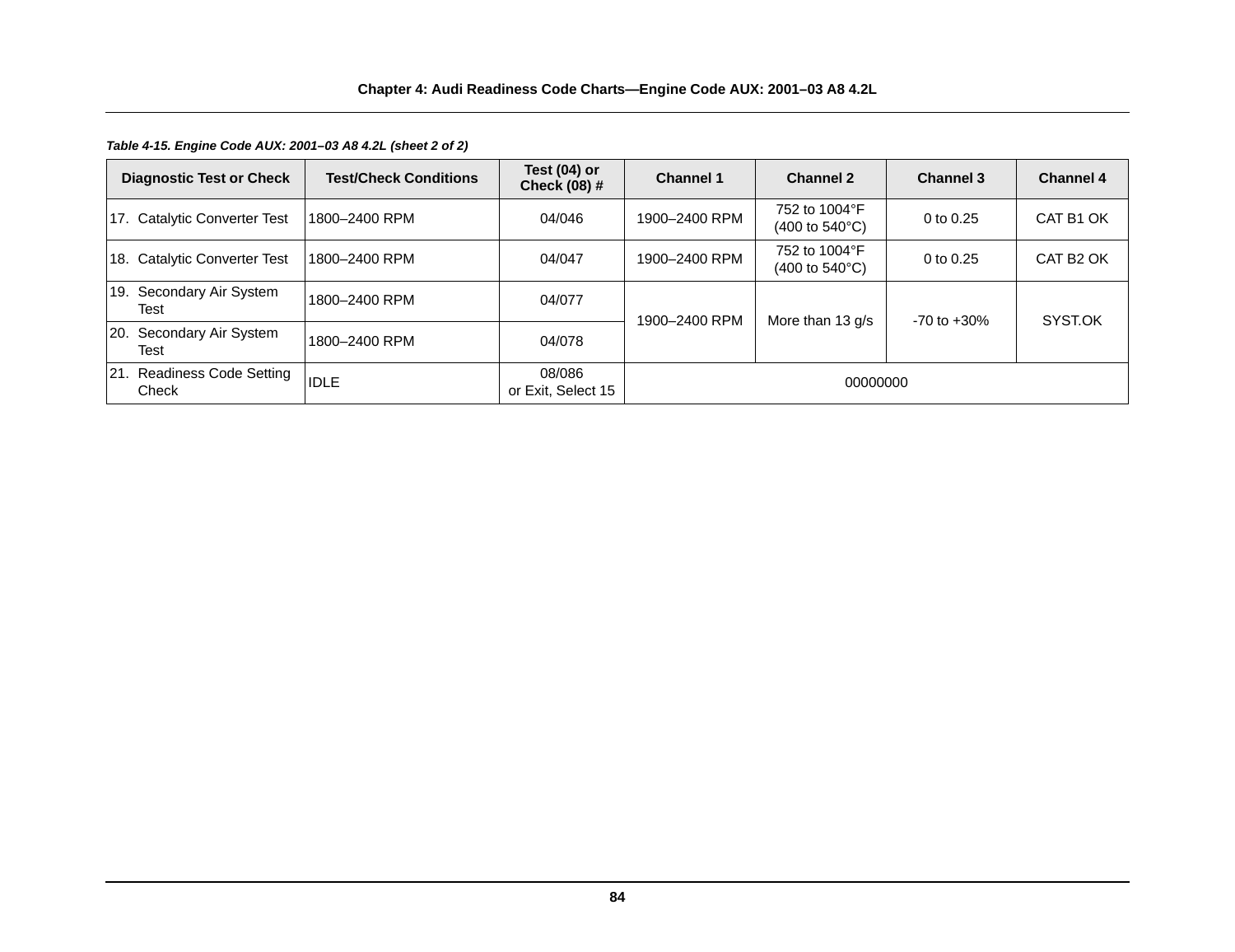|     | <b>Diagnostic Test or Check</b>                                                                                                                                                                                        | <b>Test/Check Conditions</b>                                                                                                        | Test $(04)$ or<br>Check (08) # | <b>Channel 1</b>     | <b>Channel 2</b>              | <b>Channel 3</b> | <b>Channel 4</b> |  |  |
|-----|------------------------------------------------------------------------------------------------------------------------------------------------------------------------------------------------------------------------|-------------------------------------------------------------------------------------------------------------------------------------|--------------------------------|----------------------|-------------------------------|------------------|------------------|--|--|
|     |                                                                                                                                                                                                                        | Test Requirements (in addition to those listed in "Readiness Code Setting Requirements" on page 6:                                  |                                |                      |                               |                  |                  |  |  |
|     | • Emergency brake engaged                                                                                                                                                                                              |                                                                                                                                     |                                |                      |                               |                  |                  |  |  |
|     |                                                                                                                                                                                                                        | • Manual transmission in Neutral, automatic transmission in PNP                                                                     |                                |                      |                               |                  |                  |  |  |
|     | • Coolant temperature more than 176°F (80°C)                                                                                                                                                                           |                                                                                                                                     |                                |                      |                               |                  |                  |  |  |
| 1.  | <b>Check DTC Memory</b>                                                                                                                                                                                                | Key On, Engine Off                                                                                                                  | 02                             |                      |                               |                  |                  |  |  |
| 2.  | Clear DTC Memory                                                                                                                                                                                                       | Key On, Engine Off                                                                                                                  | 05                             |                      |                               |                  |                  |  |  |
| 3.  | <b>Throttle Body Adaptation</b><br>Test                                                                                                                                                                                | Key On, Engine Off                                                                                                                  | 04/060                         | 8 to 18%             | 80 to 90%                     | $0$ to $8$       | ADP.OK           |  |  |
| Ι4. | Kickdown Adaptation Test<br>(Auto Trans Only)                                                                                                                                                                          | Key On, Engine Off-<br>When Channel 3 displays<br>KICKDOWN, press the gas<br>pedal to the floor until<br>Channel 4 displays ADP.OK. | 04/063                         | 12 to 97%            | 4 to 94%                      | <b>KICKDOWN</b>  | ADP.OK           |  |  |
| 5.  | Measurement Block 001<br><b>Test</b>                                                                                                                                                                                   | IDLE:<br>Warm up engine                                                                                                             | 04/001                         | 630 to 6800 RPM      | 176 to 234°F<br>(80 to 112°C) | $-10$ to $+10$   | $-10$ to $+10$   |  |  |
| 6.  | Before CAT Oxygen<br>Sensor Response Time<br>Test, Bank 1                                                                                                                                                              | Engine on<br>Press gas pedal and brake<br>pedal simultaneously                                                                      | 04/034                         | <b>Preset Values</b> |                               |                  | <b>B1-S1 OK</b>  |  |  |
| 7.  | Before CAT Oxygen<br>Sensor Response Time<br>Test, Bank 2                                                                                                                                                              | (Same as step 6)                                                                                                                    | 04/035                         | <b>Preset Values</b> |                               |                  | <b>B2-S1 OK</b>  |  |  |
| 8.  | After CAT Oxygen Sensor<br><b>Test</b>                                                                                                                                                                                 | (Same as step 6)                                                                                                                    | 04/036                         | $0$ to $1$ V         | <b>B1-S2 OK</b>               | $0$ to 1V        | <b>B2-S2 OK</b>  |  |  |
|     | NOTE: For all steps except check and clear memory, you must press N to exit the test, then re-enter and press Y to begin the test. See "Sample Procedure 2: VW<br>Engine ID Code AWM" on page 10 for more information. |                                                                                                                                     |                                |                      |                               |                  |                  |  |  |

*Table 4-16. Engine Code AVK: 2002–03 A4/A6 3.0L (sheet 1 of 2)*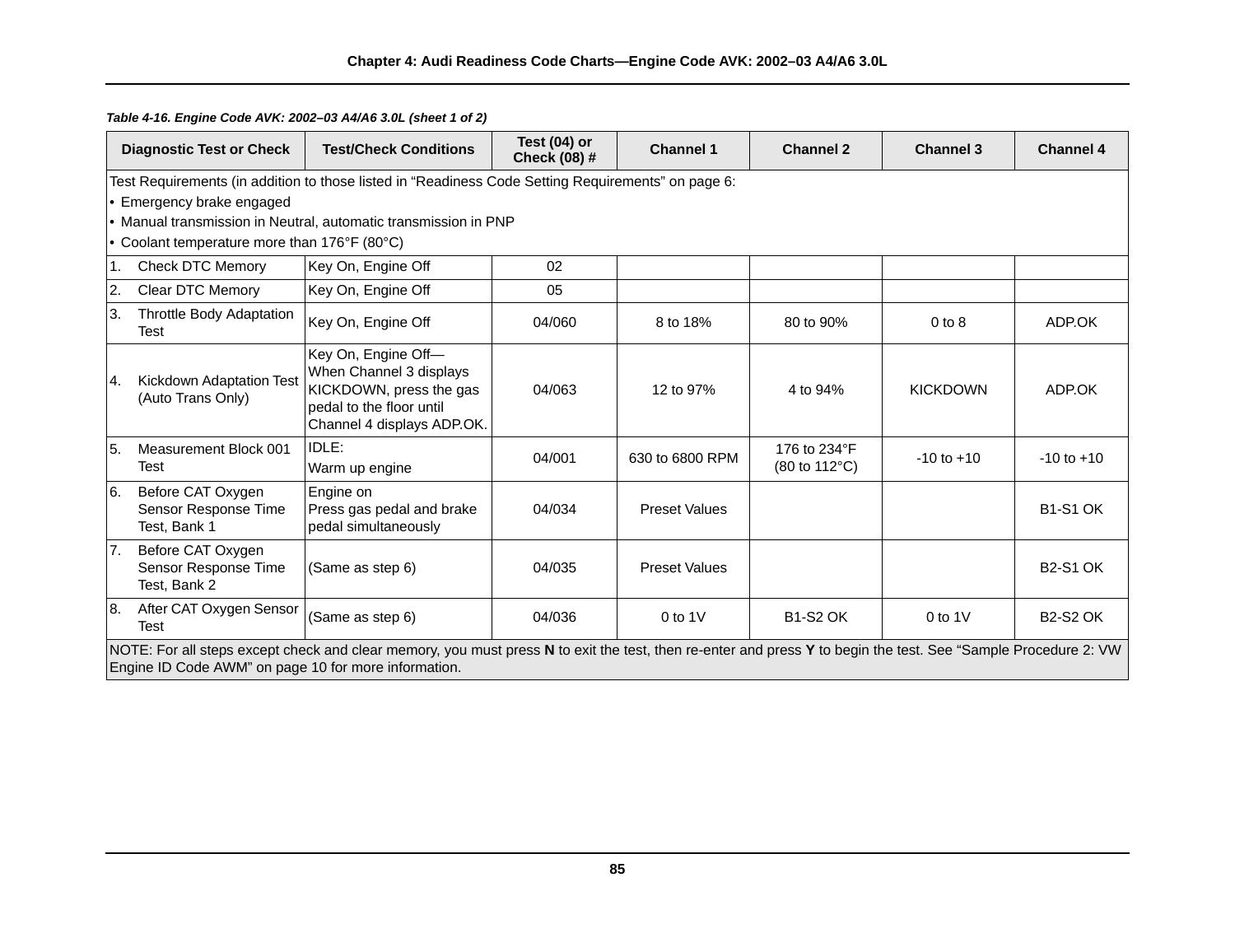# **Chapter 4: Audi Readiness Code Charts—Engine Code AVK: 2002–03 A4/A6 3.0L**

# *Table 4-16. Engine Code AVK: 2002–03 A4/A6 3.0L (sheet 2 of 2)*

| <b>Diagnostic Test or Check</b>                                                                                                                                                                                        | <b>Test/Check Conditions</b>                                                                                                             | Test $(04)$ or<br>Check (08) # | <b>Channel 1</b>     | <b>Channel 2</b>           | <b>Channel 3</b>   | <b>Channel 4</b> |  |
|------------------------------------------------------------------------------------------------------------------------------------------------------------------------------------------------------------------------|------------------------------------------------------------------------------------------------------------------------------------------|--------------------------------|----------------------|----------------------------|--------------------|------------------|--|
| After CAT Oxygen Sensor<br>9.<br>Test, Bank 1<br>Check software level to<br>determine the correct<br>procedure!                                                                                                        | ECM software up to 0003:<br><b>IDLE</b><br>ECM software 004 and<br>above: Engine on<br>Press gas pedal and brake<br>pedal simultaneously | 04/037                         | 7 to 100%            | $0$ to $1$ V               | $-0.05$ to $+0.05$ | SYST. OK         |  |
| 10. After CAT Oxygen Sensor<br>Test, Bank 2                                                                                                                                                                            | (Same as step 6)                                                                                                                         | 04/038                         |                      |                            |                    |                  |  |
| 11. After CAT Oxygen Sensor<br><b>Test</b>                                                                                                                                                                             |                                                                                                                                          | 04/039                         | 1 to 190 g/s         | $0$ to $1$ V               | $0$ to $1$ V       | SYST. OK         |  |
| 12. After CAT Oxygen Sensor<br>Aging Test, Bank 1                                                                                                                                                                      | (Same as step 6)                                                                                                                         | 04/043                         | <b>Preset Values</b> |                            | $0$ to $1$ V       | <b>B1-S2 OK</b>  |  |
| 13. After CAT Oxygen Sensor<br>Aging Test, Bank 2                                                                                                                                                                      | (Same as step 6)                                                                                                                         | 04/044                         | <b>Preset Values</b> |                            | $0$ to $1$ V       | <b>B2-S2 OK</b>  |  |
| 14. Catalytic Converter Test,<br>Bank 1                                                                                                                                                                                | (Same as step 6)                                                                                                                         | 04/46                          | <b>Preset Values</b> | More than<br>932°F (500°C) | 0 to 0.99          | CAT B1 OK        |  |
| 15. Catalytic Converter Test,<br>Bank 2                                                                                                                                                                                | (Same as step 6)                                                                                                                         | 04/047                         | <b>Preset Values</b> | More than<br>932°F (500°C) | 0 to 0.99          | CAT B2 OK        |  |
| 16. EVAP System Diagnosis<br><b>Test</b>                                                                                                                                                                               | <b>IDLE</b>                                                                                                                              | 04/070                         | 0 to 100%            |                            |                    | <b>EVAP OK</b>   |  |
| 17. Fuel Tank Leak Test                                                                                                                                                                                                | <b>IDLE</b>                                                                                                                              | 04/071                         |                      |                            |                    | SYST. OK         |  |
| 18. Secondary Air System<br>Test, Bank 1                                                                                                                                                                               | • Rev to 4000 RPM 2 times<br>before test.<br>• Press gas pedal and brake<br>pedal simultaneously.                                        | 04/077                         | <b>Preset Values</b> | 0 to 190 g/s               |                    | SYST. OK         |  |
| 19. Secondary Air System<br>Test, Bank 2                                                                                                                                                                               | (Same as step 18)                                                                                                                        | 04/078                         | <b>Preset Values</b> | 0 to 190 g/s               |                    | SYST. OK         |  |
| 20. Readiness Code Setting<br>Checks                                                                                                                                                                                   | <b>IDLE</b>                                                                                                                              | 08/086<br>or Exit, Select 15   | 00000000             |                            |                    |                  |  |
| NOTE: For all steps except check and clear memory, you must press N to exit the test, then re-enter and press Y to begin the test. See "Sample Procedure 2: VW<br>Engine ID Code AWM" on page 10 for more information. |                                                                                                                                          |                                |                      |                            |                    |                  |  |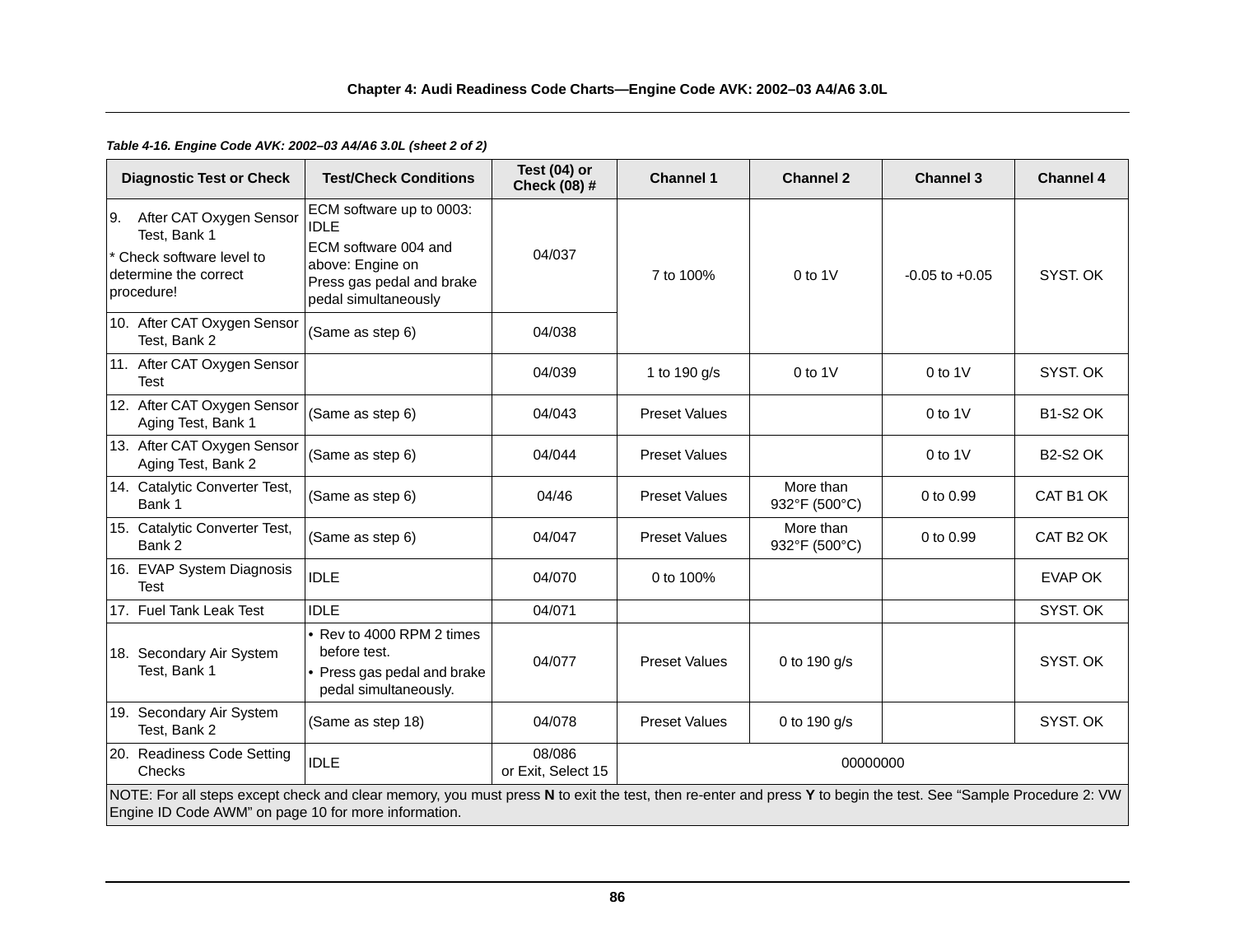|     | <b>Diagnostic Test or Check</b>                   | <b>Test/Check Conditions</b>                                                                                                        | Test $(04)$ or<br><b>Check (08) #</b> | <b>Channel 1</b>      | <b>Channel 2</b>                 | <b>Channel 3</b> | <b>Channel 4</b> |
|-----|---------------------------------------------------|-------------------------------------------------------------------------------------------------------------------------------------|---------------------------------------|-----------------------|----------------------------------|------------------|------------------|
| 1.  | <b>Check DTC Memory</b>                           | Key On, Engine Off                                                                                                                  | 02                                    |                       |                                  |                  |                  |
| 2.  | <b>Clear DTC Memory</b>                           | Key On, Engine Off                                                                                                                  | 05                                    |                       |                                  |                  |                  |
| 3.  | <b>Throttle Body Adaptation</b><br><b>Test</b>    | Key On, Engine Off                                                                                                                  | 04/060                                | 8 to 60%              | 60 to 94%                        | $0$ to $8$       |                  |
| 4.  | Kickdown Adaptation Test<br>(Auto Trans only)     | Key On, Engine Off-<br>When Channel 3 displays<br>KICKDOWN, press the gas<br>pedal to the floor until<br>Channel 4 displays ADP.OK. | 04/063                                | 79 to 94%             | 79 to 94%                        | <b>KICKDOWN</b>  | ADP.OK           |
| 5.  | <b>EVAP System Diagnosis</b><br>Test              | <b>IDLE</b>                                                                                                                         | 04/070                                | 0 to 100%             |                                  |                  | EVAP OK          |
| 6.  | Before CAT Oxygen<br>Sensor Response Time<br>Test | 2300-2800 RPM                                                                                                                       | 04/034                                | 2300-2800 RPM         | More than<br>662°F (350°C)       | 0.5 to 2.5       | <b>B1-S1 OK</b>  |
|     | 7. After CAT Oxygen Sensor<br><b>Test</b>         | <b>IDLE</b>                                                                                                                         | 04/036                                | 0.1 to 0.9V           | <b>B1-S2 OK</b>                  |                  |                  |
| 8.  | Oxygen Sensor Test                                | <b>IDLE</b>                                                                                                                         | 04/037                                | 13 to 45%             | 0.1 to 0.9V                      | Less than 0.02   | SYST.OK          |
| Ι9. | After CAT Oxygen Sensor<br>Aging Test             | 2300-2800 RPM                                                                                                                       | 04/043                                | 2300-2800 RPM         | More than<br>662°F (350°C)       | 0.1 to 0.9V      | <b>B1-S2 OK</b>  |
|     | 10. Fuel Tank Leak Test                           | <b>IDLE</b>                                                                                                                         | 04/071                                |                       |                                  | <b>CHECK END</b> |                  |
|     | 11. Secondary Air System<br>Test                  | <b>IDLE</b>                                                                                                                         | 04/077                                | 740-920 RPM           | 2 to 5 $g/s$                     | More than -20%   | SYST. OK         |
|     | 12. Catalytic Converter Test                      | 2300-2500 RPM                                                                                                                       | 04/046                                | 2300-2500 RPM         | 1022 to 1292°F<br>(550 to 700°C) | More than 2.5    | CAT B1 OK        |
|     | 13. Closed Loop Fuel Control<br><b>Test</b>       | <b>IDLE</b>                                                                                                                         | 04/107                                | 800-900 RPM           | $-8$ to $+8\%$                   |                  | SYST. OK         |
|     | 14. Camshaft Timing Test                          | More than 1080 RPM                                                                                                                  | 04/094                                | More than<br>1080 RPM | CS - ctr. ON                     | SYST.OK          |                  |
|     | 15. Misfire Activity Check                        | <b>IDLE</b>                                                                                                                         | 08/014                                | 740-920 RPM           | 13 to 45%                        | $\mathbf 0$      | activated        |

*Table 4-17. Engine Code AWM: 2001 A4 1.8L (sheet 1 of 2)*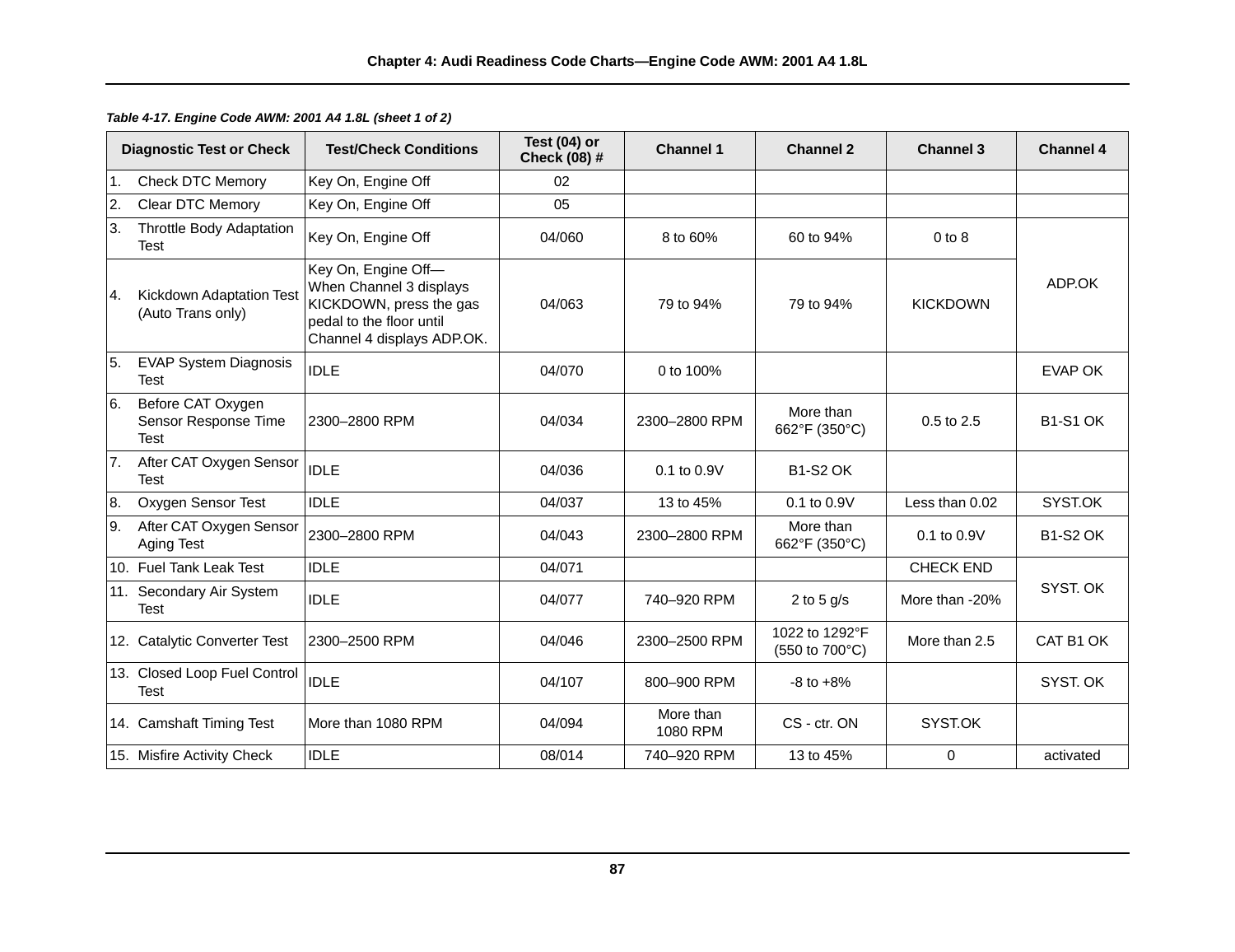*Table 4-17. Engine Code AWM: 2001 A4 1.8L (sheet 2 of 2)*

| <b>Diagnostic Test or Check</b>     | <b>Test/Check Conditions</b> | Test $(04)$ or<br><b>Check (08) #</b> | <b>Channel 1</b> | <b>Channel 2</b> | <b>Channel 3</b>   | <b>Channel 4</b> |
|-------------------------------------|------------------------------|---------------------------------------|------------------|------------------|--------------------|------------------|
| 16. Oxygen Sensor Heater<br>Check   | <b>IDLE</b>                  | 08/041                                |                  | HtgbC ON         | Less than 2.0 kohm | HtgaC ON         |
| 17. Readiness Code Setting<br>Check | <b>IDLE</b>                  | 08/086<br>or Exit, Select 15          | 00000000         |                  |                    |                  |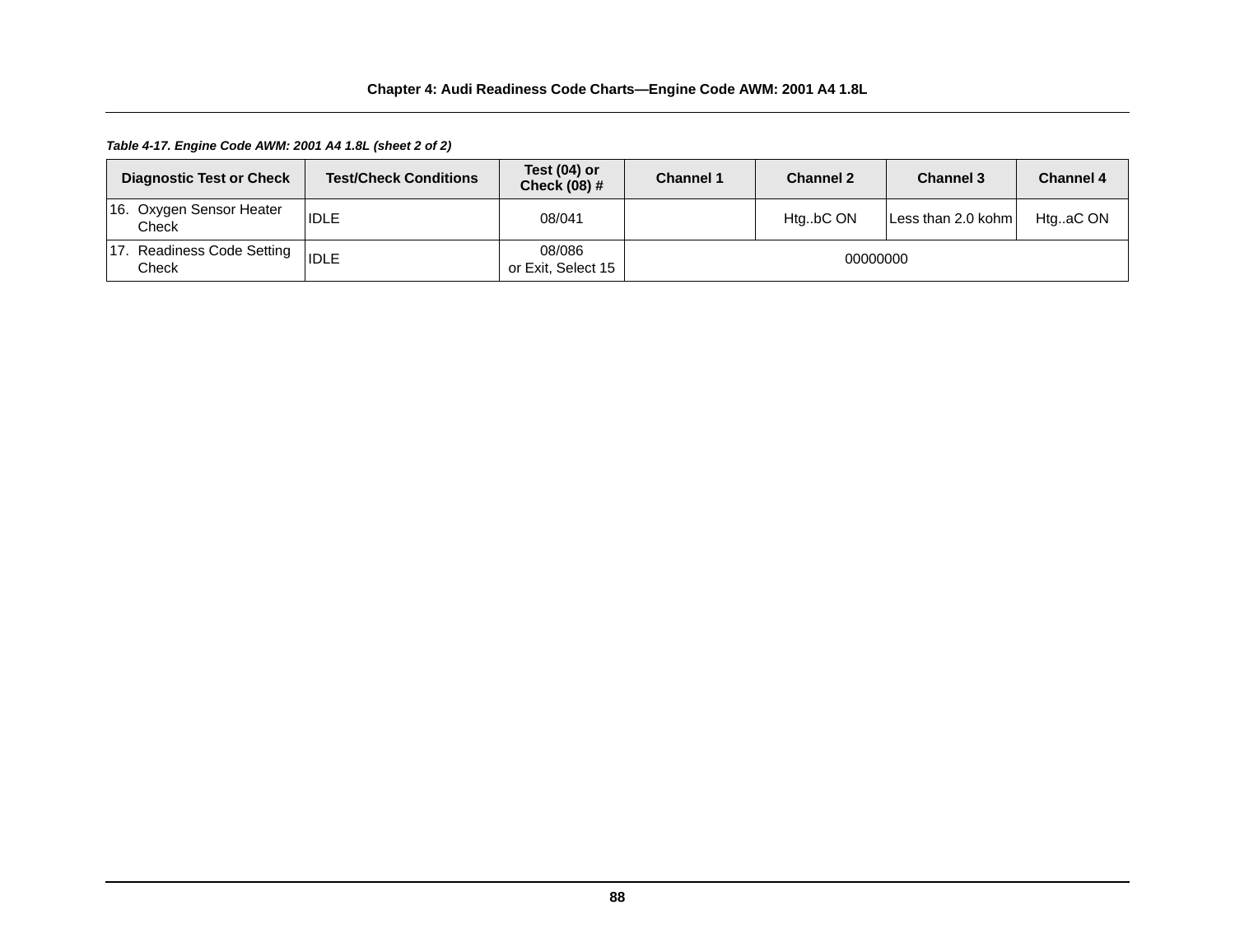|                | <b>Diagnostic Test or Check</b>                              | <b>Test/Check Conditions</b>                                                                                                        | Test $(04)$ or<br>Check (08) # | <b>Channel 1</b> | <b>Channel 2</b>           | <b>Channel 3</b>    | <b>Channel 4</b> |
|----------------|--------------------------------------------------------------|-------------------------------------------------------------------------------------------------------------------------------------|--------------------------------|------------------|----------------------------|---------------------|------------------|
| 1 <sub>1</sub> | <b>Check DTC Memory</b>                                      | Key On, Engine Off                                                                                                                  | 02                             |                  |                            |                     |                  |
| 2.             | Clear DTC Memory                                             | Key On, Engine Off                                                                                                                  | 05                             |                  |                            |                     |                  |
| 3.             | Throttle Body Adaptation<br>Test                             | Key On, Engine Off                                                                                                                  | 04/060                         | 10 to 20%        | 80 to 90%                  | $0$ to $8$          | ADP OK           |
| 4.             | Kickdown Adaptation Test<br>(Auto Trans only)                | Key On, Engine Off-<br>When Channel 3 displays<br>KICKDOWN, press the gas<br>pedal to the floor until<br>Channel 4 displays ADP.OK. | 04/063                         | 12 to 92%        | 2 to 47%                   | <b>KICKDOWN</b>     | ADP OK           |
| 5.             | <b>Fuel Tank Leak Test</b>                                   | <b>IDLE</b>                                                                                                                         | 04/071                         |                  |                            | <b>CHECK END</b>    | SYST.OK          |
| 6.             | <b>EVAP System Diagnosis</b><br><b>Test</b>                  | <b>IDLE</b>                                                                                                                         | 04/070                         | 0 to 100%        |                            |                     | SYST.OK          |
| 7.             | Closed Loop Fuel Control<br>Test                             | <b>IDLE</b>                                                                                                                         | 04/107                         | 650-730 RPM      | $-10$ to $+10%$            | $-10$ to $+10%$     | SYST.OK          |
| 8.             | Oxygen Sensor Test                                           | 1800-2200 RPM                                                                                                                       | 04/041                         | $0-0.9$ kohm     | Htg.bC ON                  | $0$ to $0.9$ kohm   | Htg.bC ON        |
| 9.             | Oxygen Sensor Test                                           | 1800-2200 RPM                                                                                                                       | 04/042                         |                  |                            |                     |                  |
|                | 10. After CAT Oxygen Sensor<br><b>Test</b>                   | <b>IDLE</b>                                                                                                                         | 04/036                         | $0$ to $1$ V     | <b>B1-S2 OK</b>            | $0$ to 1V           | <b>B1-S2 OK</b>  |
|                | 11. Before CAT Oxygen<br>Sensor Response Time<br><b>Test</b> | <b>IDLE</b>                                                                                                                         | 04/034                         | 650-730 RPM      | More than<br>392°F (200°C) | 0.1 to 1.8 s        | <b>B1-S1 OK</b>  |
|                | 12. Before CAT Oxygen<br>Sensor Response Time<br>Test        | <b>IDLE</b>                                                                                                                         | 04/035                         | 650-730 RPM      | More than<br>392°F (200°C) | 0.1 to 1.8 s        | <b>B2-S1 OK</b>  |
|                | 13. Oxygen Sensor Test                                       | <b>IDLE</b>                                                                                                                         | 04/037                         | 13.5 to 22.5%    | $0.1$ to $0.01$ V          | $-800$ to $+800$ ms | SYST.OK          |
|                | 14. Oxygen Sensor Test                                       | <b>IDLE</b>                                                                                                                         | 04/038                         |                  |                            |                     |                  |
|                | 15. After CAT Oxygen Sensor<br>Aging Test                    | <b>IDLE</b>                                                                                                                         | 04/043                         | 650-730 RPM      | More than<br>482°F (250°C) | $0$ to $1$ V        | <b>B1-S2 OK</b>  |
|                | 16. After CAT Oxygen Sensor<br>Aging Test                    | <b>IDLE</b>                                                                                                                         | 04/044                         | 650-730 RPM      | More than<br>482°F (250°C) | $0$ to 1V           | <b>B2-S2 OK</b>  |

*Table 4-18. Engine Code AWN: 2001–03 A6 4.2L (sheet 1 of 2)*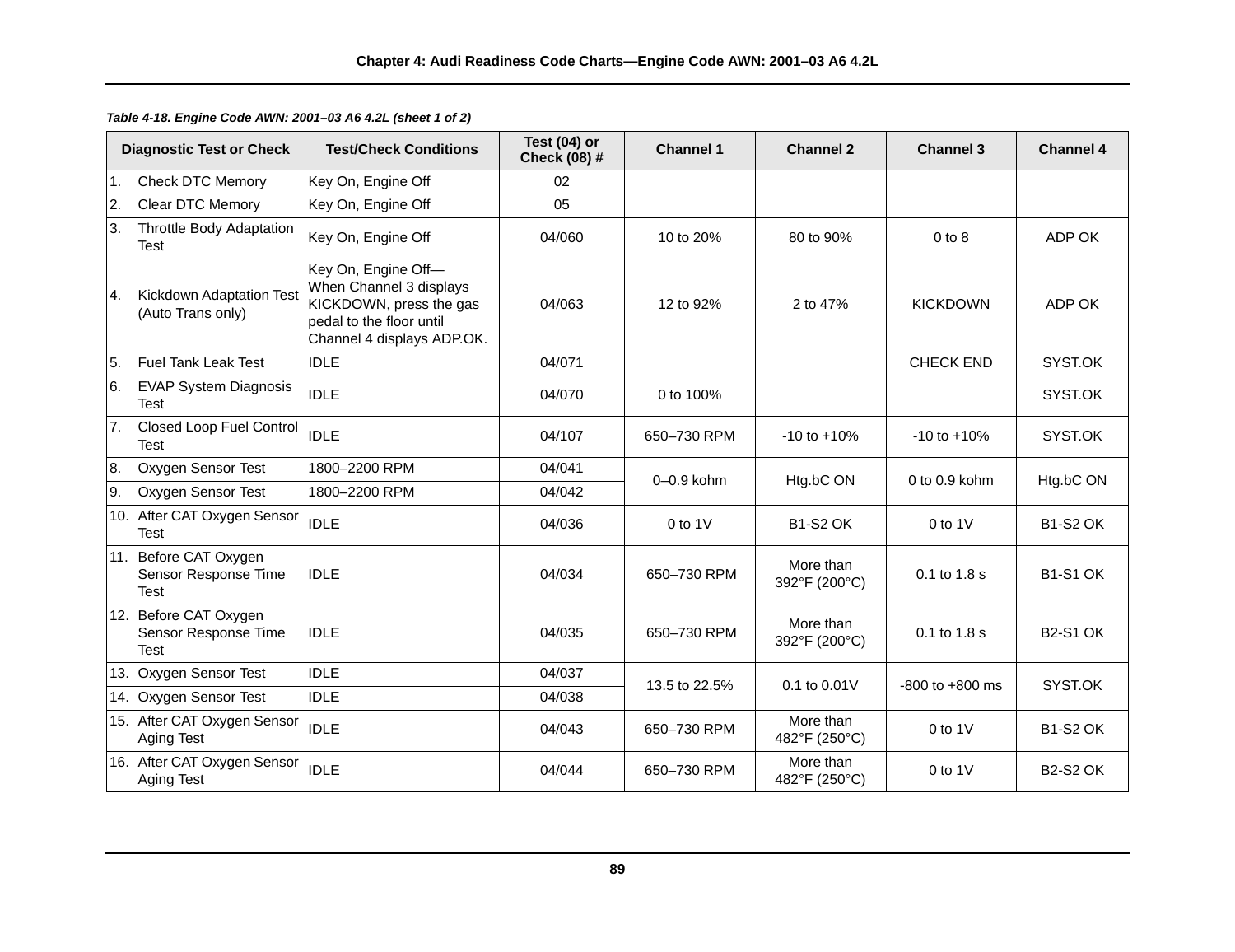*Table 4-18. Engine Code AWN: 2001–03 A6 4.2L (sheet 2 of 2)*

| <b>Diagnostic Test or Check</b>     | <b>Test/Check Conditions</b> | Test $(04)$ or<br>Check (08) # | <b>Channel 1</b> | <b>Channel 2</b>                                          | <b>Channel 3</b> | <b>Channel 4</b>      |
|-------------------------------------|------------------------------|--------------------------------|------------------|-----------------------------------------------------------|------------------|-----------------------|
| 17. Catalytic Converter Test        | 1800-2400 RPM                | 04/046                         | 1900-2400 RPM    | 752 to 1004°F<br>$(400 \text{ to } 540^{\circ} \text{C})$ | 0 to 0.25        | CAT B1 OK             |
| 18. Catalytic Converter Test        | 1800-2400 RPM                | 04/047                         | 1900-2400 RPM    | 752 to 1004°F<br>$(400 \text{ to } 540^{\circ}\text{C})$  | 0 to $0.25$      | CAT B <sub>2</sub> OK |
| 19. Secondary Air System<br>Test    | 1800-2400 RPM                | 04/077                         | 1900-2400 RPM    | More than $13 q/s$                                        | $-70$ to $+30\%$ | SYST.OK               |
| 20. Secondary Air System<br>Test    | 1800-2400 RPM                | 04/078                         |                  |                                                           |                  |                       |
| 21. Readiness Code Setting<br>Check | <b>IDLE</b>                  | 08/086<br>or Exit, Select 15   | 00000000         |                                                           |                  |                       |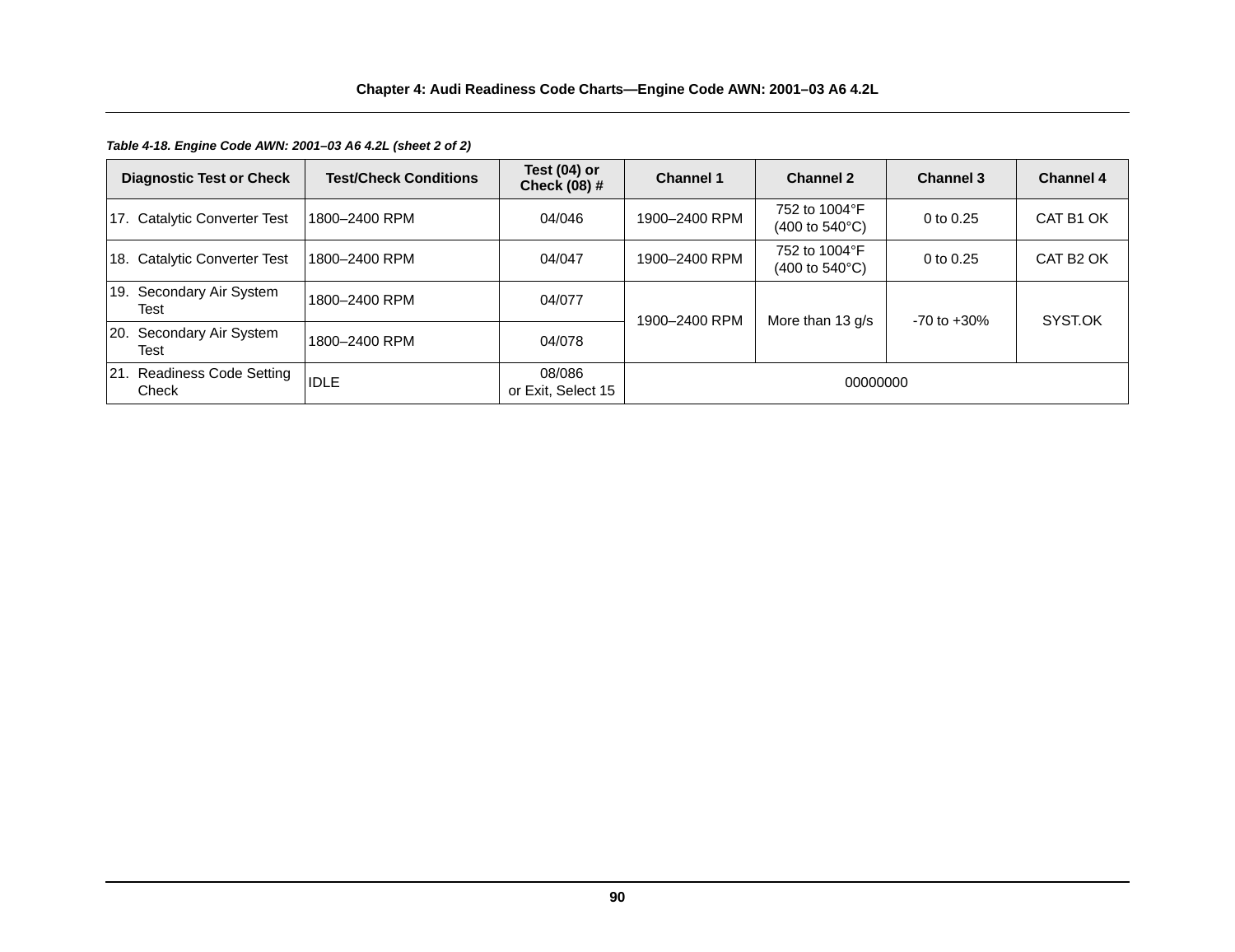|                | <b>Diagnostic Test or Check</b>                   | <b>Test/Check Conditions</b>                                                                                                                                                           | Test (04) or<br>Check (08) # | <b>Channel 1</b>                                               | <b>Channel 2</b>                                                                        | <b>Channel 3</b>   | <b>Channel 4</b> |
|----------------|---------------------------------------------------|----------------------------------------------------------------------------------------------------------------------------------------------------------------------------------------|------------------------------|----------------------------------------------------------------|-----------------------------------------------------------------------------------------|--------------------|------------------|
| 1.             | <b>Check DTC Memory</b>                           | Key On, Engine Off                                                                                                                                                                     | 02                           |                                                                |                                                                                         |                    |                  |
| $\overline{2}$ | Clear DTC Memory                                  | Key On, Engine Off                                                                                                                                                                     | 05                           |                                                                |                                                                                         |                    |                  |
| 3.             | <b>Throttle Body Adaptation</b><br><b>Test</b>    | Key On, Engine Off                                                                                                                                                                     | 04/060                       | 3 to 93%                                                       | 97 to 3%                                                                                | 8                  | ADP OK           |
| 4.             | Oxygen Sensor Test                                | 1800-2200 RPM                                                                                                                                                                          | 04/030                       | 111                                                            | 110                                                                                     |                    |                  |
| 5.             | Before CAT Oxygen<br>Sensor Aging Test,<br>Bank 1 | 2000 RPM                                                                                                                                                                               | 04/034                       | 2000 RPM                                                       | More than<br>662°F (350°C)                                                              | More than 0.5      | <b>B1 P1 OK</b>  |
| 6.             | After CAT Oxygen Sensor<br>Test, Bank 1           | 2000 RPM                                                                                                                                                                               | 04/036                       | 0.1 to 0.95V                                                   | <b>B1 S2 OK</b>                                                                         |                    |                  |
| <b>7.</b>      | Oxygen Sensor Test,<br>Bank 1                     | 2000 RPM                                                                                                                                                                               | 04/037                       | 12 to 30%                                                      | 0.1 to 0.95V                                                                            | $-0.02$ to $+0.02$ | SYST.OK          |
| 8.             | After CAT Oxygen Sensor<br>Aging Test, Bank 1     | 2000 RPM                                                                                                                                                                               | 04/043                       | 2000 RPM                                                       | More than<br>572°F (300°C)                                                              | 0.1 to 0.95V       | <b>B1 P2 OK</b>  |
| 9.             | <b>Catalytic Converter Test</b>                   | Front Wheel Drive:<br>2000 RPM<br>All Wheel Drive: 2400 RPM<br>NOTE: This test takes about<br>60 seconds.                                                                              | 04/046                       | Front Wheel Drive:<br>2000 RPM<br>All Wheel Drive:<br>2400 RPM | Front Wheel Drive:<br>more than 440°C<br>All Wheel Drive:<br>more than<br>752°F (400°C) | 0 to 3.2           | CAT B1 OK        |
|                | 10. EVAP System Diagnosis<br><b>Test</b>          | <b>IDLE</b><br>NOTE: If the test does not<br>start or the display jumps from<br>"TEST ON" to "TEST OFF",<br>briefly press the throttle<br>pedal.                                       | 04/070                       | 0 to 99%                                                       | Less than -7% or<br>More than $+7\%$                                                    |                    | TBV OK           |
|                | 11. Fuel Tank Leak Test                           | <b>IDLE</b><br>NOTE: This test takes about<br>90 seconds.<br>NOTE: If you perform this<br>function more than once,<br>open the tank filler cap after<br>each test to release pressure. | 04/071                       | Reed Open                                                      |                                                                                         | Measurement END    | SYST.OK          |

*Table 4-19. Engine Code AWP: 2001–02 TT 1.8L (sheet 1 of 2)*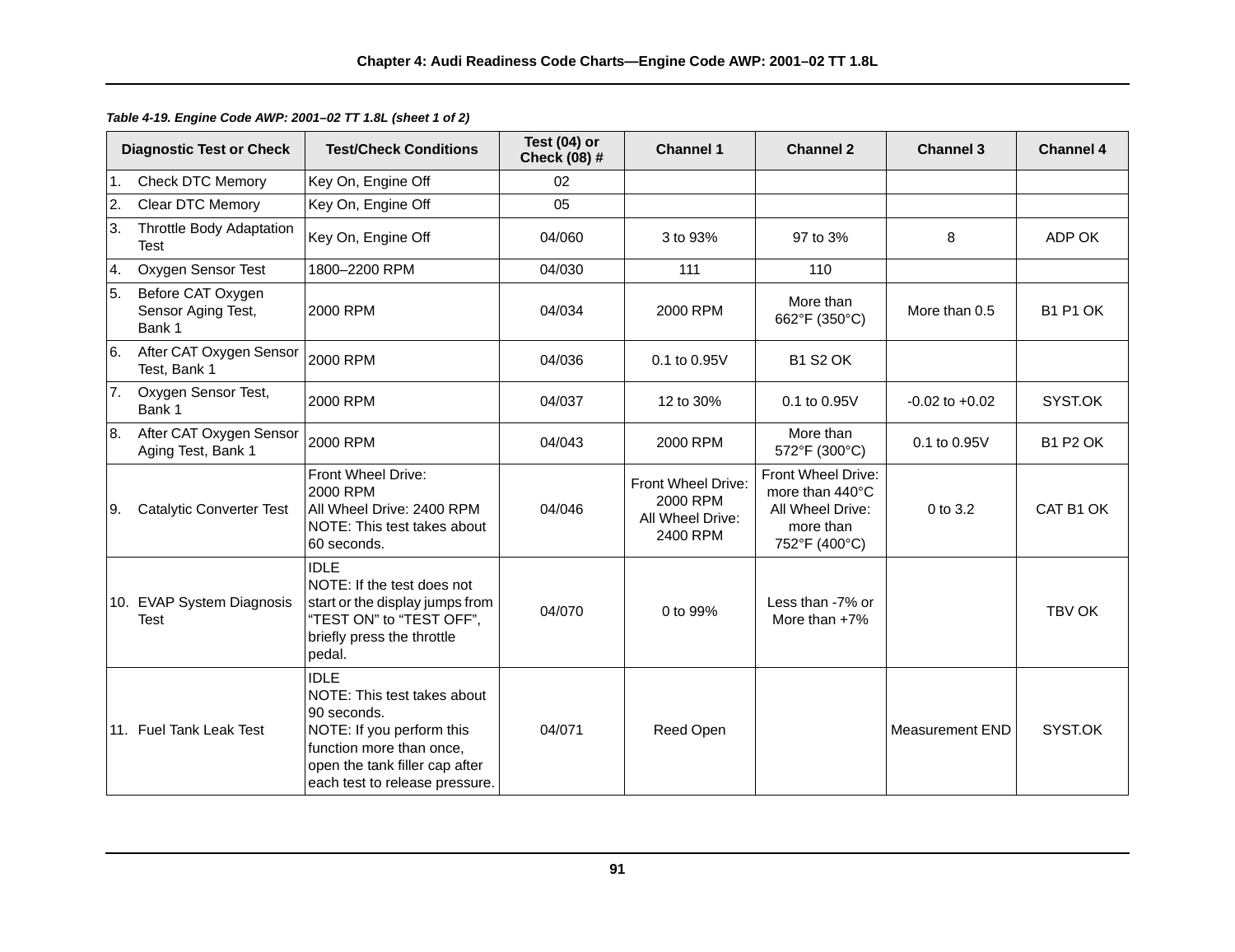*Table 4-19. Engine Code AWP: 2001–02 TT 1.8L (sheet 2 of 2)*

| <b>Diagnostic Test or Check</b>     | <b>Test/Check Conditions</b>                                                                                                                             | Test (04) or<br><b>Check (08) #</b> | <b>Channel 1</b> | <b>Channel 2</b> | <b>Channel 3</b> | <b>Channel 4</b> |
|-------------------------------------|----------------------------------------------------------------------------------------------------------------------------------------------------------|-------------------------------------|------------------|------------------|------------------|------------------|
| 12. Secondary Air System<br>Test    | Quickly press throttle pedal to<br>the floor and release, revving<br>the engine to at least<br>2500 RPM.<br>INOTE: This test takes about<br>160 seconds. | 04/077                              | 700-820 RPM      | 5 to 12 g/s      | More than -45%   | SYST.OK          |
| 13. Readiness Code Setting<br>Check | <b>IDLE</b>                                                                                                                                              | 08/086<br>or Exit, Select 15        | 00000000         |                  |                  |                  |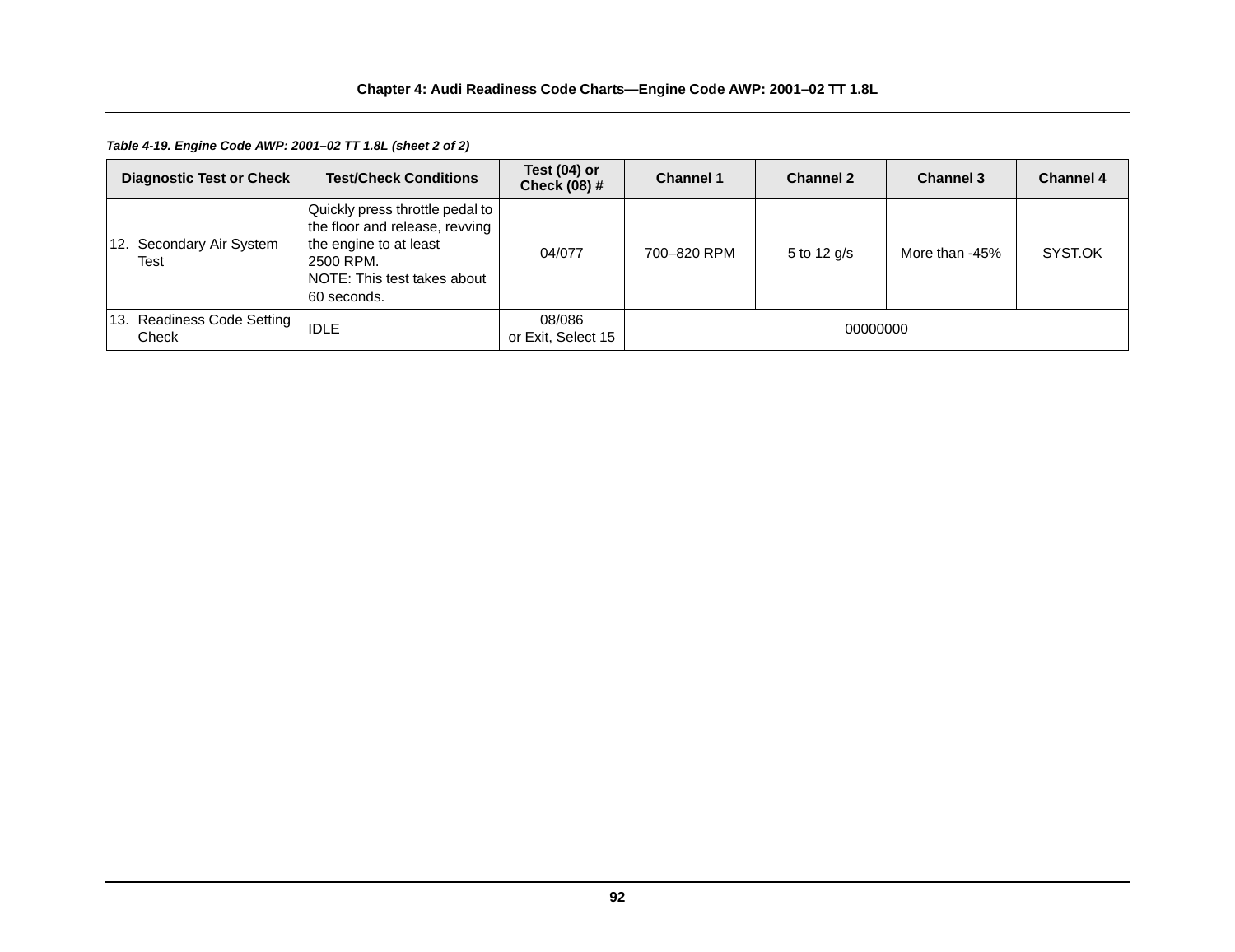|    | <b>Diagnostic Test or Check</b>                              | <b>Test/Check Conditions</b>                                                                                                        | Test (04) or<br>Check (08) # | <b>Channel 1</b>                    | <b>Channel 2</b>                                                  | <b>Channel 3</b>          | <b>Channel 4</b> |
|----|--------------------------------------------------------------|-------------------------------------------------------------------------------------------------------------------------------------|------------------------------|-------------------------------------|-------------------------------------------------------------------|---------------------------|------------------|
|    | • Coolant temperature more than 176°F (80°C)                 | Test Requirements (in addition to those listed in "Readiness Code Setting Requirements" on page 6):                                 |                              |                                     |                                                                   |                           |                  |
|    |                                                              |                                                                                                                                     |                              |                                     |                                                                   |                           |                  |
| 1. | <b>Check DTC Memory</b>                                      | Key On, Engine Off                                                                                                                  | 02                           |                                     |                                                                   |                           |                  |
| 2. | Clear DTC Memory                                             | Key On, Engine Off                                                                                                                  | 05                           |                                     |                                                                   |                           |                  |
| 3. | <b>Throttle Body Adaptation</b><br>Test                      | Key On, Engine Off                                                                                                                  | 04/060                       | 8 to 60%                            | 60 to 94%                                                         | $0$ to $8$                |                  |
| 4. | Kickdown Adaptation Test<br>(Auto Trans only)                | Key On, Engine Off-<br>When Channel 3 displays<br>KICKDOWN, press the gas<br>pedal to the floor until<br>Channel 4 displays ADP.OK. | 04/063                       | 75 to 100%                          | 75 to 100%                                                        | <b>KICKDOWN</b>           | ADP.OK           |
| 5. | <b>Fuel Tank Leak Test</b>                                   | <b>IDLE</b>                                                                                                                         | 04/071                       | Reed cl.                            |                                                                   | <b>CHECK END</b>          |                  |
| 6. | Closed Loop Fuel Control<br>Test                             | <b>IDLE</b>                                                                                                                         | 04/107                       | 640 to 860 RPM                      | $-23$ to $+23%$                                                   |                           | SYST. OK         |
| 7. | <b>EVAP System Diagnosis</b><br><b>Test</b>                  | <b>IDLE</b>                                                                                                                         | 04/070                       | 0 to 100%                           | Less than or equal<br>to -7% or<br>More than or equal<br>to $+7%$ | 0 to $30%$                | <b>EVAP OK</b>   |
| 8. | <b>Camshaft Timing Test</b>                                  | 2200-2800 RPM                                                                                                                       | 04/094                       | 2200-2600 RPM                       | Cs-ctr.1 ON/OFF                                                   | SYST. OK                  |                  |
| 9. | <b>Knock Sensors Test</b>                                    | 2200-2800 RPM                                                                                                                       | 04/028                       | 2200-2600 RPM                       | 12 to 25%                                                         | More than<br>104°F (40°C) | SYST. OK         |
|    | 10. Before CAT Oxygen<br>Sensor Response Time<br><b>Test</b> | 1800-2200 RPM                                                                                                                       | 04/034                       | 1800-2200 RPM                       | More than<br>662°F (350°C)                                        | More than 0.5             | <b>B1-S1 OK</b>  |
|    | 11. Secondary Air System<br>Test                             | <b>IDLE</b>                                                                                                                         | 04/077                       | 640-840 RPM                         | Less than $12$ g/s                                                | More than -45%            | SYST. OK         |
|    | 12. Oxygen Sensor Test                                       | 1800-2200 RPM                                                                                                                       | 04/037                       | 12 to 30%                           | 0.1 to 0.9V                                                       | $-0.02$ to $+0.02$        | SYST. OK         |
|    | 13. After CAT Oxygen Sensor<br>Aging Test                    | 1800-2200 RPM                                                                                                                       | 04/043                       | 1800-2200 RPM                       | More than<br>572°F (300°C)                                        | 0.1 to 0.9V               | <b>B1-S2 OK</b>  |
|    | 14. After CAT Oxygen Sensor<br><b>Test</b>                   | 1800-2200 RPM                                                                                                                       | 04/036                       | More than 0.4V or<br>Less than 0.5V | <b>B1-S2 OK</b>                                                   |                           |                  |

*Table 4-20. Engine Code AWP & BEA: 2003 TT (sheet 1 of 2)*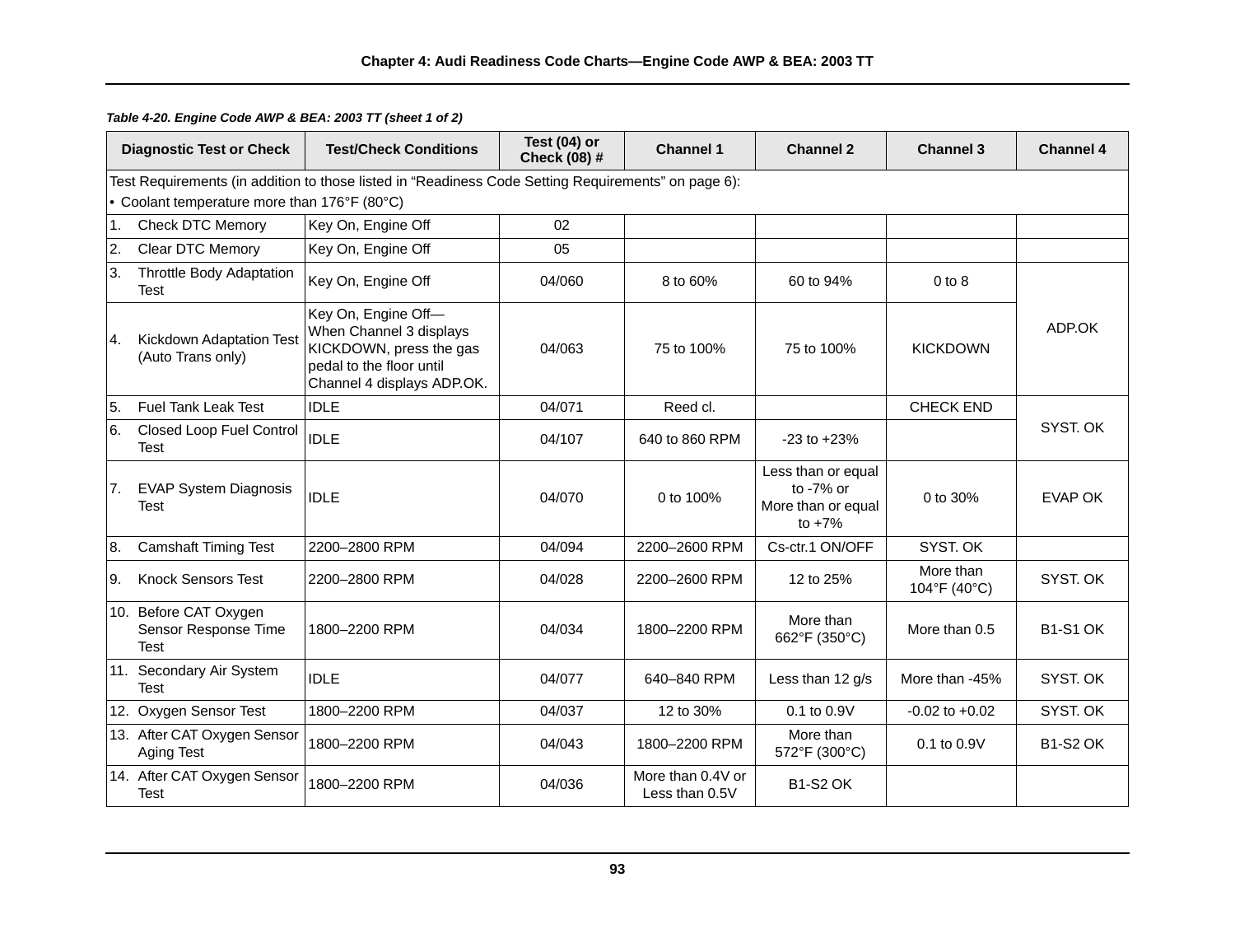*Table 4-20. Engine Code AWP & BEA: 2003 TT (sheet 2 of 2)*

| <b>Diagnostic Test or Check</b>     | <b>Test/Check Conditions</b> | Test (04) or<br><b>Check (08) #</b> | <b>Channel 1</b>                               | <b>Channel 2</b>                                               | <b>Channel 3</b> | <b>Channel 4</b> |
|-------------------------------------|------------------------------|-------------------------------------|------------------------------------------------|----------------------------------------------------------------|------------------|------------------|
| 15. Catalytic Converter Test        | 1800–2200 RPM                | 04/046                              | F: 1800-2200 RPM<br>Q: 2200-2800<br><b>RPM</b> | F: More than<br>824°F (440°C)<br>Q: More than<br>842°F (450°C) | $0.0$ to $0.32$  | CAT B1 OK        |
| 16. Readiness Code Setting<br>Check | <b>IDLE</b>                  | 08/086                              |                                                | 00000000                                                       |                  |                  |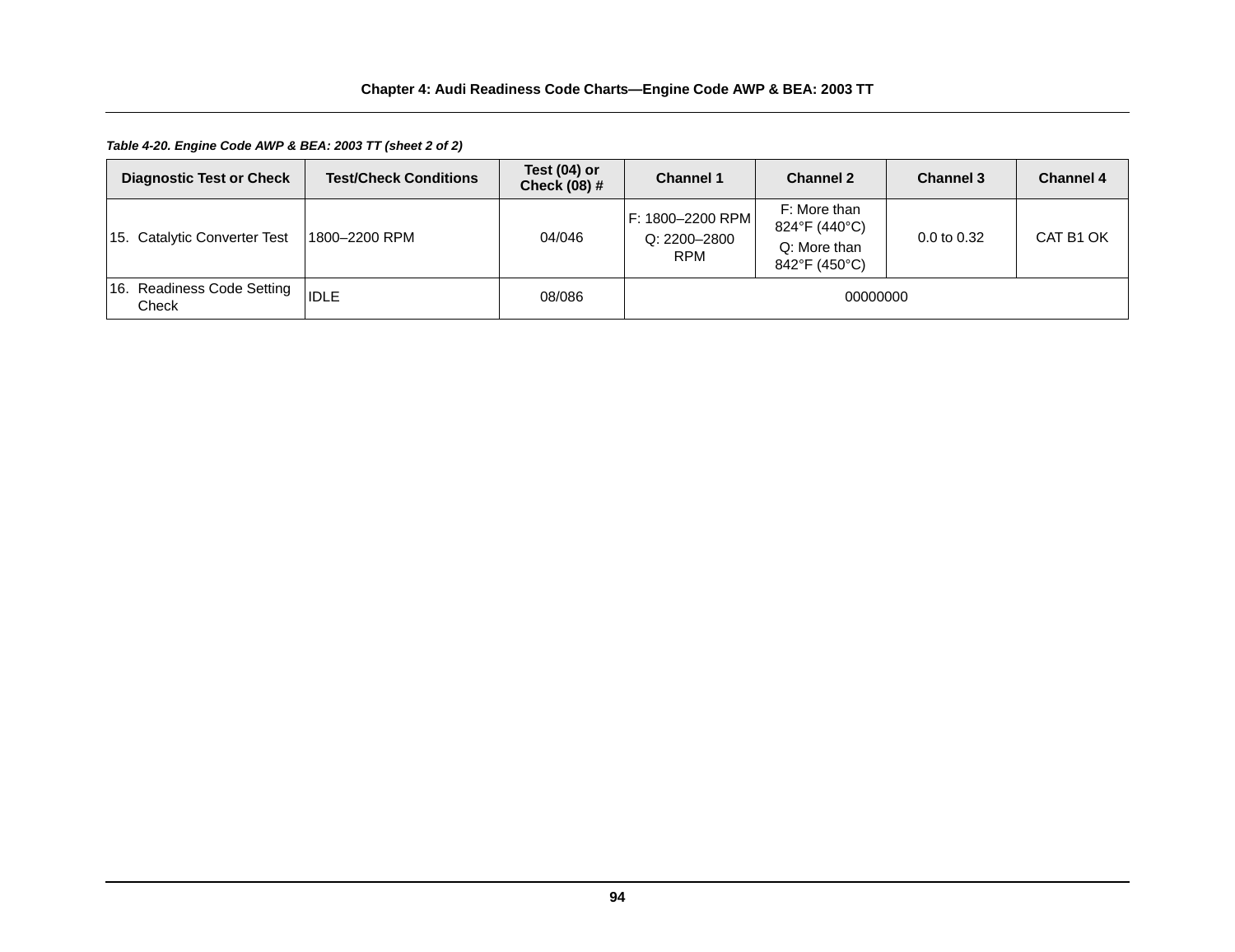|    | <b>Diagnostic Test or Check</b>                              | <b>Test/Check Conditions</b>                                                                                                        | Test (04) or<br>Check (08) # | <b>Channel 1</b>  | <b>Channel 2</b>           | <b>Channel 3</b>    | <b>Channel 4</b> |
|----|--------------------------------------------------------------|-------------------------------------------------------------------------------------------------------------------------------------|------------------------------|-------------------|----------------------------|---------------------|------------------|
| 1. | <b>Check DTC Memory</b>                                      | Key On, Engine Off                                                                                                                  | 02                           |                   |                            |                     |                  |
| 2. | <b>Clear DTC Memory</b>                                      | Key On, Engine Off                                                                                                                  | 05                           |                   |                            |                     |                  |
| 3. | <b>Throttle Body Adaptation</b><br><b>Test</b>               | Key On, Engine Off                                                                                                                  | 04/060                       | 10 to 20%         | 80 to 90%                  | $0$ to $8$          | ADP OK           |
| 4. | Kickdown Adaptation Test                                     | Key On, Engine Off-<br>When Channel 3 displays<br>KICKDOWN, press the gas<br>pedal to the floor until<br>Channel 4 displays ADP.OK. | 04/063                       | 12 to 92%         | 2 to 47%                   | <b>KICKDOWN</b>     | ADP OK           |
| 5. | <b>Fuel Tank Leak Test</b>                                   | <b>IDLE</b>                                                                                                                         | 04/071                       |                   |                            | <b>CHECK END</b>    | SYST.OK          |
| 6. | <b>EVAP System Diagnosis</b><br>Test                         | <b>IDLE</b>                                                                                                                         | 04/070                       | 0 to 100%         |                            |                     | SYST.OK          |
| 7. | Closed Loop Fuel Control<br>Test                             | <b>IDLE</b>                                                                                                                         | 04/107                       | 650-730 RPM       | $-10$ to $+10%$            | $-10$ to $+10\%$    | SYST.OK          |
| 8. | Oxygen Sensor Test                                           | 1800-2200 RPM                                                                                                                       | 04/041                       | $0$ to $0.9$ kohm | Htg.bC ON                  | $0$ to $0.9$ kohm   | Htg.bC ON        |
| 9. | Oxygen Sensor Test                                           | 1800-2200 RPM                                                                                                                       | 04/042                       |                   |                            |                     |                  |
|    | 10. After CAT Oxygen Sensor<br>Test                          | <b>IDLE</b>                                                                                                                         | 04/036                       | $0$ to 1V         | <b>B1-S2 OK</b>            | $0$ to $1$ V        | <b>B1-S2 OK</b>  |
|    | 11. Before CAT Oxygen<br>Sensor Response Time<br>Test        | <b>IDLE</b>                                                                                                                         | 04/034                       | 760-840 RPM       | More than<br>482°F (250°C) | 0.1 to 1.8 s        | <b>B1-S1 OK</b>  |
|    | 12. Before CAT Oxygen<br>Sensor Response Time<br><b>Test</b> | <b>IDLE</b>                                                                                                                         | 04/035                       | 760-840 RPM       | More than<br>482°F (250°C) | 0.1 to 1.8 s        | <b>B2-S1 OK</b>  |
|    | 13. Oxygen Sensor Test                                       | <b>IDLE</b>                                                                                                                         | 04/037                       | 13.5 to 24%       | 0.1 to 0.01V               | $-800$ to $+800$ ms | SYST.OK          |
|    | 14. Oxygen Sensor Test                                       | <b>IDLE</b>                                                                                                                         | 04/038                       |                   |                            |                     |                  |
|    | 15. Oxygen Sensor Aging<br>After CAT                         | 1800-2400 RPM                                                                                                                       | 04/043                       | 1800-2400 RPM     | More than<br>482°F (250°C) | $0$ to $1V$         | <b>B1-S2 OK</b>  |
|    | 16. Oxygen Sensor Aging<br>After CAT                         | 1800-2400 RPM                                                                                                                       | 04/044                       | 1800-2400 RPM     | More than<br>482°F (250°C) | $0$ to $1$ V        | <b>B2-S2 OK</b>  |

*Table 4-21. Engine Code AYS: 2001–03 S8 4.2L (sheet 1 of 2)*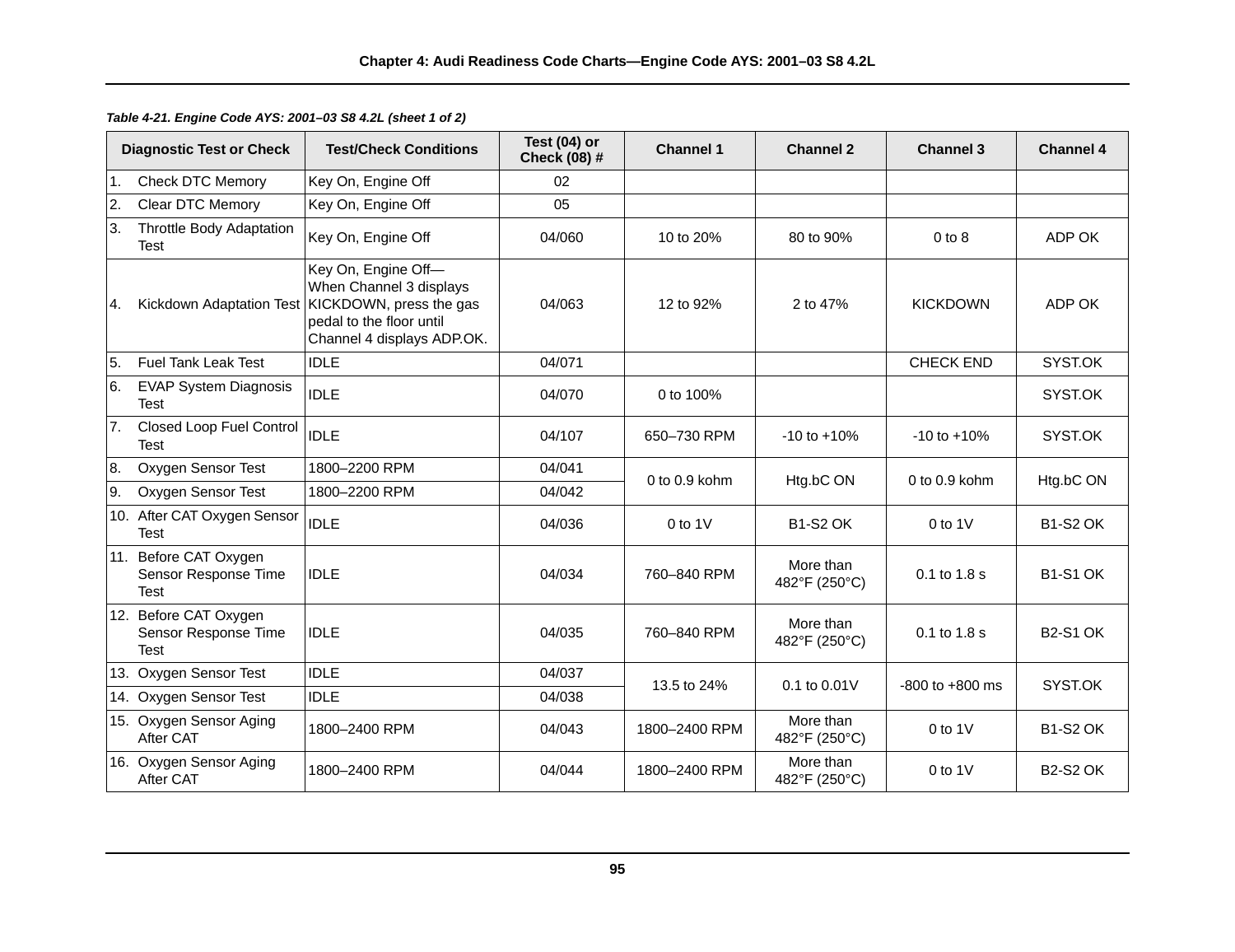*Table 4-21. Engine Code AYS: 2001–03 S8 4.2L (sheet 2 of 2)*

| <b>Diagnostic Test or Check</b>     | <b>Test/Check Conditions</b> | Test $(04)$ or<br>Check (08) # | <b>Channel 1</b> | <b>Channel 2</b>                                          | <b>Channel 3</b> | <b>Channel 4</b>      |
|-------------------------------------|------------------------------|--------------------------------|------------------|-----------------------------------------------------------|------------------|-----------------------|
| 17. Catalytic Converter Test        | 1800-2400 RPM                | 04/046                         | 1800-2400 RPM    | 626 to 1076°F<br>$(330 \text{ to } 580^{\circ} \text{C})$ | 0 to 0.45        | CAT B1 OK             |
| 18. Catalytic Converter Test        | 1800-2400 RPM                | 04/047                         | 1800-2400 RPM    | 626 to 1076°F<br>$(330 \text{ to } 580^{\circ}\text{C})$  | 0 to 0.45        | CAT B <sub>2</sub> OK |
| 19. Secondary Air System<br>Test    | 1800-2400 RPM                | 04/077                         | 1800-2400 RPM    | More than $13 q/s$                                        | $-70$ to $+30\%$ | SYST.OK               |
| 20. Secondary Air System<br>Test    | 1800-2400 RPM                | 04/078                         |                  |                                                           |                  |                       |
| 21. Readiness Code Setting<br>Check | <b>IDLE</b>                  | 08/086<br>or Exit. Select 15   | 00000000         |                                                           |                  |                       |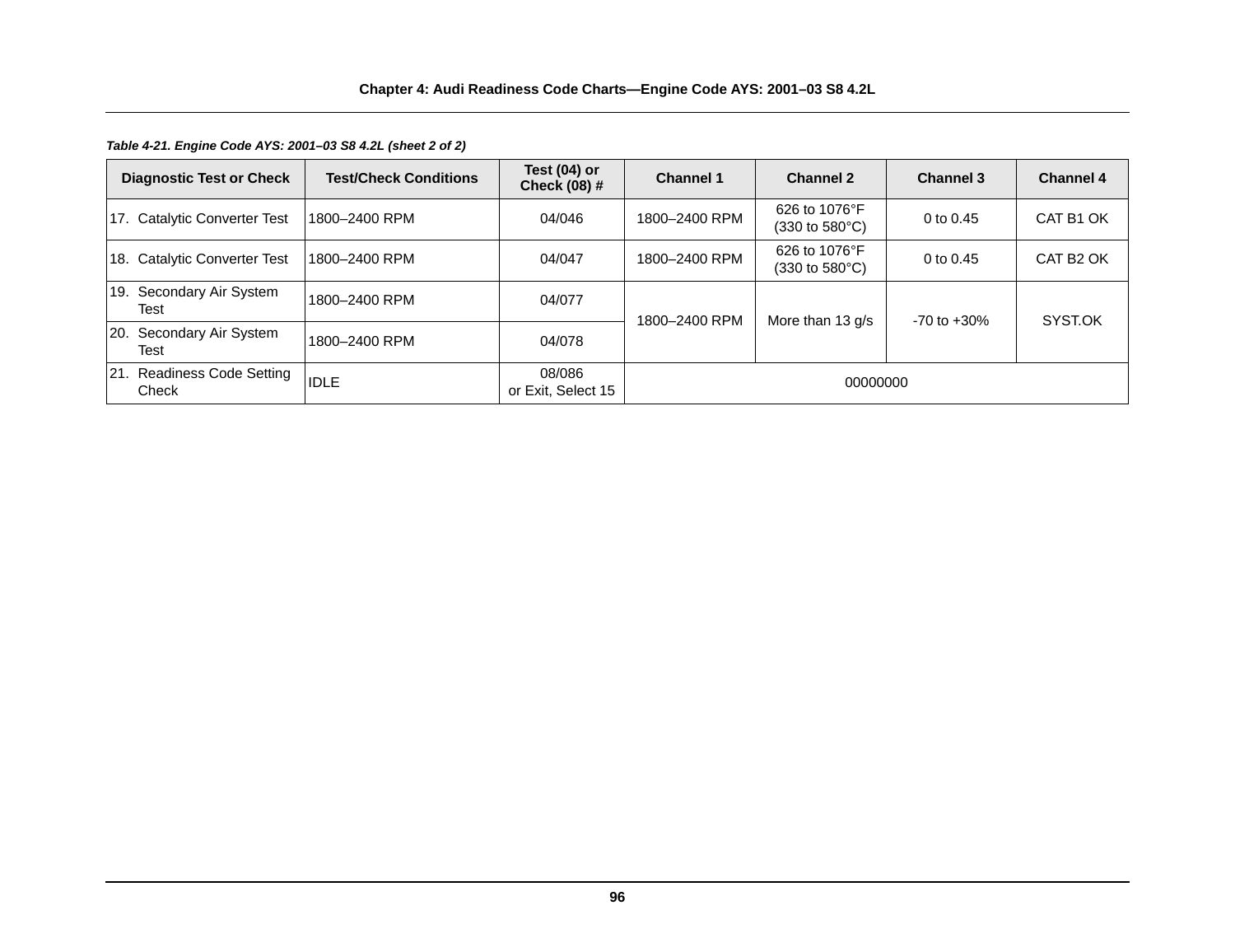*Table 4-22. Engine Code BBD: 2002–03 S6 4.2L 8-cylinder (sheet 1 of 2)*

|    | <b>Diagnostic Test or Check</b>                           | <b>Test/Check Conditions</b>                                                                        | Test (04) or<br>Check (08) # | <b>Channel 1</b>  | <b>Channel 2</b>           | <b>Channel 3</b>    | <b>Channel 4</b>     |
|----|-----------------------------------------------------------|-----------------------------------------------------------------------------------------------------|------------------------------|-------------------|----------------------------|---------------------|----------------------|
|    | • Emergency brake engaged                                 | Test Requirements (in addition to those listed in "Readiness Code Setting Requirements" on page 6): |                              |                   |                            |                     |                      |
|    | • Automatic transmission in PNP                           |                                                                                                     |                              |                   |                            |                     |                      |
|    | • Coolant temperature more than 176°F (80°C)              |                                                                                                     |                              |                   |                            |                     |                      |
| 1. | <b>Check DTC Memory</b>                                   | Key On, Engine Off                                                                                  | 02                           |                   |                            |                     |                      |
| 2. | Clear DTC Memory                                          | Key On, Engine Off                                                                                  | 05                           |                   |                            |                     |                      |
| 3. | Throttle Body Adaptation<br>Test                          | Key On, Engine Off                                                                                  | 04/060                       | 10 to 20%         | 80 to 90%                  | $0$ to $8$          | ADP.OK               |
| 4. | <b>Misfire Activity Check</b>                             | IDLE*                                                                                               | 04/014                       | 760-840 RPM       | 13.5 to 24%                | $0$ to $5$          | <b>ACTIVATED</b>     |
| 5. | <b>EVAP System Diagnosis</b><br><b>Test</b>               | <b>IDLE</b>                                                                                         | 04/070                       | 0 to 100%         | $-5.5\%$ to $+6.3\%$       |                     | <b>EVAP OK</b>       |
| 6. | <b>Fuel Tank Leak Test</b>                                | <b>IDLE</b>                                                                                         | 04/071                       |                   |                            | CHECK. END          | SYST. OK             |
| 7. | Before CAT Oxygen<br>Sensor Response Time<br>Test, Bank 1 | <b>IDLE</b>                                                                                         | 04/034                       | 760-840 RPM       | More than<br>482°F (250°C) | 0.1 to 1.8 s        | <b>B1-S1 OK</b>      |
| 8. | Before CAT Oxygen<br>Sensor Response Time<br>Test, Bank 2 | <b>IDLE</b>                                                                                         | 04/035                       | 760-840 RPM       | More than<br>482°F (250°C) | 0.1 to 1.8 s        | <b>B2-S1 OK</b>      |
| 9. | Oxygen Sensor Test,<br>Bank 1                             | <b>IDLE</b>                                                                                         | 04/037                       | 13.5 to 24%       | $0.1$ to $1.0V$            | $-200$ to $+200$ ms | SYST. OK             |
|    | 10. Oxygen Sensor Test,<br>Bank 2                         | <b>IDLE</b>                                                                                         | 04/038                       |                   |                            |                     |                      |
|    | 11. Oxygen Sensor Test                                    | <b>IDLE</b>                                                                                         | 04/041                       | $0$ to $0.9$ kohm | Htg. After CAT ON          |                     | Htg. After CAT<br>ON |
|    | 12. Before and After CAT<br>Oxygen Sensor Test            | <b>IDLE</b>                                                                                         | 04/030                       | 111               | 010 or 110                 | 111                 | 010 or 110           |
|    | 13. After CAT Oxygen Sensor<br>Aging Test, Bank 1         | 1800-2400 RPM                                                                                       | 04/043                       | 1800-2400 RPM     | ~482°F (250°C)             | 0.0 to 0.1V         | <b>B1-S2 OK</b>      |
|    | 14. After CAT Oxygen Sensor<br>Aging Test, Bank 2         | 1800-2400 RPM                                                                                       | 04/044                       | 1800-2400 RPM     | ~482°F (250°C)             | $0.0$ to $0.1$ V    | <b>B2-S2 OK</b>      |
|    | Warm up engine if necessary.                              |                                                                                                     |                              |                   |                            |                     |                      |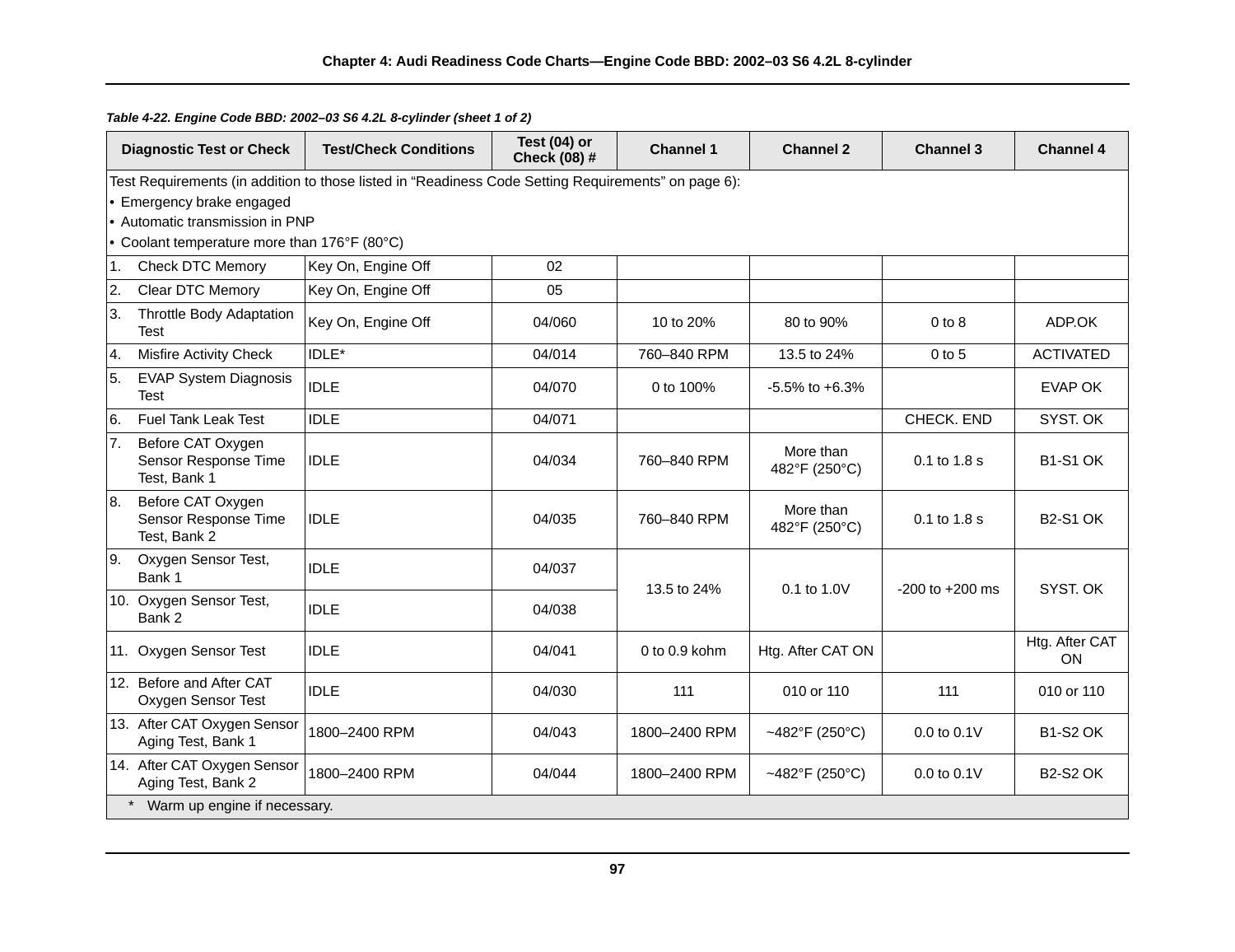*Table 4-22. Engine Code BBD: 2002–03 S6 4.2L 8-cylinder (sheet 2 of 2)*

|     | <b>Diagnostic Test or Check</b>         | <b>Test/Check Conditions</b> | Test $(04)$ or<br>Check (08) # | <b>Channel 1</b>      | <b>Channel 2</b>                                          | <b>Channel 3</b> | <b>Channel 4</b>      |
|-----|-----------------------------------------|------------------------------|--------------------------------|-----------------------|-----------------------------------------------------------|------------------|-----------------------|
|     | 15. Catalytic Converter Test,<br>Bank 1 | 1800-2400 RPM                | 04/046                         | 1800-2400 RPM         | 626 to 1076°F<br>(330 to 580°C)                           | 0 to $0.45$      | CAT B1 OK             |
|     | 16. Catalytic Converter Test,<br>Bank 2 | 1800-2400 RPM                | 04/047                         | 1800-2400 RPM         | 626 to 1076°F<br>$(330 \text{ to } 580^{\circ} \text{C})$ | 0 to 0.45        | CAT B <sub>2</sub> OK |
|     | 17. Camshaft Timing Test                | More than 2000 RPM           | 04/094                         | More than<br>2000 RPM | <b>ON</b>                                                 | SYST, OK         |                       |
| 18. | Secondary Air System<br>Test, Bank 1    | 1800-2400 RPM                | 04/077                         | 1800-2400 RPM         |                                                           | $-70$ to $+30\%$ | SYST. OK              |
| 19. | Secondary Air System<br>Test. Bank 2    | 1800-2400 RPM                | 04/078                         |                       | 11 to 19 $g/s$                                            |                  |                       |
|     | 20. After CAT Oxygen Sensor<br>Test     | More than 2200 RPM           | 04/039                         | More than 12 g/s      | $0.1$ to $1.0V$                                           | 0.1 to 1.0V      |                       |
|     | 21. Readiness Code Setting<br>Checks    | <b>IDLE</b>                  | 04/086                         | 00000000              |                                                           |                  |                       |
|     | Warm up engine if necessary.            |                              |                                |                       |                                                           |                  |                       |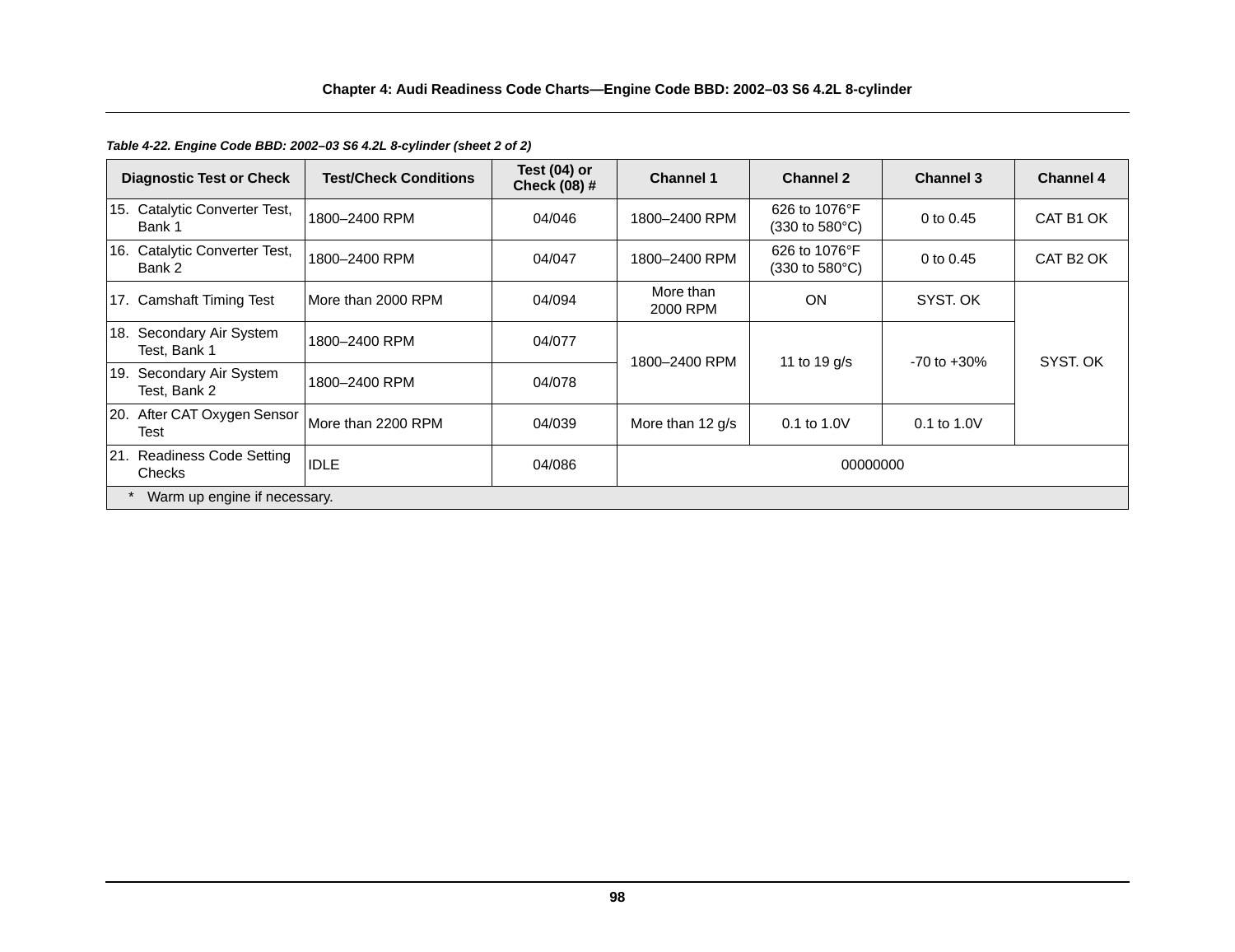| Table 4-23. Engine Code BCY: 2003 A6/S6 4.2L 8-cylinder (sheet 1 of 3) |  |
|------------------------------------------------------------------------|--|
|------------------------------------------------------------------------|--|

|     | <b>Diagnostic Test or Check</b>                      | <b>Test/Check Conditions</b>                                                                                                                                                              | Test $(04)$ or<br>Check (08) # | <b>Channel 1</b> | <b>Channel 2</b>           | <b>Channel 3</b>       | <b>Channel 4</b> |
|-----|------------------------------------------------------|-------------------------------------------------------------------------------------------------------------------------------------------------------------------------------------------|--------------------------------|------------------|----------------------------|------------------------|------------------|
|     | • The vehicle must be stationary.                    | Test Requirements (in addition to those listed in "Readiness Code Setting Requirements" on page 6):<br>. Vehicles with automatic transmission must have the selector lever set to P or N. |                                |                  |                            |                        |                  |
|     | • Coolant temperature must be at least 176°F (80°C.) |                                                                                                                                                                                           |                                |                  |                            |                        |                  |
| 1.  | <b>Check DTC Memory</b>                              | Key On, Engine Off                                                                                                                                                                        | 02                             |                  |                            |                        |                  |
| 2.  | Clear DTC Memory                                     | Key On, Engine Off                                                                                                                                                                        | 05                             |                  |                            |                        |                  |
| IЗ. | Throttle Body Adaptation<br>Test                     | Key On, Engine Off                                                                                                                                                                        | 04/060                         | 3 to 93%         | 97 to 3%                   | 8                      | ADP.OK           |
| l4. |                                                      | Key On, Engine Off-<br>When Channel 3 displays<br>Kickdown Adaptation Test   KICKDOWN, press the gas<br>pedal to the floor until<br>Channel 4 displays ADP.OK.                            | 04/063                         | 79 to 94%        | 79 to 94%                  | <b>KICKDOWN</b>        | ADP.OK           |
| 5.  | <b>EVAP System Diagnosis</b><br><b>Test</b>          | <b>IDLE</b>                                                                                                                                                                               | 04/070                         | 0 to 99%         |                            |                        | TBV OK           |
| 6.  | <b>Fuel Tank Leak Test</b>                           | $\cdot$ IDLE<br>• ECT more than 185°F<br>$(85^{\circ}C)$<br>• IAT less than 185°F (85°C)<br>• Fuel tank cap opened<br>briefly to release pressure<br>• Test may take about<br>90 seconds  | 04/071                         | Reed open        |                            | <b>Measurement END</b> | SYST. OK         |
| 7.  | Oxygen Sensor Test,<br>Bank 1                        | <b>IDLE</b>                                                                                                                                                                               | 04/037                         | 13.5 to 22.5%    | 0.000 to 1.000V            | $-200$ to $+200$ ms    | SYST. OK         |
| 8.  | Oxygen Sensor Test,<br>Bank 2                        | <b>IDLE</b>                                                                                                                                                                               | 04/038                         |                  |                            |                        |                  |
| 9.  | Before CAT Oxygen<br>Sensor Aging Test,<br>Bank 1    | <b>IDLE</b>                                                                                                                                                                               | 04/034                         | 730-790 RPM      | More than<br>482°F (250°C) | 0.2 to 0.8 s           | <b>B1-S1 OK</b>  |
|     |                                                      | NOTE: If "OK" displays immediately after a display group is selected, the test has already been completed and you may continue to the next step.                                          |                                |                  |                            |                        |                  |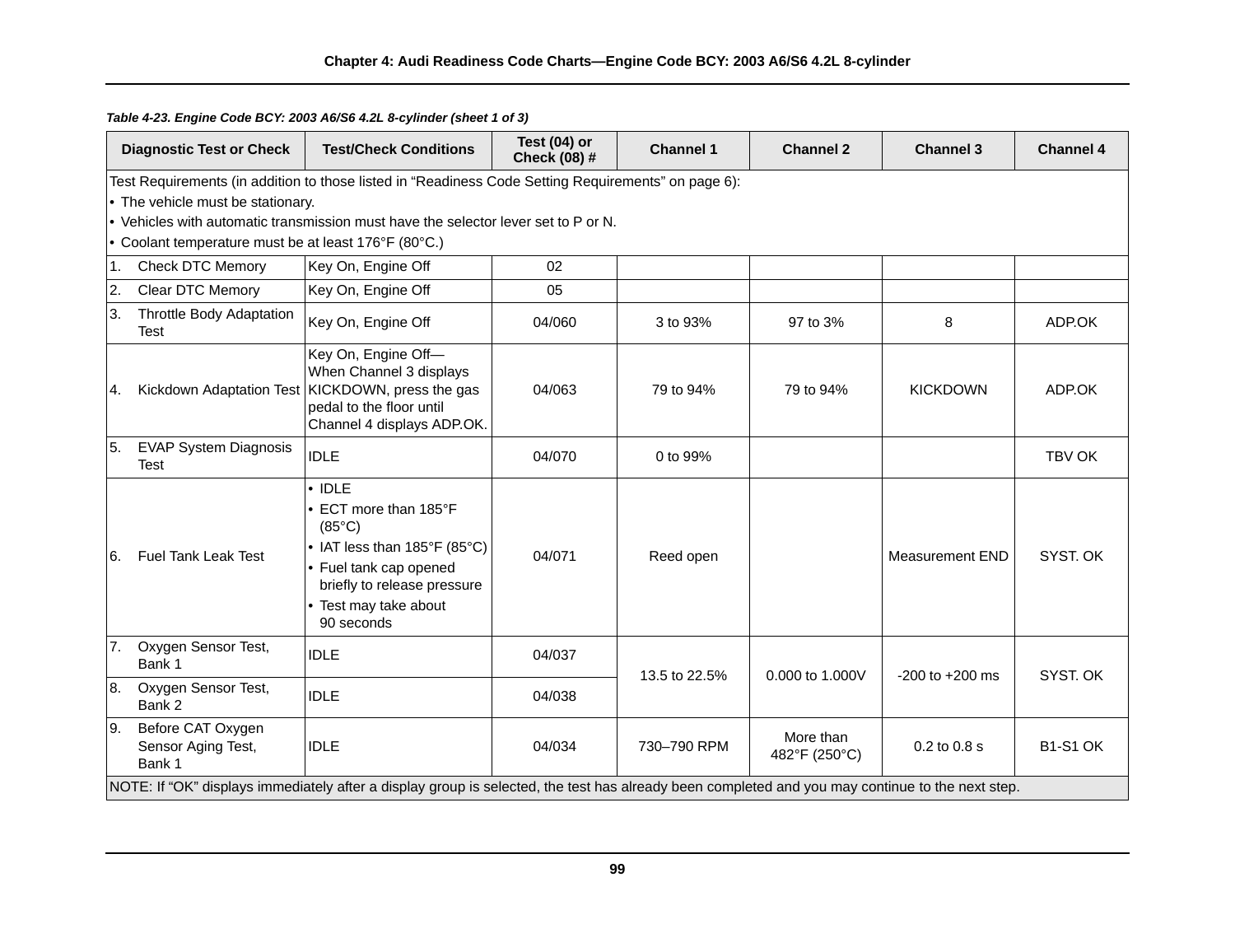# *Table 4-23. Engine Code BCY: 2003 A6/S6 4.2L 8-cylinder (sheet 2 of 3)*

| <b>Diagnostic Test or Check</b>                                                                                                                  | <b>Test/Check Conditions</b>                                                                                                                   | Test (04) or<br>Check (08) # | <b>Channel 1</b> | <b>Channel 2</b>                                         | <b>Channel 3</b> | <b>Channel 4</b>         |  |  |
|--------------------------------------------------------------------------------------------------------------------------------------------------|------------------------------------------------------------------------------------------------------------------------------------------------|------------------------------|------------------|----------------------------------------------------------|------------------|--------------------------|--|--|
| 10. Before CAT Oxygen<br>Sensor Aging Test,<br>Bank 2                                                                                            | <b>IDLE</b>                                                                                                                                    | 04/035                       | 730-790 RPM      | More than<br>482°F (250°C)                               | 0.2 to 0.8 s     | <b>B2-S1 OK</b>          |  |  |
| 11. After CAT Oxygen<br>Sensor, Banks 1 & 2                                                                                                      | Depress gas and brake<br>pedals simultaneously<br>(1800 RPM)                                                                                   | 04/039                       |                  | 0.100 to 0.950V                                          | 0.100 to 0.950V  | SYST. OK                 |  |  |
| 12. Oxygen Sensor Heater<br>Test, Bank 1                                                                                                         | <b>IDLE</b><br>(Specifications can be<br>obtained faster by increasing<br>engine speed)                                                        | 04/041                       | Less than 1 kohm | <b>Upstream Heating</b><br><b>ON</b>                     | Less than 1 kohm | Downstream<br>Heating ON |  |  |
| 13. Oxygen Sensor Heater<br>Test. Bank 2                                                                                                         | (Same as step 12)                                                                                                                              | 04/042                       | Less than 1 kohm | <b>Upstream Heating</b><br><b>ON</b>                     | Less than 1 kohm | Downstream<br>Heating ON |  |  |
| Note for Oxygen Sensor Heater Tests: Do not continue with testing until channels 1 and 3 display less than 0.9 kohm.                             |                                                                                                                                                |                              |                  |                                                          |                  |                          |  |  |
| 14. After CAT Oxygen Sensor<br>Aging Test, Bank 1                                                                                                | <b>IDLE</b>                                                                                                                                    | 04/043                       | 700-790 RPM      | 392 to 572°F<br>(200 to 300°C)                           | 0.000 to 1.000V  | <b>B1-S2 OK</b>          |  |  |
| 15. After CAT Oxygen Sensor<br>Aging Test, Bank 2                                                                                                | <b>IDLE</b>                                                                                                                                    | 04/044                       | 700-790 RPM      | 392 to 572°F<br>(200 to 300°C)                           | 0.000 to 1.000V  | <b>B2-S2 OK</b>          |  |  |
| 16. Secondary Air System<br>Test, Bank 1                                                                                                         | Depress gas and brake<br>pedals simultaneously<br>(2550 RPM)                                                                                   | 04/077                       | 2400-2600 RPM    | More than 16 g/s                                         | $-30$ to $+30%$  | SYST. OK                 |  |  |
| 17. Secondary Air System<br>Test. Bank 2                                                                                                         | (Same as step 16)                                                                                                                              | 04/078                       | 2400-2600 RPM    | More than 16 g/s                                         | $-30$ to $+30%$  | SYST, OK                 |  |  |
| Release gas and brake pedals.                                                                                                                    |                                                                                                                                                |                              |                  |                                                          |                  |                          |  |  |
| 18. Catalytic Converter Test,<br>Bank 1                                                                                                          | Depress gas and brake<br>pedals simultaneously<br>(1800 RPM)<br>Diagnosis time $=$ ~40 s<br>Start test when Channel 2<br>reads ~1004°F (540°C) | 04/046                       | 700-790 RPM      | 752 to 1004°F<br>$(400 \text{ to } 540^{\circ}\text{C})$ | 0.0 to 0.073     | CAT B1 OK                |  |  |
| NOTE: If "OK" displays immediately after a display group is selected, the test has already been completed and you may continue to the next step. |                                                                                                                                                |                              |                  |                                                          |                  |                          |  |  |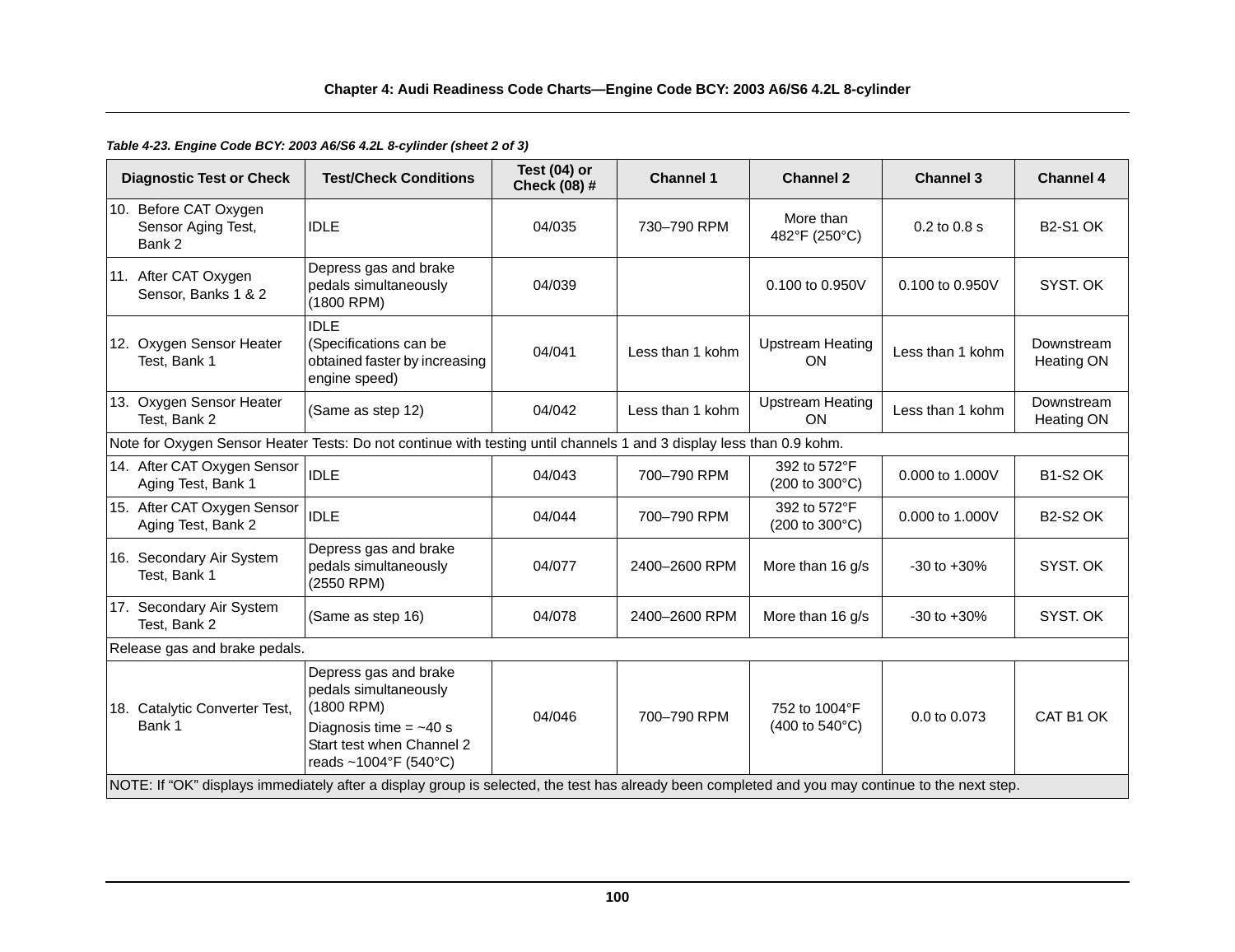# *Table 4-23. Engine Code BCY: 2003 A6/S6 4.2L 8-cylinder (sheet 3 of 3)*

| <b>Diagnostic Test or Check</b>                                                                                                                  | <b>Test/Check Conditions</b> | Test $(04)$ or<br>Check $(08)$ # | <b>Channel 1</b> | <b>Channel 2</b>                                          | <b>Channel 3</b>        | <b>Channel 4</b>      |
|--------------------------------------------------------------------------------------------------------------------------------------------------|------------------------------|----------------------------------|------------------|-----------------------------------------------------------|-------------------------|-----------------------|
| 19. Catalytic Converter Test,<br>Bank 2                                                                                                          | (Same as step 18)            | 04/047                           | 700-790 RPM      | 752 to 1004°F<br>$(400 \text{ to } 540^{\circ} \text{C})$ | $0.0 \text{ to } 0.073$ | CAT B <sub>2</sub> OK |
| 20. Readiness Code Setting<br>Checks:                                                                                                            | <b>IDLE</b>                  | 08/086                           | 00000000         |                                                           |                         |                       |
| NOTE: If "OK" displays immediately after a display group is selected, the test has already been completed and you may continue to the next step. |                              |                                  |                  |                                                           |                         |                       |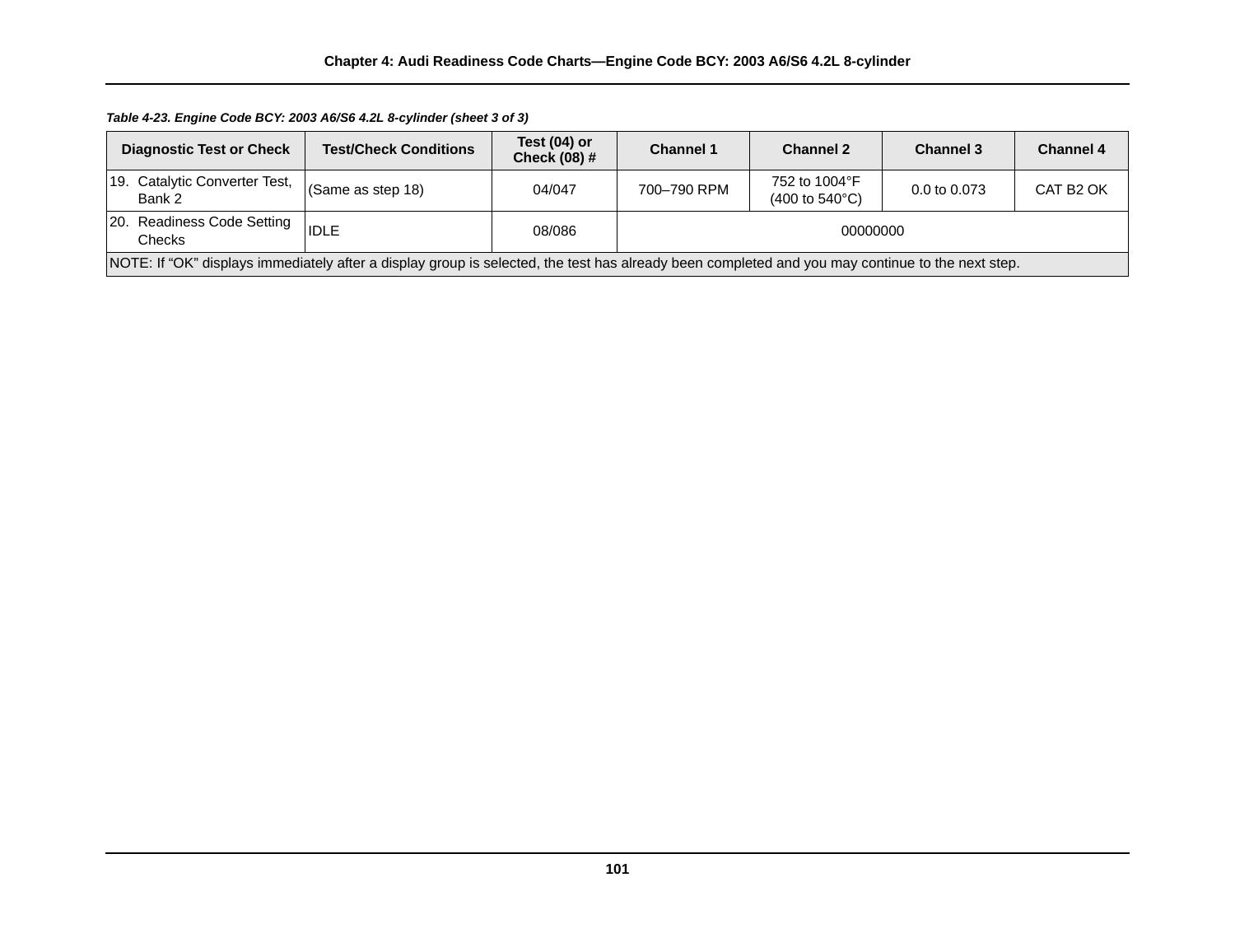### **Chapter 4: Audi Readiness Code Charts—Engine Code BEL: 2003 A6 & Allroad 2.7L**

*Table 4-24. Engine Code BEL: 2003 A6 & Allroad 2.7L (sheet 1 of 2)*

| <b>Diagnostic Test or Check</b>                                                                                              |  | <b>Test/Check Conditions</b>                                                                                                        | Test $(04)$ or<br>Check (08) # | <b>Channel 1</b>  | <b>Channel 2</b>           | <b>Channel 3</b>    | <b>Channel 4</b>                   |
|------------------------------------------------------------------------------------------------------------------------------|--|-------------------------------------------------------------------------------------------------------------------------------------|--------------------------------|-------------------|----------------------------|---------------------|------------------------------------|
| Test Requirement (in addition to those listed in "Readiness Code Setting Requirements" on page 6):                           |  |                                                                                                                                     |                                |                   |                            |                     |                                    |
| • Coolant temperature more than 176°F (80°C)                                                                                 |  |                                                                                                                                     |                                |                   |                            |                     |                                    |
| $\overline{1}$ .<br><b>Check DTC Memory</b>                                                                                  |  | Key On, Engine Off                                                                                                                  | 02                             |                   |                            |                     |                                    |
| 2.<br>Clear DTC Memory                                                                                                       |  | Key On, Engine Off                                                                                                                  | 05                             |                   |                            |                     |                                    |
| 3.<br><b>Throttle Body Adaptation</b><br><b>Test</b>                                                                         |  | Key On, Engine Off                                                                                                                  | 04/060                         | 3 to 20%          | 80 to 97%                  | 8                   | ADP.OK                             |
| <b>Kickdown Adaptation Test</b><br><sup>4.</sup><br>(Auto Trans only)                                                        |  | Key On, Engine Off-<br>When Channel 3 displays<br>KICKDOWN, press the gas<br>pedal to the floor until<br>Channel 4 displays ADP.OK. | 04/063                         |                   | 78 to 94%                  | <b>KICKDOWN</b>     | ADP.OK                             |
| 5.<br><b>Fuel Tank Leak Test</b>                                                                                             |  | <b>IDLE</b>                                                                                                                         | 04/071                         |                   |                            | <b>CHECK END</b>    | SYST. OK                           |
| I6.<br><b>EVAP System Diagnosis</b><br><b>Test</b>                                                                           |  | <b>IDLE</b>                                                                                                                         | 04/070                         | 0 to 100%         |                            |                     | <b>EVAP OK</b>                     |
| 7.<br>Closed Loop Fuel Control<br><b>Test</b>                                                                                |  | <b>IDLE</b>                                                                                                                         | 04/107                         | 640-920 RPM       | $-18$ to $+18%$            | $-18$ to $+18%$     | SYST. OK                           |
| <b>Heated Oxygen Sensor</b><br>8.                                                                                            |  |                                                                                                                                     | 04/041<br>04/042               | $0$ to $0.5$ kohm | Htg.bC ON                  | 0 to $0.5$ kohm     | Htg.bC ON                          |
| <b>Heated Oxygen Sensor</b><br>l9.                                                                                           |  | IDLE*                                                                                                                               |                                |                   |                            |                     |                                    |
| 10. After CAT Oxygen Sensor<br><b>Test</b>                                                                                   |  | <b>IDLE</b>                                                                                                                         | 04/036                         | $0$ to 1V         | <b>B1-S2 OK</b>            | $0$ to 1V           | <b>B2-S2 OK</b>                    |
| 11. Before CAT Oxygen<br>Sensor Response Time<br><b>Test</b><br>12. Before CAT Oxygen<br>Sensor Response Time<br><b>Test</b> |  | <b>IDLE</b>                                                                                                                         | 04/034<br>04/035               | 1520-2280 RPM     | More than<br>500°F (260°C) | $0.4$ to $1.0$ s    | <b>B1-S1 OK</b><br><b>B2-S1 OK</b> |
| 13. Oxygen Sensor Test<br>14. Oxygen Sensor Test                                                                             |  | <b>IDLE</b>                                                                                                                         | 04/037<br>04/038               | 0 to 30%          | $0$ to $1$ $V$             | $-150$ to $+150$ ms | SYST. OK                           |
| Warm up engine if necessary.                                                                                                 |  |                                                                                                                                     |                                |                   |                            |                     |                                    |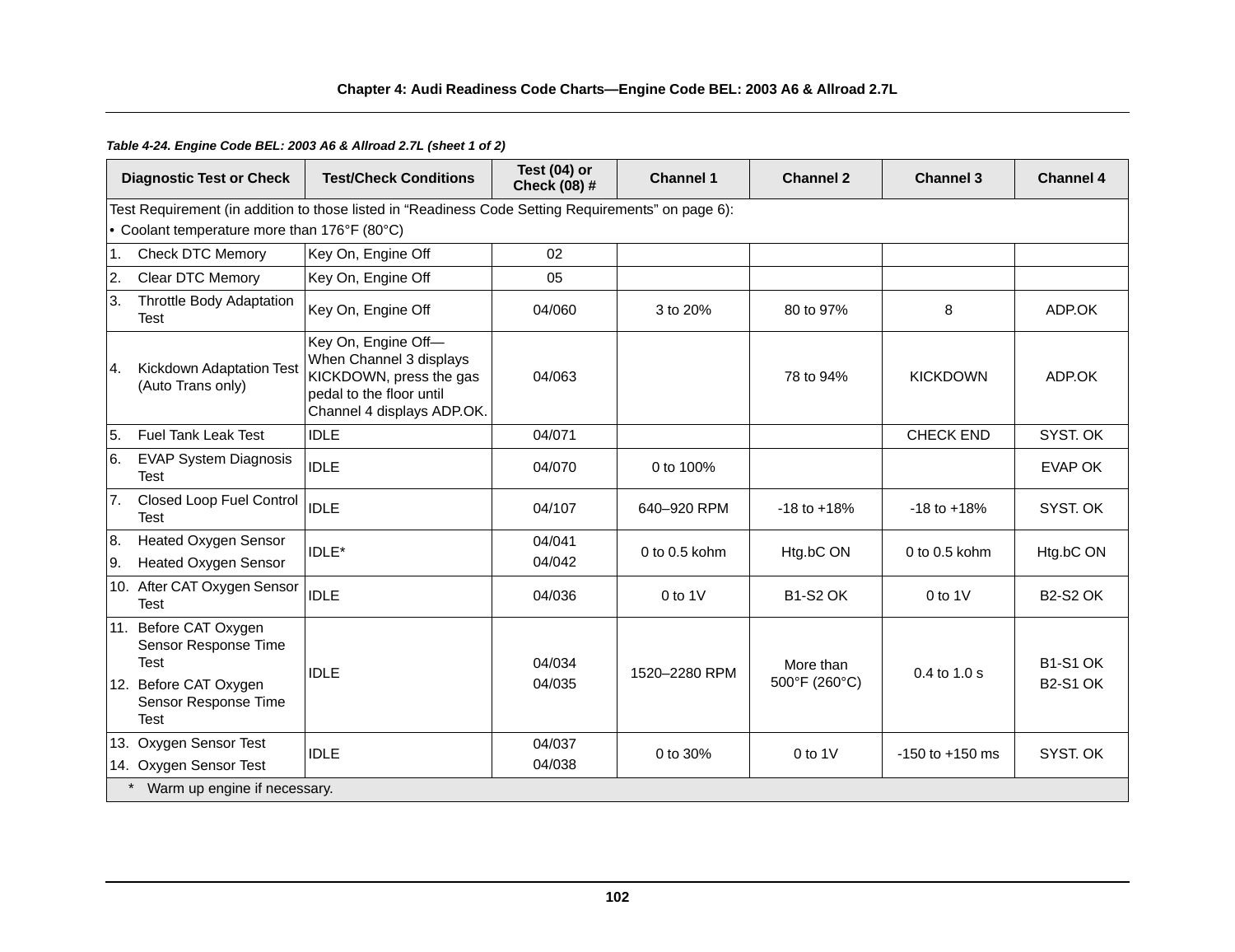| <b>Diagnostic Test or Check</b>                                                                                       | <b>Test/Check Conditions</b> | Test $(04)$ or<br>Check (08) # | <b>Channel 1</b> | <b>Channel 2</b>           | <b>Channel 3</b> | <b>Channel 4</b>                   |
|-----------------------------------------------------------------------------------------------------------------------|------------------------------|--------------------------------|------------------|----------------------------|------------------|------------------------------------|
| 15. After CAT Oxygen Sensor<br>Aging Test<br>After CAT Oxygen Sensor<br>16.<br>Aging Test                             | <b>IDLE</b>                  | 04/043<br>04/044               | 700-3000 U/min   | More than<br>662°F (350°C) | 0 to $1V$        | <b>B1-S2 OK</b><br><b>B2-S2 OK</b> |
| 17. Catalytic Converter Test<br>18. Catalytic Converter Test                                                          | <b>IDLE</b>                  | 04/046<br>04/047               | 1880-2280 RPM    | More than<br>599°F (315°C) | 0 to $0.80$      | CAT B1 OK<br>CAT B <sub>2</sub> OK |
| Secondary Air System<br>19.<br>Test (Auto Trans Only)<br>Secondary Air System<br><b>20.</b><br>Test (Auto Trans Only) | <b>IDLE</b>                  | 04/077<br>04/078               | 640-920 RPM      | 0 to 5 $q/s$               | $-40$ to $+10\%$ | SYST, OK                           |
| 21. Readiness Code Setting<br>Check                                                                                   | <b>IDLE</b>                  | 08/086                         | 00000000         |                            |                  |                                    |
| Warm up engine if necessary.                                                                                          |                              |                                |                  |                            |                  |                                    |

*Table 4-24. Engine Code BEL: 2003 A6 & Allroad 2.7L (sheet 2 of 2)*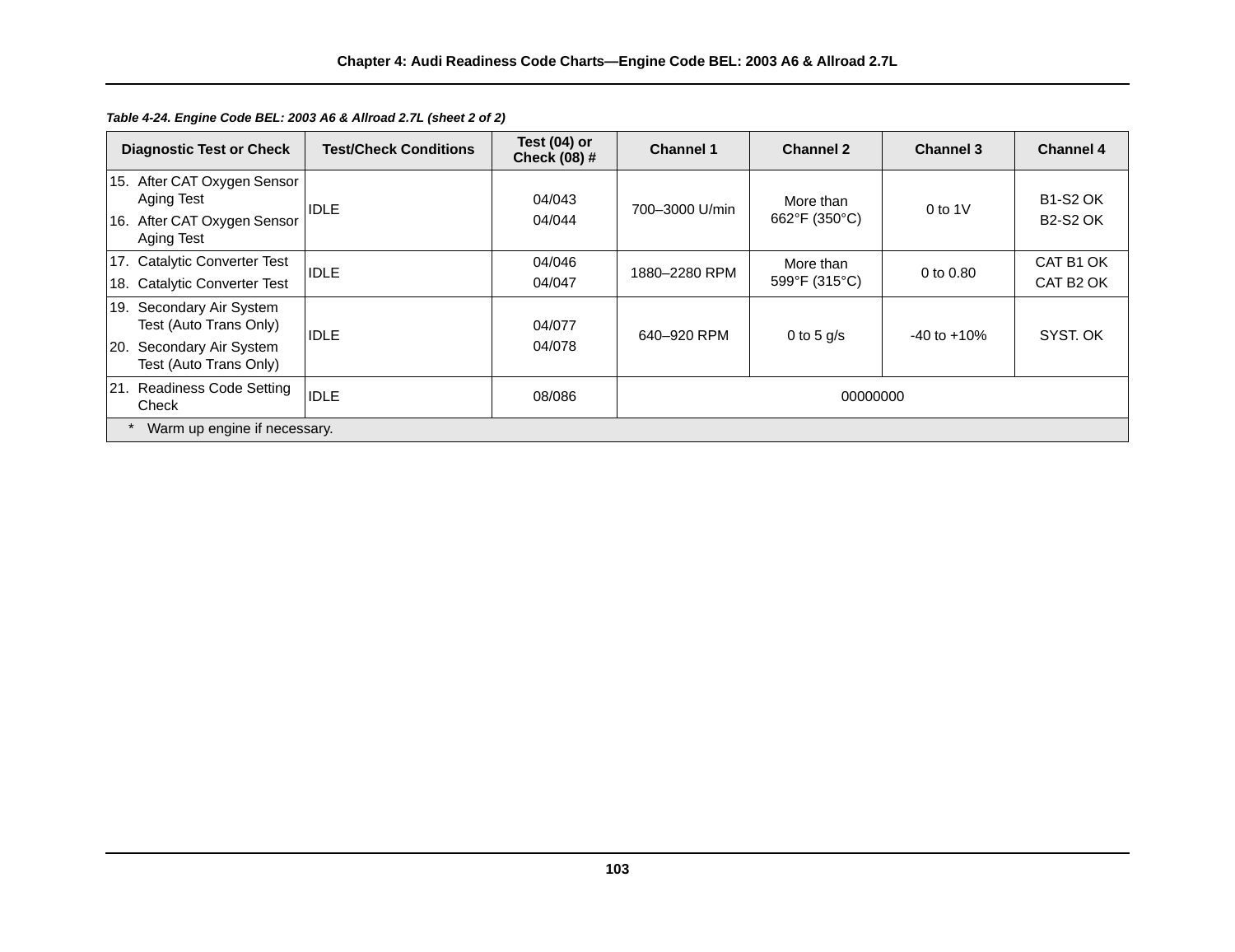# **Appendix A: Acronyms**

The following acronyms are used in this manual.

| A/C            | Air Conditioning                    |
|----------------|-------------------------------------|
| AIR            | Secondary Air Injection             |
| А/Т            | Automatic Transmission              |
| <b>CAT</b>     | Catalytic Converter                 |
| <b>DTC</b>     | Diagnostic Trouble Code             |
| ECM            | Engine Control Module               |
| ECT            | Engine Coolant Temperature          |
| <b>EGR</b>     | <b>Exhaust Gas Recirculation</b>    |
| EOT            | <b>Engine Operating Temperature</b> |
| <b>EVAP</b>    | <b>Evaporative Emissions</b>        |
| O <sub>2</sub> | Oxygen                              |
| O2S            | Oxygen Sensor                       |
| OBD            | On Board Diagnostic                 |
| <b>PNP</b>     | <b>Park/Neutral Position</b>        |
| WOT            | Wide Open Throttle                  |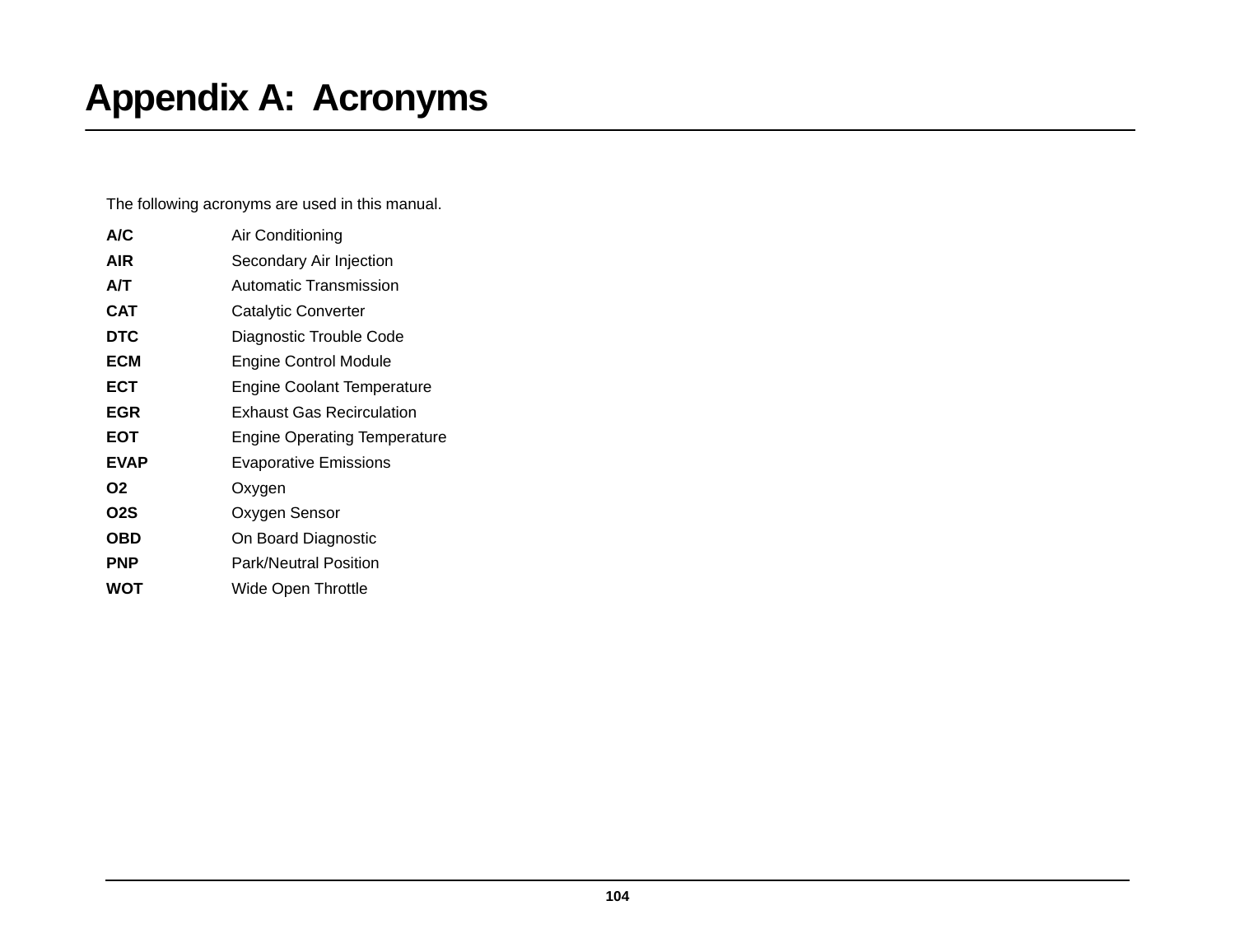# <span id="page-111-4"></span>**What is a readiness code?**

A VW/Audi readiness code is the equivalent of an OBD-II readiness monitor. The diagnostic tests in the charts are designed to run one of the eight readiness monitors (codes) for specific systems or components. The scan tool has the capability to command the engine control module (ECM) to run diagnostic tests that bypass the normal readiness monitor test-enabling criteria. In most cases, these scan tool-induced monitor tests can be run with the vehicle stationary or while driving the vehicle on a short road test.

Readiness code (monitor) status is now part of some state emission programs. The vehicle will fail if these monitors have not all passed. In addition, repair work can be validated if readiness code tests are run successfully. Any tests that do not pass indicate the vehicle is not operating correctly. Technicians can use these tests as a diagnostic tool to help pinpoint problem areas.

# **What needs to be done before setting readiness codes?**

You must do the following before you can set readiness codes:

- **• Check for stored current diagnostic trouble codes (DTCs).** Any codes set will prevent readiness code completion.
- **• Repair all DTCs or other known malfunctions.**
- <span id="page-111-1"></span>**• Make sure the correct engine ID code has been verified on the engine to ensure the correct procedure is selected.** All engine ID codes are stamped on the engine block or on the cylinder head. Some can be found on timing belt cover label, on the sticker in owner's maintenance manual, or on the sticker in spare tire compartment. There may be multiple engine ID codes for the same model and engine.

See the "Operations" chapter of the *Volkswagen/Audi Vehicle Communication User's Manual* for specific engine ID code locations.

# **How do I check readiness codes?**

<span id="page-111-3"></span><span id="page-111-2"></span>There are two ways to view readiness codes with the Snap-on® scan tool: through Functional Tests or through Expert Mode. See [page 5](#page-11-0) for detailed procedures.

# **How do I know if the test is running or ran correctly?**

For most vehicles, if the test ran successfully, the status reading in Channel 4 changes to "ADP.OK" or "SYST.OK". For some, Channel 4 displays "RUN" while the test is running or "ABORT" if the test is interrupted.

For other vehicles, there are eight digits in Channel 4 reading zeros, ones, or Xs. In the chart, usually only one or two of these digits represent the specific test in question. If the test passes, then the correct digits will change from "1" to "0". The other digits represented by X in the chart are not relevant. Always match the scan tool display with the correct channel specification in the chart.

# <span id="page-111-0"></span>**How do I know when to select 04-BASIC SETTINGS or 08-READ MEASURING VALUE BLOCK?**

The chart indicates whether the procedure step is a Basic Settings test (04) or a check (08).

*If 08 is selected*, then no test will run. Instead, data or specifications are viewed in normal operation. *If 04 is selected*, the Basic Settings mode commands the tests to run.

# **What happens if I accidently exit out of a test before it is completed?**

Depending on the vehicle, re-selecting the test may be sufficient. For others, you may need to go back to the first test, as some require each test to be run in an uninterrupted sequence. For these, be sure not to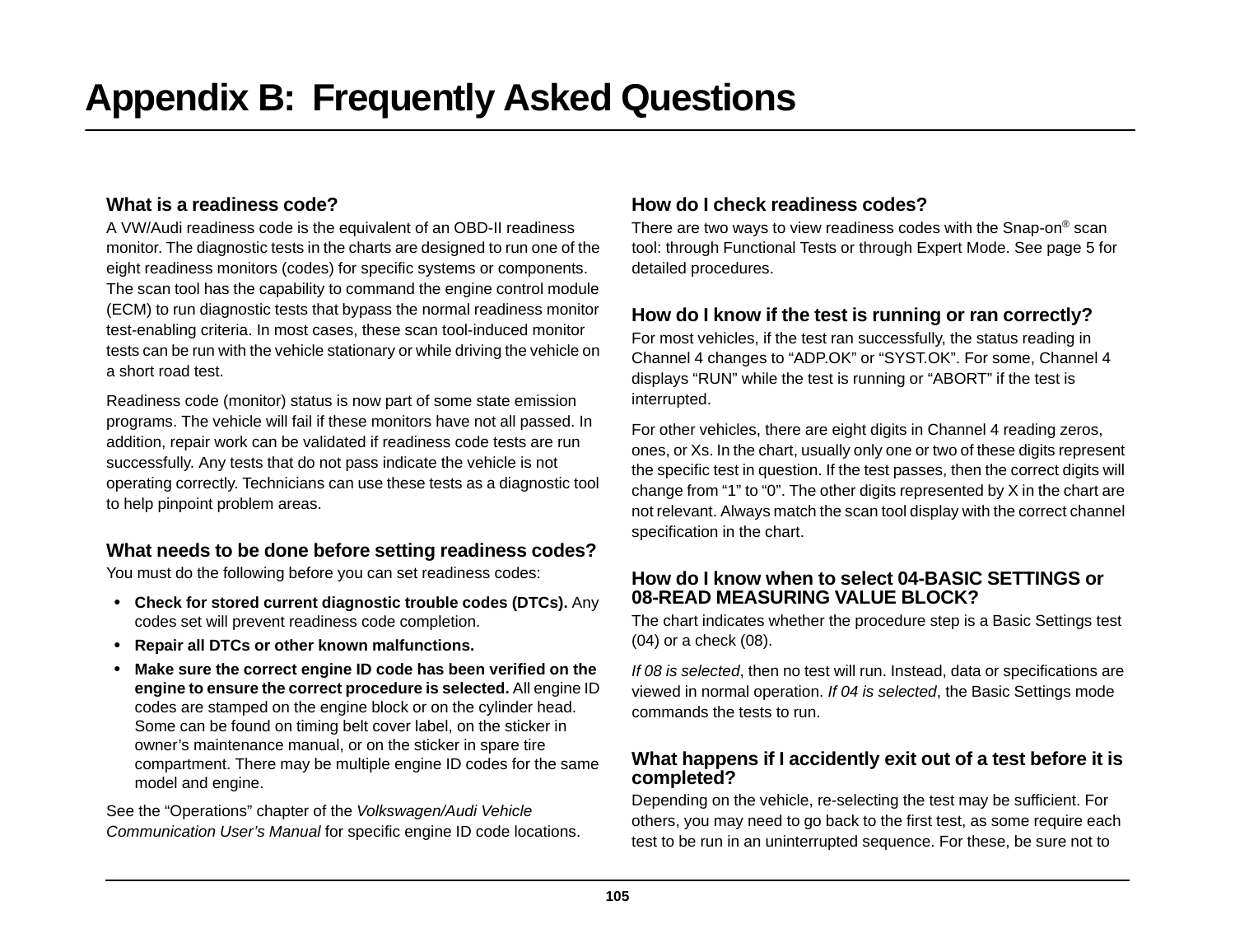press **N** at the end of the test. Scroll in the next display group and the scan tool will read and initiate the next test. Vehicles requiring an uninterrupted sequence between specific steps are identified in the charts with a "Do Not Exit" message after the display group number.

**NOTE:**<br>
The new procedure, starting with some 2002 VW and Audi vehicles, will not allow next step activation without exiting. See ["Sample Procedure 2: VW Engine ID Code AWM" on page 10](#page-16-0).

# **Must all readiness code tests be performed sequentially?**

<span id="page-112-0"></span>No. Many newer vehicles will allow individual tests to be run. However, some may require previous step tests to be completed before they can run. Remember, if DTCs were cleared, all readiness codes will have a Not Ready status. For best results, complete all tests in sequence. Note that any stored code(s) may inhibit tests from running.

## <span id="page-112-2"></span>**Are these the same readiness monitors that I see with my generic OBD-II scan tool?**

Yes. The Readiness Code Digit Chart on [page 4](#page-10-0) displays the same eight readiness monitors as viewed by a generic scan tool. The tests in the charts may have different names and the charts include additional diagnostic tests. Also, note that generic OBD-II scan tools cannot set VW/Audi OBD-II readiness codes; they only report readiness monitor status: Ready (the test passed) or Not Ready (the test has not run or did run and failed).

# **What do the specifications mean in Channels 1–3?**

These are either test specifications that have to be met before the test will run, or they are system or components tested during the readiness monitor test (values may be seen changing during the readiness test). The specifications have various ranges that indicate what values are

within tolerance. If the test fails, refer to these specifications to identify the failure area.

Not all vehicles will have specifications in every channel. Some may read a component or system status. If a test fails, go to the corresponding display group for further diagnosis.

Also, be aware that the channel data parameter values displayed are the same in either 04 or 08. The difference is that in 08, the readings are normal operating values, and in 04 the readings may be modified during the test. Specifications refer to range values that must be met either in 04 or 08 as stated in the test procedures.

# **What should I do if the test will not run?**

Be sure to read the instructions because all conditions need to be correct. Also, for some tests, like O2S and Catalytic Converter, the exhaust temperature is very important. When the instructions say to maintain RPM between a certain range, be sure to follow them exactly as some vehicles will abort the test even when only slightly outside of the range. To ensure success, pre-condition the catalytic converter for a few minutes before entering the test. Also, achieving the specified RPM before entering the test may be helpful. If after careful review and several unsuccessful attempts, re-check for DTCs and perform diagnosis of that specific monitor system.

## **What is the difference between 086 and function 15 for checking readiness codes?**

<span id="page-112-1"></span>Nothing, both are identical. The 8 digits need to be matched with [Table 1-1 on page 4](#page-10-0) for the status results of each monitor. Each digit indicates whether a specific monitor has set or completed (i.e., achieved a "Ready" status). A measuring value display for 086 or readiness code (Functional Test) menu selection 15 that reads all eight zeros indicates that all eight monitors have set or completed successfully to a "Ready" status.